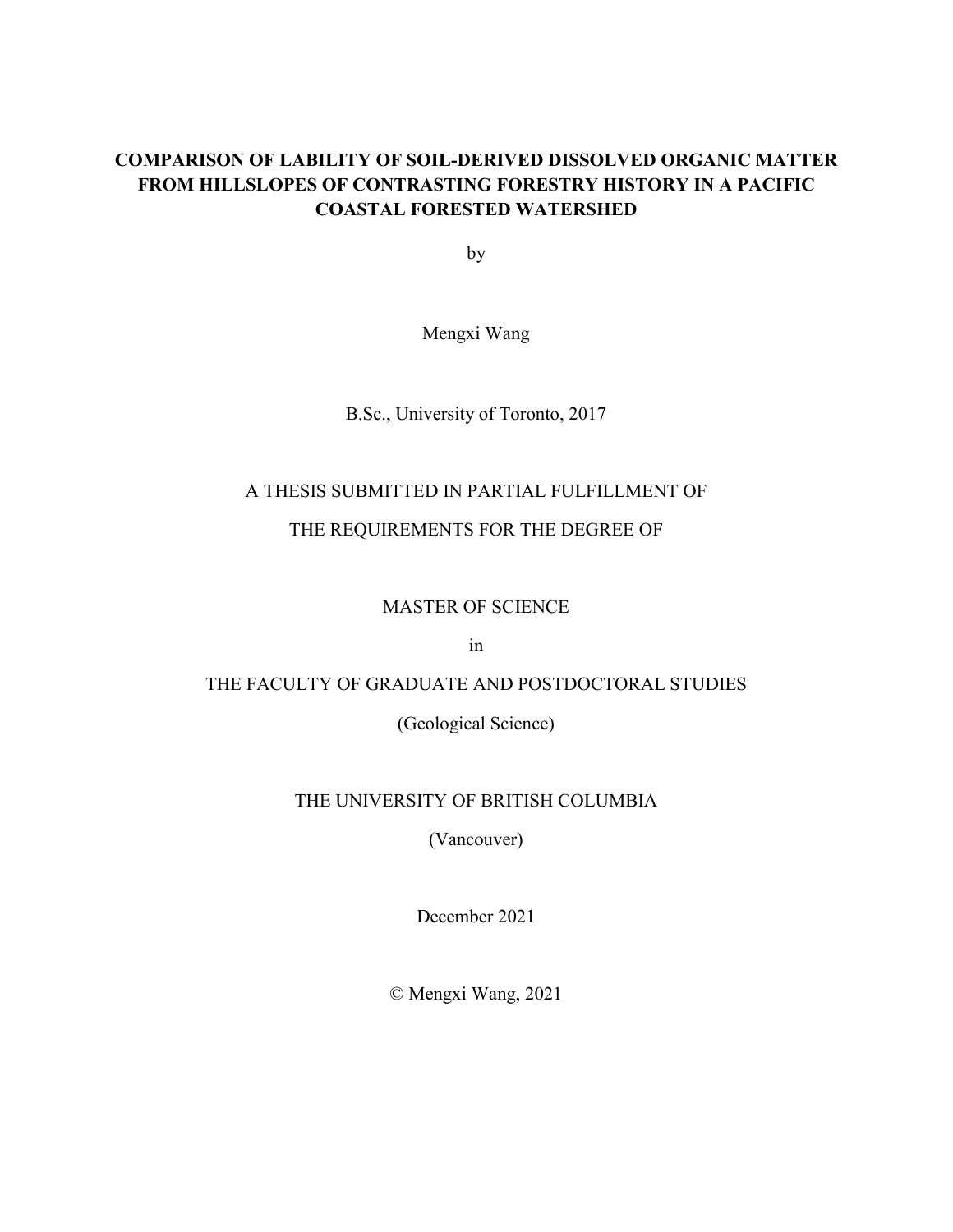The following individuals certify that they have read, and recommend to the Faculty of Graduate and Postdoctoral Studies for acceptance, a thesis entitled:

# **Comparison of lability of soil-derived dissolved organic matter from hillslopes of contrasting forestry history in a Pacific coastal forested watershed**

|    | submitted by Mengxi Wang        | in partial fulfillment of the requirements for |
|----|---------------------------------|------------------------------------------------|
|    | the degree of Master of Science |                                                |
| in | Geological Science              |                                                |

## **Examining Committee:**

Mark Johnson, UBC, Earth, Ocean, and Atmospheric Science Supervisor

Suzanne Tank, University of Alberta, Biological Sciences Supervisory Committee Member

Roger Beckie, UBC, Earth, Ocean and Atmospheric Science Additional Examiner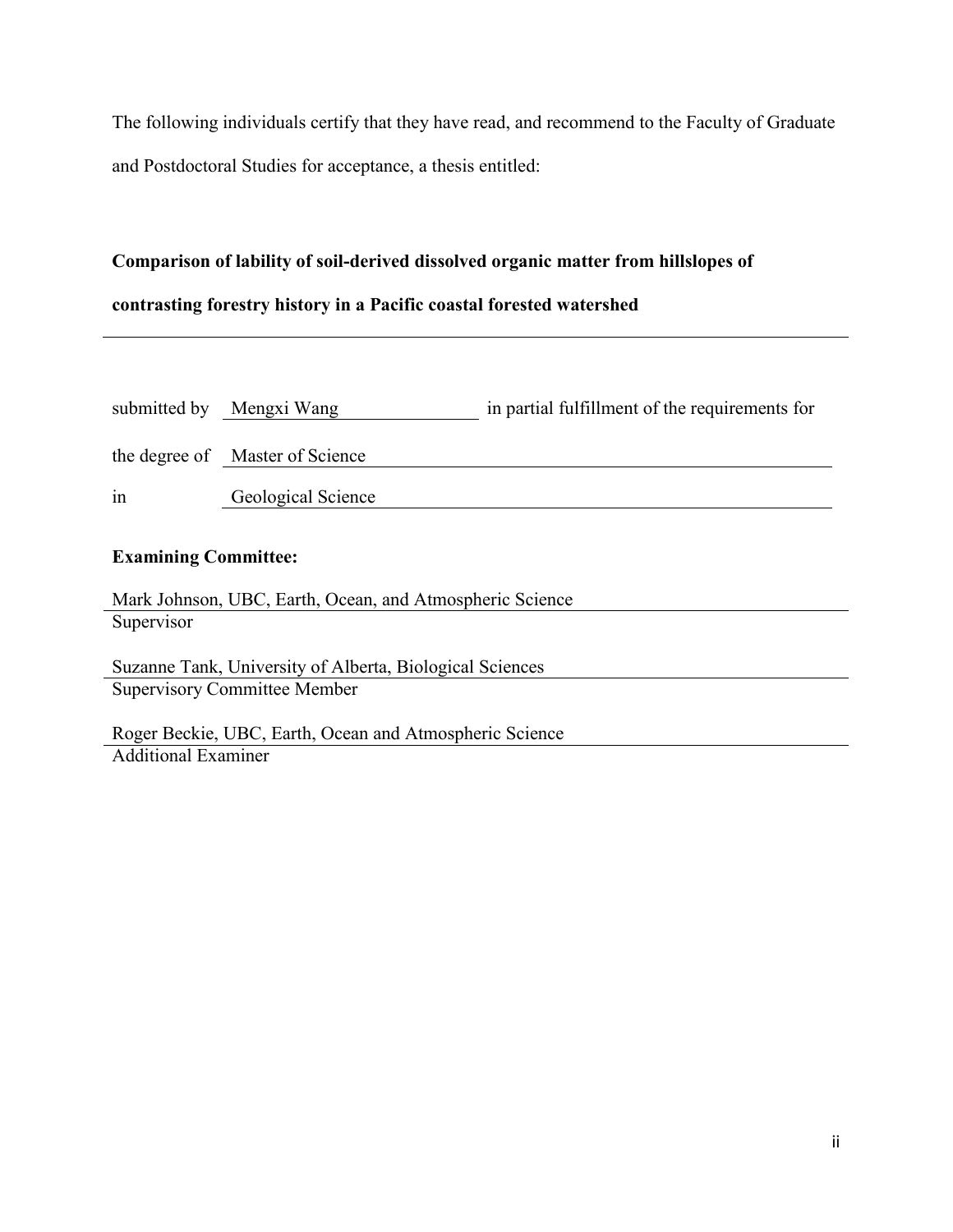### **Abstract**

Dissolved organic matter (DOM) is a key aspect of source water quality in forested headwaters and a subject of concern in drinking water treatment due to its potential for adverse chemical reactions. Forest soils contribute a substantial fraction of DOM entering freshwater systems and can be altered by land use practices such as forest harvest, with implications for water quality downstream. This study investigated the relationship between forest clear-cutting and the biodegradability of soil-derived DOM. The potential for water-extractable soil DOM to be metabolized was measured via in-laboratory incubation and quantified via two methods: loss of dissolved organic carbon (DOC) and changes in fluorescence and absorbance properties. Through comparison of clear-cut stands of differing histories with nearby forested hillslopes, a chronology of the extent of DOM alteration with time elapsed since harvest was established. Biodegradable DOC did not differ significantly between forested and clear-cut sites of any age, though the variability was greater for clear-cuts (forested:  $9 \pm 1\%$  mean  $\pm$  standard error; clearcut:  $8 \pm 2\%$ ). DOM character was different in the most recent clear-cut (harvested in 2017), with a greater fraction of high molecular weight, plant-derived compounds resistant to biodegradation. Incubation did not affect forest and clear-cut DOM differently except for the 2017 sites, where the clear-cut sample showed reduced microbial metabolism and a greater degree of humification. These results may be attributable to the prevalence of woody debris at the more recent clear-cuts, a remnant of the logging process. Overall, DOM character pre- and post-incubation were similar, suggesting soil DOM is relatively refractory and may persist in aquatic systems. The higher fraction of terrestrial, refractory DOM, if sustained downstream, would increase coagulant demand during drinking water treatment, but observable differences in water quality are not projected to last beyond 10 years after harvest in regions similar to the study site.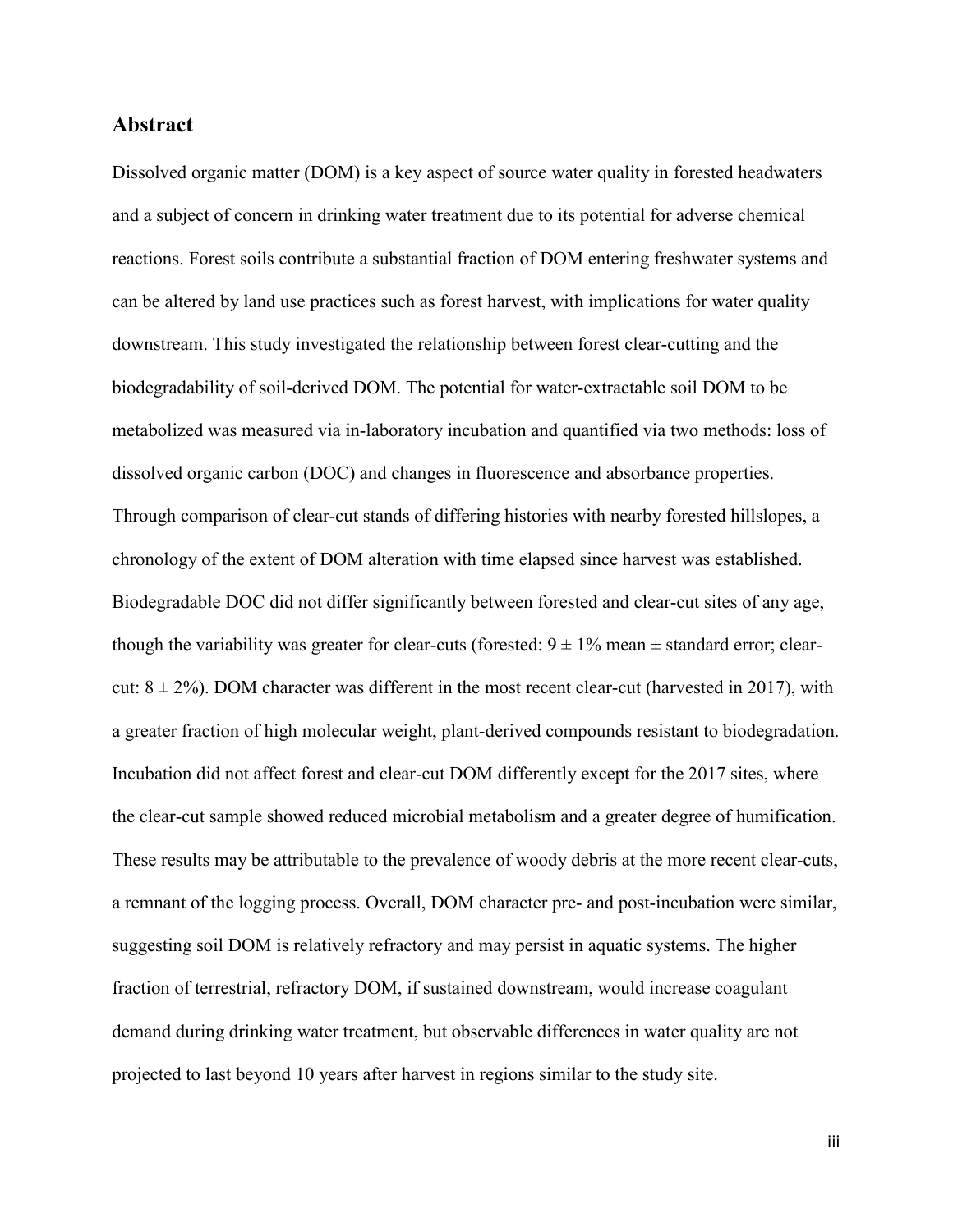## **Lay Summary**

Dissolved organic matter (DOM) in source water from forested rivers can react adversely with disinfection chemicals when this water is treated for drinking use. The potential for harmful compounds to form depends on the type of DOM present. Forest soils contribute a substantial amount of DOM, and forestry activities can alter the characteristics of DOM that is transported from soils to streams and rivers. This thesis compares DOM (organic matter that is too small to be removed with a filter) in soils from clear-cut and forested sites at a research forest near Vancouver, Canada, in terms of how biodegradable the DOM is when introduced to stream microbes. Soil DOM characteristics were similar between most sites and contained significantly greater amounts of biodegradation-resistant compounds only at the most recently harvested clear-cut, which suggests forestry impacts soil DOM for a relatively short term in forests like this.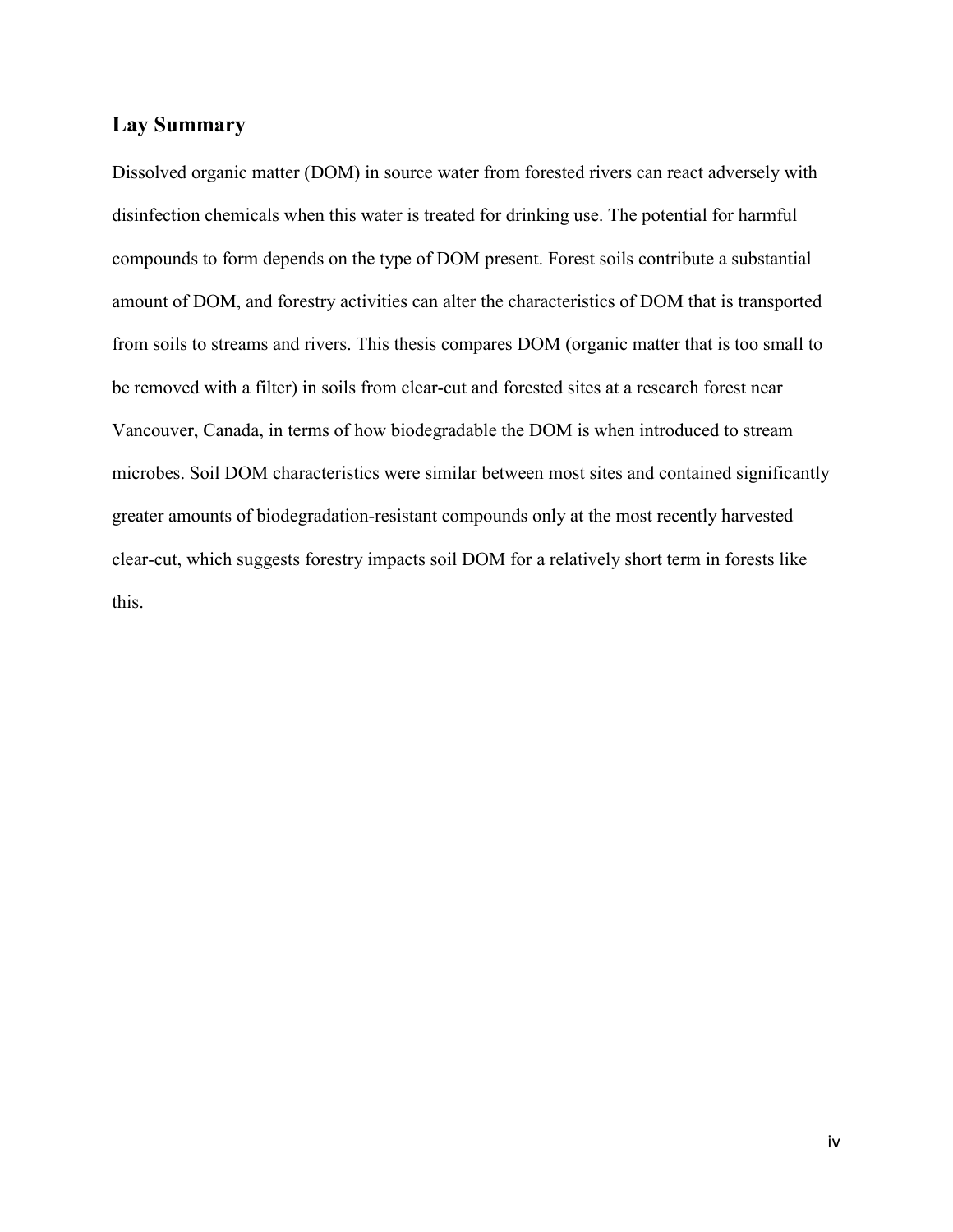## **Preface**

This thesis is original, unpublished, independent work by the author, Mengxi Wang.

The framework for this research is based on the objectives of the NSERC Network for Forested Drinking Water Source Protection Technologies (*for*Water), to which this project contributes. Mark Johnson and Suzanne Tank were involved in the research design.

Field work was conducted by Mengxi Wang, with assistance from Chunjie Ji, Kelcy Wang, and Trisa Ngo. Geographical data for the Malcolm Knapp Research Forest were provided by Ionut Aron (Research Coordinator, Malcolm Knapp Research Forest).

Laboratory analyses were conducted at the University of British Columbia. All data analyses were completed using R (ver. 4.1.1) and MATLAB (R2021a) by Mengxi Wang, with additional analytical approaches suggested by Mark Johnson and Suzanne Tank. Mark Johnson and Suzanne Tank contributed edits to the manuscript.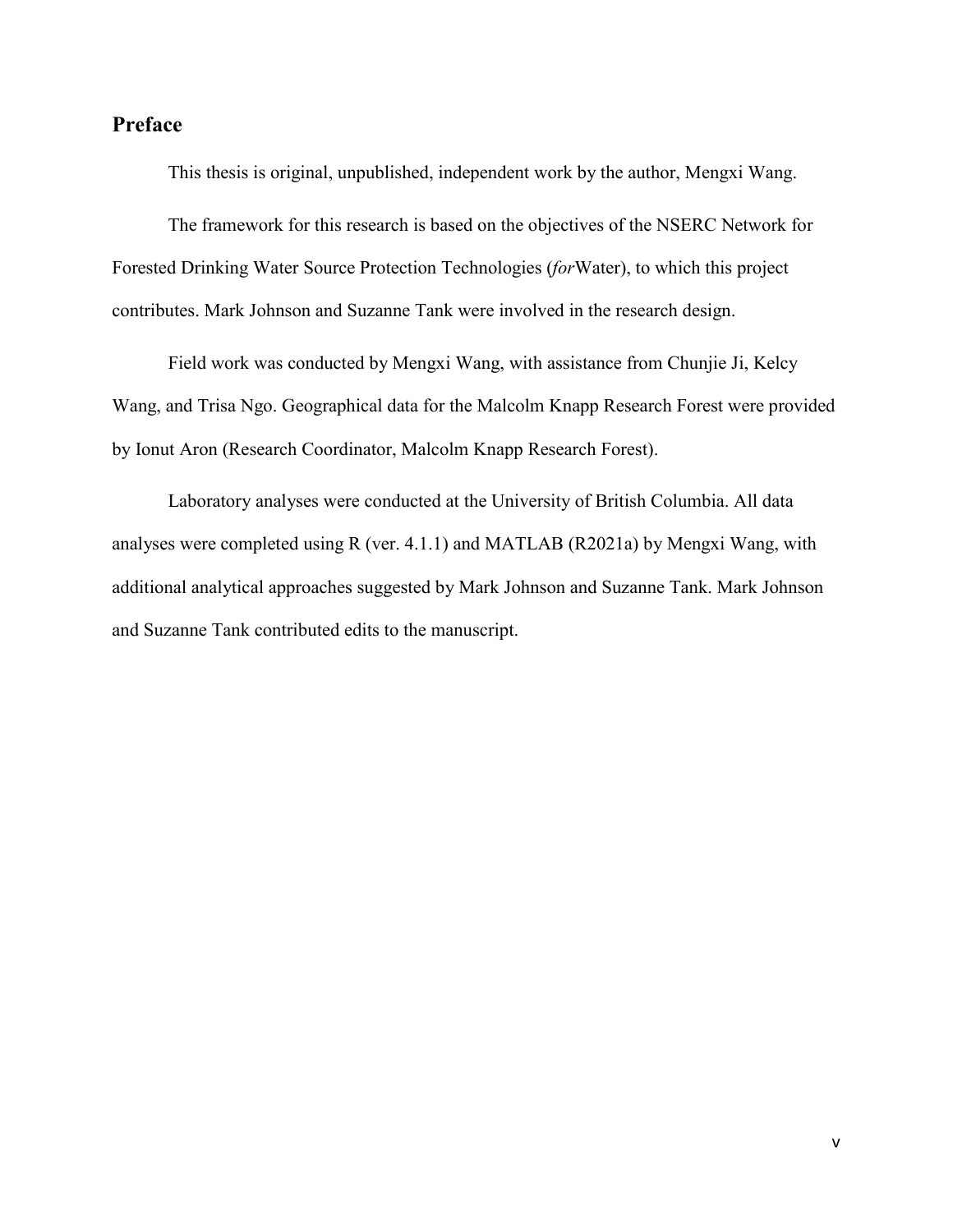## **Table of Contents**

| $\mathbf{1}$                                                                              |  |
|-------------------------------------------------------------------------------------------|--|
| Methods for understanding dissolved organic matter characteristics and lability  5<br>1.1 |  |
| 1.1.1                                                                                     |  |
| 1.1.2                                                                                     |  |
| 1.2                                                                                       |  |
| 2                                                                                         |  |
| 2.1                                                                                       |  |
| 2.2                                                                                       |  |
| 2.3                                                                                       |  |
| 2.4                                                                                       |  |
| 2.5                                                                                       |  |
| 2.5.1                                                                                     |  |
| 2.5.2                                                                                     |  |
| Fluorescence and absorbance spectroscopy - EEM and absorbance acquisition 18<br>2.6       |  |
| 2.6.1                                                                                     |  |
| 2.6.2                                                                                     |  |
| Acidification of soil water extract sample with high floc formation 20<br>2.6.3           |  |
| 2.7                                                                                       |  |
| 3                                                                                         |  |
| 3.1                                                                                       |  |
| 3.1.1                                                                                     |  |
| 3.1.2                                                                                     |  |
| 3.1.3                                                                                     |  |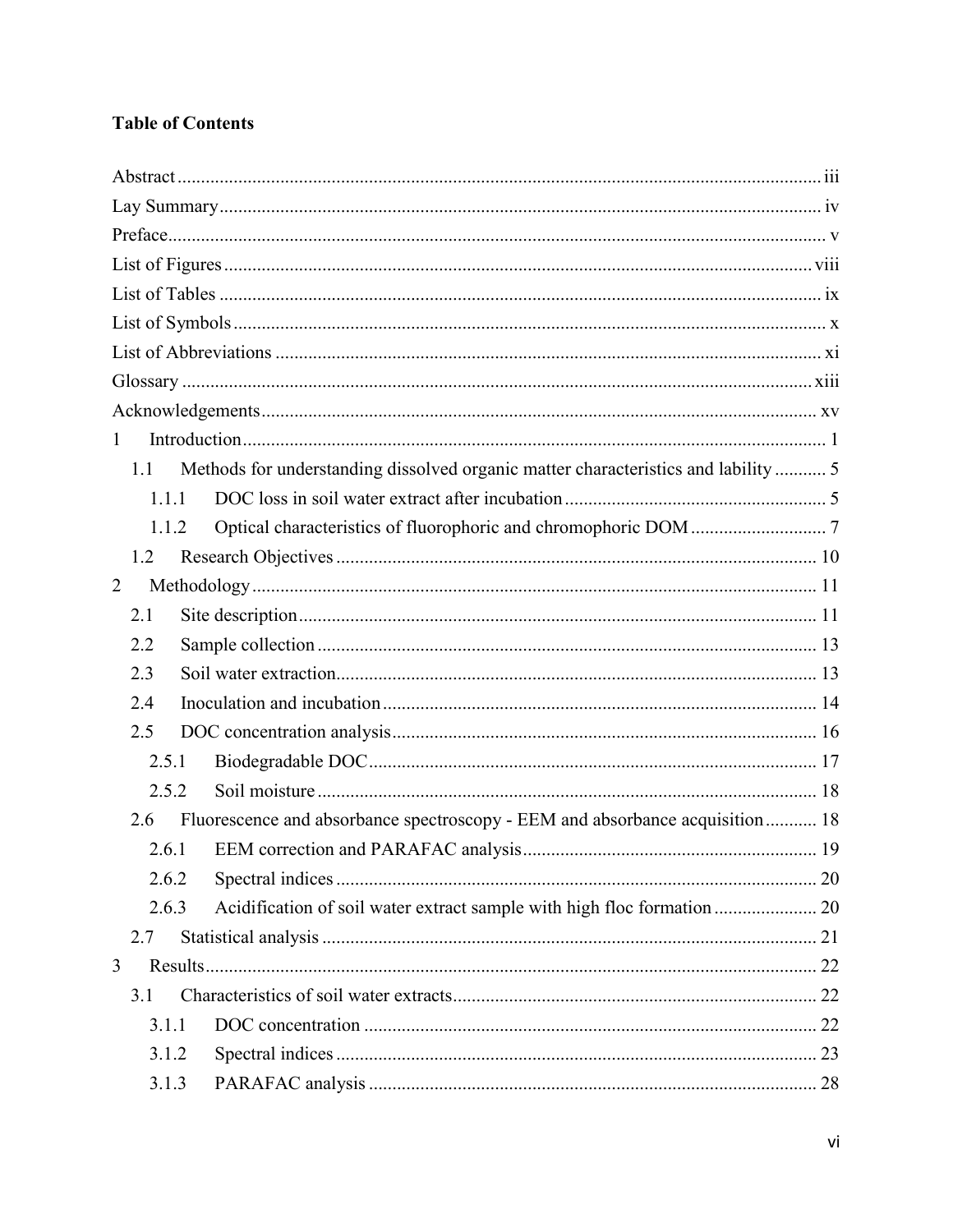|   | 3.2   |  |                                                                              |  |
|---|-------|--|------------------------------------------------------------------------------|--|
|   | 3.2.1 |  |                                                                              |  |
|   | 3.2.2 |  |                                                                              |  |
|   | 3.2.3 |  |                                                                              |  |
| 4 |       |  |                                                                              |  |
|   | 4.1   |  |                                                                              |  |
|   | 4.2   |  | Lability of water-extractable soil DOM in clear-cut versus forested sites 45 |  |
|   | 4.2.1 |  |                                                                              |  |
|   | 4.3   |  |                                                                              |  |
|   | 4.4   |  |                                                                              |  |
|   | 4.4.1 |  |                                                                              |  |
|   | 4.4.2 |  |                                                                              |  |
| 5 |       |  |                                                                              |  |
|   | 5.1   |  |                                                                              |  |
| 6 |       |  |                                                                              |  |
| 7 |       |  |                                                                              |  |
|   |       |  |                                                                              |  |
|   |       |  |                                                                              |  |
|   |       |  |                                                                              |  |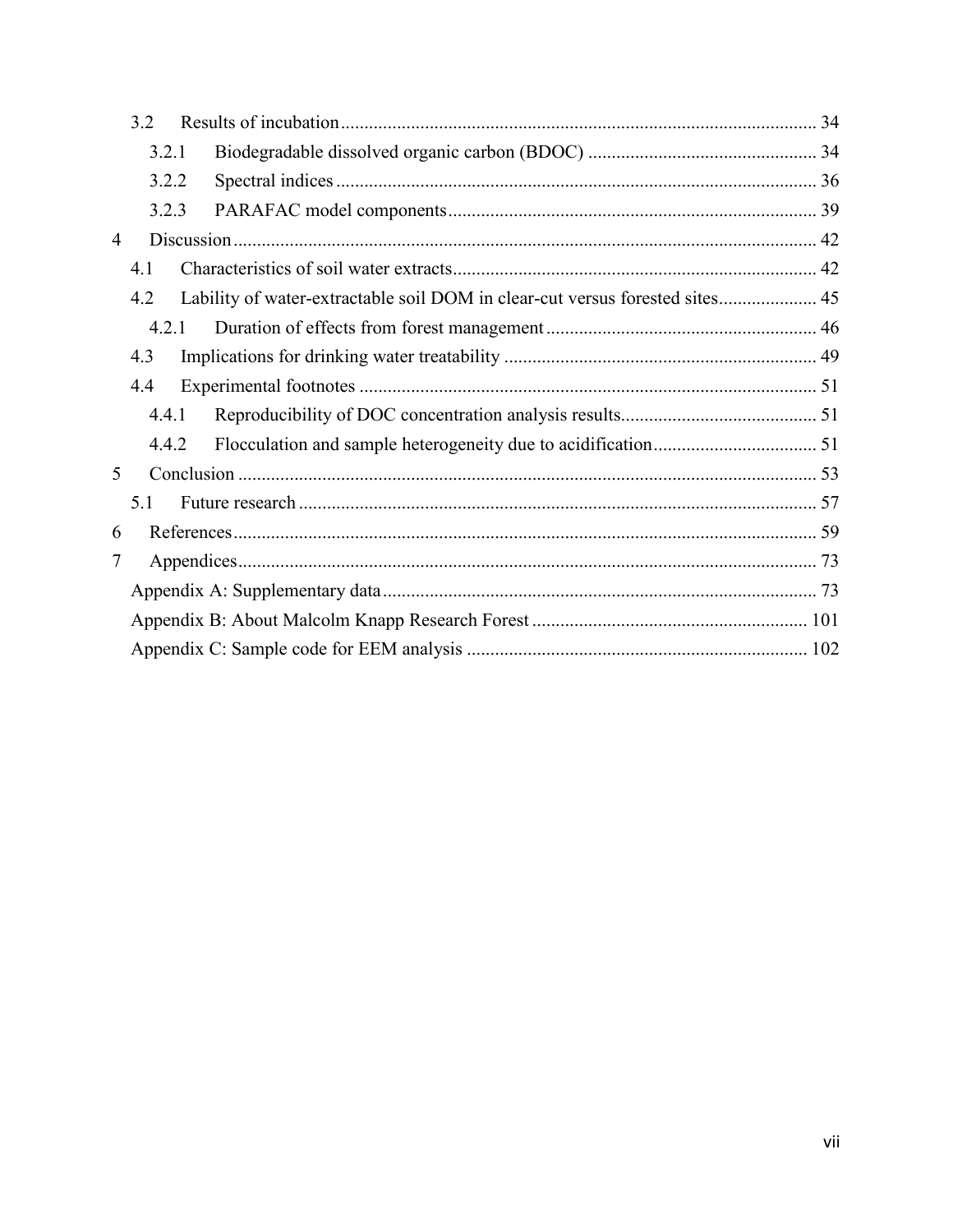## **List of Figures**

| Figure 1: Dissolved organic carbon concentration of soil water extract prior to dilution. Error               |
|---------------------------------------------------------------------------------------------------------------|
|                                                                                                               |
| Figure 2: Mean spectral indices of soil water extracts. Error bars represent 1 standard error 27              |
| Figure 3: Components of PARAFAC analysis via drEEM: a) C1; b) C2; c) C3; d) C4.  29                           |
|                                                                                                               |
| Figure 5: a) Relative contribution of all PARAFAC model components in soil water extract; b)                  |
| Relative contribution of PARAFAC component C1, showing error bars (mean $\pm$ 1 SE).  32                      |
|                                                                                                               |
| Figure 7: Mean $\pm$ 1 SE BDOC content of clear-cut soils relative to forests (20 $^{\circ}$ C incubation) 36 |
| Figure 8: Mean difference in spectral indices of clear-cut site samples after 7-day incubation,               |
| relative to corresponding forested sites. Error bars represent standard error.  38                            |
| Figure 9: Change in relative contribution of PARAFAC components in clear-cut samples post-                    |
|                                                                                                               |
| Figure 10: Correlograms showing Pearson correlation coefficients between spectral indices and                 |
| PARAFAC components in: a) fresh soil water extract, showing relationships between DOM                         |
| fractions; b) pre- and post-incubation samples, showing effects of biodegradation. R values with              |
|                                                                                                               |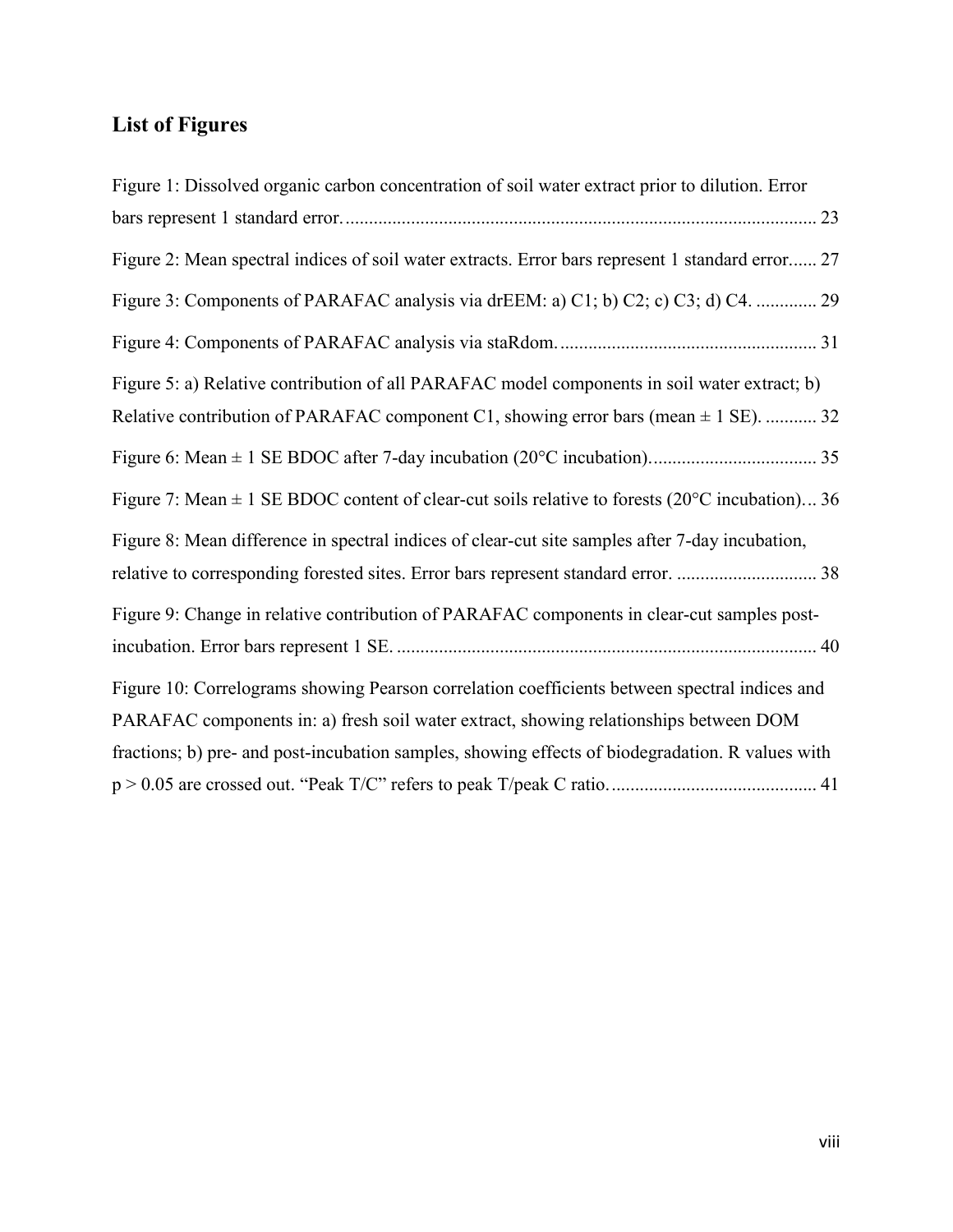## **List of Tables**

| Table 2: Common spectral indices for characterizing organic matter. Modified from Gabor et al. |  |
|------------------------------------------------------------------------------------------------|--|
|                                                                                                |  |
|                                                                                                |  |
|                                                                                                |  |
|                                                                                                |  |
| Table 6: Spectral indices and PARAFAC components of soil water extract sample before and       |  |
|                                                                                                |  |
| Table 7: Mean $\pm$ standard deviation percentage change in spectral indices and PARAFAC       |  |
|                                                                                                |  |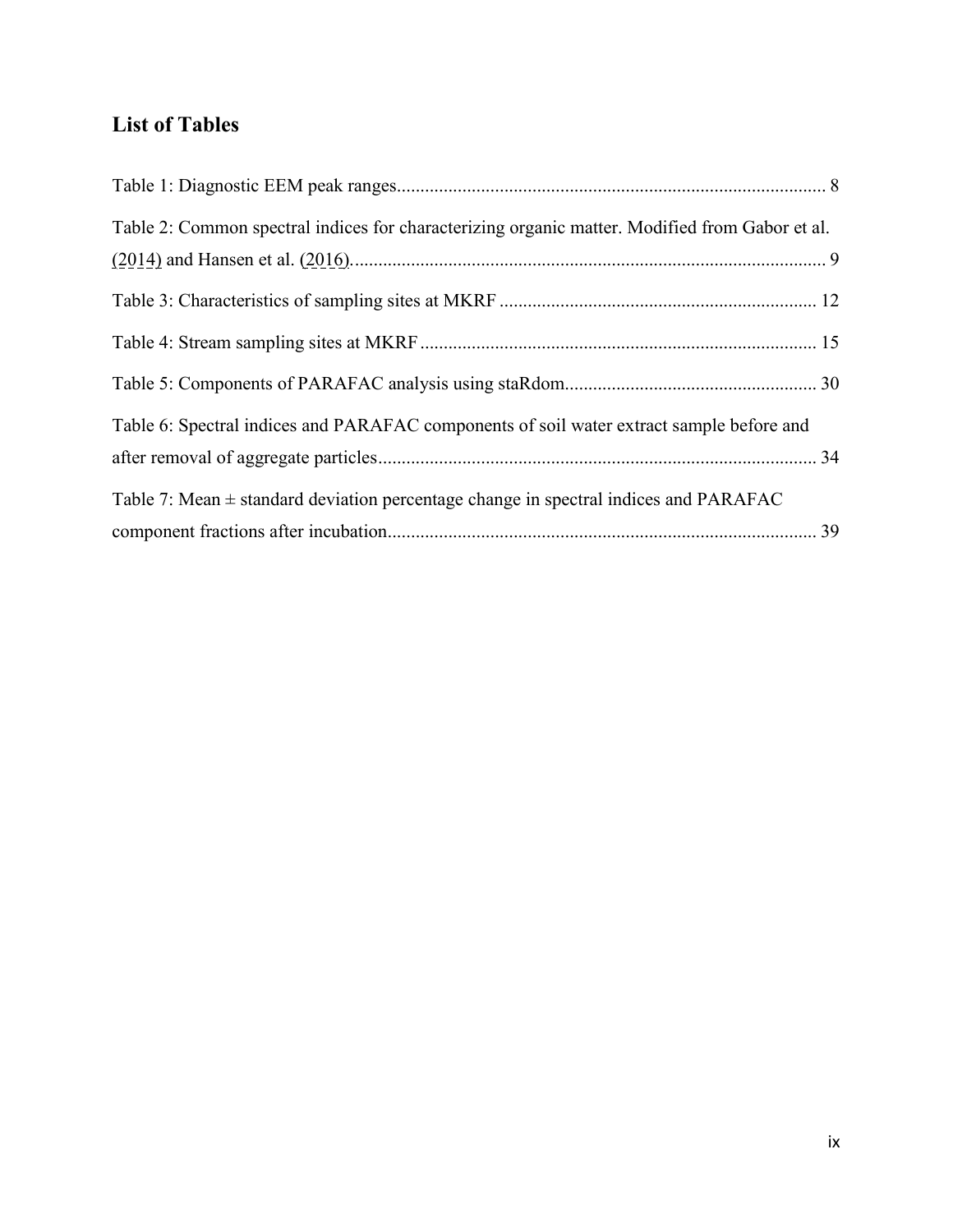## **List of Symbols**

| Symbol          | <b>Definition</b>            |  |
|-----------------|------------------------------|--|
| 士               | Plus or minus                |  |
| $\rm ^{\circ}C$ | Degrees Celsius              |  |
| mg              | Milligram, $10^{-3}$ grams   |  |
| nm              | Nanometer, $10^{-9}$ meters  |  |
| Pg              | Petagram, $10^{15}$ grams    |  |
| $\mu$ m         | Micrometer, $10^{-6}$ meters |  |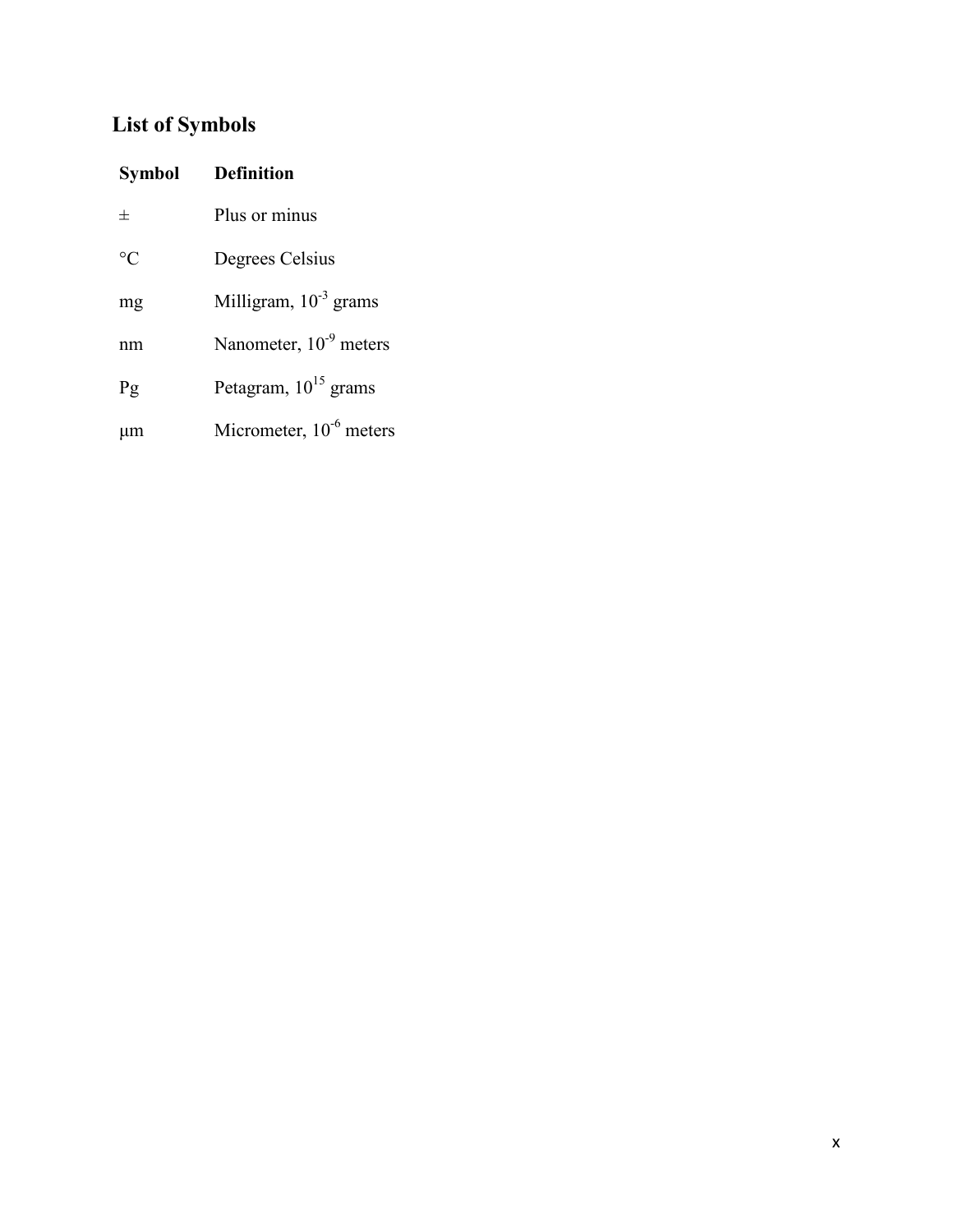## **List of Abbreviations**

## **Abbreviation Definition**

| <b>BDOC</b>     | Biodegradable dissolved organic carbon                                           |  |  |
|-----------------|----------------------------------------------------------------------------------|--|--|
| <b>BIX</b>      | Biological index                                                                 |  |  |
| $\mathbf C$     | Carbon                                                                           |  |  |
| CO <sub>2</sub> | Carbon dioxide                                                                   |  |  |
| <b>DBP</b>      | Disinfection by-product                                                          |  |  |
| DBP-FP          | Disinfection by-product formation potential                                      |  |  |
| <b>DOC</b>      | Dissolved organic carbon                                                         |  |  |
| <b>DOM</b>      | Dissolved organic matter                                                         |  |  |
| E4/E6           | Ratio of absorbance at 465 nanometers to absorbance at 665 nanometers wavelength |  |  |
|                 | of light                                                                         |  |  |
| <b>EEM</b>      | Excitation-emission matrix                                                       |  |  |
| Em              | Emission wavelength                                                              |  |  |
| Ex              | Excitation wavelength                                                            |  |  |
| FI              | Fluorescence index                                                               |  |  |
| H               | Hydrogen                                                                         |  |  |
| <b>HAA</b>      | Haloacetic acid                                                                  |  |  |
| HC1             | Hydrochloric acid                                                                |  |  |
| <b>HIX</b>      | Humification index                                                               |  |  |
| <b>IFE</b>      | Inner filter effect                                                              |  |  |
| <b>KHP</b>      | Potassium hydrogen phthalate                                                     |  |  |
| L               | Liter                                                                            |  |  |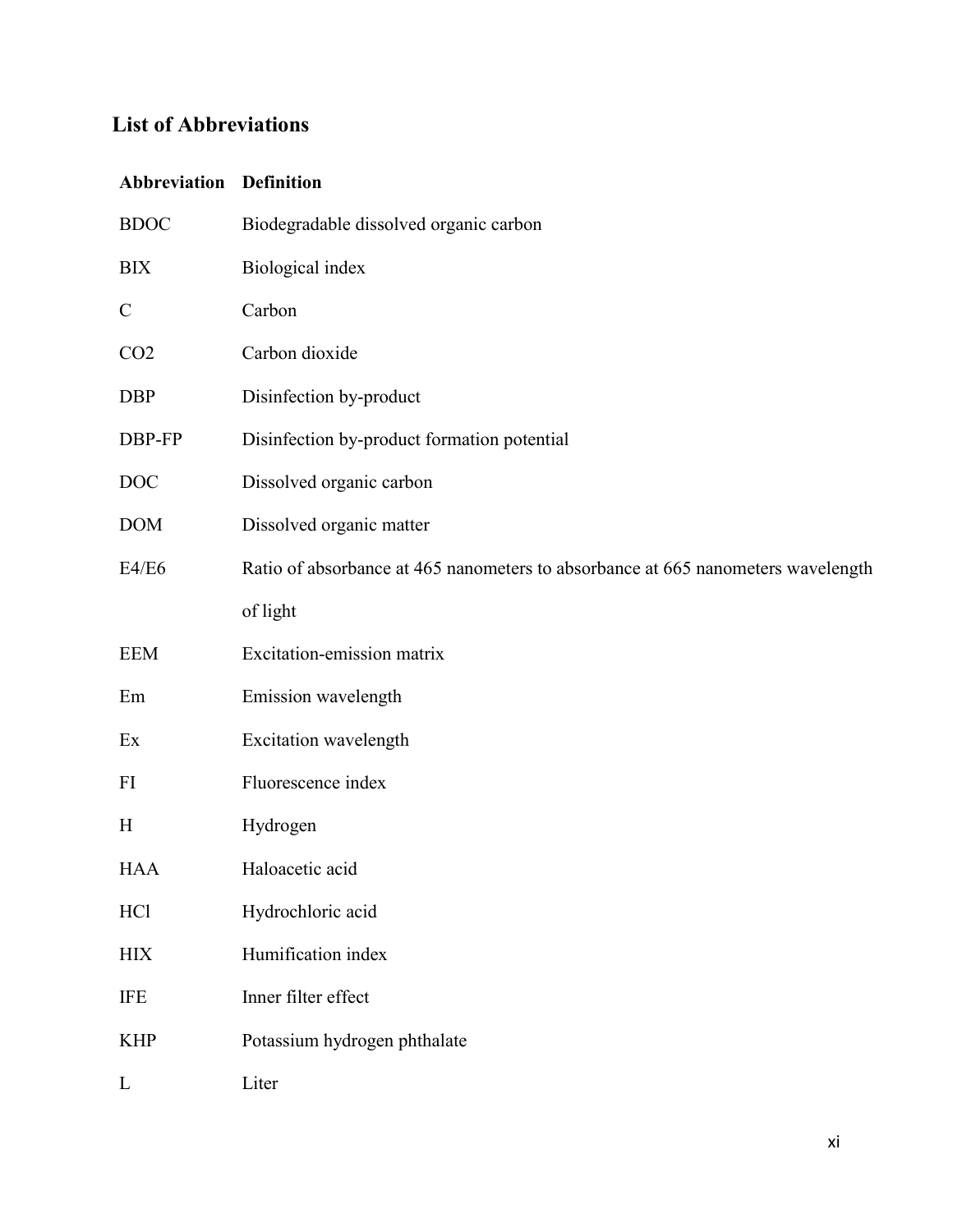| m              | meter                                |
|----------------|--------------------------------------|
| N              | Nitrogen                             |
| <b>NOM</b>     | natural organic matter               |
| <b>NPOC</b>    | Non-purgeable organic carbon         |
| $\overline{O}$ | Oxygen                               |
| p              | p-value                              |
| <b>PARAFAC</b> | Parallel factor analysis             |
| r              | Pearson correlation coefficient      |
| <b>RO</b>      | Reverse osmosis                      |
| <b>SD</b>      | Standard deviation                   |
| <b>SE</b>      | Standard error                       |
| <b>SOM</b>     | Soil organic matter                  |
| <b>SUVA</b>    | Specific ultraviolet absorbance      |
| <b>SWE</b>     | Soil water extract                   |
| <b>THM</b>     | Trihalomethane                       |
| <b>UKAS</b>    | United Kingdom Accreditation Service |
| <b>WEOM</b>    | Water-extractable organic matter     |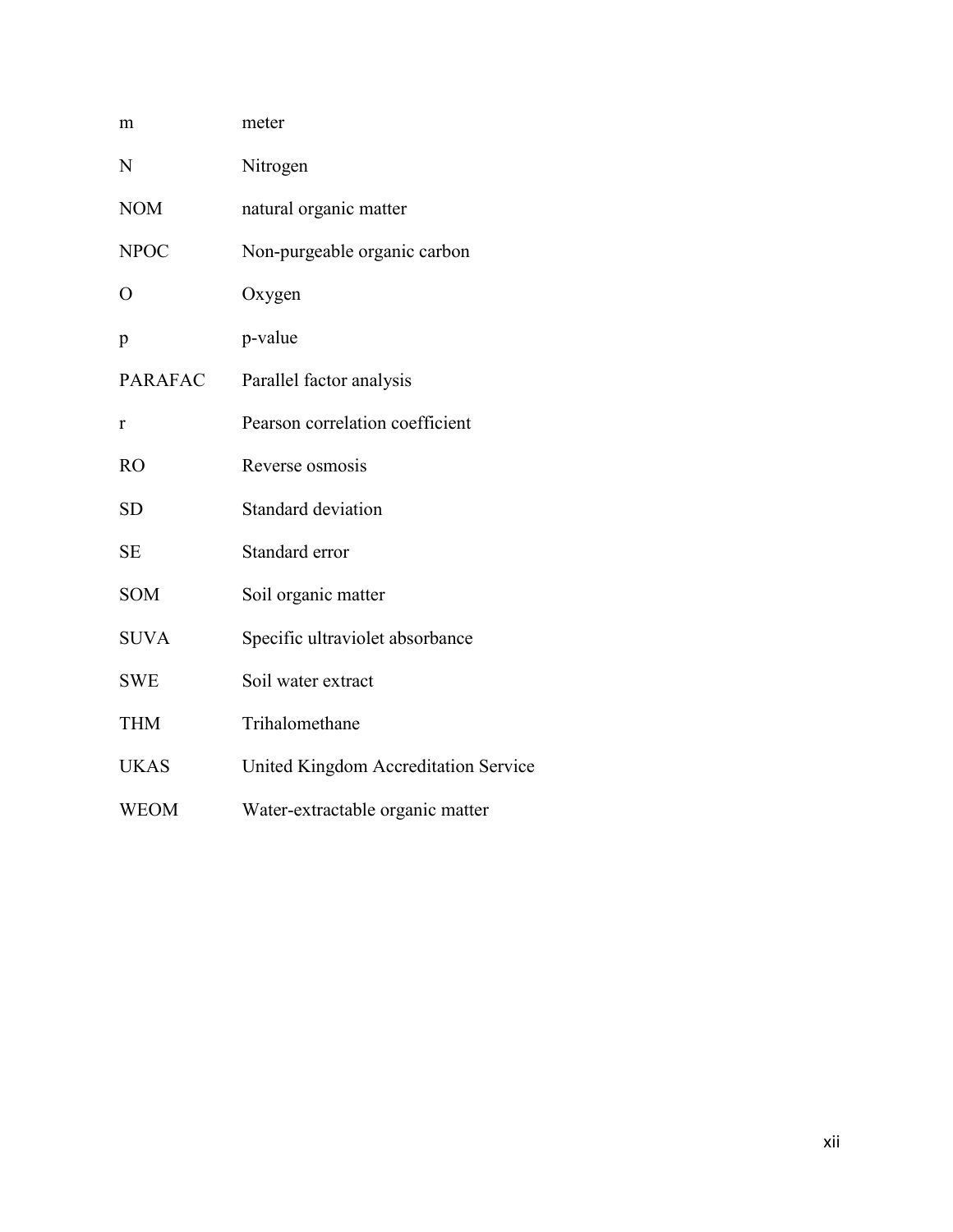## **Glossary**

| <b>Term</b>                 | <b>Definition</b>                                                                                                                                           |  |
|-----------------------------|-------------------------------------------------------------------------------------------------------------------------------------------------------------|--|
| Absorbance                  | Capacity to absorb light of a specified wavelength, caused by molecular<br>interference with a beam of light (UV-VIS spectroscopy)                          |  |
| Allochthonous               | (Of organic matter) originating outside a body of water and subsequently<br>transported into the water body; typically terrestrially derived                |  |
| Aromatic                    | (Of chemical molecular structure) containing conjugated pi-bonds with a<br>ring structure, e.g. benzene, C6H6                                               |  |
| Autochthonous               | (Of organic matter) formed in place (i.e. in a body of water); typically<br>formed by microbes                                                              |  |
| Chlorination                | Addition of chlorine or chlorine-containing substances for oxidation and<br>disinfection of water                                                           |  |
| Coagulant demand            | Dose of chemical(s) required for effective removal of charges on<br>particulate matter in raw source water, allowing particles to agglomerate<br>and settle |  |
| Disinfection by-<br>product | Halogenated organic compounds that form from undesired reactions<br>during chlorination of drinking water                                                   |  |
| Dissolved organic<br>matter | Organic matter operationally defined as being able to pass through a filter<br>of 0.45 $\mu$ m (threshold can range from 0.22 $\mu$ m to 0.7 $\mu$ m)       |  |
| Fluorescence                | Irradiation emitted as a result of incident radiation of a shorter wavelength<br>(e.g. ultraviolet light)                                                   |  |
| Functional group            | Group of atoms responsible for the characteristic reactions of a molecule                                                                                   |  |
| Headwater                   | Tributary stream of a river close to or forming part of its source                                                                                          |  |
| Humification                | The process of changing organic matter (i.e. decaying plant matter) into<br>humic substances                                                                |  |
| Hydrophilic                 | Tending to mix with, dissolve in, or be wetted by water                                                                                                     |  |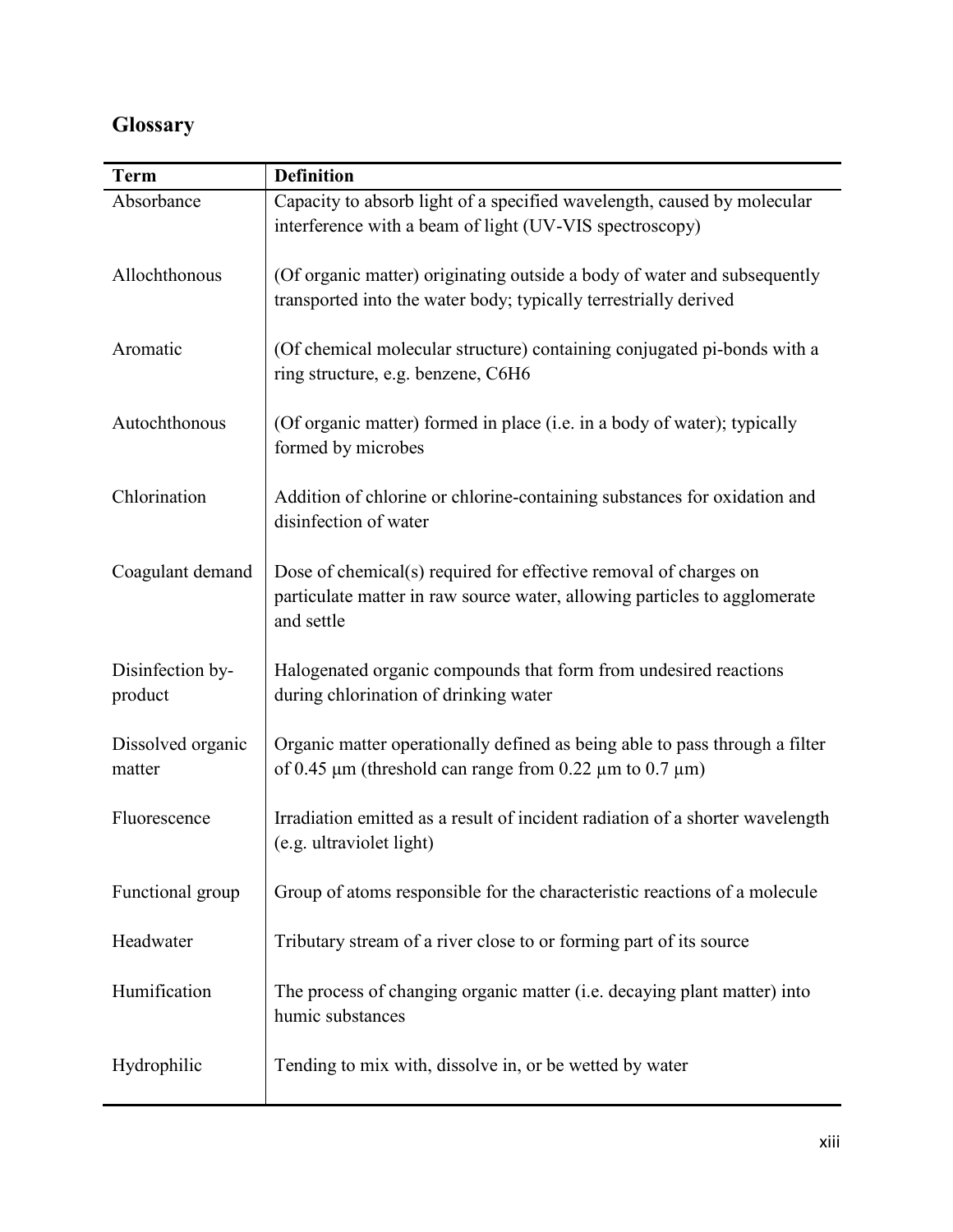| Hydrophobic                     | Tending to repel or resist mixing with water                                                                                                                                                                                                                                                                          |  |  |
|---------------------------------|-----------------------------------------------------------------------------------------------------------------------------------------------------------------------------------------------------------------------------------------------------------------------------------------------------------------------|--|--|
| Inner filter effect             | (In fluorescence spectroscopy) attenuation of the emitted light signal<br>caused by a high concentration of light-absorbing matter in the sample                                                                                                                                                                      |  |  |
| Lability                        | Potential for organic matter to be broken down via decay or biological<br>consumption                                                                                                                                                                                                                                 |  |  |
| Natural organic<br>matter       | Carbon-based compounds found in natural and engineered environments.                                                                                                                                                                                                                                                  |  |  |
| Non-purgeable<br>organic carbon | (For Shimadzu TOC-V CSN analyzer) instrument parameter to measure<br>organic carbon where inorganic carbon is purged from the sample by<br>lowering pH (thus converting it to carbon dioxide) and the remaining<br>carbon is combusted to carbon dioxide and measured with a non-<br>dispersive infrared gas analyzer |  |  |
| <b>PARAFAC</b><br>analysis      | A multivariate analysis used to extract individual components from<br>composite 3D data                                                                                                                                                                                                                               |  |  |
| Slash                           | (In forestry) woody debris generated during logging operations which are<br>not harvested as timber                                                                                                                                                                                                                   |  |  |
| Watershed                       | A region bounded peripherally by a divide and draining ultimately into<br>one body of water                                                                                                                                                                                                                           |  |  |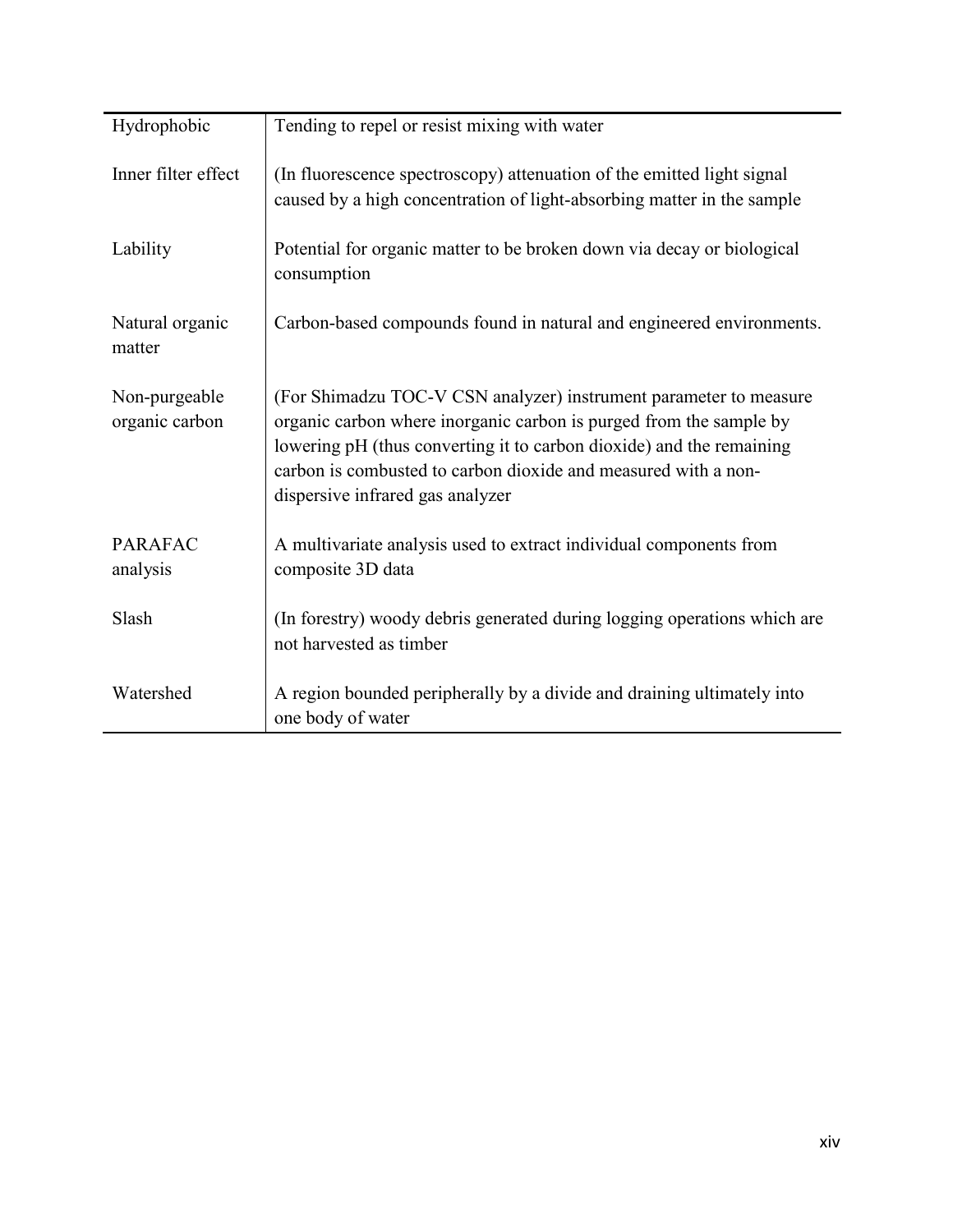### **Acknowledgements**

I have been privileged with the opportunity to work with so many wonderful people over the course of my research work. This thesis would not have been possible without all their support and assistance.

First and foremost, I would like to thank my supervisor, Mark Johnson, for his guidance throughout this project. Thank you for your patience, for all your support, and for helping me grow as a researcher. Thank you to all my colleagues in the UBC Ecohydrology lab. It has been a wonderful experience learning from and sharing ideas with you all.

Thank you to my committee member, Suzanne Tank, for your insights on my research topic. Your expertise in this field helped solidify my understanding of the subject, and was instrumental to the success of my project. Thank you Mark and Suzanne both for your suggestions on my writing.

Thank you Roger Beckie for helping with the initial stages of my M.Sc. research planning. Though my project ultimately took off in a different direction, I'm grateful for your input in my earlier ideas and your suggestions on potential research topics.

Thank you to the NSERC forWater Network for funding this research, and for the training workshops that gave me a better understanding of the context for my work. Though the pandemic put a damper on some of our activities, I'm grateful for being able to stay connected with other researchers via our webinars and regular meetings. Thank you Emily Mistick, Hannah McSorley, and Jesse Skwaruk for acting as *for*Water ambassadors for me and helping me feel welcome among other members of the network.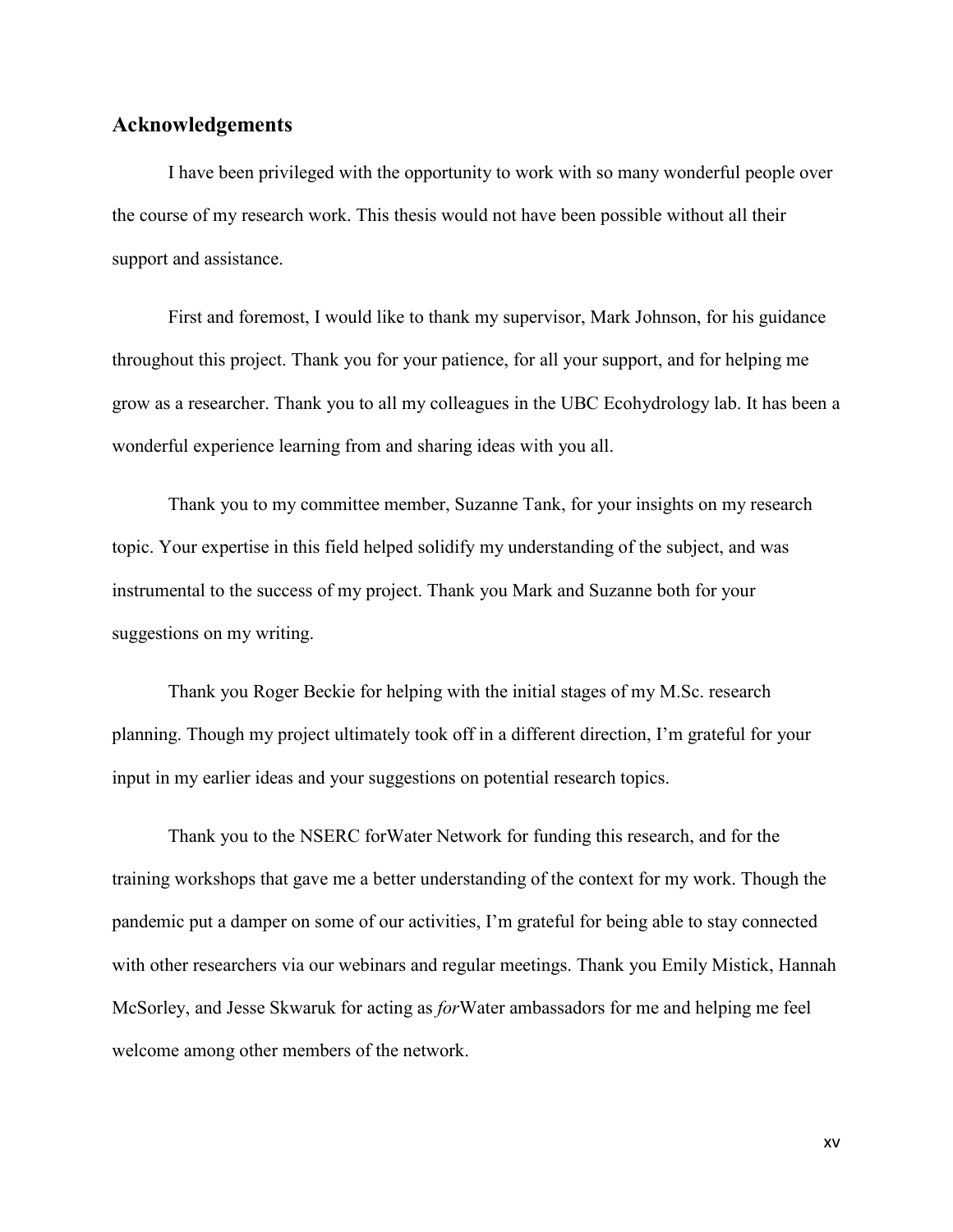Thank you Ionut Aron for your assistance with all things related to Malcolm Knapp Research Forest, from sharing data to keeping me updated on planned operations near my field sites. Thank you to the MKRF staff for providing support throughout my field work and for advising me of logging activity and safety concerns in the field. Thank you Brian Wang, Chunjie Ji, Emily Mistick, Erik MacLennan, Geert Hensgens, Kelcy Wang, Trisa Ngo, Xueya Lu, and Yongqiang Wang, who helped me with my field work, regardless of the cold and rain.

Finally, thank you so much to my friends and family for your encouragement, and for always providing a listening ear when needed. Thanks for always being there for me.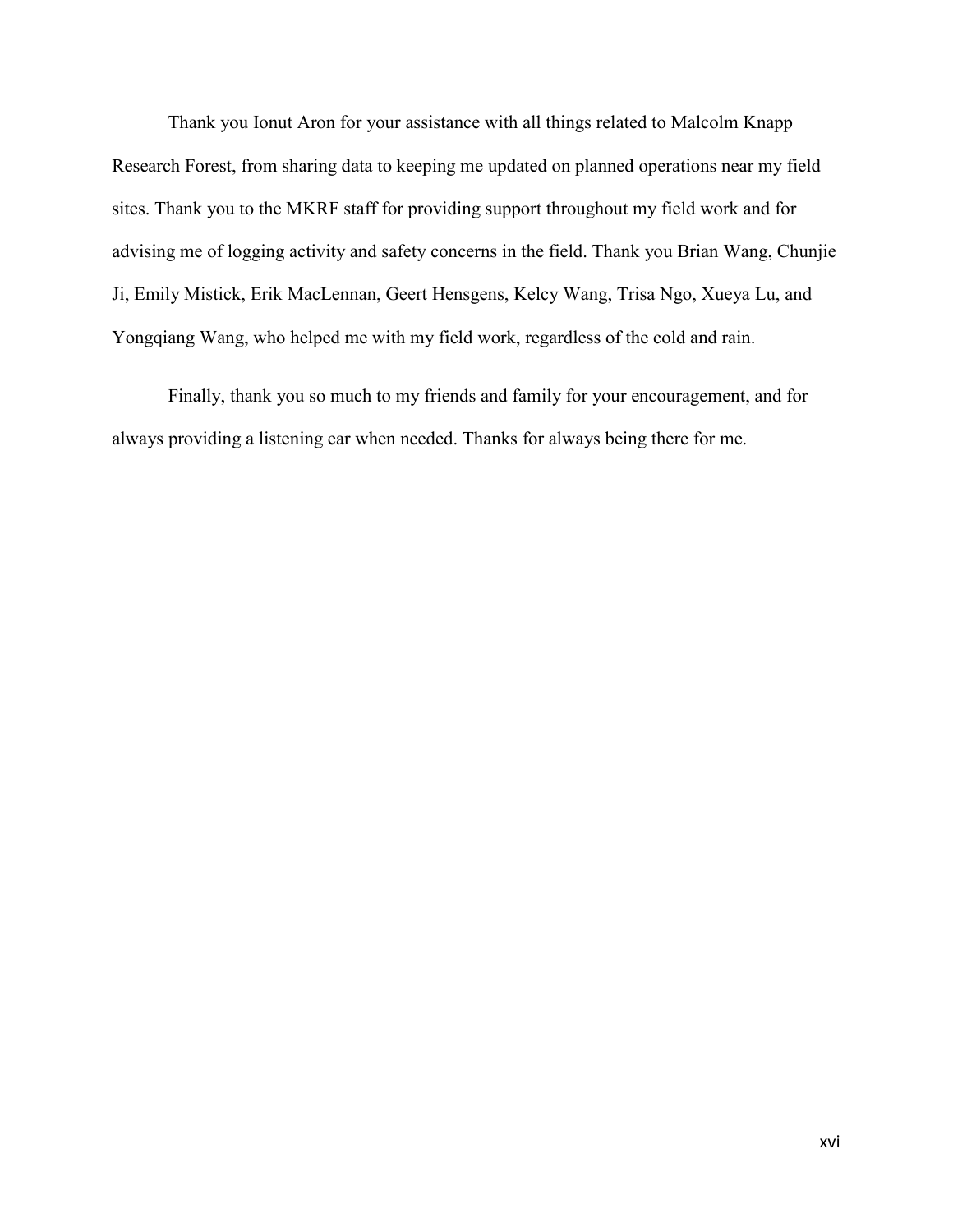## **1 Introduction**

Surface waters supply about 50% of all drinking water in Canada, and almost 80% of municipal water in British Columbia is derived from forest watersheds (Pike et al., 2010). The safety of drinking water is a priority in nations worldwide and at all levels of government; safe, clean drinking water reduces infectious diseases and extends life expectancy (Ryan & Glasser, 2000). Treatment of source drinking water depends on the water needs and specific characteristics of each supply region, with treatment plans typically involving considerations toward costs as well as source water quality. Poor source water quality can increase the cost of treating water to make it drinkable (T. C. Brown, 2000). Proper land management practices are therefore crucial in ensuring source drinking water quality.

Forested watersheds naturally attenuate many common inorganic contaminants; however, forest source waters typically contain high natural organic matter (NOM) content due to interactions with forest soils (Dudley et al., 2003; Scatena, 2000). The concentration and chemical composition of NOM in streams draining naturally forested ecosystems are dependent on biogeochemical processes involving surface water, groundwater, biota, the atmosphere, and sediments, and can be affected by many natural and anthropogenic factors (Fegel et al., 2021; Fellman, Hood, D'Amore, et al., 2009; Fellman, Hood, Edwards, et al., 2009; Laudon et al., 2009; Mattsson et al., 2005; Ruhala & Zarnetske, 2017). Seasonal variations in biological activity can alter NOM entering forest headwaters, as can long-term changes in the environment. For instance, increased precipitation between 1983 and 2001 has been linked to increased color and organic acid content in Norwegian forest lakes (Hongve et al., 2004), and dissolved organic carbon in Alaskan rivers have been observed to decrease in summer and peak in spring (Holmes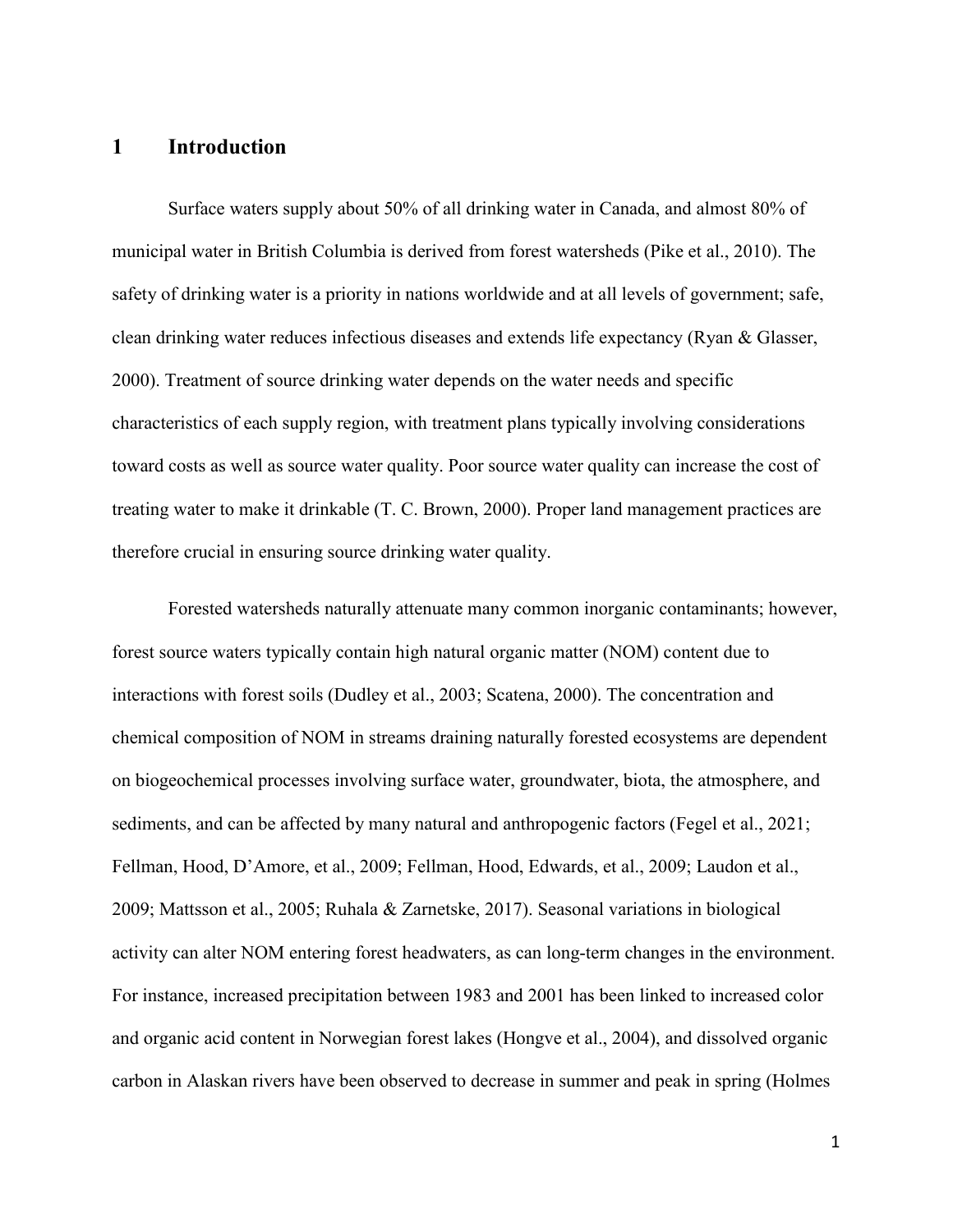et al., 2008). Disturbances such as timber management and fire have also been shown to impact source water quality (Burd et al., 2020; Olefeldt et al., 2013). Forestry activities disturb the soil surface and can lead to increased turbidity due to soil erosion, or expose small stream channels to direct solar radiation, altering stream temperatures and light intensities and thus the biological activity in the water (Stednick, 2000). Removal of timber impacts nutrient cycling and reallocates NOM pools within the ecosystem: compounds once taken up by trees may be absorbed instead by low-growing vegetation of different physiologies (Stednick, 2000), leading to shifts in nutrient cycling.

The presence of NOM in source water presents a challenge in drinking water treatment, as it can impact taste and color, and is also a precursor to potentially hazardous disinfection byproducts (DBPs). Chlorination is a widely used practice in drinking water treatment to disinfect microbial contaminants (Henry, 2013); interactions between NOM and chlorine used in treatment create a variety of DBPs, of which the two main categories are trihalomethanes (THMs) and halo-acetic acids (HAAs). A subset of DBPs are regulated due to potential adverse health effects (Health Canada, 2020; Henry, 2013). The DBP formation potential (DBP-FP) of NOM is dependent on its specific chemical characteristics (Health Canada, 2020).

Dissolved organic matter (DOM) is a soluble mixture of compounds consisting of carbon, nitrogen, oxygen, hydrogen, and other trace elements (Moody & Worrall, 2017). Operationally, DOM is defined as the fraction of NOM that can pass through a filter with a specified pore size, typically ranging between 0.22 and 0.7 μm; the most commonly used threshold is 0.45 μm (Bruckner, 2021; Kolka et al., 2008; Nimptsch et al., 2014). Approximately 50% of DOM by mass is dissolved organic carbon (DOC; Moody & Worrall, 2017). Ubiquitous in soils and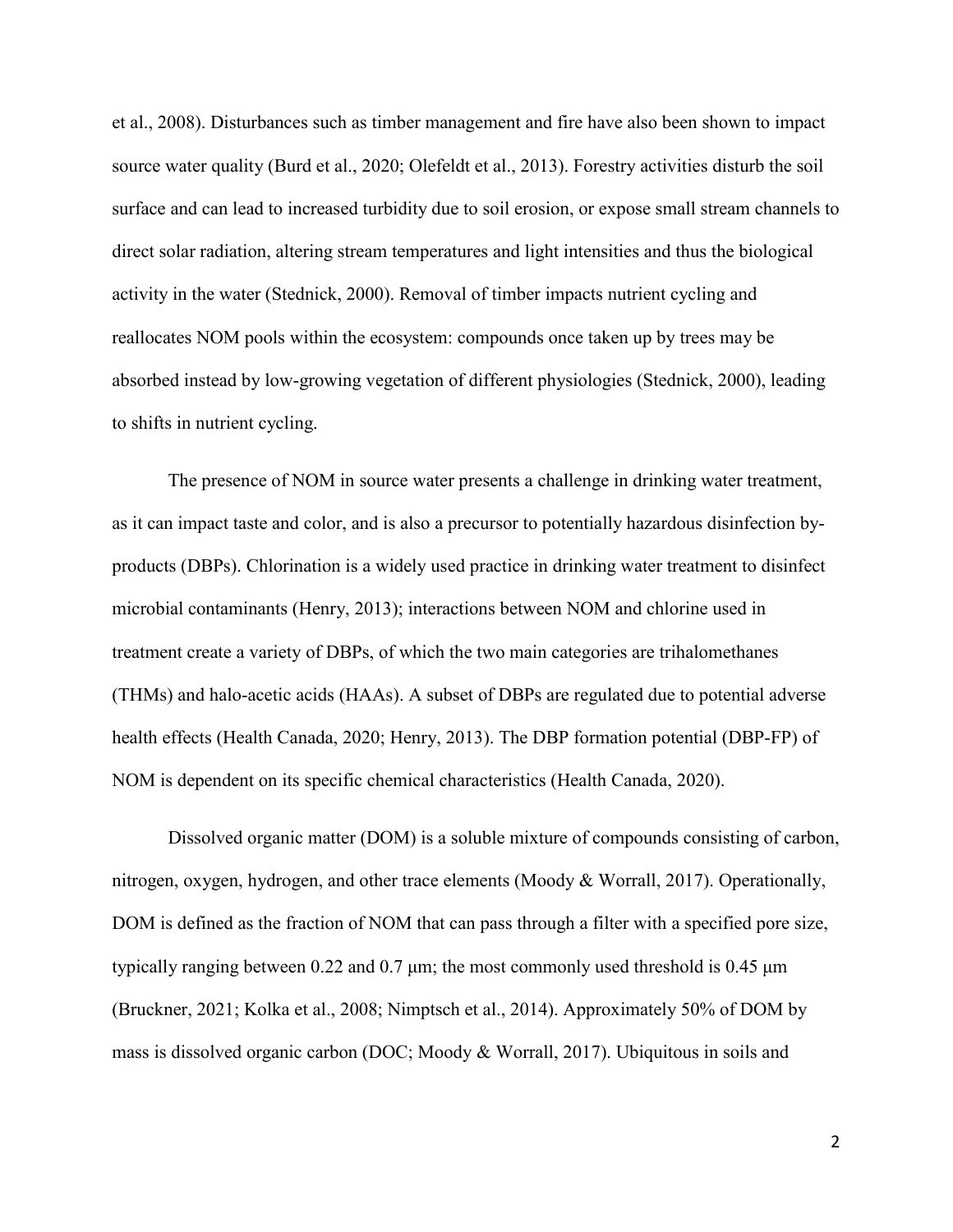natural waters, DOM plays an important role in the cycling of nutrients in terrestrial and aquatic ecosystems (Fellman et al., 2008; Fellman, Hood, D'Amore, et al., 2009).

DOM represents a wide range of chemical compounds. The chemical structure of DOM varies based on its source: DOM of terrestrial origin (typically referred to as allochthonous DOM), such as soil and plant leachates, is typically rich in humic constituents and hydrophobic, while aquatic (autochthonous) DOM derived from microbial activity (e.g. photosynthesis and microbial exudates within the water column) tends to be low molecular weight, hydrophilic, and protein-rich (Health Canada, 2020; Kelso et al., 2020). DOM chemical composition is an important control in microbial metabolic processes and DOM decay (Kelso et al., 2020).

Soils contain the largest store of terrestrial carbon (Minasny et al., 2013): the global soil carbon budget is estimated at 12.97 Pg in the top 0-100 cm soil profile (Guo et al., 2020). DOC in forest headwaters is largely derived from the interaction of hydrological flowpaths with terrestrial C sources such as soil and plant matter. The flux of DOC from terrestrial sources to waters is a significant component of organic carbon cycling. As DOC is transported from soil to streams, it is transformed both by decay processes of the allochthonous material and by biological metabolic activities (Fellman et al., 2008). The lability, or biodegradability, of DOM depends on numerous factors. Marschner and Kalbitz (2003) classify these into three levels: 1) intrinsic DOM characteristics controlled by molecular structure, functional group content or molecule size; 2) soil properties that may affect the degradation process and thus the DOM chemical composition, such as nutrient availability and microbial community structure; 3) external factors such as vegetation and climate that may influence soil properties, which in turn can affect DOM molecular characteristics.

3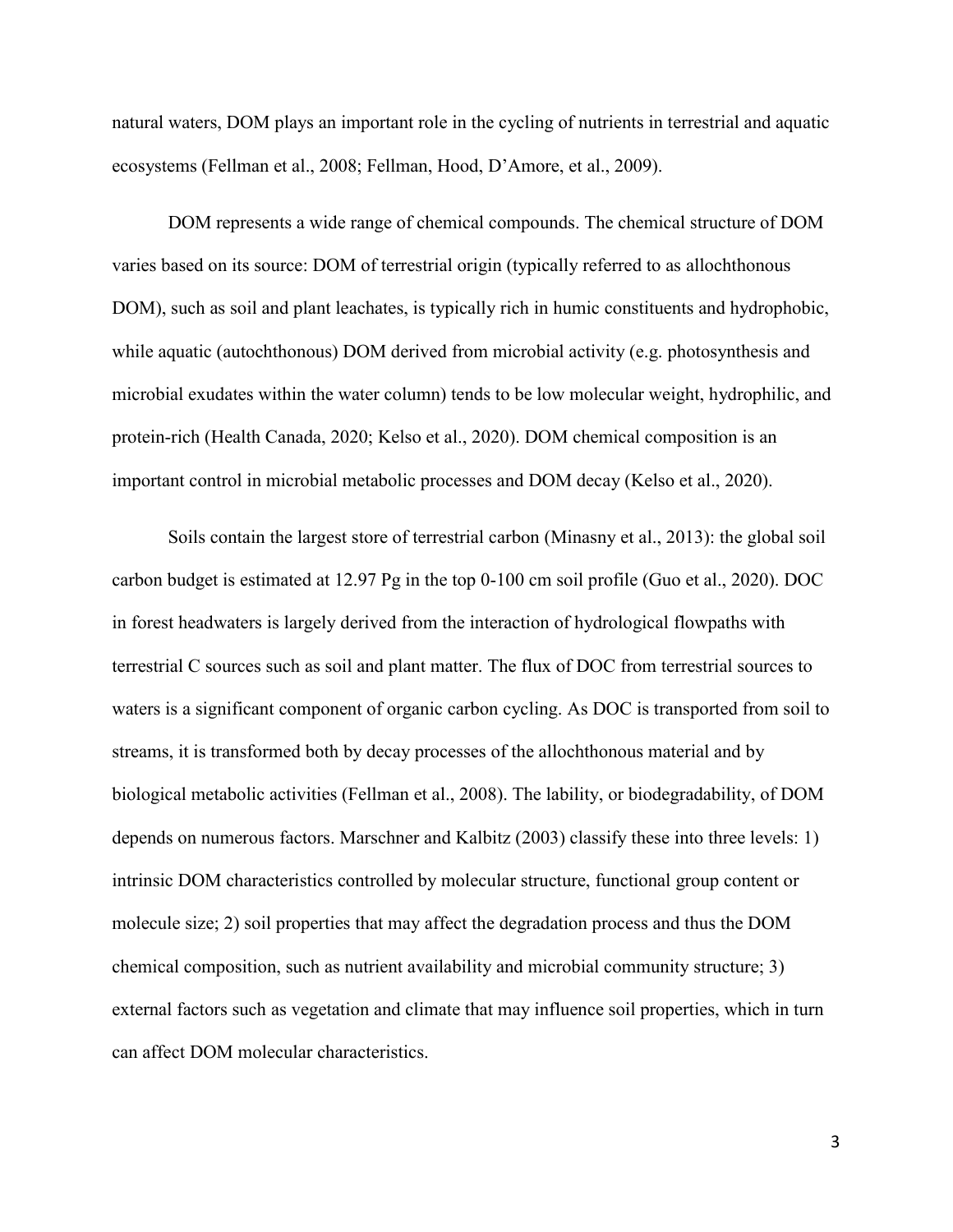In terrestrial ecosystems, soil DOC is impacted by natural environmental factors such as vegetation (Bourbonniere & Creed, 2006; Lajtha et al., 2005) and seasonality (Burd et al., 2020; Fellman, Hood, D'Amore, et al., 2009), as well as anthropogenic land use practices, including forestry (Stednick, 2000). Soil DOC is derived from the decomposition and humification of microbial biomass, plant litter, and root exudates (Kalbitz et al., 2000); these sources and processes may be significantly impacted by forest management, leading to potential effects on the lability of DOC in affected soils and headwaters.

Research on soil DOM lability is complicated by the complex and interdependent nature of DOM (including DOC) processes in natural systems. A wide range of environmental controls have been found to impact soil DOM. Previous studies have shown that DOM chemical composition and lability in soil pore water may vary between ecosystems: Fellman et al. (2008) found greater DOM lability in wetland soils than forest soils, while Sebestyen et al. (2021) found similar biodegradability in peatland DOM and DOM from forested uplands. Seasonality can also impact DOM lability, though its influence can differ between ecosystems. For example, Wickland et al. (2007) found no seasonal variability in soil pore water from Alaskan boreal forests, whereas significantly higher lability was observed in the spring in coastal temperate rainforests (Fellman, Hood, D'Amore, et al., 2009) and in southwestern Northwest Territories taiga peatlands (Burd et al., 2020). Some detrital controls are correlated with changes in the chemical quality and lability of soil DOM (Bourbonniere & Creed, 2006; Hensgens et al., 2021; Lajtha et al., 2005; O'Donnell et al., 2016), and DOM lability can vary even between different fractions of soil pore water (Andreasson et al., 2009). Due to the multitude of environmental factors that play a role in DOM dynamics, detailed knowledge of site characteristics is necessary to predict DOM chemical processes and lability.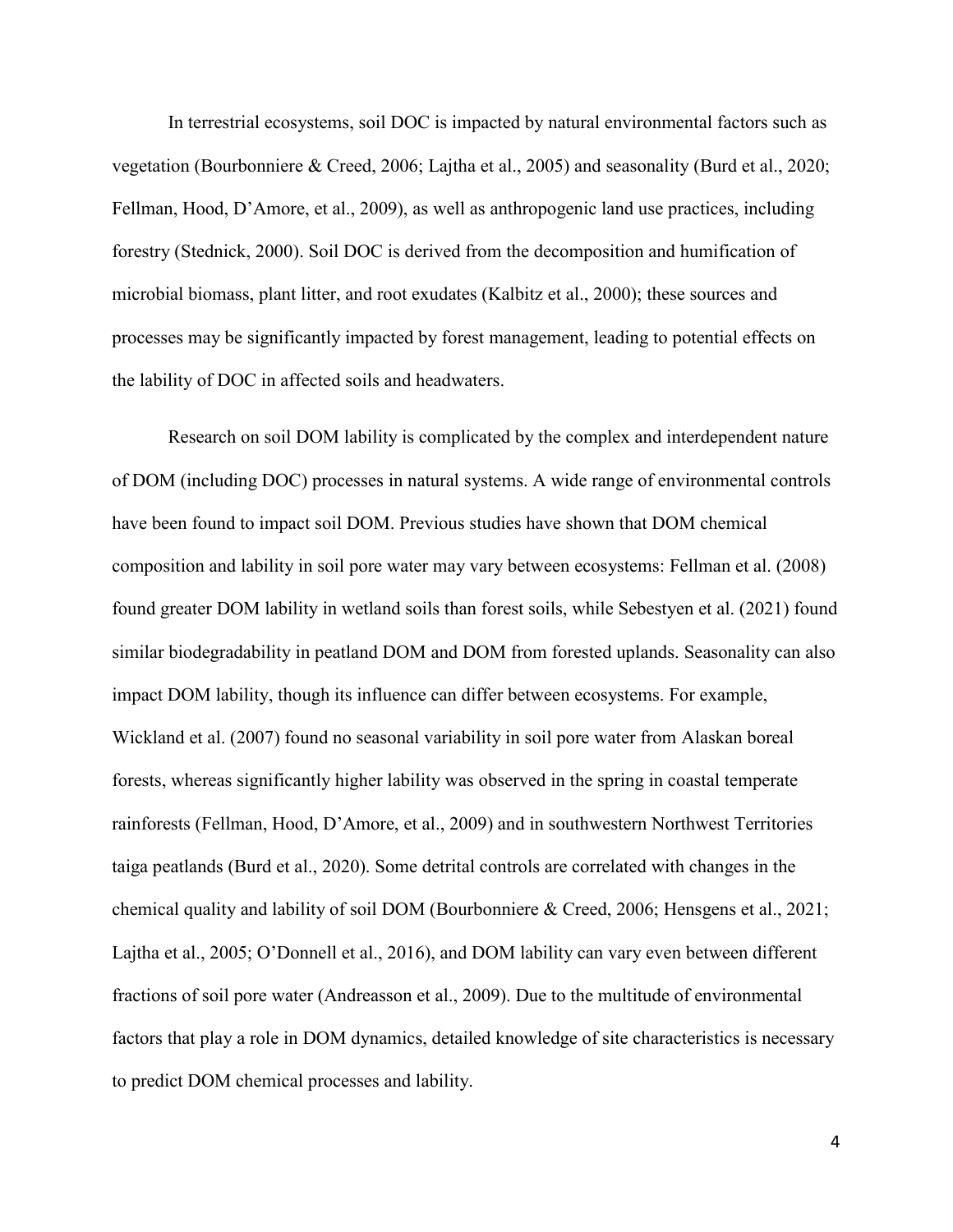The flux of DOM from terrestrial to aquatic ecosystems means that downstream biogeochemical processes are often impacted to some extent on the characteristics of terrestrial DOM. It is therefore important to study soil DOM chemical quality and biodegradability in forest uplands, as it can be an indicator of its availability for metabolism in forest headwaters. Knowledge regarding terrestrial DOM lability and its responses to land use practices such as forestry can play a vital role in predicting downstream water quality and the subsequent treatability of forest source waters.

### **1.1 Methods for understanding dissolved organic matter characteristics and lability**

#### **1.1.1 DOC loss in soil water extract after incubation**

The vast majority of NOM in soil is not extractable by water, with the water-extractable fraction typically constituting less than 1% of the total soil NOM pool (Hassouna et al., 2012). However, the NOM that is extracted/released into water is thought to play a substantial role in soil biogeochemical processes (Haynes, 2005). These compounds contribute to in-situ soil processes, such as the transfer and stabilization of soil organic matter (SOM) in deeper soil horizons (Hassouna et al., 2012), and also are transported to inland waters, where they may impact biological activity in aquatic ecosystems (Fellman, Hood, D'Amore, et al., 2009; Swanson et al., 2000). Water-soluble SOM compounds recoverable using predetermined laboratory procedures are referred to as water-extractable organic matter (WEOM), of which soil-derived DOC is a substantial fraction (Hassouna et al., 2012; Á. Zsolnay, 2003).

The terms "DOM" and "DOC" both encompass a wide range of chemical compounds with varying properties and dynamics in the environment. Characteristics such as molecular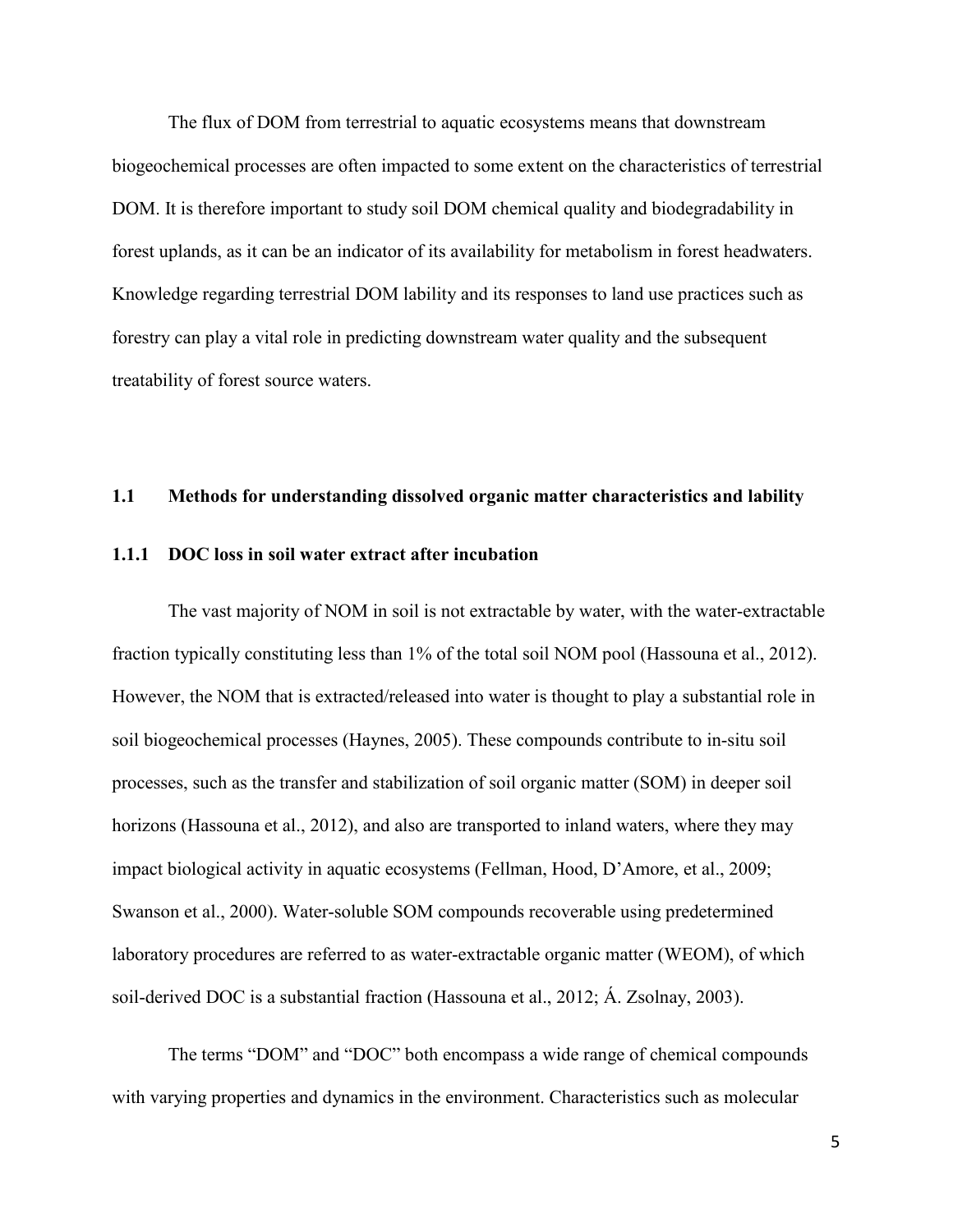structure and functional group content influence the reactivity of the compound (Marschner  $\&$ Kalbitz, 2003) and thus control the biogeochemical processes in which it is involved. Detailed analysis of all the chemical constituents in a sample of DOM can be a complex endeavour, and it is not always possible to identify every component. However, the lability, or biodegradability, of DOC can be a useful indicator of its reactivity, e.g. its availability for microbial metabolism (Fellman et al., 2008; Wickland et al., 2007; Yano et al., 2000). Therefore, lability can help predict the behavior and transformation of DOC as it is transported through the environment.

Studies of DOC lability often report conflicting or ambiguous results. This is due partly to the complexity of DOC dynamics in the environment, but the lack of standardized methods is also a major obstacle to understanding controls on lability (Marschner & Kalbitz, 2003). Incubation duration, inoculum, temperature, and nutrient addition vary between studies, as do methods of quantifying lability. In incubation studies, biodegradability is typically reported in terms of DOC loss after incubation, though total organic carbon (TOC, i.e. analysis without filtration) loss has been used in some cases instead. Alternatively, researchers also use the production of CO2 during incubation as a metric for biodegradability. Yet another approach is to use flow-through bioreactors filled with microbial colonies and measure organic carbon content in the input and output solutions. This forgoes the incubation process altogether, as bioreactor residence times typically last 24 hours or less (Marschner & Kalbitz, 2003; McDowell et al., 2006). The variability in analysis techniques can greatly hinder comparisons between studies.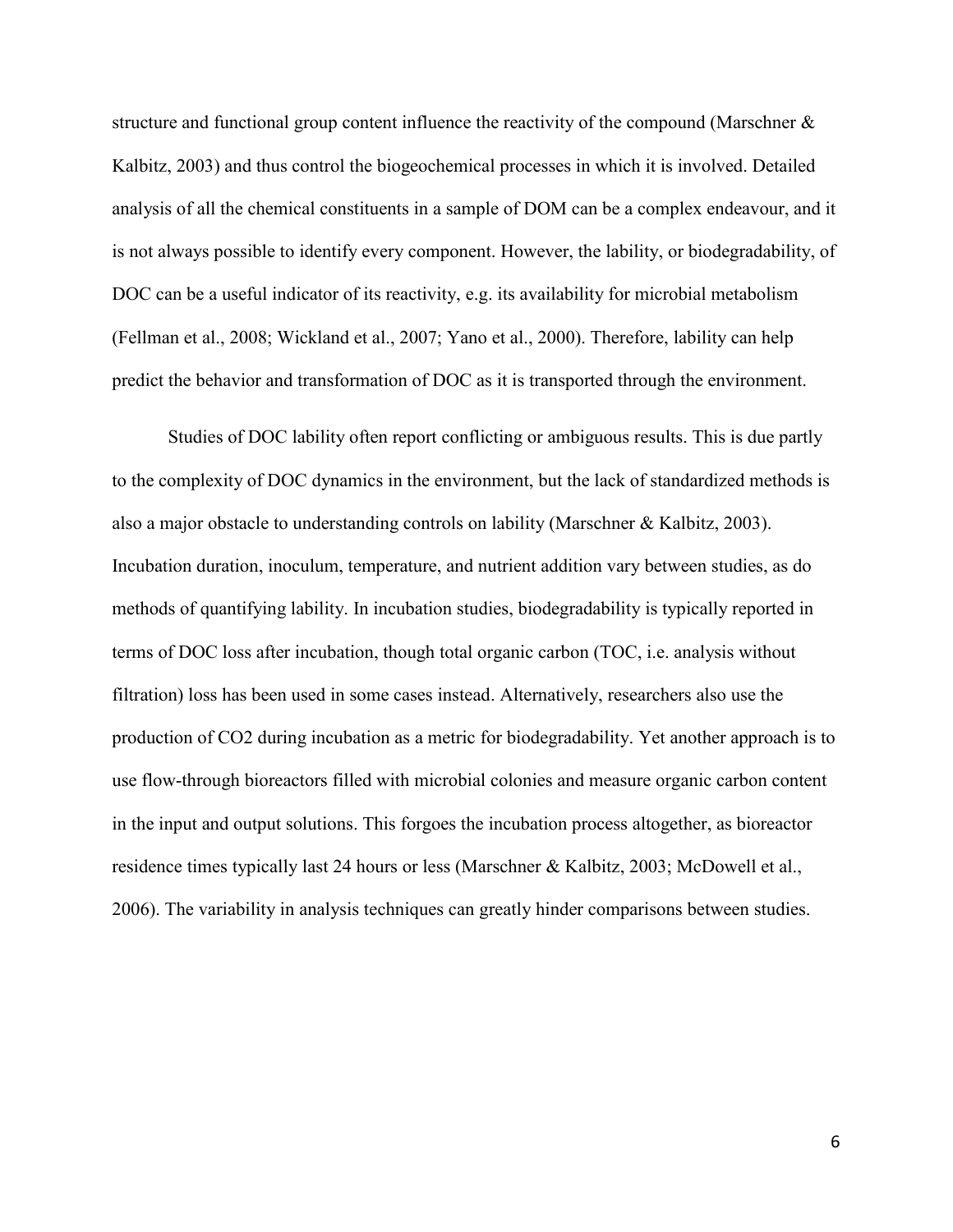#### **1.1.2 Optical characteristics of fluorophoric and chromophoric DOM**

As DOM comprises a wide range of chemical compounds, the complexity of DOM chemical structures poses a challenge in the study of its role and significance in the environment. To quantify the overall composition and reactivity of DOM, many analytical approaches have been employed. In particular, techniques that quantify DOM optical properties, such as specific ultraviolet absorbance (SUVA) and fluorescence spectroscopy, have been useful not only in determining DOM concentrations and composition (Aiken, 2014; Spencer et al., 2008; Weishaar et al., 2003), but also (due to their ease of data collection and ability to be measured in situ) in better understanding the source influences and processes occurring within ecosystems (Downing et al., 2009; Saraceno et al., 2009).

Fluorescence spectroscopy employs the optically reactive molecular structures of DOM compounds to determine their character; various functional groups, such as -OH, -NH2, and - COOH (Aiken, 2014), fluoresce differently, leading to unique DOM composition 'fingerprints'. DOM fractions that absorb light are chromophoric, while those that absorb and re-emit light are fluorophoric (Gabor et al., 2014).

The excitation-emission matrix (EEM) is a three-dimensional fluorescence spectroscopy scan typically comprising a range of excitation (Ex) wavelengths, a range of emission (Em) wavelengths, and the intensity of the fluorescence detected at each Ex/Em wavelength combination. EEMs typically contain intensity peaks characterized by the excitation-emission pairs at which they occur, which reveal information about the chemical properties of the DOM. For instance, humic molecules tend to fluoresce in the Ex 240-370 nm, Em 350-550 nm range (Gabor et al., 2014). Coble (1996) identified five major fluorescent compounds in marine water samples, each characterized by a unique EEM peak (Table 1). These are commonly referred to as

7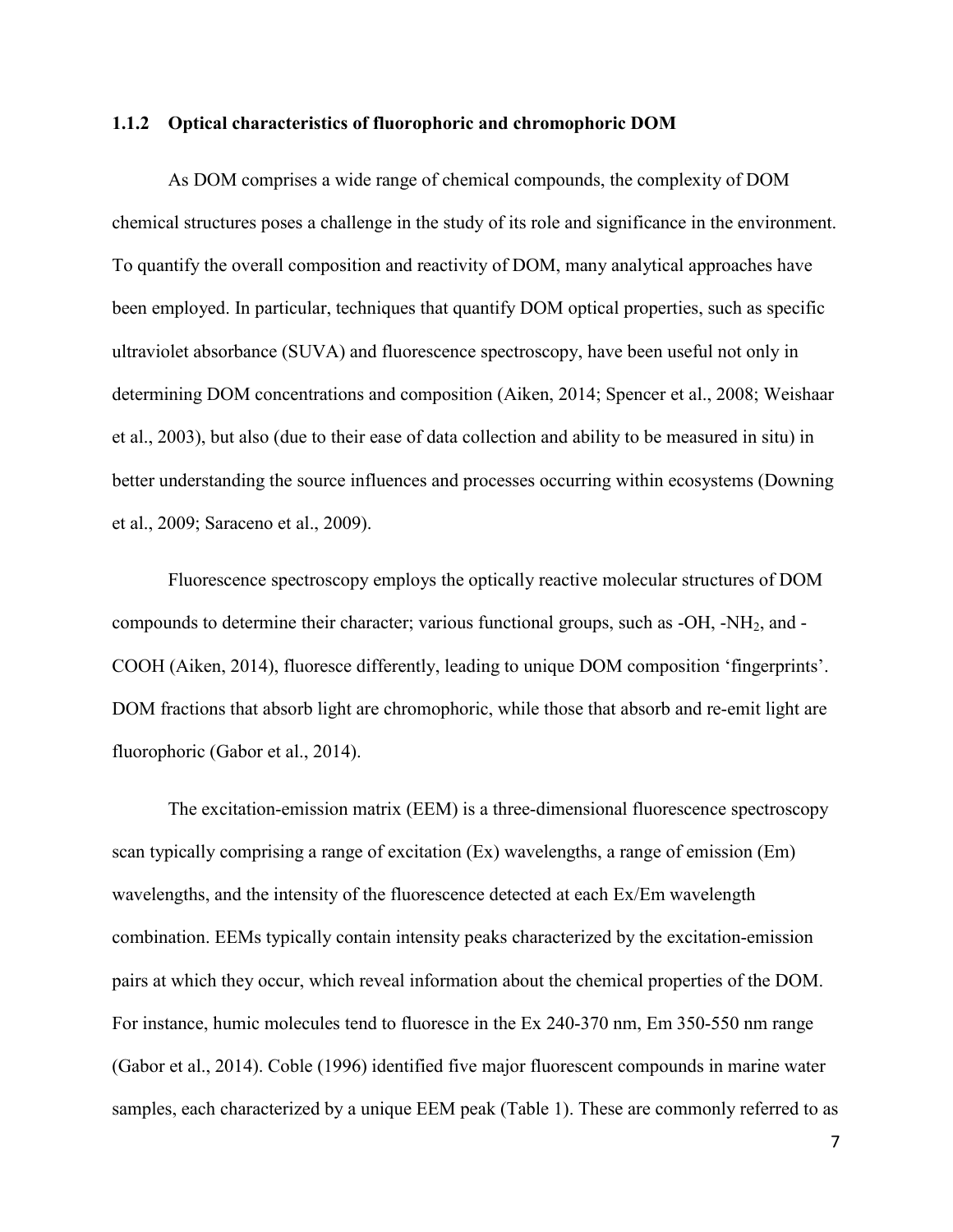"Coble's peaks". Similar peaks (labelled 'D', 'E' and 'N') were defined by Stedmon et al. (2003). When numerous DOM samples are compared, parallel factor (PARAFAC) analysis can be used to distinguish the spectral features of multiple components and determine the contribution of each component to the overall EEM signature (Stedmon et al., 2003; Stedmon & Bro, 2008).

| Peak         |         | Ex maximum Em maximum Characteristics |                                | <b>Source</b>          |
|--------------|---------|---------------------------------------|--------------------------------|------------------------|
| B            | 275     | 305                                   | Tyrosine-like (protein-like)   | (Coble, 1996)          |
| $\mathbf T$  | 275     | 340                                   | Tryptophan-like (protein-like) | (Coble, 1996)          |
| $\mathsf{A}$ | 260     | 400-460                               | Humic-like                     | (Coble, 1996)          |
| M            | 290-310 | 370-410                               | Marine humic-like              | (Coble, 1996)          |
| C            | 320-360 | 420-460                               | Humic-like                     | (Coble, 1996)          |
| D            | 390     | 509                                   | Soil fulvic acid               | (Stedmon et al., 2003) |
| E            | 455     | 521                                   | Soil fulvic acid               | (Stedmon et al., 2003) |
| N            | 280     | 370                                   | Plankton-derived               | (Stedmon et al., 2003) |

*Table 1: Diagnostic EEM peak ranges*

In addition to the identification of EEM peaks, the use of spectral indices is another approach to DOM spectral analysis. Spectral indices have been used to characterize organic matter for several decades, and can be generally defined as the ratio of absorbance or fluorescence intensity measured at two different regions in optical space (Gabor et al., 2014). Several indices have been developed that define various properties of DOM (Table 2).

The robustness of fluorescence spectroscopy makes it a useful tool for studying the source and chemical composition of organic matter, with a wide range of applications in water quality, from drinking water and wastewater treatment (Jutaporn et al., 2020; Lyon et al., 2014;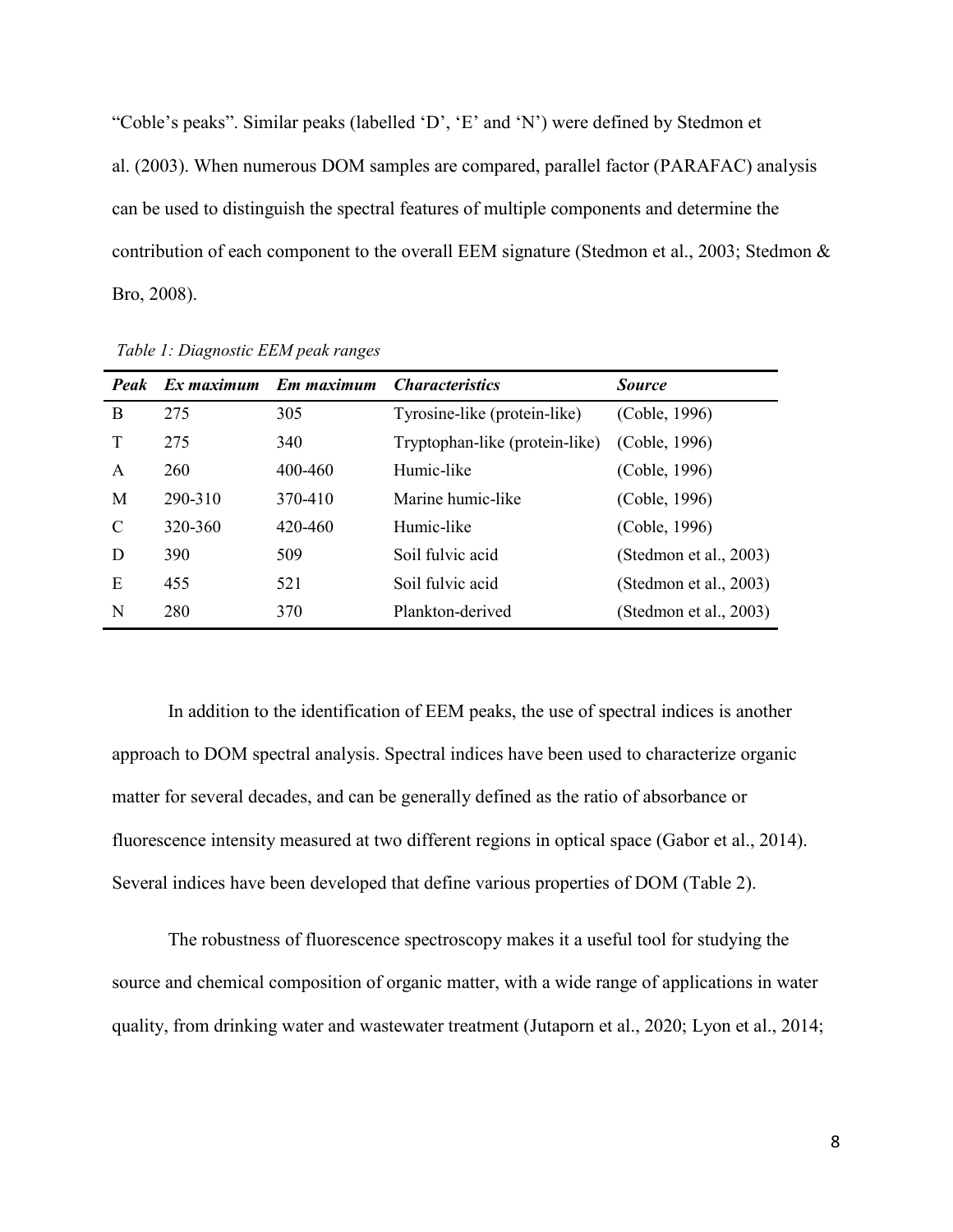Raeke et al., 2017; Yadav et al., 2019) to environmental monitoring (Cincotta et al., 2019; M. S.

Johnson et al., 2011; Santín et al., 2009).

| <b>Index</b>                                                                                                         | <b>Parameter</b>                                                                                                              | <b>Property described</b>                                                                                                                                                                                                                               |
|----------------------------------------------------------------------------------------------------------------------|-------------------------------------------------------------------------------------------------------------------------------|---------------------------------------------------------------------------------------------------------------------------------------------------------------------------------------------------------------------------------------------------------|
| Humification index (HIX)<br>(Ohno, 2002; A. Zsolnay et al.,<br>1999)                                                 | At $Ex = 254$ nm, ratio of total<br>fluorescence at $Em = 435-480$<br>$nm$ and $Em = 300-340$ nm                              | Degree of humification of soil extracts.<br>Higher values indicate greater<br>humification.                                                                                                                                                             |
| Freshness/biological index<br>(BIX)<br>(Huguet et al., 2009; Parlanti<br>et al., 2000; Wilson &<br>Xenopoulos, 2009) | At $Ex = 310$ nm, ratio of<br>intensities at $Em = 380$ nm and<br>430 nm                                                      | Proportion of freshly produced DOM. A<br>measure of microbial production.                                                                                                                                                                               |
| Fluorescence index (FI)<br>(Cory & McKnight, 2005;<br>McKnight et al., 2001)                                         | Ratio of fluorescence at Em =<br>450 nm and 500 nm, at $Ex =$<br>370                                                          | Source and aromaticity of DOM. Higher<br>values are typically associated with<br>microbial DOM, while lower values<br>tend to be of terrestrial origin.                                                                                                 |
| Peak T/Peak C ratio<br>(Baker, 2001)                                                                                 | Ratio of maximum fluorescence<br>intensity at peak T to maximum<br>intensity at peak C (refer to<br>Table 1 for Ex/Em ranges) | Biological oxygen demand relative to<br>dissolved organic carbon.                                                                                                                                                                                       |
| E4/E6<br>(Y. Chen et al., 1977)                                                                                      | Ratio of absorbance at 465 nm<br>to absorbance at 665 nm                                                                      | Ratio of humic acid and fulvic acid in<br>soil solutions. However, research has<br>shown it is impacted by other factors<br>such as pH, and more closely correlated<br>with particle or molecular weight than<br>humic acid/fulvic acid concentrations. |
| Slope ratio<br>(Helms et al., 2008)                                                                                  | Ratio of absorbance in the 275-<br>295 nm range to absorbance at<br>350-400 nm                                                | Relative molecular weight. Higher<br>values indicate overall lower molecular<br>weight compounds.                                                                                                                                                       |
| $\text{SUVA}_{254}$<br>(Weishaar et al., 2003)                                                                       | Ratio of absorbance at 254 nm<br>to DOC concentration                                                                         | Relative aromaticity. Higher values<br>indicate greater fractions of aromatic<br>content.                                                                                                                                                               |

*Table 2: Common spectral indices for characterizing organic matter. Modified from Gabor et al. (2014) and Hansen et al. (2016).*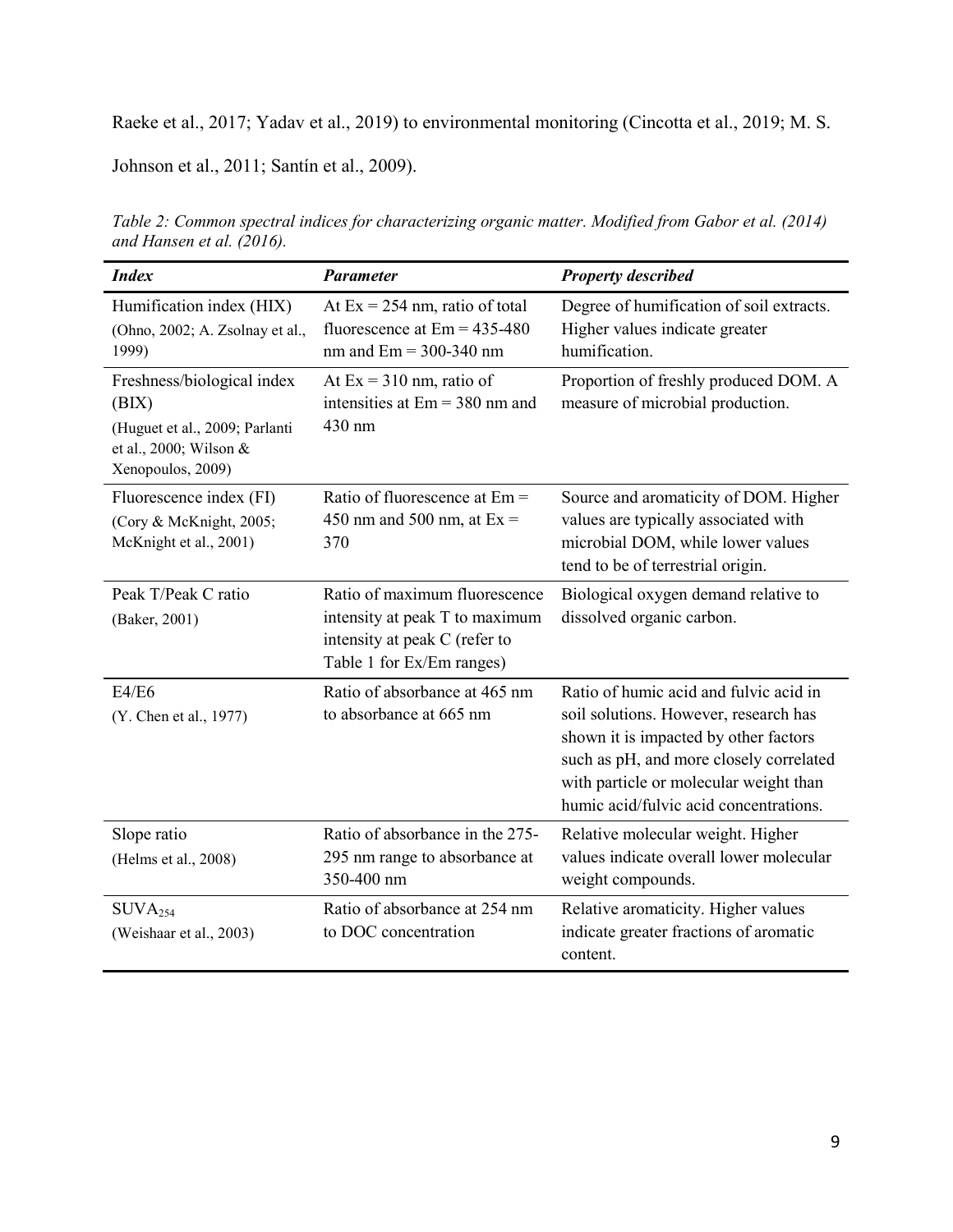### **1.2 Research Objectives**

This study aimed to evaluate the chemical composition and lability of water-extractable soil DOM in the headwaters of a forest in the Pacific Maritime ecozone. Two analytical approaches were used to qualify and quantify DOM chemical quality: DOC concentration and DOM optical properties such as fluorescence and absorbance. These parameters were assessed prior to and after a 7-day incubation in order to determine changes in DOC concentration and DOM character corresponding to the biodegradation of DOM.

This thesis will address the following research questions:

- 1. How does the composition of water-extractable DOM differ in soil from undisturbed forested landscapes compared to clear-cut forest landscapes?
- 2. Upon introduction into forest streams, to what extent does the lability of waterextractable soil DOC derived from forested and harvested areas differ?
- 3. To what extent do the differences in 1. and 2. depend on the time elapsed since the forest disturbance?
- 4. What implications do the potential impacts of forest management on the lability of soilderived DOM have for the treatability of forest source drinking water?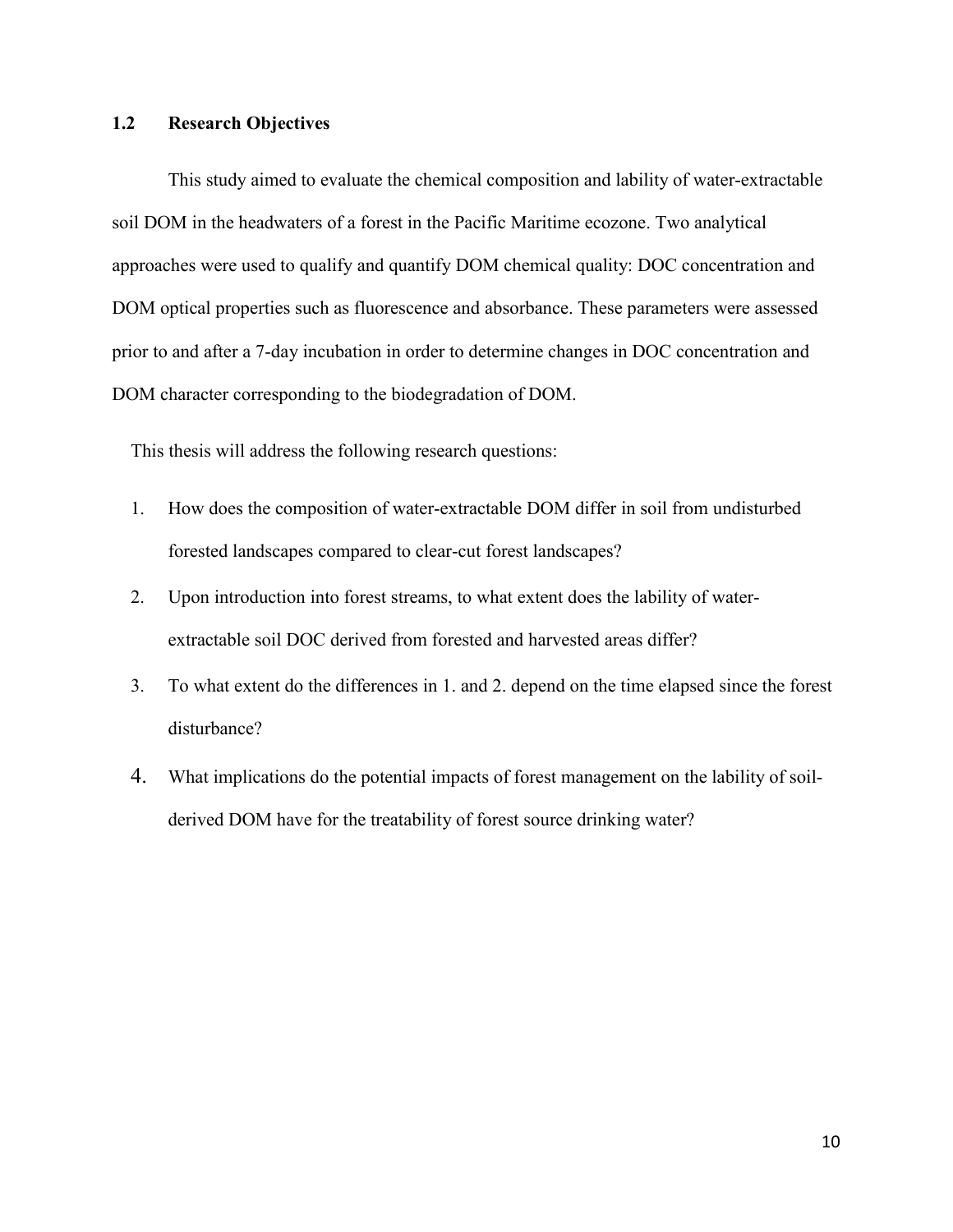## **2 Methodology**

### **2.1 Site description**

The study was conducted in the University of British Columbia's Malcolm Knapp Research Forest (MKRF), located at 49° 18' N and 122° 35' W, about 60 km east of Vancouver, Canada. The forest falls within the Coastal Western Hemlock biogeoclimatic zone (Haught & Meerveld, 2011). The elevation ranges from 10 meters above sea level (masl) to 1010 masl, with the mean elevation of the sampling sites being 360 masl.

Average precipitation at the Environment Canada climate station "Haney UBC RF Admin" (station number 1103332) is 2184 mm, of which snowfall typically comprises 5% at low elevations. 70% of precipitation typically falls between October and April due to Pacific frontal systems (Leach & Moore, 2015). The daily mean temperature at the Haney UBC RF Admin station for March 2021, when samples were collected, was 6.1°C. Snow cover was present in areas of high elevation. In general, forest cover consists primarily of western hemlock (*Tsuga heterophylla*), Douglas-fir (*Pseudotsuga menziesii*), and western red cedar (*Thuja plicata*) (Leach and Moore 2015), while the undergrowth is primarily salal (*Gaultheria shallon*), red huckleberry (*Vaccinium parvifolium*), and sword fern (*Polystichum munitum*) (Haught & Meerveld, 2011).

Soils at the forest are mostly coarse-textured humo-ferric podzols (Feller & Kimmins, 1979) and contain large amounts of woody debris. They exhibit large variability in depth, ranging up to 2 m, but are generally less than 1 m. On average, glacial till or granitic bedrock underlies the soil at 1 m depth. Due to the high permeability of the soils, almost all water reaching the ground surface infiltrates the soil and flows downslope in a saturated layer of soil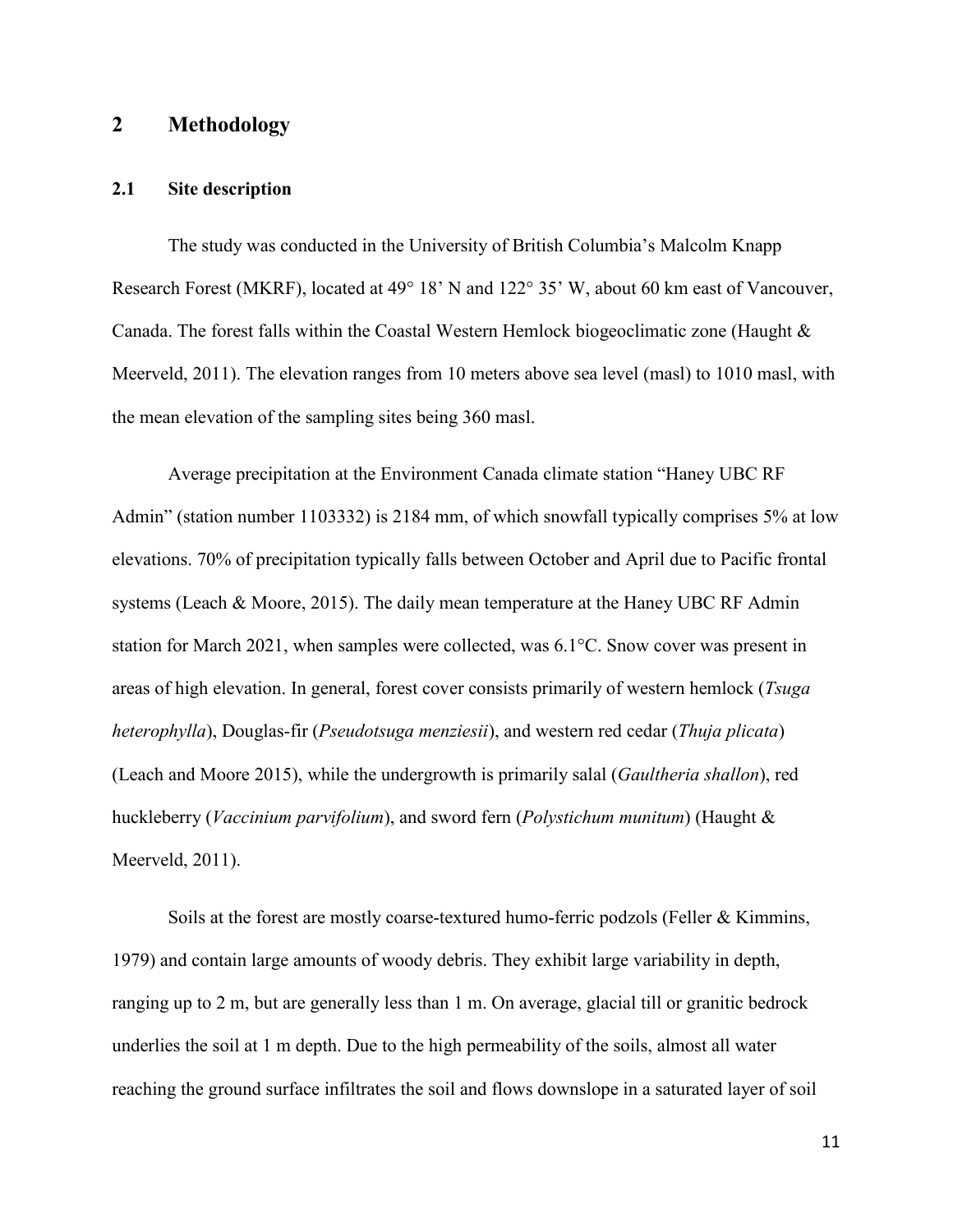directly overlying the till or bedrock (Leach & Moore, 2015; Thompson & Moore, 1996). Many streams are ephemeral, drying up during the summer.

Four cut blocks of varying clear-cut histories were selected for sampling. For each cut block, a corresponding unharvested block on the same hillslope was paired for comparison to control for local variations in elevation, temperature, moisture and light intensity to the extent possible. A total of eight sites were sampled; the characteristics for each are described in Table 3.

| <b>Site</b><br>ID | <b>Site</b><br>description          | <b>Location</b>                                                                | <b>Transect</b><br>length (m) | <b>Average</b><br>elevation (masl) | <b>Dominant substrate</b>                      |
|-------------------|-------------------------------------|--------------------------------------------------------------------------------|-------------------------------|------------------------------------|------------------------------------------------|
| 2017H             | 2017 clear cut                      | 49° 19'35" N,<br>122° 33'14" W                                                 | 450                           | 383                                | Woody debris; snow<br>cover present            |
| 2017F             | 2017 paired<br>undisturbed<br>block | 49° 19'00" N,<br>$122^{\circ}33'15''$ W                                        | 260                           | 354                                | Leaf litter                                    |
| 2014H             | 2014 clear cut                      | 49° 18'47" N,<br>122° 33'13" W                                                 | 290                           | 348                                | Low-growing<br>vegetation with woody<br>debris |
| 2014F             | 2014 paired<br>undisturbed<br>block | 49° 18'30" N,<br>122° 33'09" W                                                 | 300                           | 358                                | Moss and leaf litter                           |
| 2006H             | 2006 clear cut                      | 49° 18'25" N,<br>122° 33'58" W                                                 | 570                           | 428                                | Leaf litter                                    |
| 2006F             | 2006 paired<br>undisturbed<br>block | $49^{\circ} 18' 11'' N$ ,<br>122° 33'47" W;<br>49° 18'52" N,<br>122° 33'51" W* | 290; 320                      | 481; 432                           | Moss and ferns                                 |
| 2000H             | 2000 clear cut                      | 49° 16'37" N,<br>122° 34'08" W                                                 | 240                           | 239                                | Leaf litter                                    |
| 2000F             | 2000 paired<br>undisturbed<br>block | 49° 17'12" N,<br>122° 34'05" W                                                 | 330                           | 342                                | Moss and ferns                                 |

*Table 3: Characteristics of sampling sites at MKRF*

\* A second block north of the harvested site was included in the sampling scheme due to the main block's small size.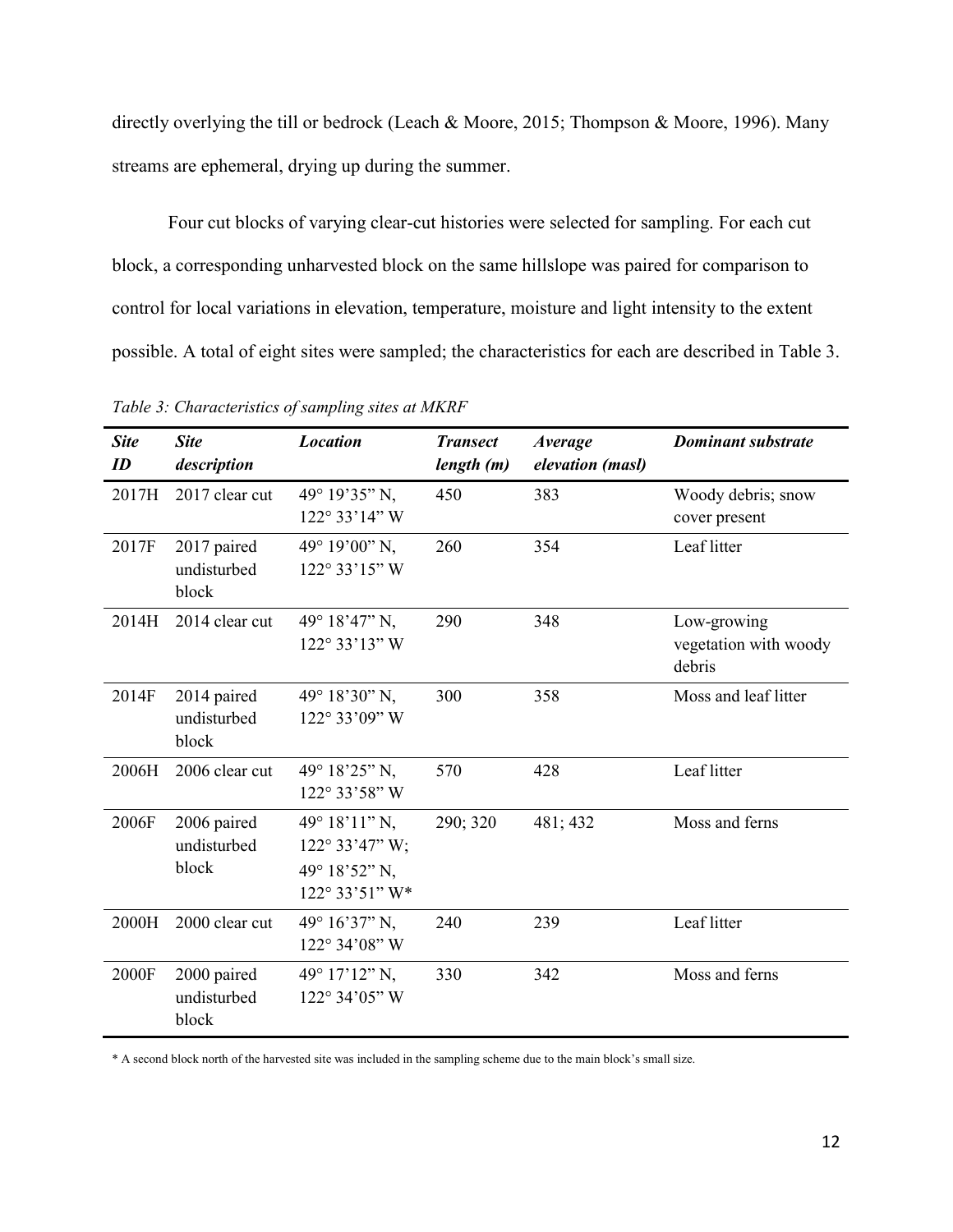### **2.2 Sample collection**

Soil samples were collected in a linear transect parallel to the road at each sampling site. This corresponded to the bottom of the slope at most cut blocks. To avoid potential effects from mass wasting or pollution from road runoff, samples were collected at least 2 m upslope from the road. The distance between individual sampling locations varied depending on the dimensions of the cut block; each transect was divided to accommodate 15 evenly spaced soil samples. Every cut block was divided into three subsections, from which five samples were obtained from each and homogenized to create three replicates for each cut block. Soil was removed with an auger from the organic layer, or top 0-5 cm where the organic layer extended deeper than 5 cm.

Samples from Sites 2017F, 2017H, 2014F and 2014H were collected on March 22, 2021, and Sites 2006F, 2006H, 2000F and 2000H were sampled on March 25, 2021. Due to time constraints, it was not possible to complete all sampling on the same day. Soil samples were stored fresh at 4°C following collection and were used within 7 days, following the sample preservation procedures outlined by the British Columbia Ministry of Environment and Climate Change (2019). All samples were processed in the laboratory on March 29, 2021.

### **2.3 Soil water extraction**

Samples were sieved fresh at  $\frac{1}{4}$  in (6.3 mm) to remove large debris and stones, then mixed with reverse osmosis (RO) water at approx. 30 g soil to 200 g water. The soil/water mixtures were shaken for 2 hours (Eberbach E6010 fixed speed reciprocal shaker, 180 osc/min) to produce soil water extracts. Leftover soil was dried at 105°C for 24 hours to determine the soil moisture content for each sample.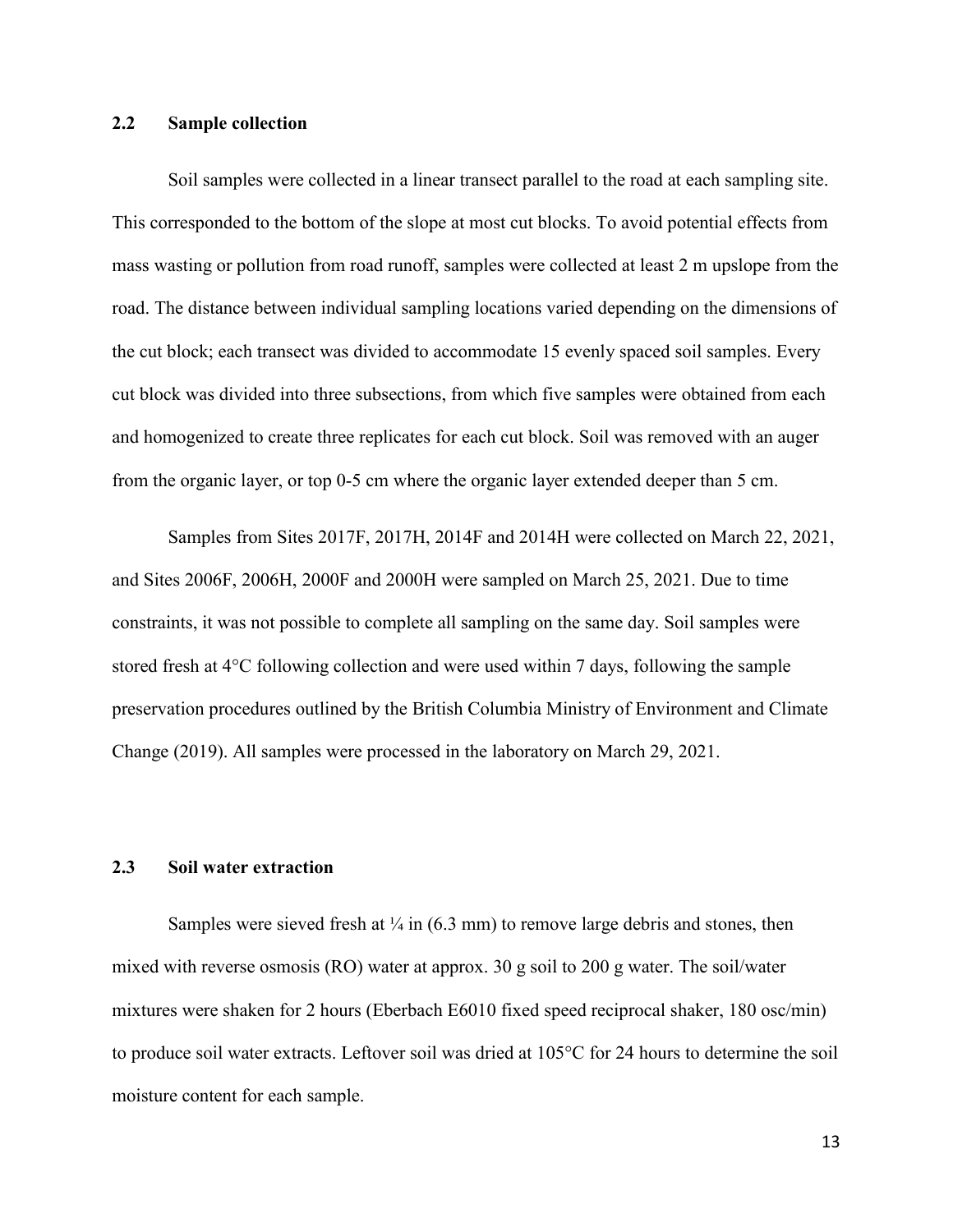To facilitate filtration, the soil water extract was first centrifuged for 10 minutes at 4500 rpm (approx. 2000x *g*) and 10°C, based on extraction procedures described by Guigue et al. (2014). Low-speed centrifugation is sufficient to settle the sediments without pelleting organic molecules of potential interest. Samples were centrifuged a second time if sediments were found to be too loose for filtration after the first attempt. The resulting supernatant was then poured out for filtration.

Samples were filtered at 0.7 μm (Millipore AP4004705 glass fiber, Massachusetts, USA) and analyzed for DOC concentration. Prior to use, the glass fiber filters were combusted at 450°C for 2 hours to remove residual organic carbon.

#### **2.4 Inoculation and incubation**

The incubation parameters used in this study were chosen with consideration to its goal of investigating soil-stream DOM interactions to evaluate forest source drinking water treatability. Incubation duration and temperature were 7 days and 20°C, respectively, in adherence to the recommended method by McDowell et al. (2006) for analysis of relatively labile DOC. A standardized mixture of stream water grab samples collected in situ was used as the inoculum, and no nutrients were added. Lability is measured as the change in DOC concentration, a metric relevant to most drinking water treatment schemes.

Stream water grab samples were obtained at six locations (Table 4) and filtered at 1.6 μm (Millipore APFA04700 glass fiber, Massachusetts, USA) to remove microbial grazers. These were combined in equal parts to create a standardized inoculant, which was introduced to the soil water extracts at a 1% wt/wt ratio.

14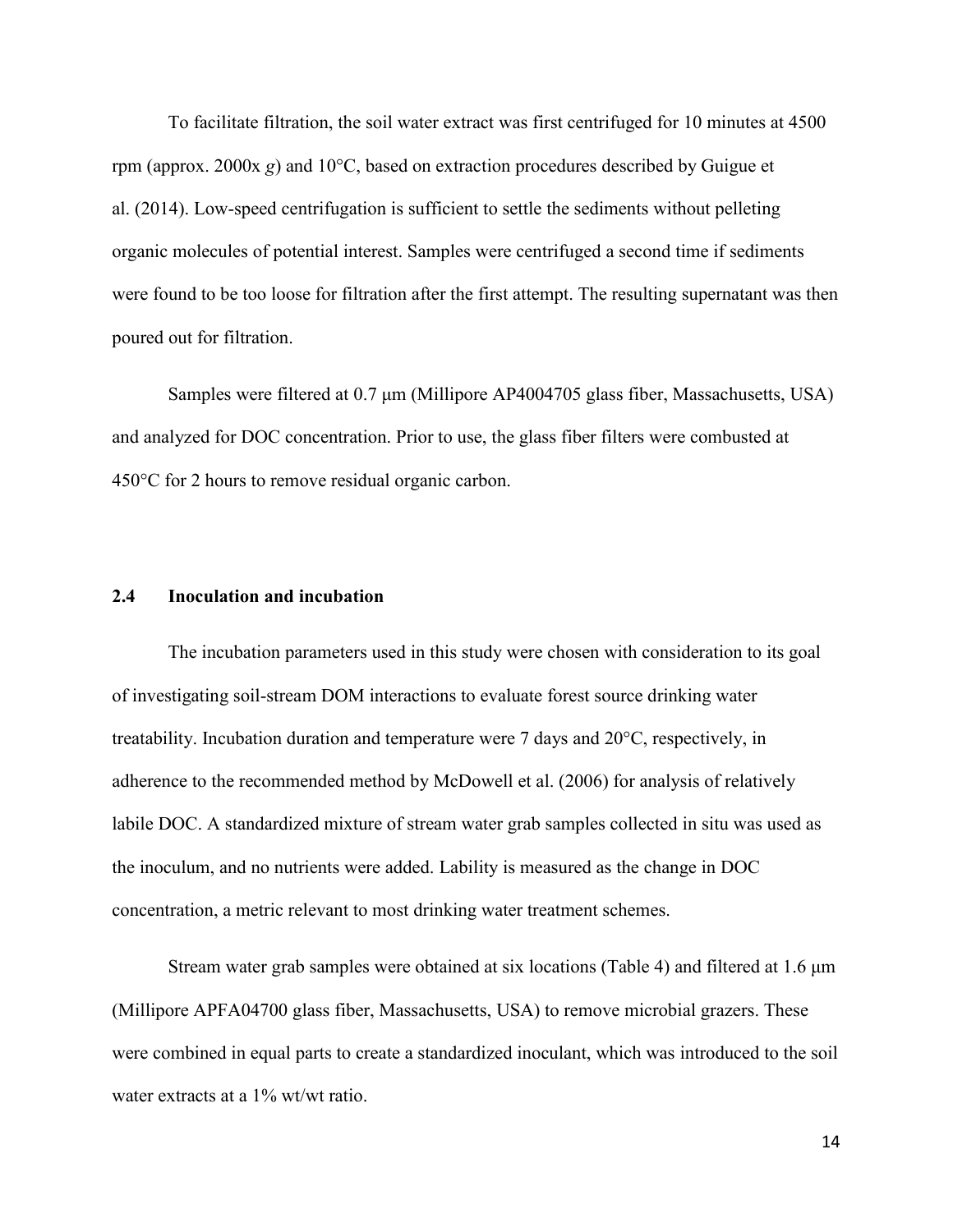All previously prepared soil water extract samples were diluted with additional RO water to approx. 9 mg/L, the lowest concentration among the samples. Samples were then divided into two sets: one set was kept at room temperature (approx. 20°C), while the other was kept at 4°C. Air temperature was monitored using data loggers (Trutrack WT-HR, Australia). All samples were incubated for 7 days and stored in the dark in airtight, acid-washed glass vials, with a 5- 10% headspace to allow for aerobic respiration. Sample vials were insulated from temperature fluctuations by submersion in water.

| <b>Sample</b><br>ID | <b>Sample description</b>                                              | <b>Location</b>                   |
|---------------------|------------------------------------------------------------------------|-----------------------------------|
| $SS-1$              | Within 2000F site                                                      | 49° 17'18.68" N, 122° 34'4.8" W   |
| $SS-2$              | Within 2006H site                                                      | 49° 18'15.18" N, 122° 33'55.20" W |
| $SS-3$              | Within 2014F site                                                      | 49° 18'31.32" N, 122° 33'3.60" W  |
| $SS-4$              | Within 2014H site                                                      | 49° 18'48.53" N, 122° 33'9.40" W  |
| $SS-5$              | Approx. 400 m south of 2014F along the same<br>hillslope               | 49° 18'19.80" N, 122° 32'56.65" W |
| $SS-6$              | Clear cut block approx. 2 km south of 2014F, last<br>harvested in 2016 | 49° 17'0.24" N, 122° 33'21.6" W   |

*Table 4: Stream sampling sites at MKRF*

DOC concentration was determined using a Shimadzu TOC-V CSN total organic carbon analyzer, while fluorescence was analyzed with a Horiba Aqualog spectrofluorometer. All samples were filtered at 0.7 μm using glass fiber filters prior to analysis. Prior to use, filters were pre-combusted at 450°C for 2 hours to remove residual carbon.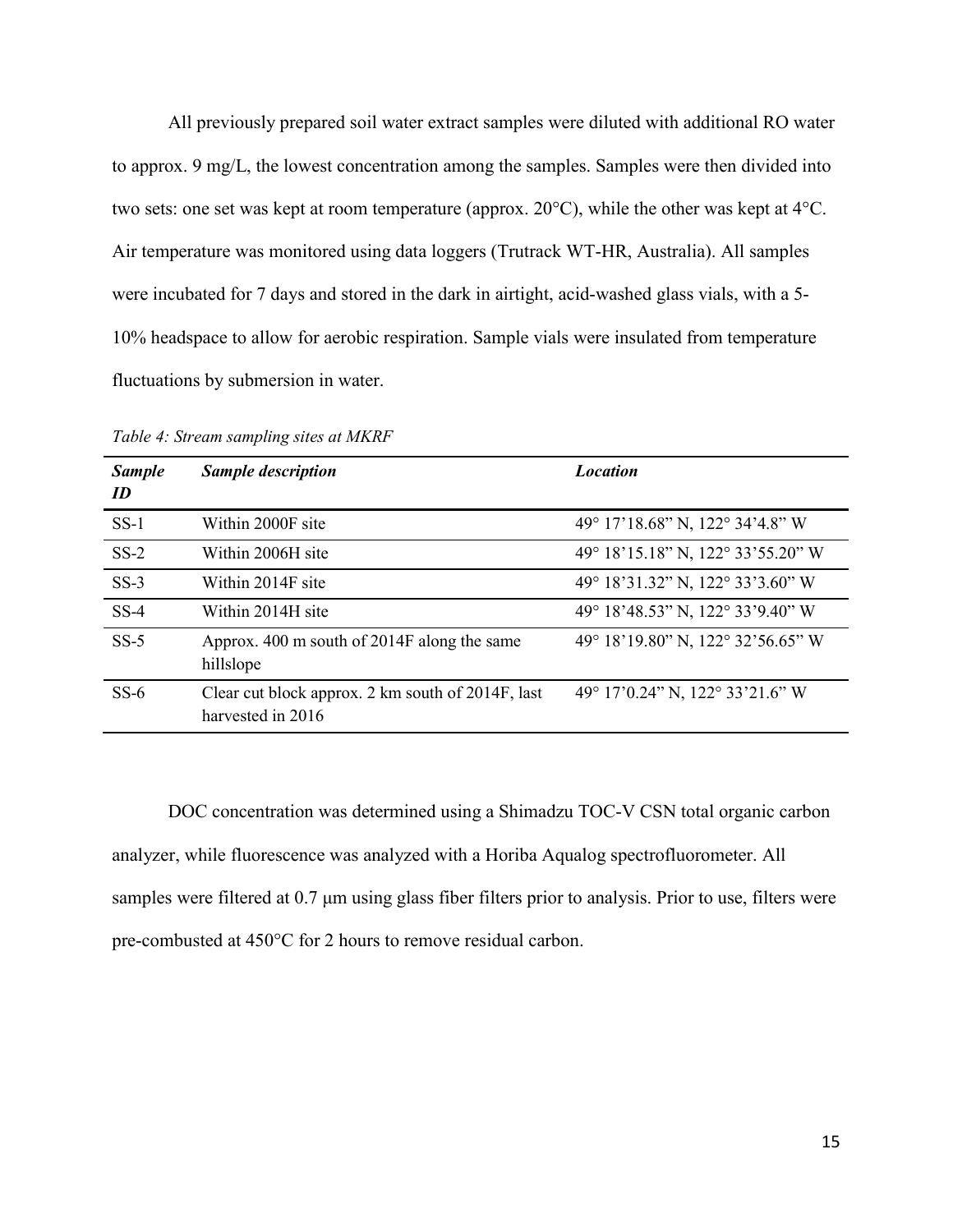#### **2.5 DOC concentration analysis**

DOC concentration was determined with a TOC-V CSN total organic carbon analyzer (Shimadzu Inc., Kyoto, Japan), using a non-purgeable organic carbon (NPOC) setting. Inorganic carbon and volatile organic carbon species are released from solution as  $CO<sub>2</sub>$  and not incorporated into the reported DOC concentration. The TOC-V analyzer was calibrated using solutions of potassium hydrogen phthalate  $(C_8H_5KO_4$ , abbreviated as KHP) prepared from dry solid. RO water was used as the blank solution. The calibration solutions ranged from 0 mg/L to 50 mg/L.

Aliquots of calibration solution were run as unknown samples to validate the calibration, and internal standards of KHP were used as further validation and to monitor for instrument drift throughout instrument operation. If the instrument was found to have drifted more than 10% from its original calibration during the analysis, the DOC concentrations were adjusted by the same factor by which the reported standard solution concentration deviated from its known value. In addition, randomly selected duplicate samples were run to confirm reproducibility, following the guidelines provided in Hansen et al. (2018).

Samples were manually acidified with 50 μL of 4 M hydrochloric acid (HCl) before analysis. This was to reduce the pH below 4, ensuring any inorganic carbon in the form of carbonates was volatilized as  $CO<sub>2</sub>$  (Zeebe & Wolf-Gladrow, 2001). pH was confirmed to be between 2-4 using Fisherbrand pH strips (Fisher Scientific, Massachusetts, USA).

Five injections were analyzed for each sample. For most samples, the DOC concentration was reported by default as the average of the three injections producing the lowest coefficient of variance (as determined by the TOC analyzer software). In cases where the maximum and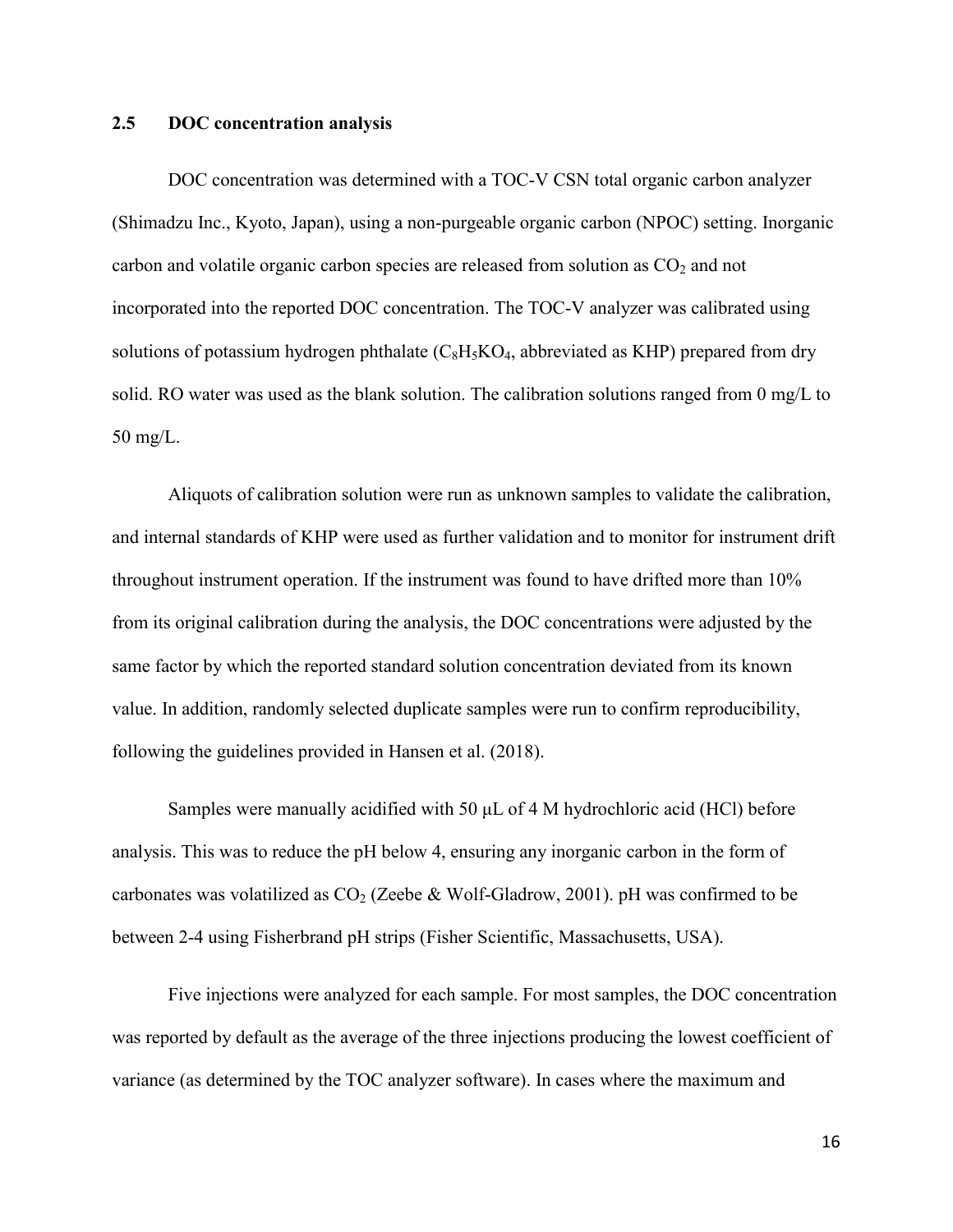minimum injection values differed by over 25% of the minimum, the injections used to calculate the final concentration were selected based on injection peak shape and consistency, as well as coherence between duplicate samples and with other similar samples in the batch.

#### **2.5.1 Biodegradable DOC**

The percentage DOC loss, hereby referred to as biodegradable DOC (BDOC), was calculated as:

$$
BDOC\; (%) = \frac{[DOC]_{initial} - [DOC]_{final}}{[DOC]_{initial}} * 100
$$

The mean BDOC was then calculated for each of the three replicate samples per cut block.

The change in percentage DOC concentration of clear-cut block samples relative to forested samples was calculated by averaging the BDOC for all the samples of each cut block and then subtracting the BDOC value for each forested site from that of its corresponding paired clear-cut site:

$$
BDOC_{difference} (%) = BDOC_{clear-cut} - BDOC_{forest}
$$

For example, for a sample pair with  $5\%$  BDOC<sub>forest</sub> and  $10\%$  BDOC<sub>clear-cut</sub>, the clear-cut sample would be expressed as having an additional 5% BDOC relative to its forested counterpart.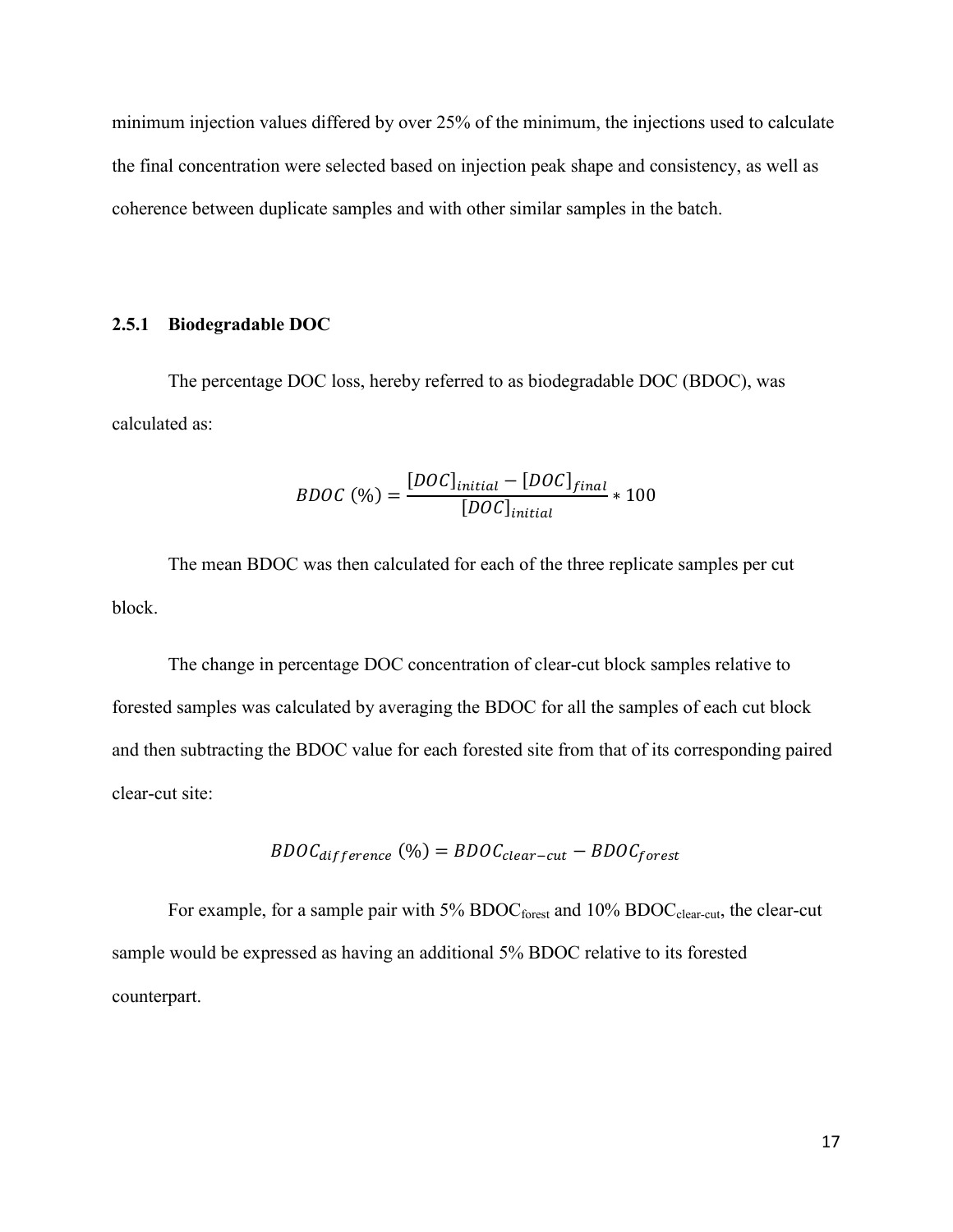#### **2.5.2 Soil moisture**

Soil samples were dried at 105°C for 24 hours to obtain the dry weight. Gravimetric soil moisture content,  $SM<sub>g</sub>$  reported as a percentage of the dry soil weight, was calculated using the equation:

$$
SM_g(\%) = \frac{m_{moist} - m_{dry}}{m_{dry}} * 100
$$

where *m* is the mass of the soil.

#### **2.6 Fluorescence and absorbance spectroscopy - EEM and absorbance acquisition**

Soil water extract samples were filtered at 0.7 μm using pre-combusted glass fiber filters and analyzed using an Aqualog spectrofluorometer (HORIBA, Kyoto, Japan). Aliquots of sample were analyzed before and after incubation. Samples were kept at 4°C and out of direct light as much as possible when not being analyzed. The analysis spanned two days due to time constraints, and as a result some samples were analyzed at 8 days post-incubation rather than 7 days. Filtration was performed only immediately preceding analysis in order to minimize disturbance of the samples. On the second day, two randomly selected previously completed samples were also re-analyzed to assess any potential effects of the extra holding time. No samples were acidified for EEM analysis except for two "high floc" samples (see 4.4.2)

Flocculation and sample heterogeneity due to acidification").

Samples were scanned at Ex 239-800 nm and Em 249.18-830.37 nm with a 3 nm and 2.39 nm interval between wavelengths, respectively, resulting in an EEM with a total of 188  $\times$ 237 Ex/Em points. The integration time was 2 seconds for each wavelength scanned. Absorbance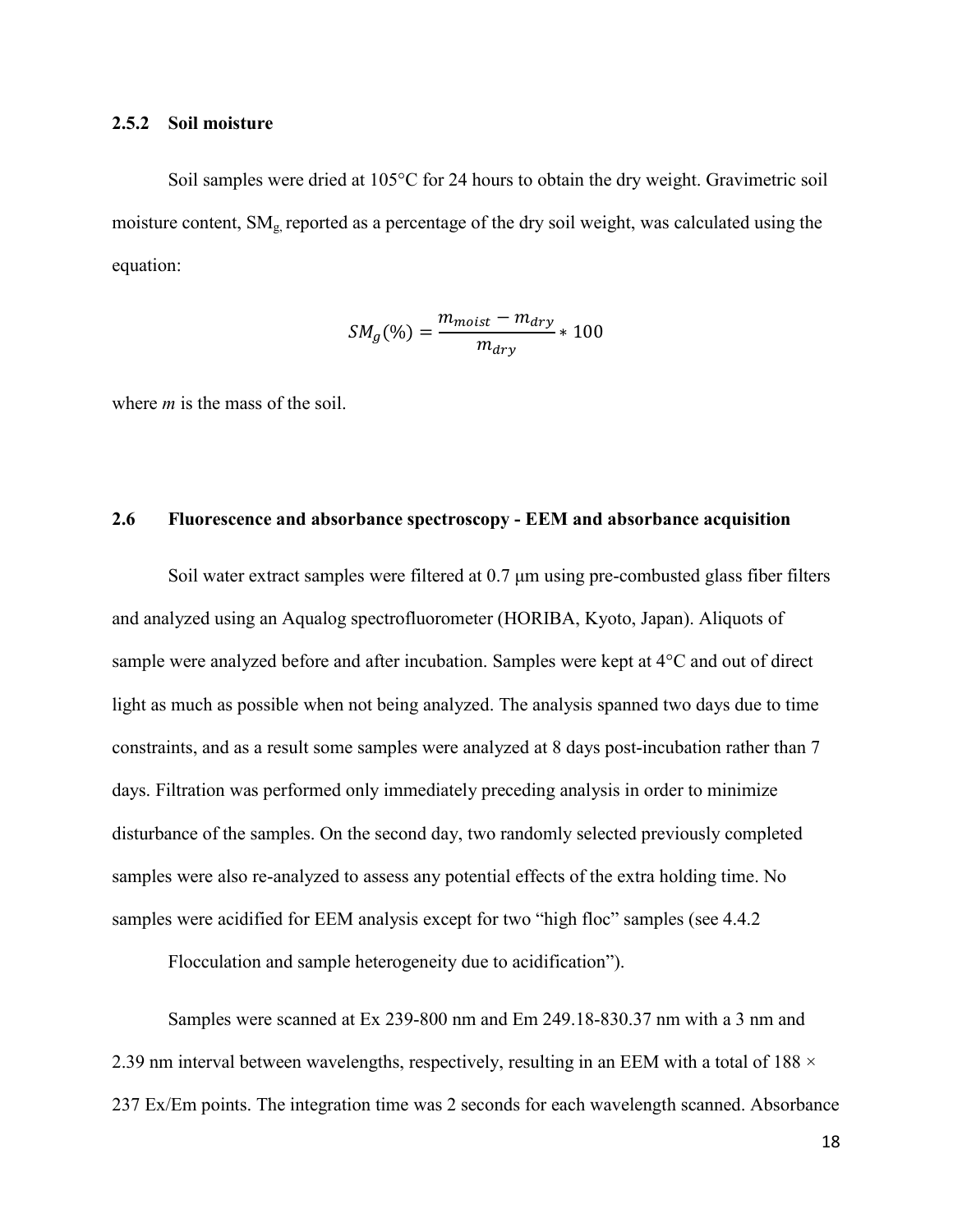was obtained simultaneously on the HORIBA Aqualog for the same wavelengths as Ex values for the EEMs. A UKAS-certified ultrapure water standard (Starna Scientific Ltd., Ilford, United Kingdom) was used to confirm instrument operational quality and perform Raman correction. Samples were not diluted before scanning.

#### **2.6.1 EEM correction and PARAFAC analysis**

Raw EEMs were processed in batches based on the date of scanning. A combination of procedures using R statistical software and MATLAB R2021a (The MathWorks Inc., 2021) was used to correct the EEMs. First, the staRdom package (Pucher et al., 2019) was used to correct for inner filter effects (IFEs) and to subtract blanks. Where multiple blanks existed for one batch, an average of all the blanks was used. Then, the drEEM toolbox (Murphy et al., 2013) was used to remove Raman and Rayleigh scattering. drEEM was preferable over staRdom for this step due to its ability to adjust scattering removal band widths asymmetrically, preserving as much original EEM data as possible. Next, Raman normalization was performed using staRdom before the fully corrected batches of EEMs were combined into a single dataset and imported for PARAFAC analysis using drEEM. The same dataset was also used for PARAFAC analysis using staRdom to compare the outcomes of the two softwares. The models were validated using splithalf analysis.

A total of 126 EEMs were processed, of which 80 were incubation samples, 6 were stream water samples, 38 were soil water extract samples scanned at various times throughout the sample preparation process, and 2 were acidified and re-filtered soil water extracts. Of these

19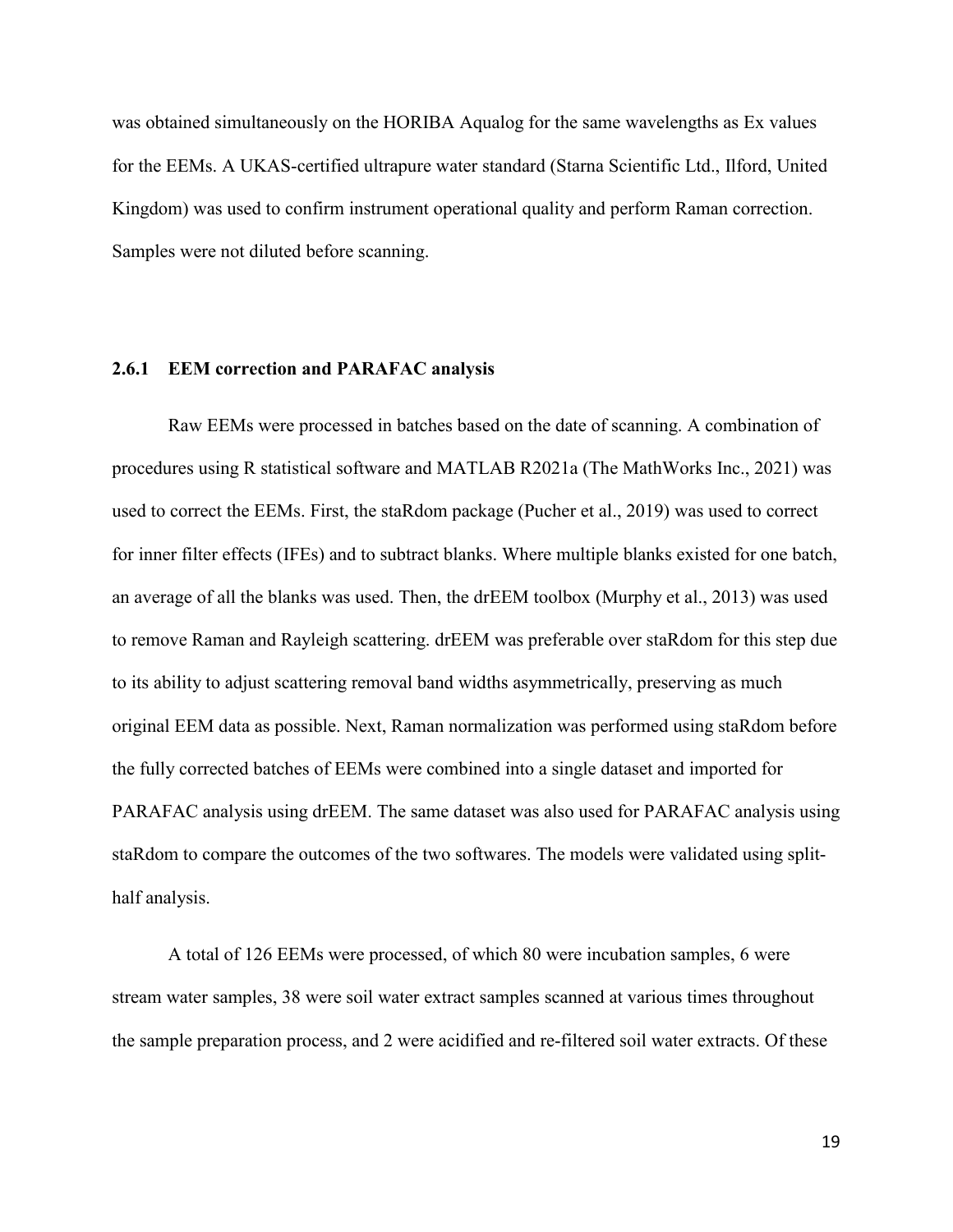EEMs, 120 were used for PARAFAC analysis; the stream water samples were omitted from the initial PARAFAC model due to their high leverage in the model.

The modelled components were uploaded to the OpenFluor online database (openfluor.org) for comparison to components identified in previous studies (Murphy et al., 2014). Similarity between components was evaluated based on a combination of the similarity score provided by OpenFluor, the range of wavelengths for which data is available, and a visual comparison between components using OpenFluor's Ex and Em comparison graphs.

#### **2.6.2 Spectral indices**

After performing all aforementioned EEM corrections, the humification index (HIX), biological index (BIX), fluorescence index (FI), and maximum intensities at Coble's (1996) B, T, A, M and C peaks were determined using built-in tools from the R package "eemR" (Massicotte, 2016), which calculates the values based on their respective specifications as described in the Introduction. Peak T/peak C ratio, E4/E6 and slope ratio were calculated manually using R according to their respective parameters. Linear interpolations were made for wavelengths for which data was not collected, where applicable.

#### **2.6.3 Acidification of soil water extract sample with high floc formation**

One soil water extract sample, notable for its high DOC concentration during initial analysis and its formation of substantial amounts of brown aggregate following the addition of HCl, was scanned before and after acidification to investigate changes in its composition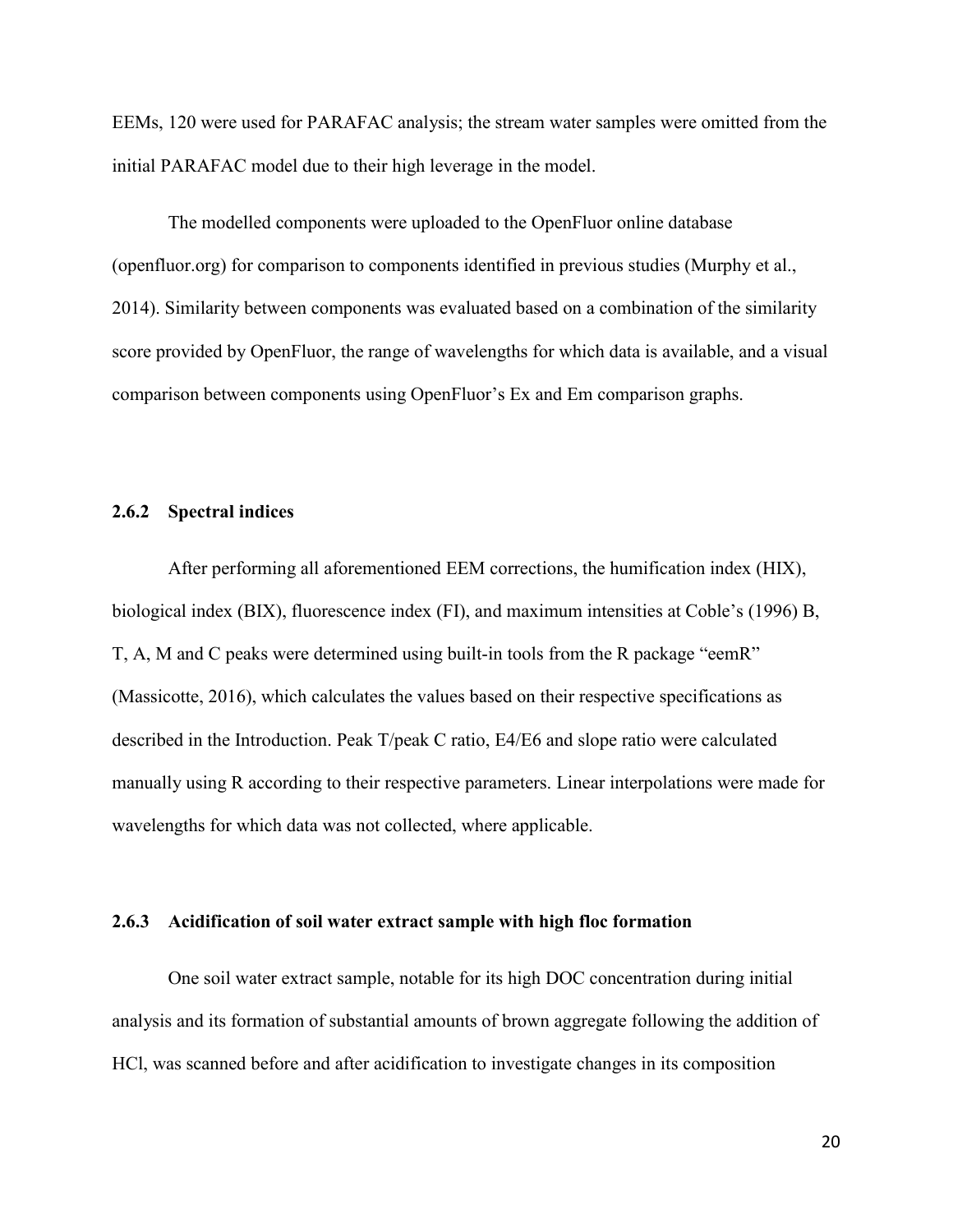following acidification and 0.7 μm filtration to remove the floc. Two aliquots each of preacidification and post-acidification sample solution were scanned.

## **2.7 Statistical analysis**

Statistical analyses were conducted using R statistical software (ver. 4.1.1). Data groups were checked for normal distribution using the Shapiro-Wilk test. As some metrics failed the normality check, non-parametric tests were used. Wilcoxon signed rank tests were carried out to check for significant differences before and after incubation, and Mann-Whitney tests were used to compare each set of paired clear-cut and forested sites.

Differences between sites were checked using the Kruskal-Willis test, and in cases where significant differences existed, a pairwise Mann-Whitney test with no p-value adjustment was used to identify the differing sites. The p-value threshold for Mann-Whitney and Wilcoxon signed rank tests, which were two-sided, was set at 0.1, while for other tests it was 0.05. General relationships between metrics were determined using Pearson linear correlation.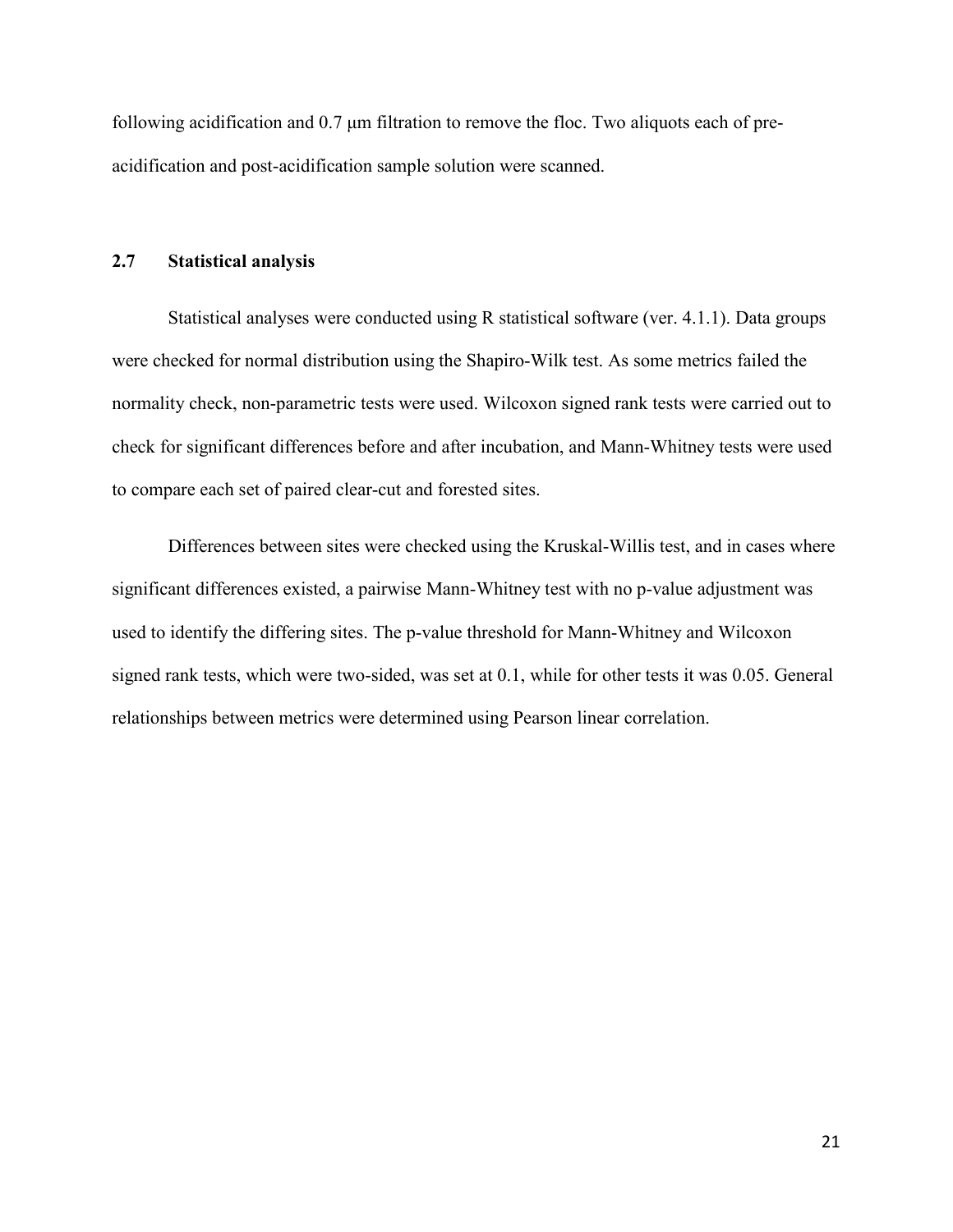## **3 Results**

## **3.1 Characteristics of soil water extracts**

### **3.1.1 DOC concentration**

Complications with the TOC analyzer at the time of initial analysis impeded precise acquisition of DOC concentrations for all the soil water extract samples within a 24-hour period. As a result, four samples had to be diluted based on estimated values from preliminary results. The soil water extract DOC concentration was back-calculated using the dilution factor for each respective sample and the DOC concentration immediately prior to incubation, which was successfully obtained within one instrument analysis sequence.

Prior to dilution, DOC concentrations ranged from 11.35 to 22.90 mg C/L for forested site samples, and 9.67 to 58.96 mg C/L for samples from the clear-cut blocks. Mean  $\pm$  one standard error (SE) DOC concentration was  $16 \pm 1$  mg C/L for forested sites and  $19 \pm 4$ mg C/L for clear-cut sites. The highest concentrations were derived from soils of the 2017 clear-cut, while the soils producing the lowest concentrations came from the 2000 and 2006 clear-cuts.

DOC concentrations were not significantly different between the four forested sites (Kruskal-Wallis test,  $p > 0.05$ ). Some differences were found in harvested sites, with the 2017 clear-cut being most distinct from the others (Figure 1). DOC concentration was not found to correlate with soil moisture content or initial soil to water ratio (Pearson correlation,  $|r| < 0.2$ , p > 0.05 in both cases).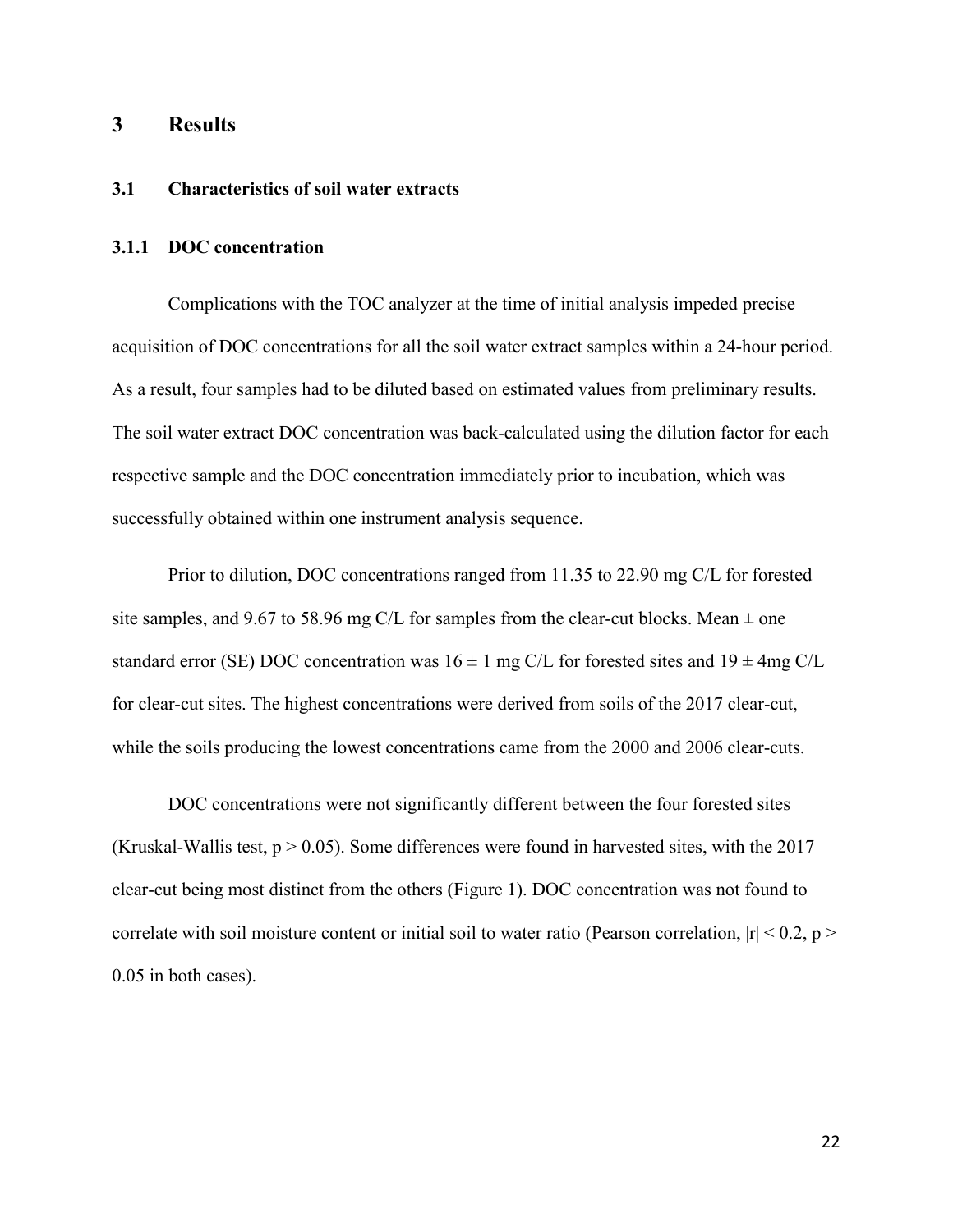

*Figure 1: Dissolved organic carbon concentration of soil water extract prior to dilution. Error bars represent 1 standard error.*

## **3.1.2 Spectral indices**

#### *3.1.2.1 Humification index (HIX)*

Among the soil water extract samples, the HIX ranged from 0.71 to 0.92, with a mean  $\pm 1$ SE of  $0.84 \pm 0.01$  for forested samples and  $0.82 \pm 0.01$  for clear-cut samples. Overall, the mean HIX was  $0.83 \pm 0.04$  standard deviation (SD), which is consistent with the IFE-corrected HIX values for soil DOM found by Ohno (2002), who reported a mean  $\pm$  1 SD HIX of 0.838  $\pm$  0.006.

In general, the HIX of soil water extracts from clear-cut locations tended to be lower than that of their forested paired sites. Samples from more recent disturbances (2017, 2014) exhibited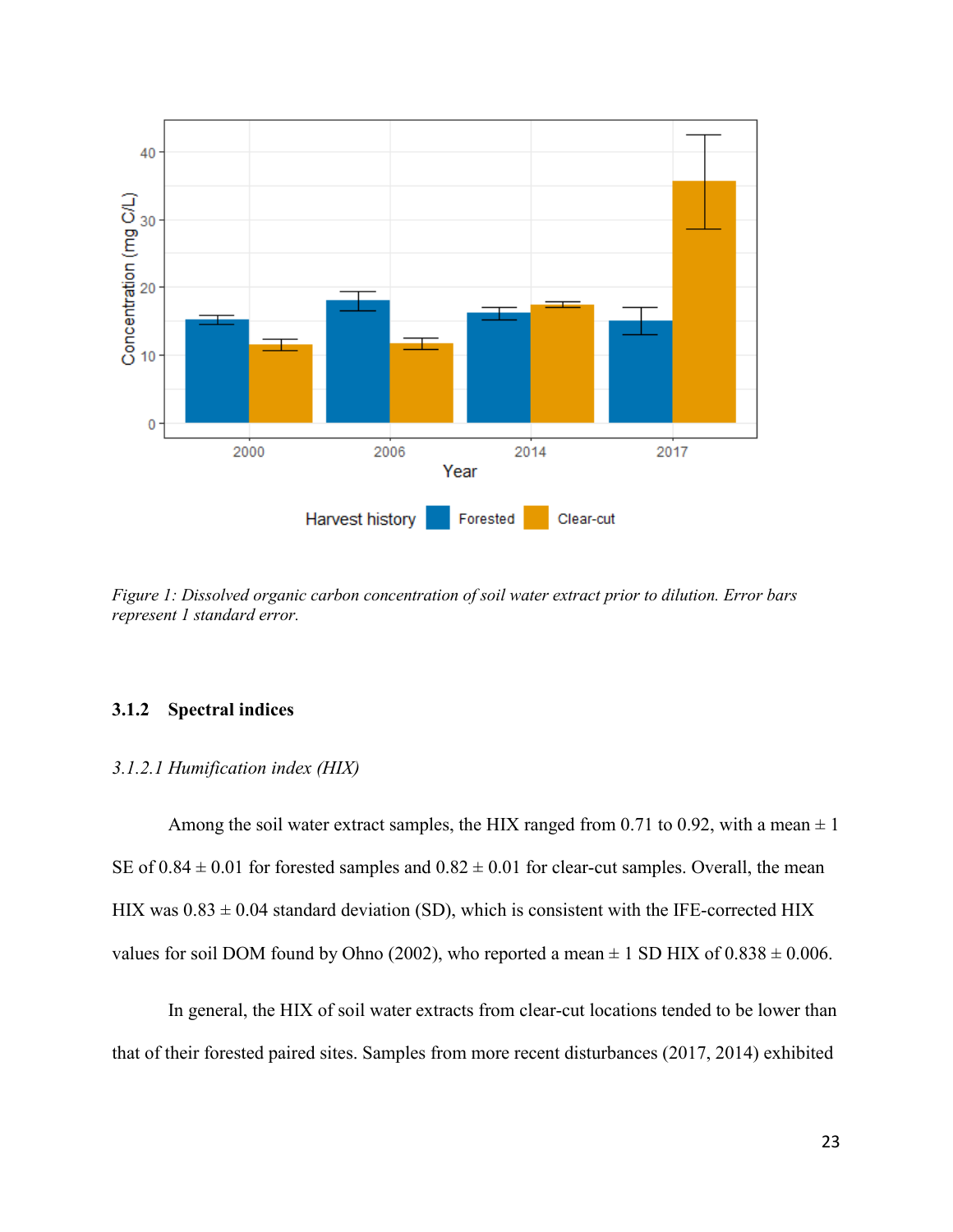a greater variation in HIX (Figure 2). HIX was not statistically different between sites (Table B, Appendix A).

#### *3.1.2.2 Biological index (BIX)*

The minimum BIX was 0.4, while the maximum was 0.54. Average BIX was  $0.46 \pm 0.04$ (mean  $\pm$  1 SD). Overall, BIX tended to be higher in clear-cut samples, except for samples from the 2017 site, where this trend was reversed. Variation in BIX was greater in clear-cut samples  $(SD = 0.05)$  than forested  $(SD = 0.03)$ , suggesting more stable conditions for microbial production at the sampled forested locations than at disturbed sample sites. However, BIX did not differ significantly between sites.

BIX was negatively correlated with HIX (Pearson correlation,  $r = -0.71$ ,  $p \le 0.001$ ). This is consistent with previous findings that greater microbial production is associated with lower humification, as lower molecular weight DOM compounds are preferentially consumed and more humic compounds remain (Balser, 2005).

#### *3.1.2.3 Fluorescence index (FI)*

FI ranged from 0.94 to 1.1, indicating an overall more terrestrially-derived source (McKnight et al., 2001). Similar to BIX, FI values were generally higher at clear-cut sites than forested, with the exception of the 2017 clear-cut (Figure 2). Significant differences were found in FI between sites (Table B, Appendix A). The 2017 and 2014 clear-cuts differed from their paired forested sites, while the 2006 and 2000 sites were not statistically distinct.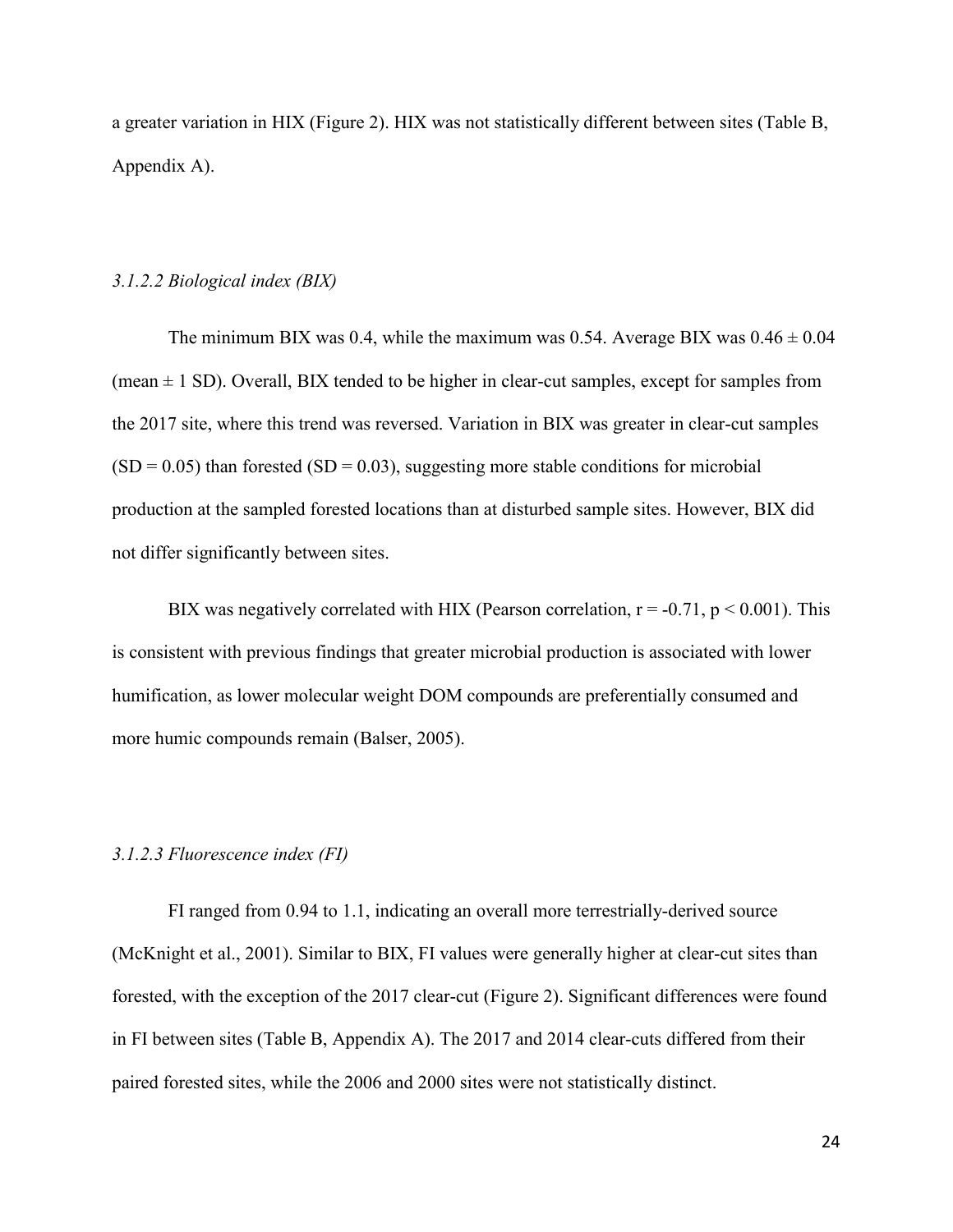FI values followed a similar pattern to BIX across sites. FI and BIX are positively correlated (Pearson correlation,  $r = 0.73$ ,  $p < 0.001$ ), confirming the relationship between microbial activity and the presence of 'freshly-produced' DOM.

#### *3.1.2.4 Peak T/Peak C*

Peak T/peak C ratios exhibited a strong positive correlation with BIX (Pearson correlation,  $r = 0.91$ ,  $p < 0.001$ ), consistent with expectations for greater biological oxygen demand under conditions of greater microbial production. Average peak  $T$ /peak C was  $0.5 \pm 0.2$ (mean  $\pm$  1 SD). Differences in peak T/peak C ratio between sites were not statistically meaningful.

Increase in peak T/peak C ratio was strongly associated with a decrease in HIX (Pearson correlation,  $r = -0.89$ ,  $p < 0.001$ ).

### *3.1.2.5 E4/E6*

E4/E6 values ranged from 2.57 to 3.33, with a mean  $\pm$  standard deviation of 3.0  $\pm$  0.2. These are lower than the values expected for humic acids extracted from podzolic soils, reported to be about 5.0 (Y. Chen et al., 1977; Kononova, 1966). However, due to the potential for other factors to affect the E4/E6 ratio, including humic and fulvic acid concentration, pH, and molecular weight, as well as differences in sample extraction and purification methods, a direct comparison with literature values may not reveal definitive information about the samples in this study. E4/E6 was not significantly different between sites.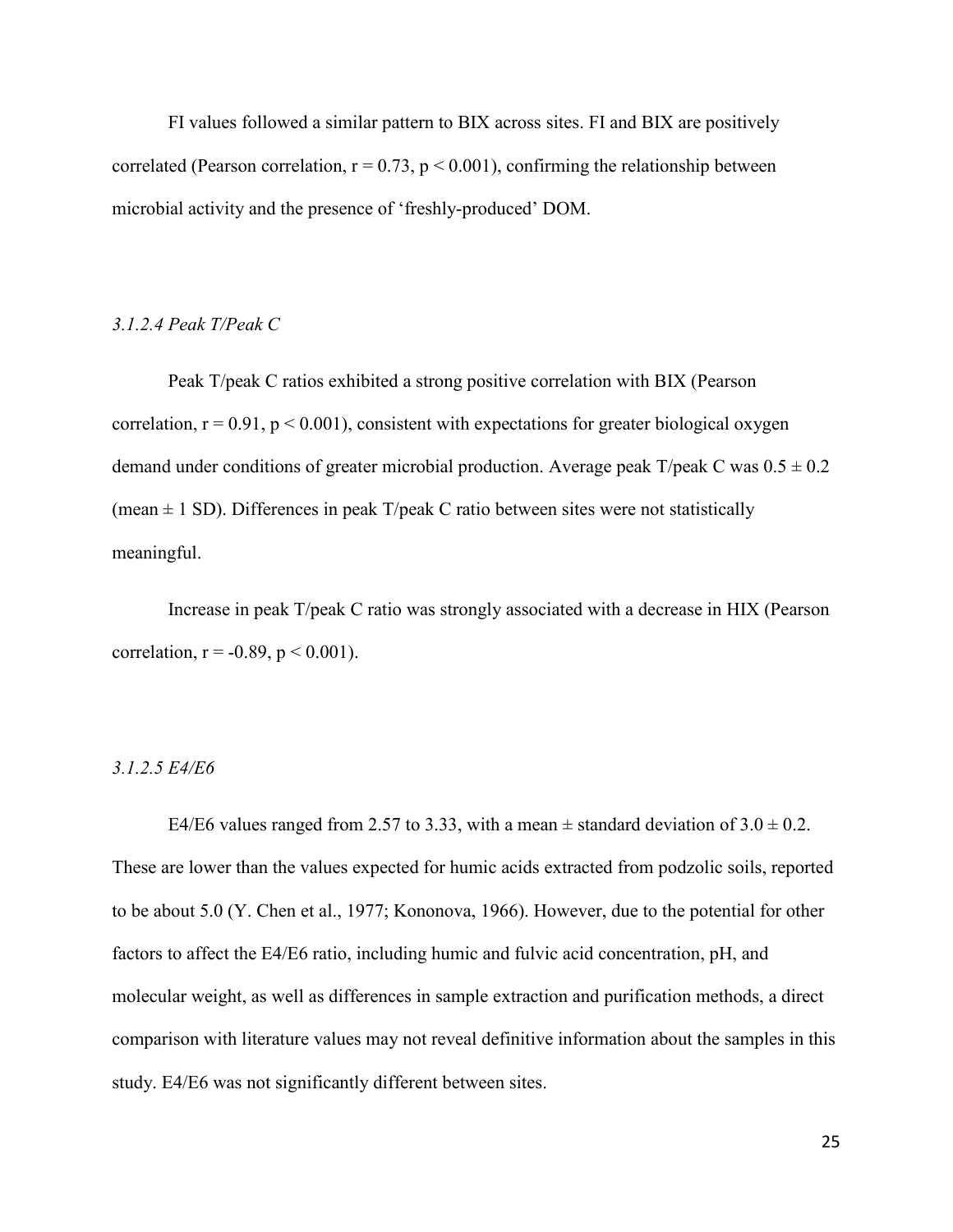### *3.1.2.6 Slope ratio*

Average slope ratio was  $0.87 \pm 0.04$  (mean  $\pm$  SD), and ranged from 0.77 to 0.95. The slope ratio of clear-cut samples trended lower than that their corresponding forested samples except in the 2000 sample pair. Overall, the slope ratio of clear-cut sites increased with time elapsed since harvest, suggesting a decrease in molecular weight over time. The difference between forested and clear-cut slope ratio values was most defined in the 2017 paired samples (Figure 2).

Slope ratio correlated negatively with E4/E6 (Pearson correlation,  $r = -0.62$ ,  $p < 0.001$ ), supporting observations by Chen et al. (1977) of a partial dependency of the latter on molecular weight. Slope ratio differed significantly only for the 2017 paired sites.

### *3.1.2.7 SUVA*

SUVA ranged between 3.10 to 5.59. Average SUVA of forested soil water samples was  $4.03 \pm 0.04$  L/mg⋅m, while for clear-cut samples it was  $4.34 \pm 0.05$  L/mg⋅m (mean  $\pm$  SE). No significant differences between forested and clear-cut samples were found among the sites.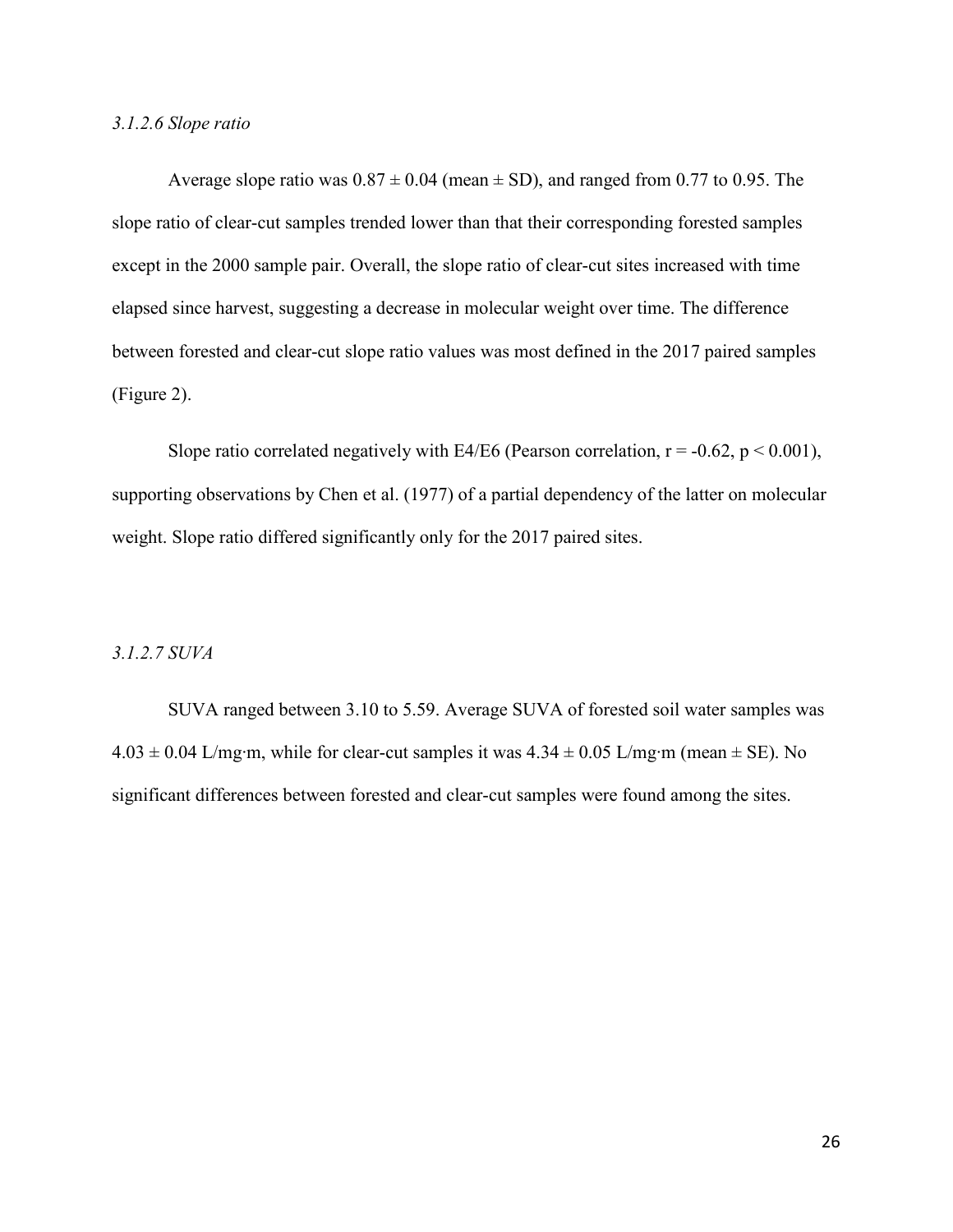

*Figure 2: Mean spectral indices of soil water extracts. Error bars represent 1 standard error.*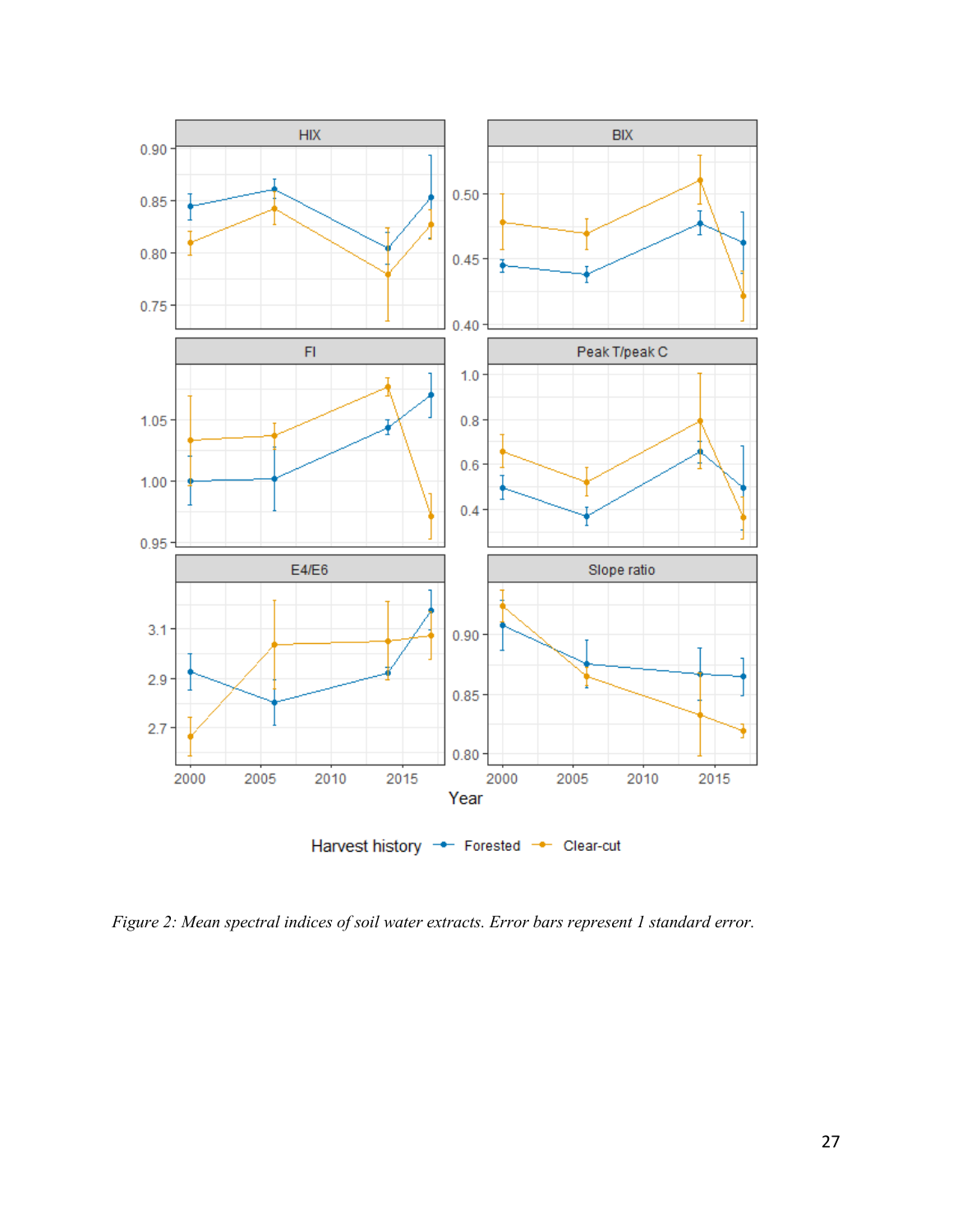## **3.1.3 PARAFAC analysis**

#### *3.1.3.1 PARAFAC analysis using drEEM*

PARAFAC analysis identified 4 different components, henceforth referred to as C1, C2, C3 and C4 (Figure 3). All the components were successfully matched to components reported in previous studies via the OpenFluor database, with varying similarity score thresholds. The four components are as described below:

Component 1 (C1) had a maximum peak at 239/441 nm Ex/Em, and was consistent with components from many previous studies in a variety of environments. It has been described as a "typical humic-like component found in water samples" (Derrien et al., 2019), and is of terrestrial origin. The EEM peak corresponds to Coble's (1996) A peak. Comparison of C1 yielded the greatest number of matches and the highest similarity score at which close matches were found (>0.98) to previously identified components (Derrien et al., 2019; Jutaporn et al., 2020; Lin & Guo, 2020; Wünsch & Murphy, 2021; Yamashita et al., 2010).

Component 2 (C2)'s maximum peak was at 368/457 nm Ex/Em, with a secondary peak at 275/457 nm Ex/Em. The maximum peak is close to the region defined by Coble's (1996) C peak. The best matches were obtained at a similarity score threshold of  $>0.94$ . Components like C2 are described as being of terrestrial origin, corresponding to "highly processed organic material that tends to be preserved in soils" (Panettieri et al., 2020)**.** This component is likely to be a product of the decomposition of leaf litter and compounds like tannin and lignin (Osburn et al., 2012; Panettieri et al., 2020; Wünsch et al., 2017).

Component 3 (C3) yielded the fewest matches on OpenFluor, with best matches found at a similarity score threshold of >0.93. This component has two peaks, a higher one at 401/521 nm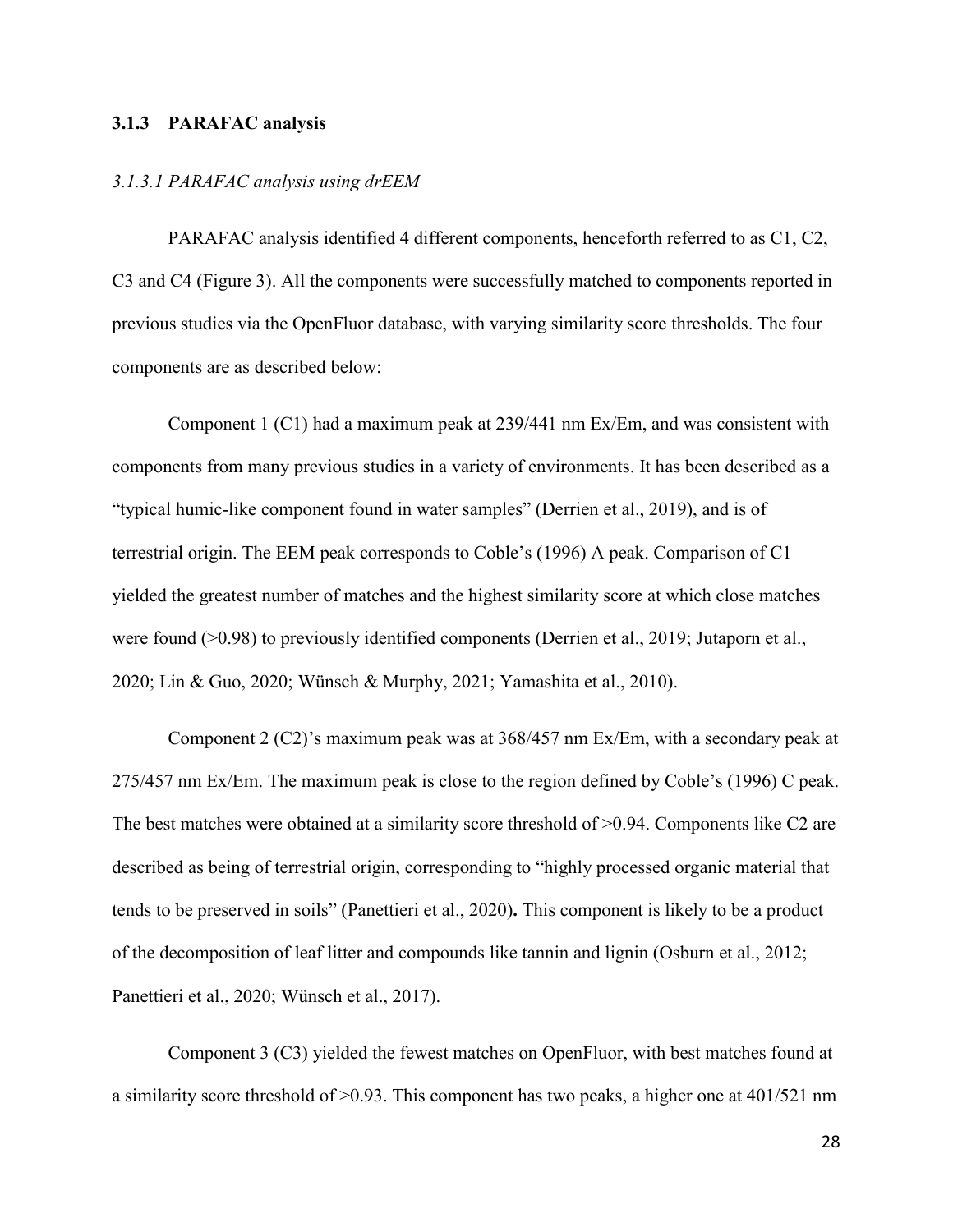Ex/Em and a secondary peak at 275/521 nm Ex/Em. This type of component is characterized as soil fulvic acid (Chai et al., 2019; B. Chen et al., 2018; Hong et al., 2021), with the higher Em wavelength of the primary peak corresponding to the E peak described by Stedmon et al. (2003).

Component 4 (C4) appeared to exhibit three peaks, with (in order of intensity) a maximum peak at 278/327 nm Ex/Em, a secondary peak at <239 nm Ex of which less than 50% was captured, and a third peak at 278/491 nm Ex/Em. C4's maximum EEM intensity corresponded closely to the T peak, suggesting a tryptophan-like compound (Coble, 1996), and was consistent with other components from previous studies that have been described as proteinlike and likely of microbial origin (Bianchi et al., 2014; Huang et al., 2022). Best matches for C4 on OpenFluor were found at a similarity score of >0.96.



*Figure 3: Components of PARAFAC analysis via drEEM: a) C1; b) C2; c) C3; d) C4.*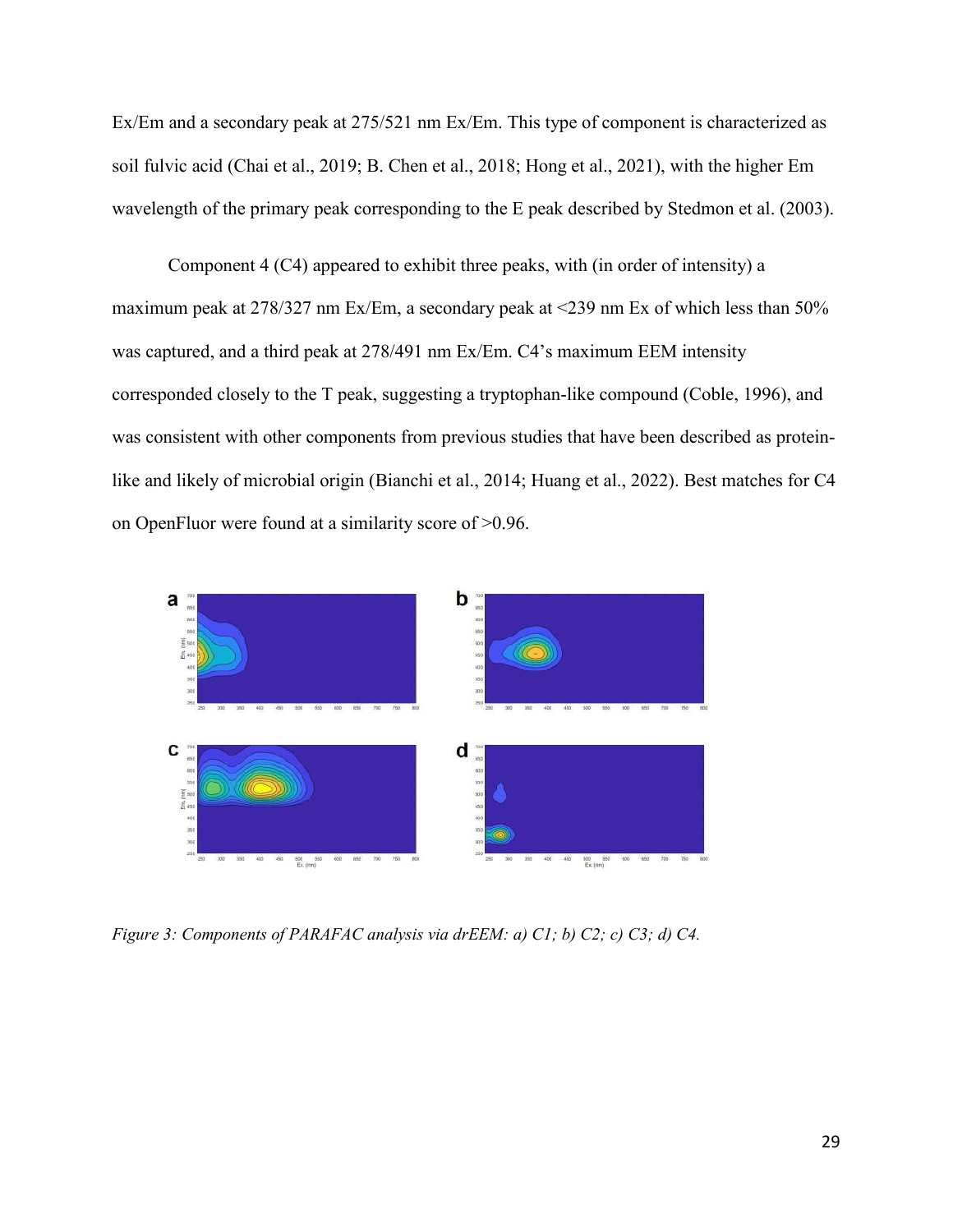# *3.1.3.2 PARAFAC analysis using staRdom*

Analysis using the staRdom package in R identified four components similar to those found using drEEM. The characteristics of each are comparable to the drEEM components (Table 5, Figure 4).

| <b>Component</b> | <b>Maximum</b><br><i>fluorescence(s)</i><br>(nm Ex/Em) | <b>Description</b>                          | <b>Corresponding drEEM</b><br>component and peaks<br>(nm Ex/Em) |
|------------------|--------------------------------------------------------|---------------------------------------------|-----------------------------------------------------------------|
| Comp. 1          | 239/441                                                | Terrestrial, humic-like                     | C1(239/441)                                                     |
| Comp. $2$        | 386/513 (maximum),<br>278/513                          | Fulvic acid-like                            | C3 (401/521, 275/521)                                           |
| Comp. $3$        | 359/445 (maximum),<br>257/445                          | Humic-like, similar to<br>lignin and tannin | C <sub>2</sub> (368/457, 275/457)                               |
| Comp. 4          | 278/326 (maximum),<br>$<$ 239/326                      | Tryptophan-like                             | $C4 (278/327, \leq 239/327, 278/491)$                           |

*Table 5: Components of PARAFAC analysis using staRdom*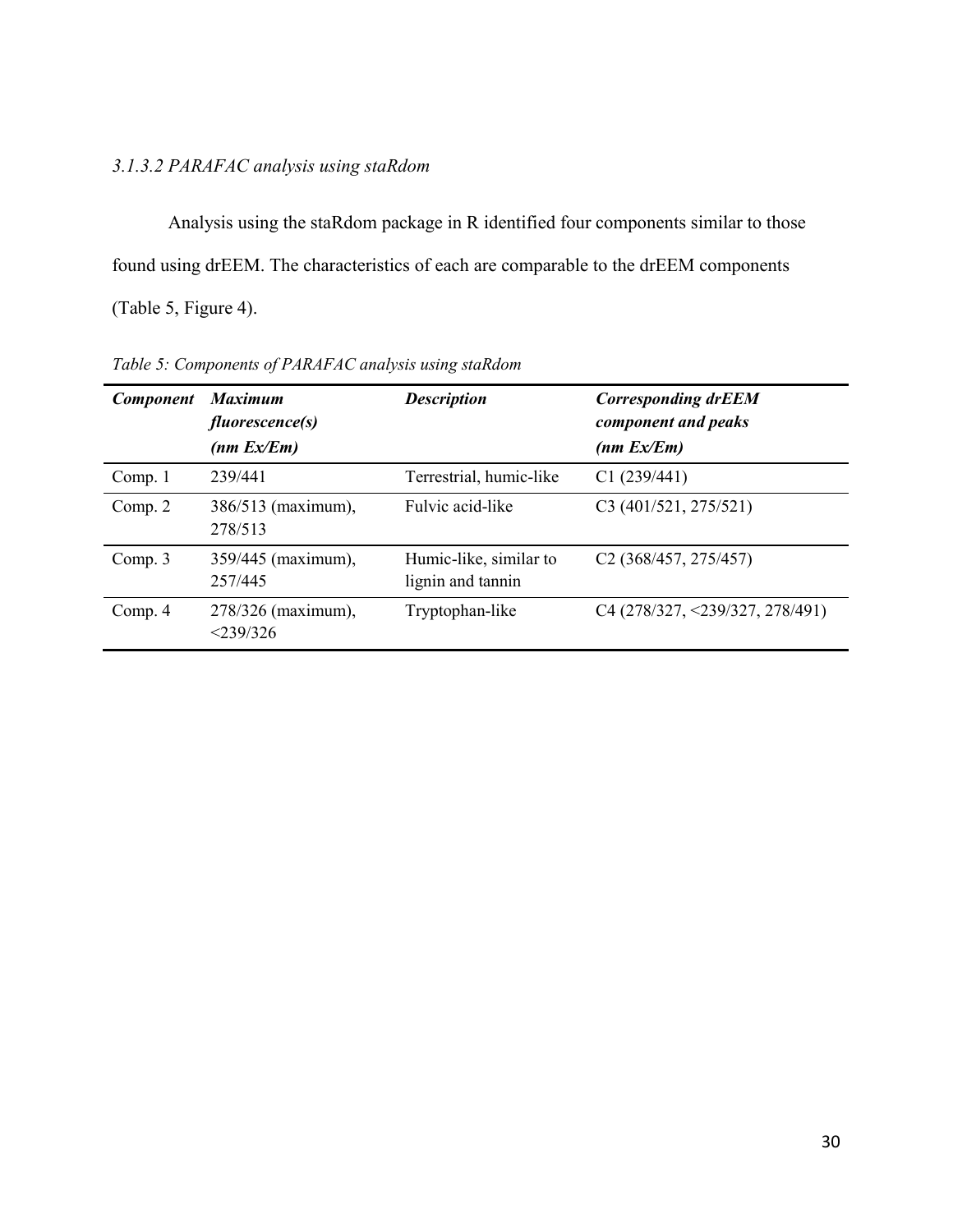

*Figure 4: Components of PARAFAC analysis via staRdom.*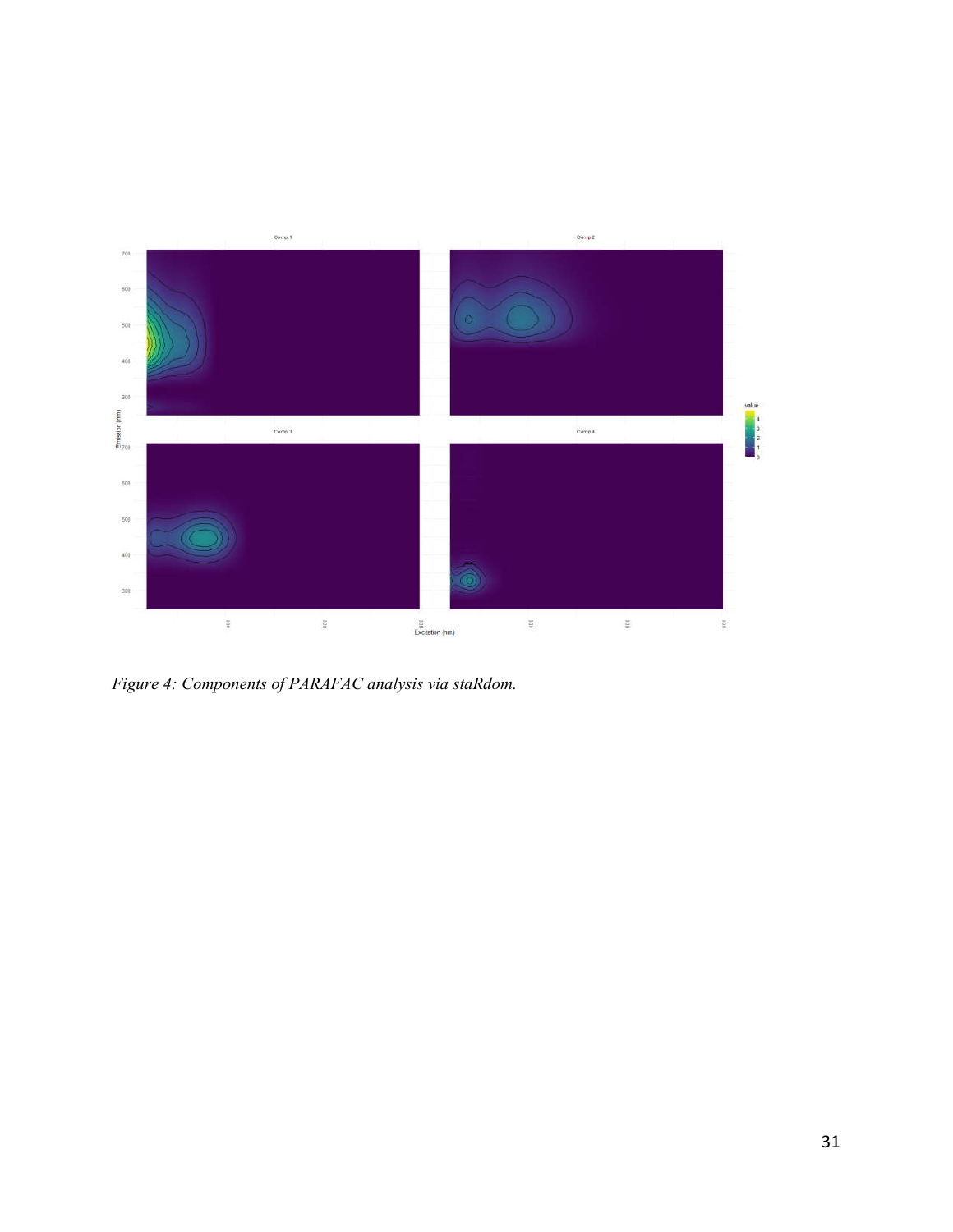## *3.1.3.3 Variability in relative abundance of PARAFAC-derived components*

FDOM composition is generally similar between clear-cut and forested samples. The samples exhibiting the greatest difference are the 2017 clear-cut and forested pair: in the clearcut sample, the proportion of C1 is significantly lower, while C2 and C3 are more abundant (Figure 5). While the differences in C2 and C3 were statistically insignificant, the lower amount of C1 distinguishes the 2017 clear-cut from all the other sites except the 2014 paired sites, where the difference was not found to be meaningful. The relative abundance of C4 was not statistically distinct at any sites.



*Figure 5: a) Relative contribution of all PARAFAC model components in soil water extract; b) Relative contribution of PARAFAC component C1, showing error bars (mean ± 1 SE).*

The relative abundance of C4 was strongly correlated with an increase in BIX and decrease in HIX, supporting its characterization as a compound of microbial origin. Similarly, an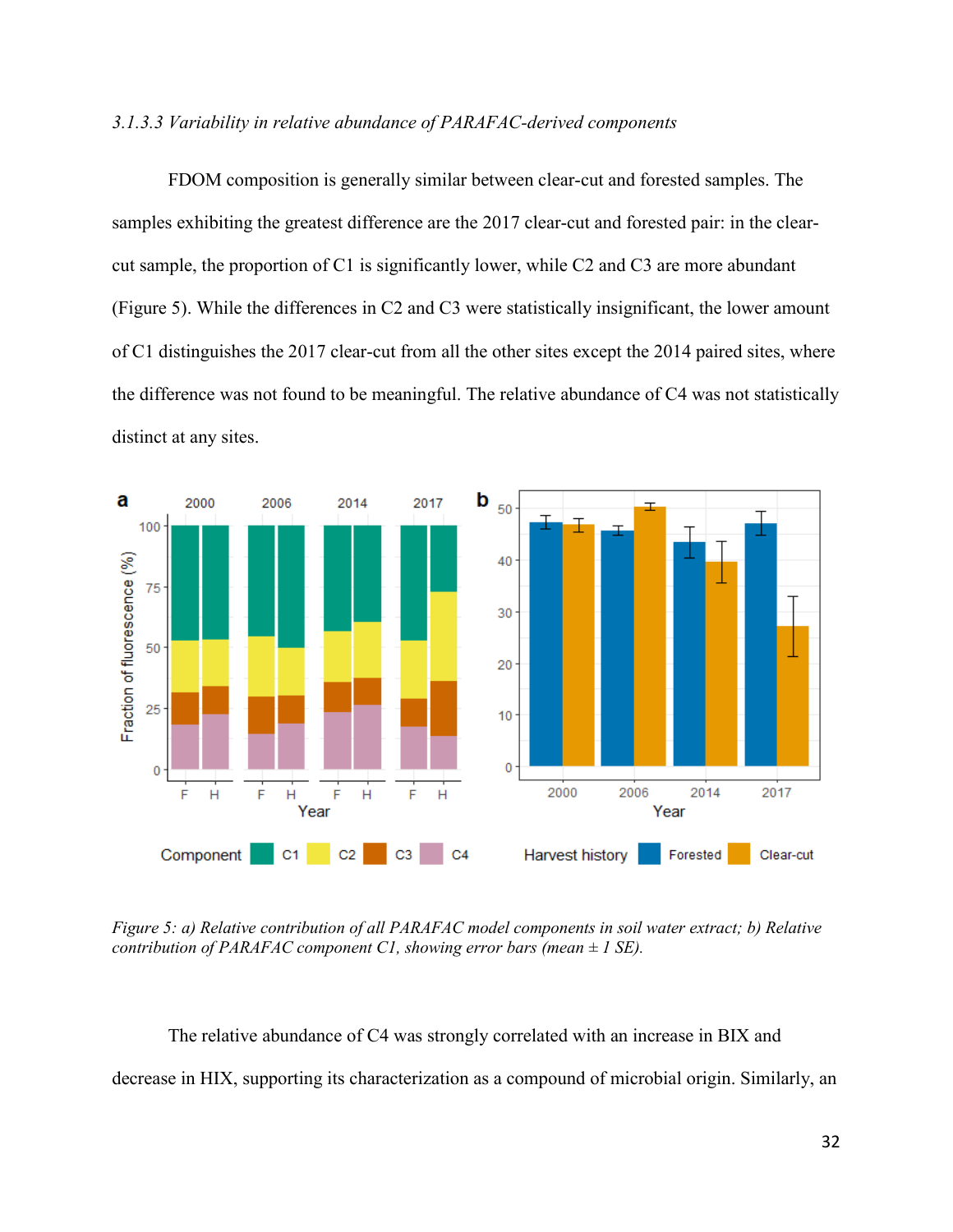increasing proportion of C2 and C3, compounds which were identified as terrestrially-derived compounds, were negatively correlated with BIX, peak T/peak C ratio, and slope ratio. This suggests that they are of relatively high molecular weight and are less bioavailable. Finally, C1 abundance is correlated with a higher slope ratio, indicating that this component's molecular weight may be relatively low (Figure 10).

Based on the above, the differences in relative abundance of the PARAFAC modelderived components were consistent with the decreased biological activity and higher molecular weight composition observed via spectral indices in the 2017 clear-cut sample.

### *3.1.3.4 Effect of HCl addition to soil water extracts*

Samples were acidified with HCl as part of the procedure for measuring DOC concentration. However, acidification of soil water extract caused aggregation and formation of brown particulates ("floc") in the sample (see 4.4.2 Flocculation and sample heterogeneity due to acidification"). To evaluate the impact on FDOM properties and identify the characteristics of the in the sample, a soil water extract sample was analyzed before and after adding acid.

Based on the changes in spectral indices and PARAFAC component proportions (Table 6), the floc may contain FDOM with a mixture of characteristics that do not adhere strictly to the general types previously discussed, i.e. greater biological activity typically corresponding with lower humification. For instance, the sample's BIX and HIX both increased. Assuming that a decrease in proportion would indicate the compound being filtered out or excluded from the soluble fraction, and an increase means the compound tends to remain in solution, it is postulated that the floc's constituents most resemble C2 and C3 and are least like C1.

33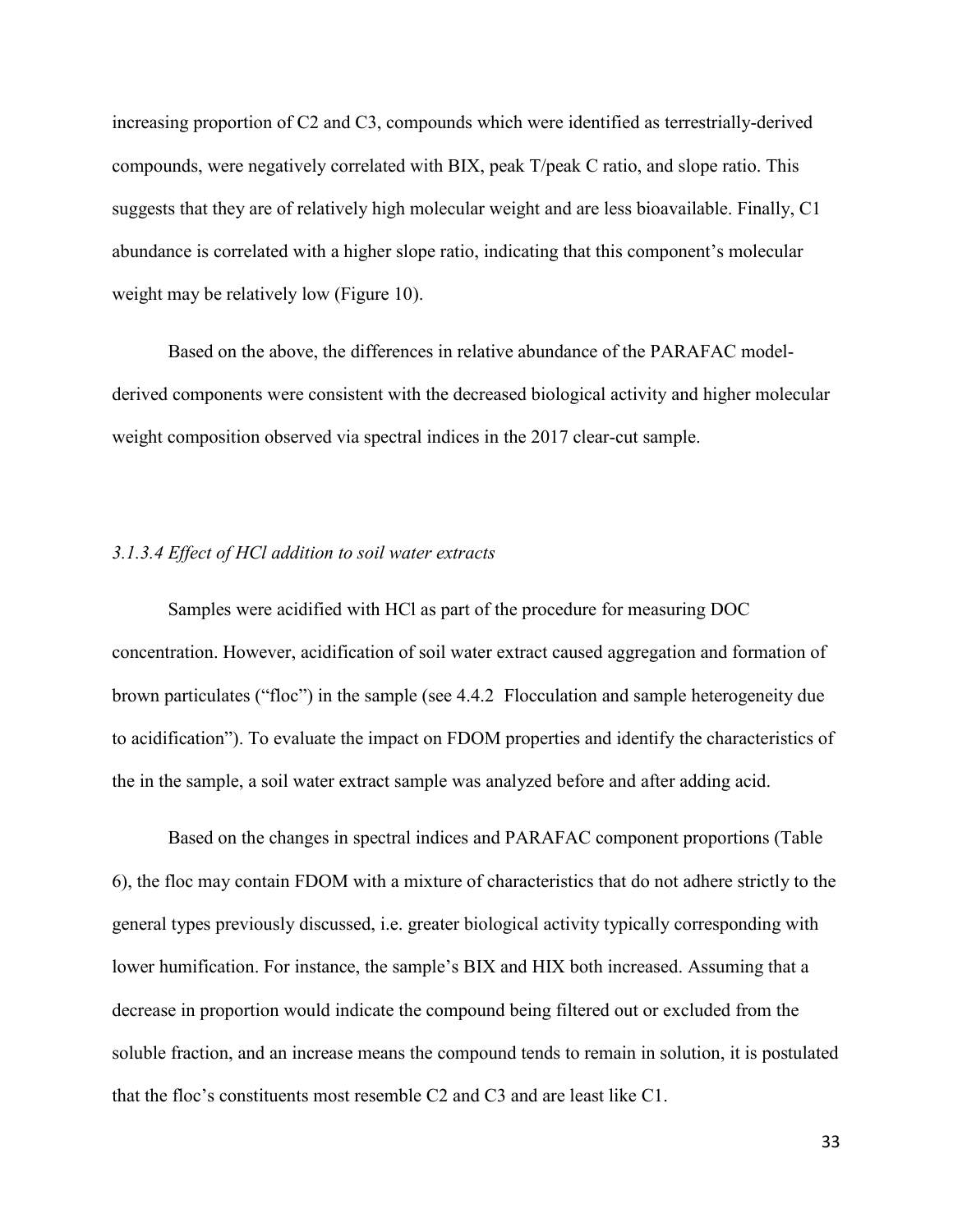| <b>Parameter</b> | <b>Before</b> | After acidification and filtration |
|------------------|---------------|------------------------------------|
| <b>HIX</b>       | 0.84          | 0.92                               |
| <b>BIX</b>       | 0.39          | 0.46                               |
| FI               | 0.96          | 1.05                               |
| Peak T/peak C    | 0.23          | 0.15                               |
| E4/E6            | 3.26          | 4.14                               |
| Slope ratio      | 0.83          | 0.81                               |
| C <sub>1</sub>   | 22%           | 58%                                |
| C <sub>2</sub>   | 43%           | 26%                                |
| C <sub>3</sub>   | 26%           | 11%                                |
| C <sub>4</sub>   | 9%            | $5\%$                              |

*Table 6: Spectral indices and PARAFAC components of soil water extract sample before and after removal of aggregate particles*

## **3.2 Results of incubation**

## **3.2.1 Biodegradable dissolved organic carbon (BDOC)**

Both batches of incubation samples were processed and loaded for DOC analysis at the same time. However, time constraints and instrument complications led to a delay of up to 72 hours in analyzing the 4°C samples, which potentially affected analysis results due to unfavorable sample storage conditions (see 4.4.2 Flocculation and sample heterogeneity due to acidification"). Therefore, only BDOC results from the 20°C incubation will be presented and discussed. The 4°C incubation results are available in Appendix A.

The overall post-incubation decrease in DOC was statistically significant (Wilcoxon signed rank test,  $p < 0.001$ ). Samples from forested cut blocks experienced a DOC loss of  $9 \pm 1\%$ (mean  $\pm$  SE) over the 7-day incubation, while those from clear-cut areas had a DOC loss of 8 $\pm$ 2%. In general, BDOC was lower in clear-cut samples (Figure 6).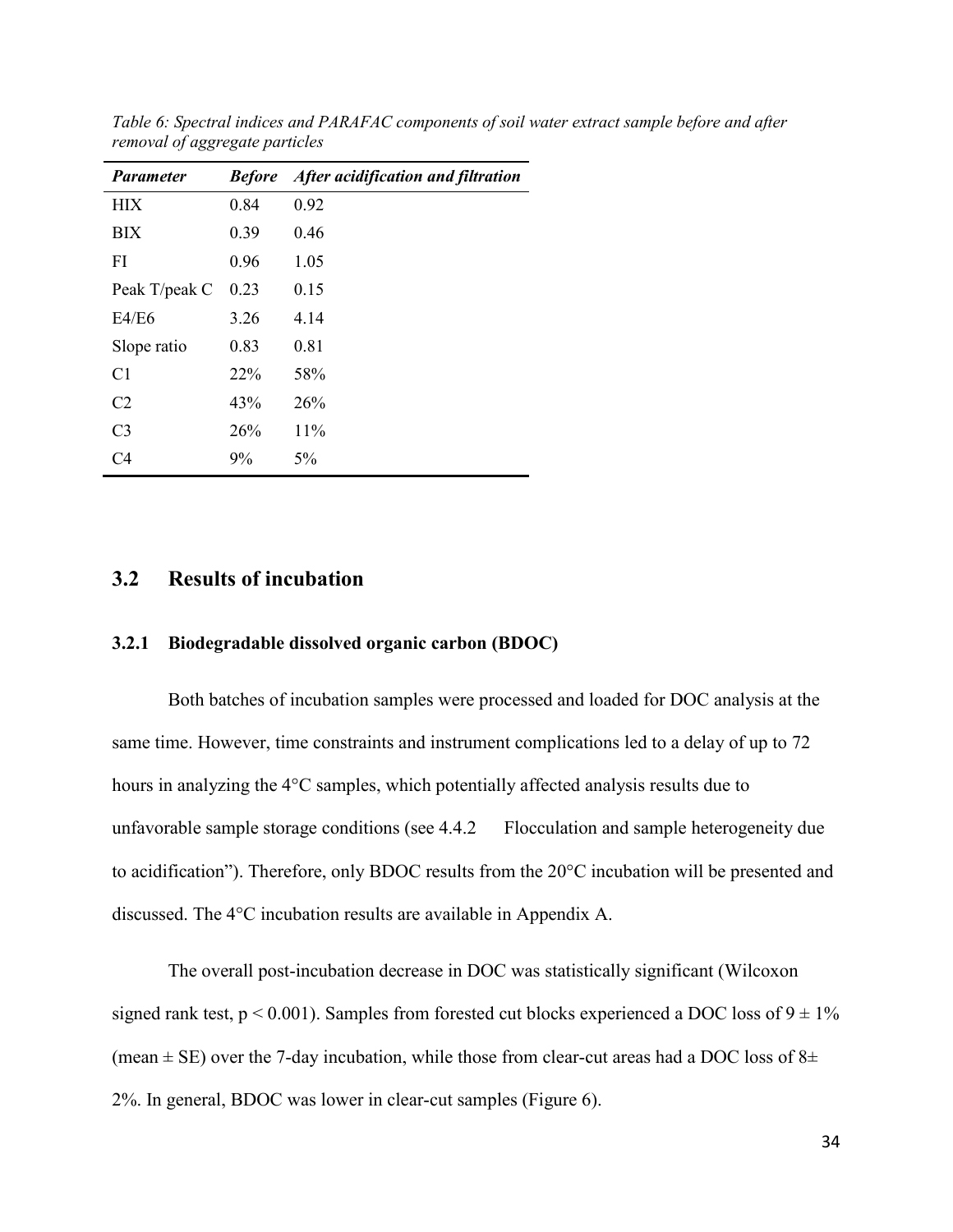

*Figure 6: Mean ± 1 SE BDOC after 7-day incubation (20°C incubation).*

Comparison of BDOC in clear-cut samples relative to forested ones showed a trend toward decreased BDOC at the 2017 and 2014 clear-cut sites (4 years and 7 years elapsed since harvest, respectively; Figure 7): for instance, the 2017 clear-cut had a BDOC content of 3.1%, which was 4% less than the BDOC content of its paired forested site (7.2%). For the 2000 paired forested and clear-cut sites, the fraction of BDOC was similar. However, the differences in BDOC between paired sites were not found to be significant (Kruskal-Wallis test,  $p > 0.05$ ). Though the preliminary results appear to indicate that forestry activities may reduce overall DOC lability in forest soils in the short term (<10 years), further study is required to confirm this conclusion.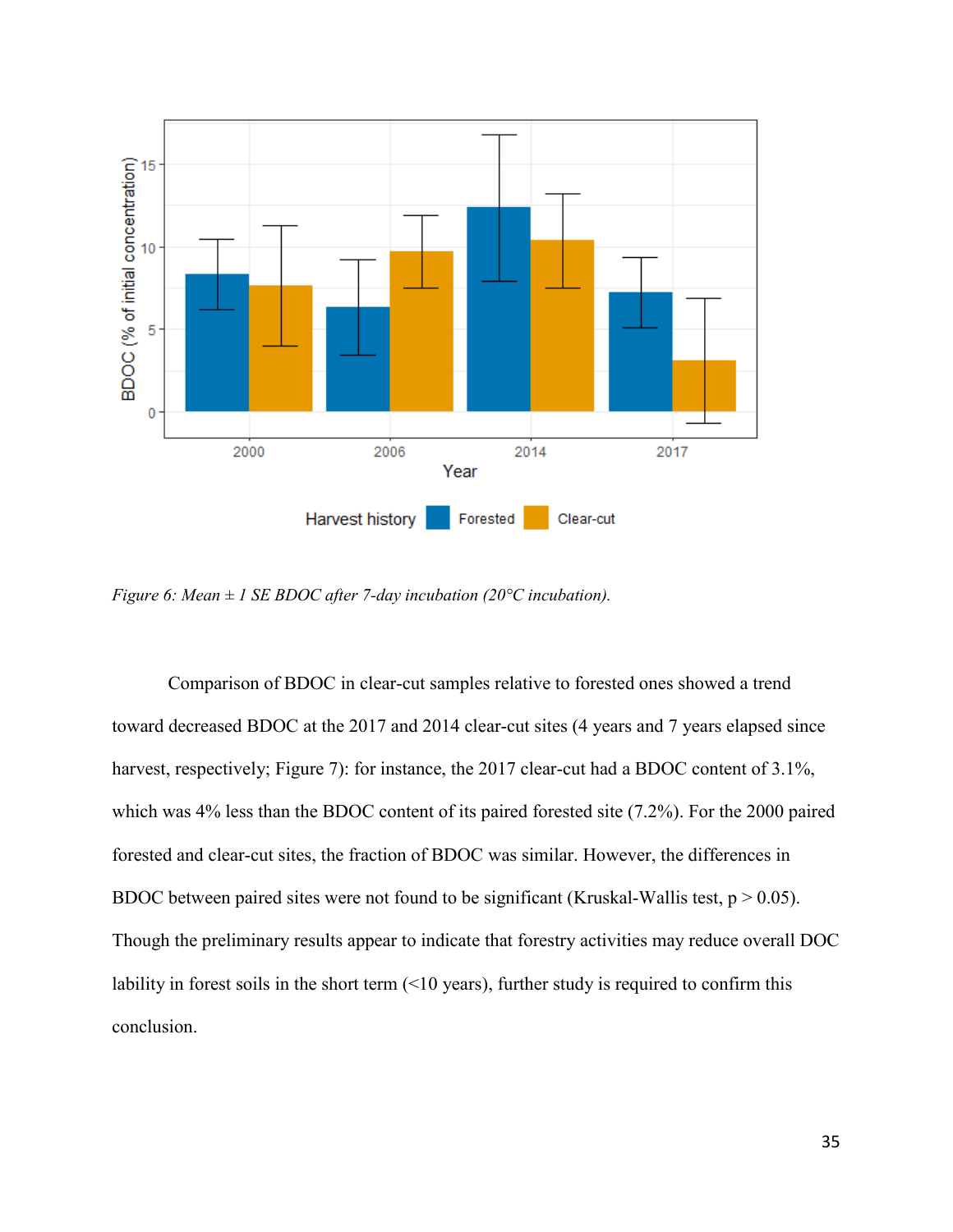

*Figure 7: Mean ± 1 SE BDOC content of clear-cut soils relative to forests (20°C incubation).*

## **3.2.2 Spectral indices**

Some changes in spectral indices were observed after incubation. Table 7 shows the average post-incubation changes for each index value. The majority of index values shifted in the same direction for both the 4°C and 20°C incubations, and the magnitude of change was generally greater in the 20°C incubation. Mean BIX and FI were higher after incubation. Slope ratio decreased, which corresponded loosely with higher E4/E6 values. Peak T/peak C ratio increased in the 4°C incubation, but decreased at 20°C. This was reversed for HIX, which was lower at 4°C and higher at 20°C incubation. Mean SUVA was slightly higher after incubation.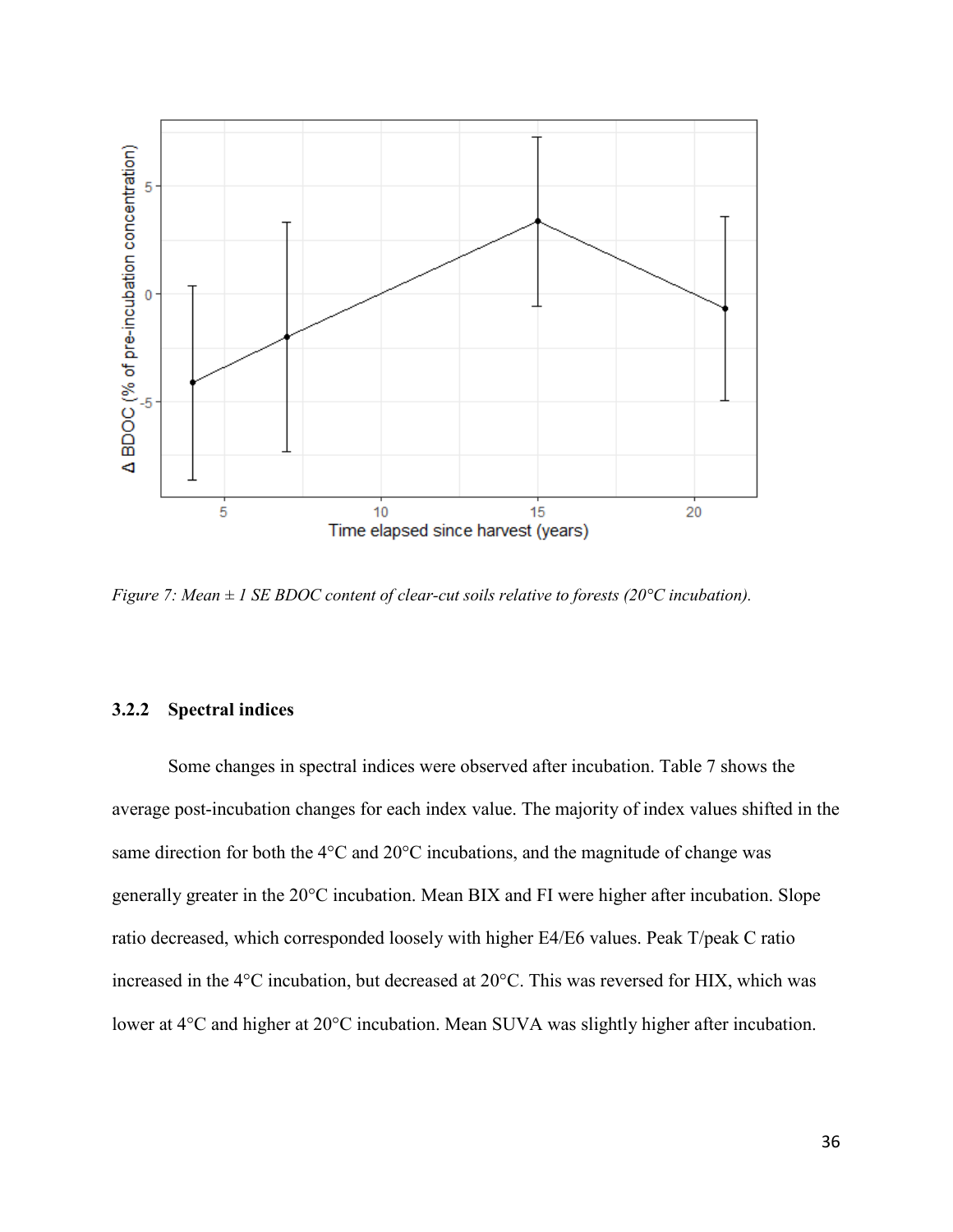SUVA values are only available for the 20°C batch, as the 4°C DOC concentration results were rejected, thus invalidating the post-incubation SUVA values.

In the 4°C incubation, statistically significant differences were found for HIX, BIX, FI, and peak T/peak C ratio, while for the 20°C set, all the measured indices except BIX differed significantly (Table A, Appendix).

The differences in index values between clear-cut samples and their corresponding forested sites averaged in the  $10^{-3}$  -  $10^{-2}$  range ( $10^{-2}$  -  $10^{-1}$  for E4/E6, due to its intrinsically higher index values), generally within 10% of the original value (Figure 8). Most sites exhibited similar trends in index changes post-incubation. The greatest differences between clear-cut and forested sites were generally observed in the 2017 pair. Compared to its associated forested site, the 2017 clear-cut sample exhibited a higher HIX and a lower BIX and FI, which were found to be statistically meaningful (peak T/peak C, E4/E6, slope ratio, and SUVA were not significantly different). These characteristics suggest that soil FDOM at the 2017 clear-cut became more humified and hosted less biological activity (and therefore less microbial material) relative to its forested counterpart. At the other sites, this trend was reduced (HIX) or reversed (BIX and FI, Figure 8). However, no statistical significance was found in these trends, meaning that the 2014, 2006 and 2000 clear-cut sites generally resembled their forested counterparts in terms of DOM humification, biological activity, oxygen demand, relative molecular weight, and aromaticity after incubation.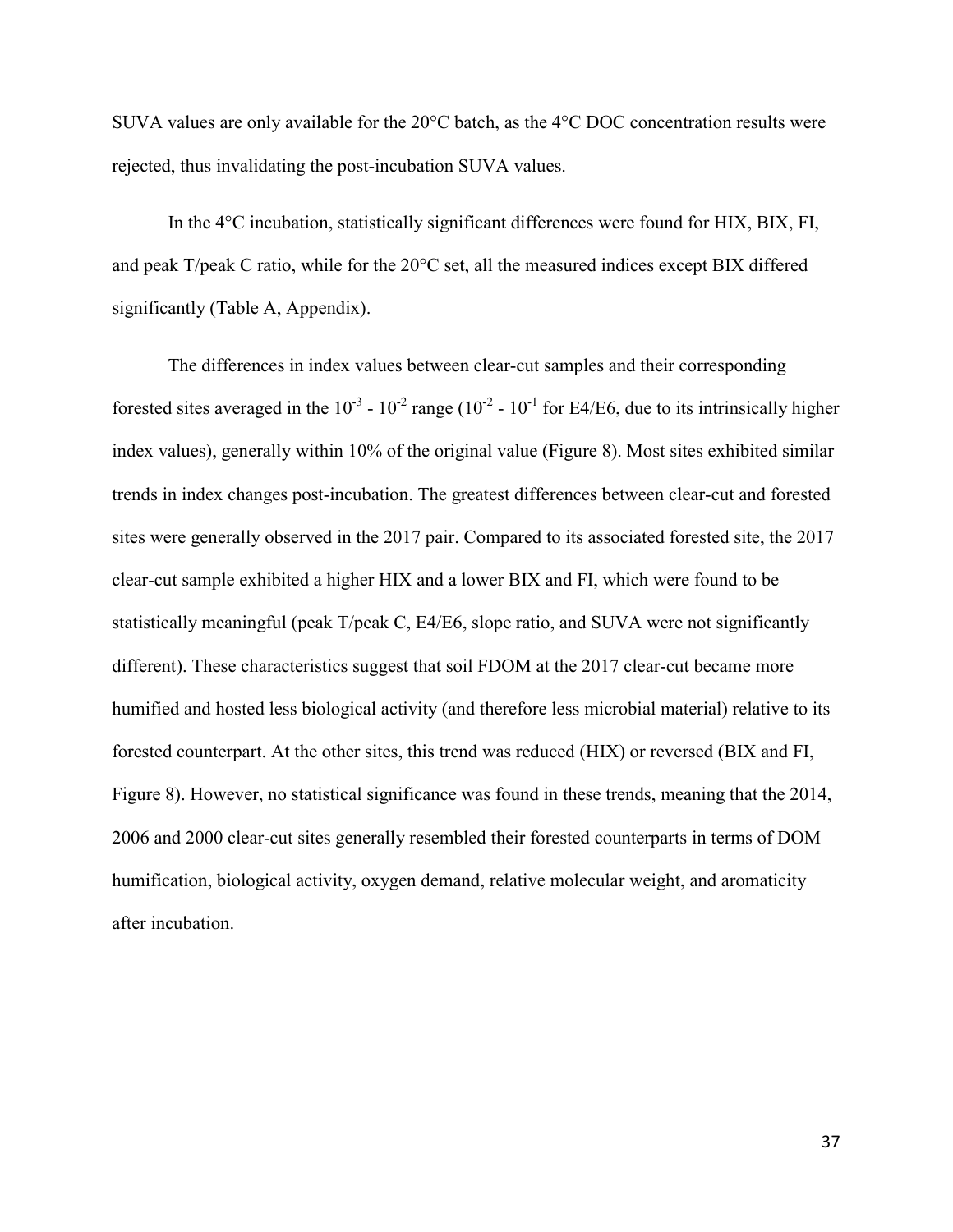

*Figure 8: Mean difference in spectral indices of clear-cut site samples after 7-day incubation, relative to corresponding forested sites. Error bars represent 1 standard error.*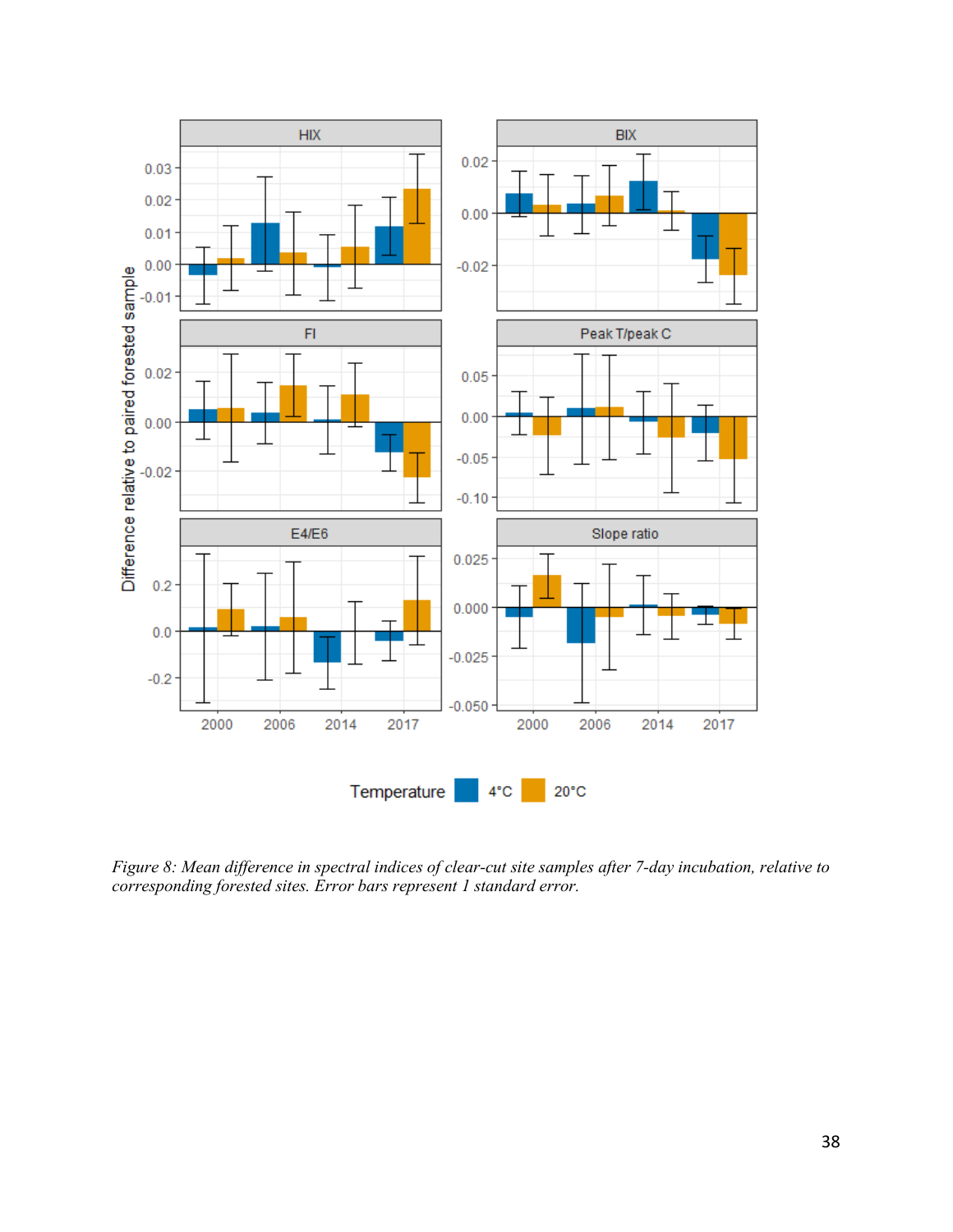| <i>Index</i>        | 4°C        | $20^{\circ}C$ |
|---------------------|------------|---------------|
| <b>HIX</b>          | $-1 \pm 1$ | $1 \pm 2$     |
| <b>BIX</b>          | $2 \pm 2$  | $1 \pm 3$     |
| FI                  | $1 + 1$    | $1 \pm 2$     |
| Peak T/peak C ratio | $7 \pm 10$ | $-7 \pm 10$   |
| E4/E6               | $0 \pm 7$  | $2 \pm 6$     |
| Slope ratio         | $0 \pm 2$  | $-2 \pm 2$    |
| C1                  | $-1 \pm 1$ | $2 \pm 3$     |
| C2                  | $0 \pm 4$  | $2 \pm 4$     |
| C3                  | $-5 \pm 4$ | $-2 \pm 6$    |
| C4                  | $7 \pm 9$  | $-4 \pm 10$   |
| SUVA                | NA.        | $6 \pm 7$     |

*Table 7: Mean ± standard deviation percentage change in spectral indices and PARAFAC component fractions after incubation*

#### **3.2.3 PARAFAC model components**

Significant changes were observed the in relative abundances of the four components, and were similar between clear-cut and forested samples. As with the spectral indices, these changes averaged within 10% of the pre-incubation value (Table 7). C2 generally increased in proportion after incubation, while C3 decreased. For C1 and C4, results were contradictory between the 4°C and 20°C incubations: C1 increased in the 20°C incubation and decreased at  $4^{\circ}$ C, while C4 abundance was higher after the  $20^{\circ}$ C incubation and lower at  $4^{\circ}$ C (Figure 9).

In general, clear-cut samples exhibit a slightly lower proportion of C2 and higher C1 compared to forested sites, which could indicate a preferential removal of higher molecular weight compounds from solution relative to forested samples. Increased prevalence of C1 also coincides with a decline in the abundance of C4. It is likely that lower biological activity is associated with higher levels of humic-like compounds. However, there is high variability in C1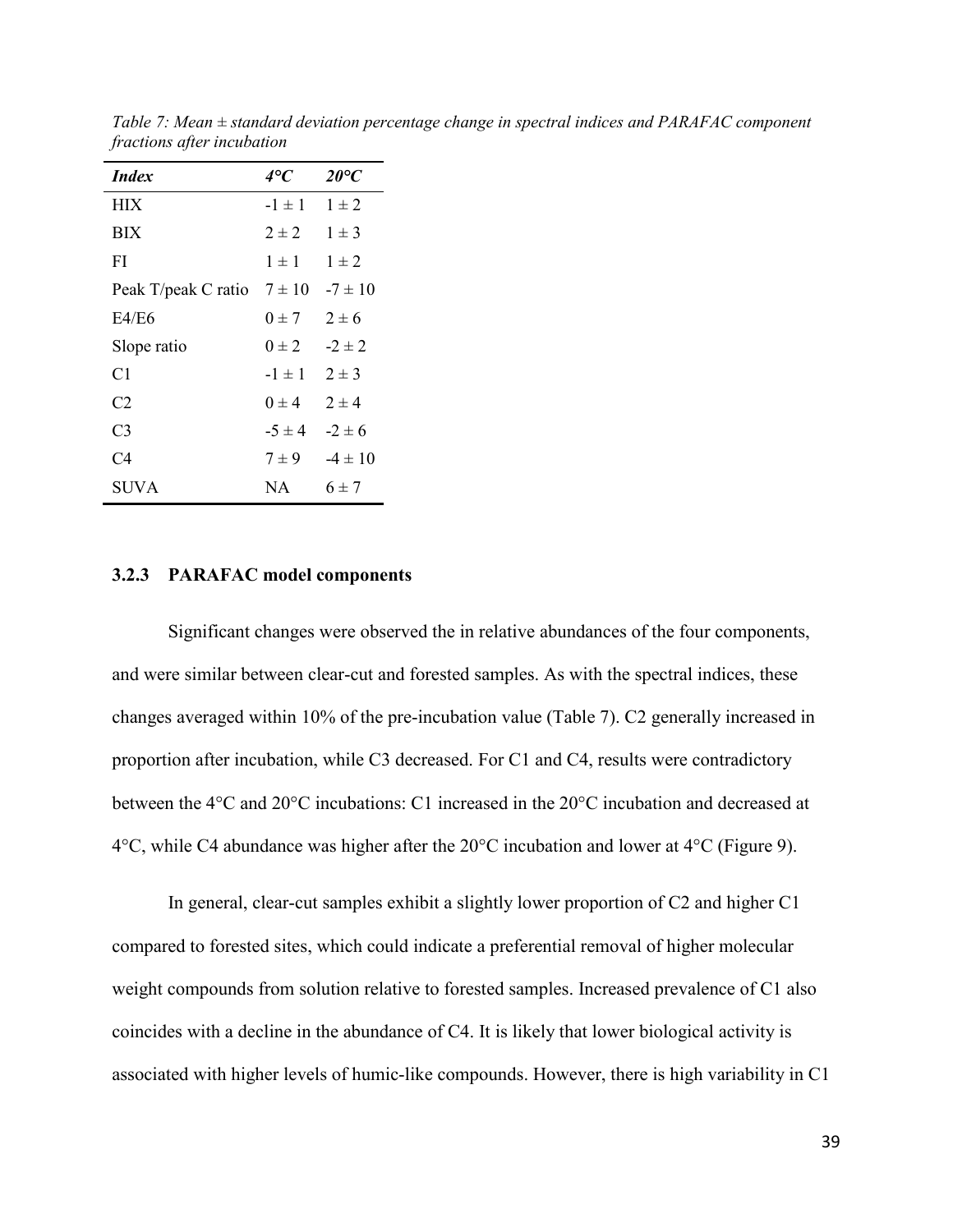and C4 for the 2017 samples incubated at 20°C. This was determined to be derived from the clear-cut samples rather than forested, suggesting a greater local variability at that site (assuming the sample was not compromised during processing).



*Figure 9: Change in relative contribution of PARAFAC components in clear-cut samples post-incubation. Error bars represent 1 SE.*

Correlations between PARAFAC components and spectral indices differ slightly postincubation compared to the undiluted soil water extract (Figure 10). The most notable changes occur with C1: the incubation data suggest its increased presence is associated with an increase in HIX, decrease in BIX, decrease in peak T/peak C ratio, and decrease in relative C4 abundance,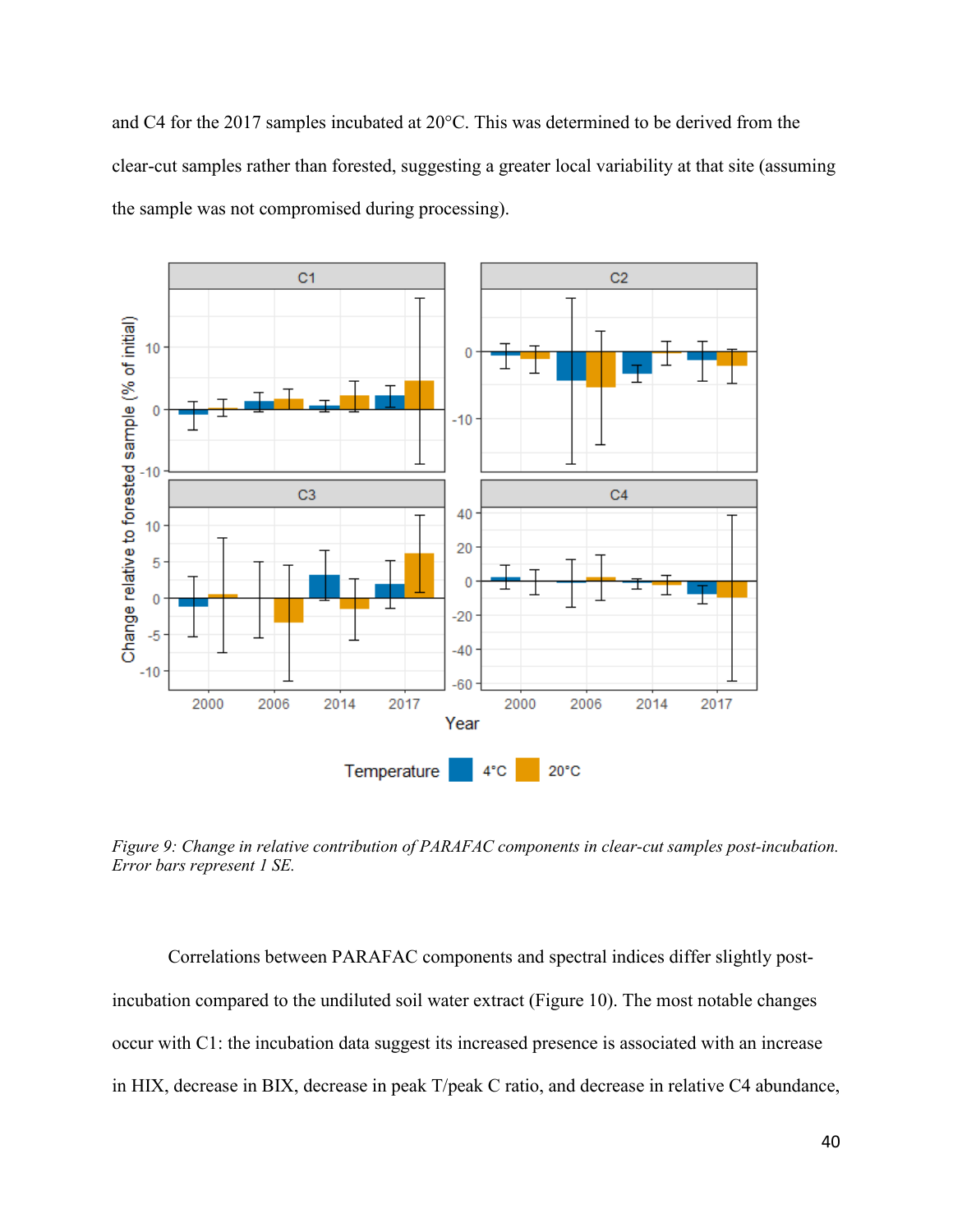whereas these relationships were less apparent pre-incubation. These correlations likely characterize C1 as a product of humification that is less readily metabolized by microbes.



*Figure 10: Correlograms showing Pearson correlation coefficients between spectral indices and PARAFAC components in: a) fresh soil water extract, showing relationships between DOM fractions; b) pre- and post-incubation samples, showing effects of biodegradation. R values with p > 0.05 are crossed out. "Peak T/C" refers to peak T/peak C ratio.*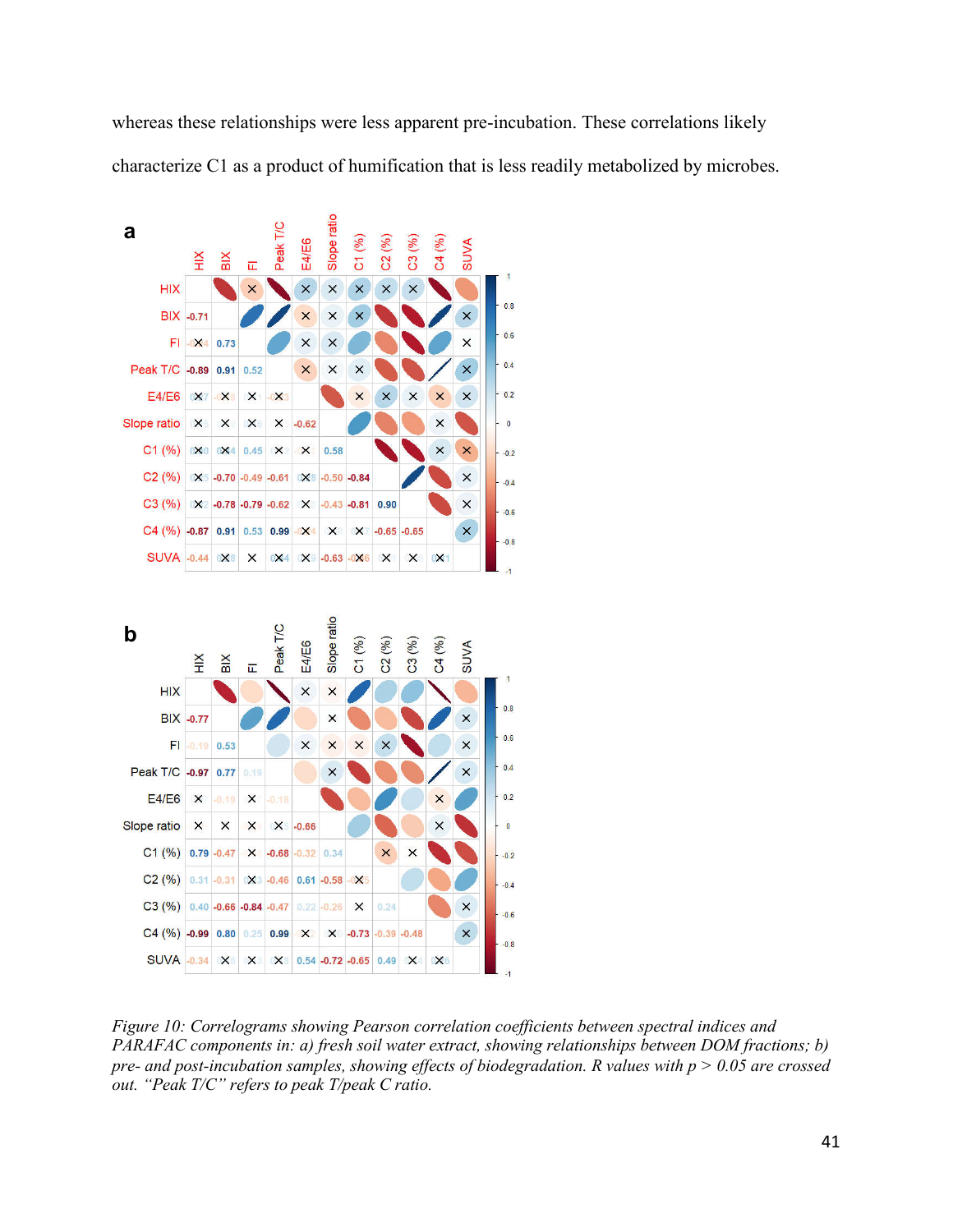## **4 Discussion**

## **4.1 Characteristics of soil water extracts**

DOC concentrations in soil water samples were generally consistent with those previously reported for forested upland soils in a coastal temperate rainforest ecosystem (Fellman et al., 2008; Fellman, Hood, D'Amore, et al., 2009). These amounts are typically low compared to that of peatland and wetland soil solutions (Burd et al., 2020; Fellman et al., 2008; Fellman, Hood, D'Amore, et al., 2009; Hansen et al., 2016; Lajtha et al., 2005). Average DOC concentration at clear-cut sites was slightly higher than in forested sites, especially at the 2017 clear-cut, corroborating findings by Dai et al. (2001). This may be attributed to the tendency for OM loss and reduced OM storage in harvested hillslopes; OM is more readily lost from clearcuts due to alterations to soil properties (Blanco, 2012; Dean et al., 2017; Nave et al., 2010).

DOC levels varied more in soils from clear-cut sites compared to their forested counterparts, possibly due to greater heterogeneity in ground cover at these locations. For instance, the 2017 and 2014 clear-cut blocks contained large piles of woody debris and tree stumps amid finer leaf litter and low-growing vegetation, some of which intersected with the sampling locations. In such cases, soil was sampled at the fringe of these obstructions. However, it is likely that these samples were heavily influenced by the nearby detritus. This was less problematic at the 2006 and 2000 clear-cuts, which exhibited a comparatively more uniform growth of vegetation over the soil. The presence of woody debris could be a contributing factor in the higher DOC content, as addition of woody debris over soil has been shown to significantly increase DOC levels in the organic soil horizon (Lajtha et al., 2005).

42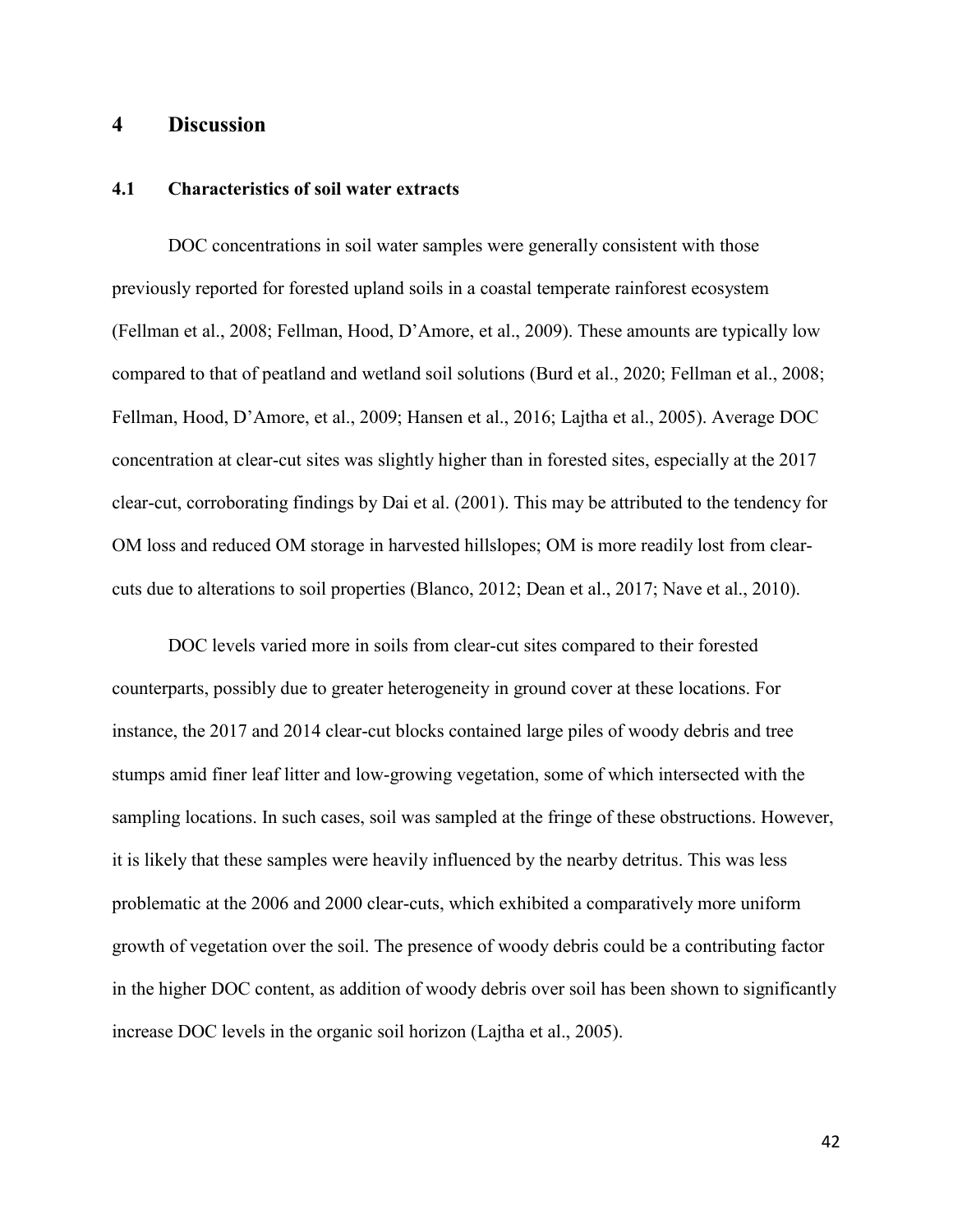Though some spectral indices were similar to previous findings (HIX: Ohno, 2002; SUVA: Fellman et al., 2008; Fellman, Hood, D'Amore, et al., 2009), overall FDOM characteristics at the study site did not fully match those found in other soil studies. In particular, average BIX and FI were considerably lower at this study site (Hansen et al., 2016; Strid et al., 2016), as was E4/E6 (Y. Chen et al., 1977; Kononova, 1966). Slope ratio was consistent with values previously found for peat soil pore water and stream water (Frey et al., 2016). In general, soils at this study site appeared to exhibit less biological activity and a smaller fraction of microbially-derived material than comparable soils in other studies. Comparison to optical properties of surface waters (Cincotta et al., 2019; Hansen et al., 2016; Huguet et al., 2009; Kusakabe et al., 2008; Mistick, 2019; Strid et al., 2016; Wilson & Xenopoulos, 2009) suggests that this may be typical of soil DOM, and as soil water is transported to headwaters, biological activity would be expected to increase (Frey et al., 2016).

General characteristics of the PARAFAC model components were determined via comparison to PARAFAC components described in previous studies, and confirmed by correlations with specific spectral indices. C1, a terrestrial humic-like component (Derrien et al., 2019; Jutaporn et al., 2020; Lin & Guo, 2020; Wünsch & Murphy, 2021; Yamashita et al., 2010), was loosely associated with low molecular weight (slope ratio). C2 and C3, described as organic matter resembling lignin and tannin (Osburn et al., 2012; Panettieri et al., 2020; Wünsch et al., 2017) and soil fulvic acid (Chai et al., 2019; B. Chen et al., 2018; Hong et al., 2021), respectively, were correlated with decreased microbially produced DOM (BIX), more terrestrially derived material (FI), less oxygen demand (peak T/peak C ratio), and greater molecular weight (slope ratio), which match the general characteristics of these compounds. C4 was strongly correlated with less humification and greater biological activity and oxygen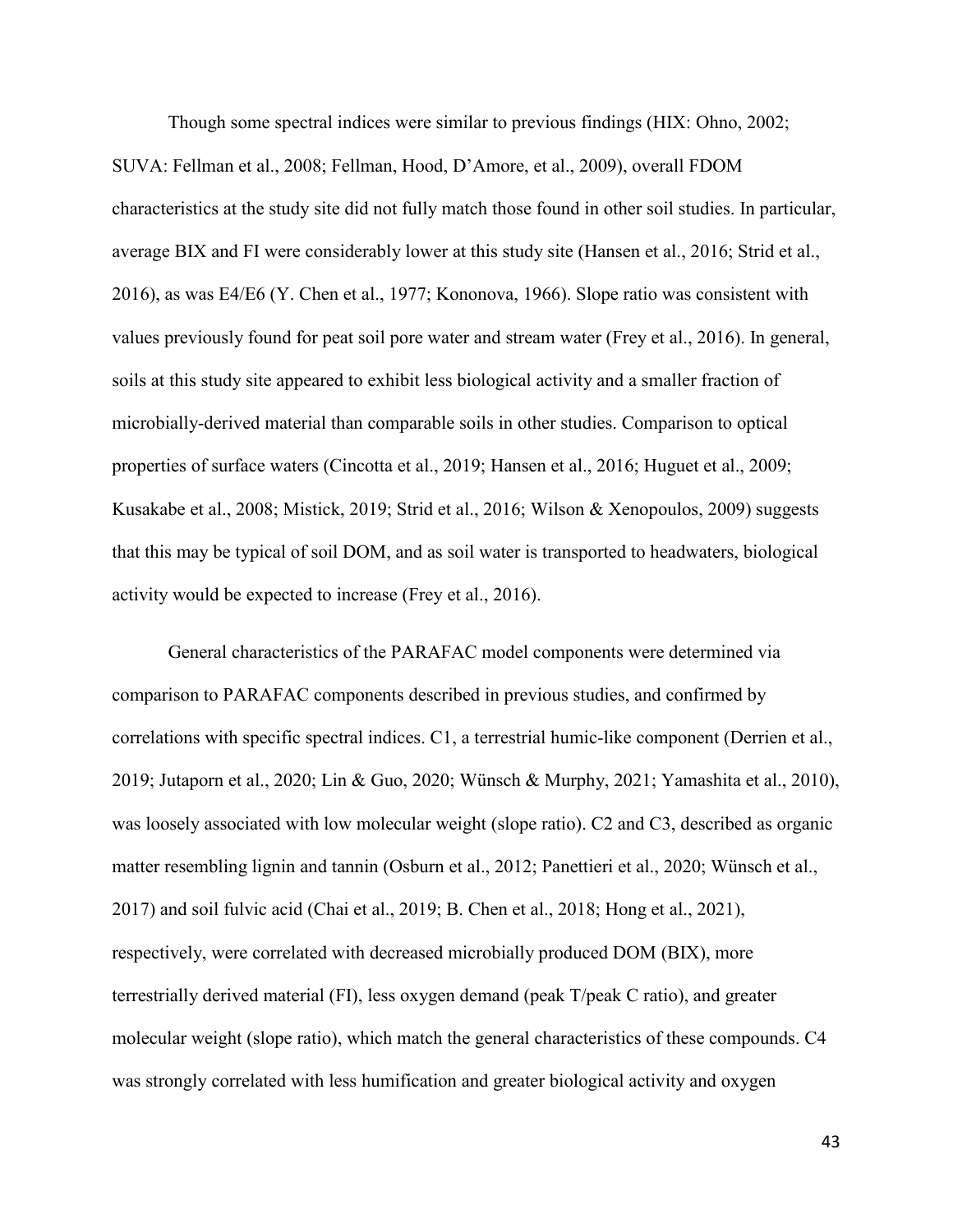demand, corroborating its description as a tryptophan-like material of microbial origin (Bianchi et al., 2014; Huang et al., 2022).

Soils at the 2017 clear-cut exhibited a higher proportion of terrestrial, relatively high molecular weight FDOM and less material of microbial origin. Of the PARAFAC components determined in this study, the largest fraction found at this site is C2, which corresponds to constituents similar to lignin and tannin. Both compounds are derived from plant material: lignin is a component of cell walls (M. E. Brown & Chang, 2014), while tannin is a class of organic compound that can originate from root litter (Erktan et al., 2017). The prevalence of these materials can be explained by the presence of large amounts of woody debris at this site, which was likely a by-product of logging activities (Zon & Cunningham, 1931). Due to their resistance to biodegradation, they could contribute to reduced lability at this site.

Overall, soil water extracts exhibited similar characteristics between all sites except the 2017 clear-cut, where a greater proportion of high molecular weight FDOM components and reduced amount of microbial protein-like material was observed, corresponding with reduced biological activity and greater relative molecular weight as determined via spectral indices. These differences indicate a greater proportion of hydrophobic DOM, of which aromatic compounds form a fraction (Inamdar et al., 2012), and agree with previous results indicating higher aromatic content in soil solutions from clear-cuts than unharvested forest stands (Dai et al., 2001).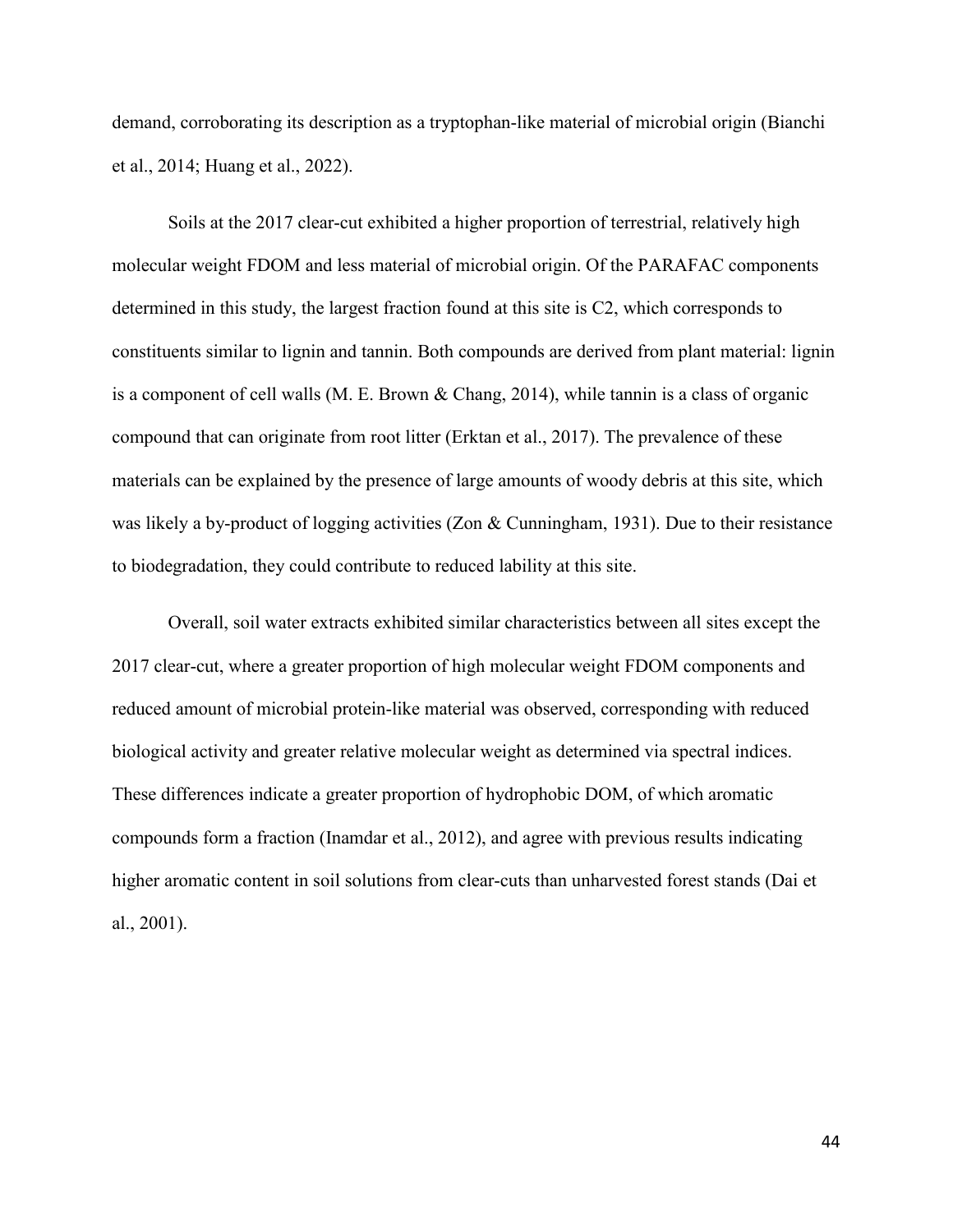## **4.2 Lability of water-extractable soil DOM in clear-cut versus forested sites**

BDOC was generally low compared to the results of other soil water incubation studies, which typically found losses of 20-40% in forest soils (Andreasson et al., 2009; Fellman et al., 2008; Fellman, Hood, D'Amore, et al., 2009; McDowell et al., 2006; Yano et al., 2000), compared to an average of 10% in this study. However, it should be noted that other biodegradability incubation studies often use soil microbial inocula instead of a stream-derived one. In addition, variations in soil DOC extraction methods may not allow for a direct comparison of this study's results with others, as soil DOM characteristics have been found to vary depending on the method (Guigue et al., 2014). Of the previous studies compared, the method for soil DOC extraction described in Andreasson et al. (2009) is the most similar to this study's, but the reported DOC loss ranged from 37% to 42%, about 4 times that found in this study.

The BDOC results obtained in this study most closely resemble the findings described by Burd et al. (2020), in which pore water samples were inoculated with nearby stream water and returned BDOC fractions ranging from 2.8% to 25.6%. It is unclear whether lability is controlled by the microbial community available to metabolise DOC. Further incubations using inocula of various sources would be useful in evaluating the significance of this factor.

DOM characteristics were altered only minorly after incubation, with spectral index values typically shifting less than 10% relative to the original. These findings corroborate a 111 day incubation study carried out by Hansen et al. (2016), which found that soil DOM tends to resist changes in character, especially compared to other sources of DOM such as leaf leachate and algae: HIX, BIX, FI, and SUVA remained roughly consistent throughout the incubation. Based on this, and findings by McDowell et al. (2006) that the majority of DOC decay occurs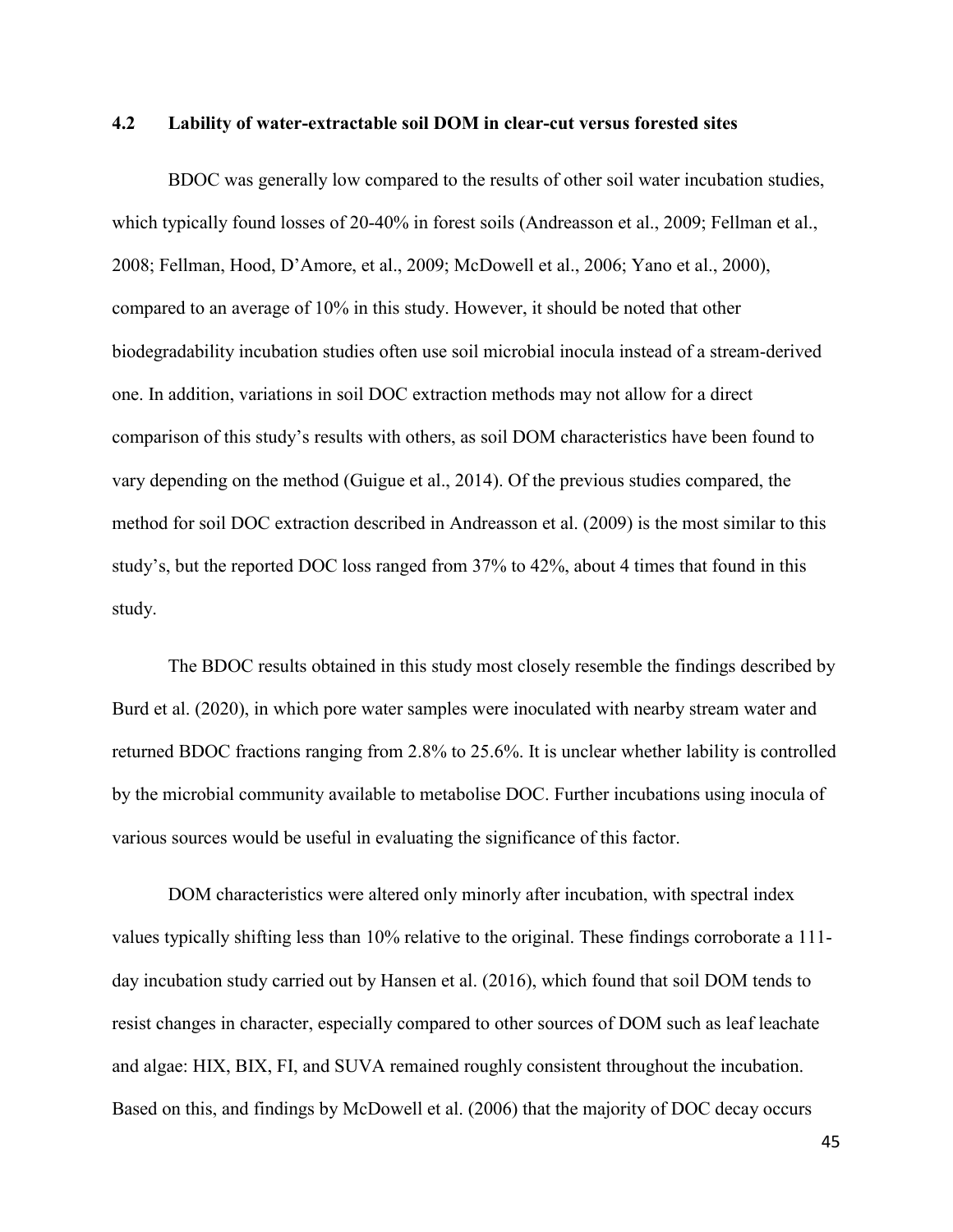within 7 days of incubation, it is hypothesized that continued incubation would not alter DOM characteristics significantly beyond what was observed in this study. Therefore, overall changes in soil DOM character are expected to occur only on a small scale as SOM is transported to aquatic ecosystems.

Correlations between spectral indices suggest relationships between certain DOM characteristics and processes. Greater biological activity (measured by BIX) tends to correspond to an increased abundance of microbially-derived material (FI) and lower amounts of humification (HIX)–though FI and HIX themselves do not appear to be interrelated. HIX is also positively correlated with slope ratio, indicating that more microbial activity generally signifies compounds of lower molecular weight. The correlation between slope ratio and E4/E6 confirms previous findings that E4/E6 is partially controlled by molecular weight. Finally, the negative correlation of peak T/peak C ratio with HIX and slope ratio confirms the involvement of oxygen and microbial metabolism in the humification process (Balser, 2005; Flores, 2014). Similarly, the strong association of higher C1 levels with a drop in C4, higher HIX, and lower peak T/peak C ratio during incubation could point to C1 consisting of products of humification.

#### **4.2.1 Duration of effects from forest management**

Differences in BDOC between forested and clear-cut sites were not found to be statistically meaningful in this study, though DOC lability tended to be lower in soils obtained from clear-cut sites compared to forested sites. The greatest difference between clear-cut and forested sites was found in the 2017 pair.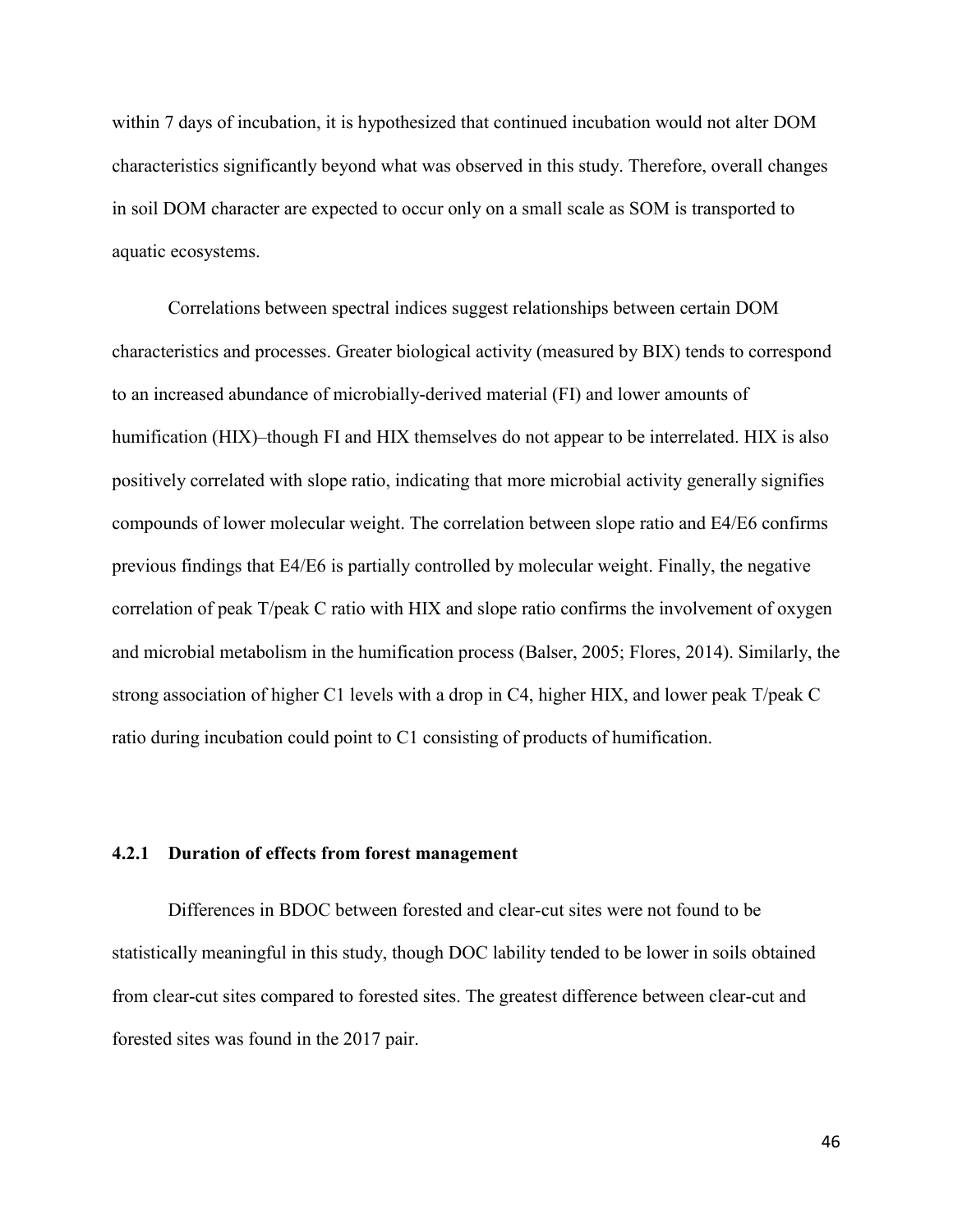Though BDOC was statistically the same, FDOM composition did vary significantly between the 2017 sites, with relatively low microbially-derived DOM and overall high molecular weight. Highly processed organic compounds, such as lignin, were more abundant, while the amount of humic material presumed to be of comparatively lower molecular weight and resulting directly from microbial humification processes was proportionately lower. While minor differences were observed for the 2014 and 2006 sites, the clear-cut/forested pairs were generally similar to each other, and the 2000 sites were statistically the same. Most of the notable characteristics observed at the clear-cuts are inferred to become indistinguishable from those of the forested sites sometime between 4 and 7 years after harvest. Therefore, the preliminary results of this study suggest that forestry practices alter water-extractable soil DOM only in the relatively short term. DOM compositional changes and DOC lability, if impacted, might be expected to resemble pre-harvest levels again within less than 7 years, and certainly in less than 10 years.

The duration of perceivable differences inferred from this study is relatively short compared to some findings from previous research on the effects of forest harvest. For example, Fegel et al. (2021) reported that DOM exported in headwaters from a second-growth forest that was clear-cut 32 years prior to the study was five times more reactive than that from an oldgrowth forest on the same hillslope, and DOC flux from the harvested site was lower. DOC fluxes were also found to differ between subtropical forest catchments of differing succession stages, with the youngest stand being 60-70 years old (Yan et al., 2015), and Dai et al. (2001) reported elevated DOC concentrations in soil solutions sampled from a clear-cut 15 years after harvest. Evidence shows that forestry may alter soil organic matter dynamics for decades (Dai et al., 2001; Nave et al., 2010) or even centuries (Blanco, 2012; Dean et al., 2017) after harvest.

47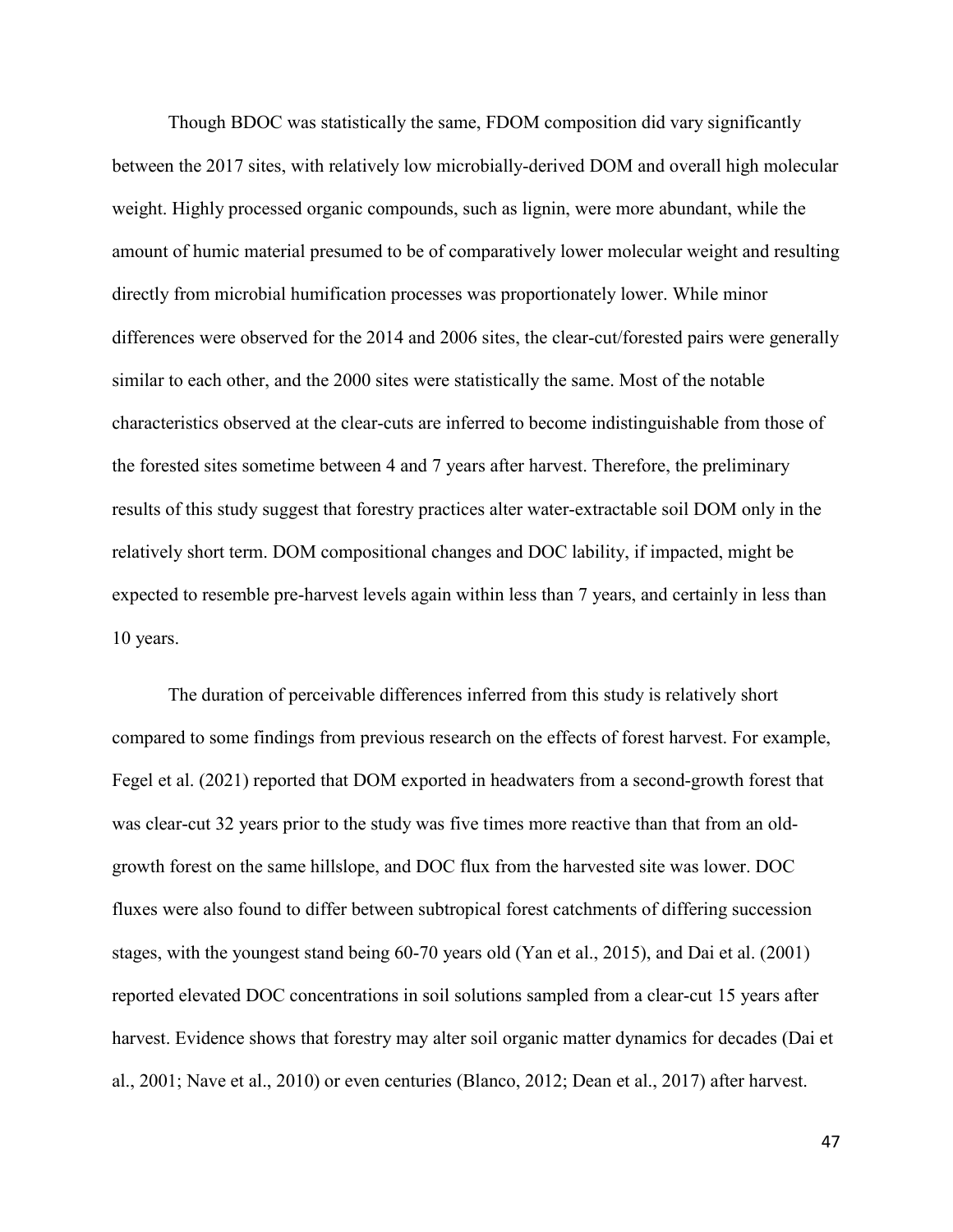While long-persisting effects of forestry on forest soils have been observed, site-specific changes are less well-defined. A meta-analysis (D. W. Johnson & Curtis, 2001) found that some studies reported higher C stocks in forest mineral soils following harvest, while for others it was lower; overall, the differences were minor (Yanai et al., 2003). Research on decomposition rates in the forest floor also returned highly variable results, which possibly depend on regional climate (Prescott et al., 2000). In a study by Prescott et al. (2000), decomposition rates of leaf litter were not found to vary between even recent clear-cuts (1 - 6 years) and forested sites except in the case of pine needles, where decomposition was slightly reduced in clear-cuts. Of the literature reviewed, the study sites of Prescott et al. (2000) are the most similar to the one used in this study, lending credence to the hypothesis that differences between clear-cuts and unharvested forests may be relatively small in ecosystems like this study's location.

However, changes in soil DOM do not always result in changes further downstream. Dai et al. (2001) found no significant difference in DOC chemistry between streams draining clearcut regions versus forested, despite differences in soil solutions, and proposed that factors such as lower mineral soil processes, in-stream processes, and variations in hydrological flowpaths may influence the DOC chemistry of stream waters. Furthermore, Sebestyen et al. (2021) reported that DOM from upland temperate forests had negligible influence on DOM lability in downslope peatlands and downstream, with the most prominent effect simply being dilution of TOC levels by runoff. The complexity of DOM dynamics in forested catchments means that the effects of clear-cutting on water-extractable soil DOM are not always apparent, and efforts to predict the magnitude, nature, and duration of DOM alterations after forest harvest may depend heavily on a detailed understanding of site characteristics.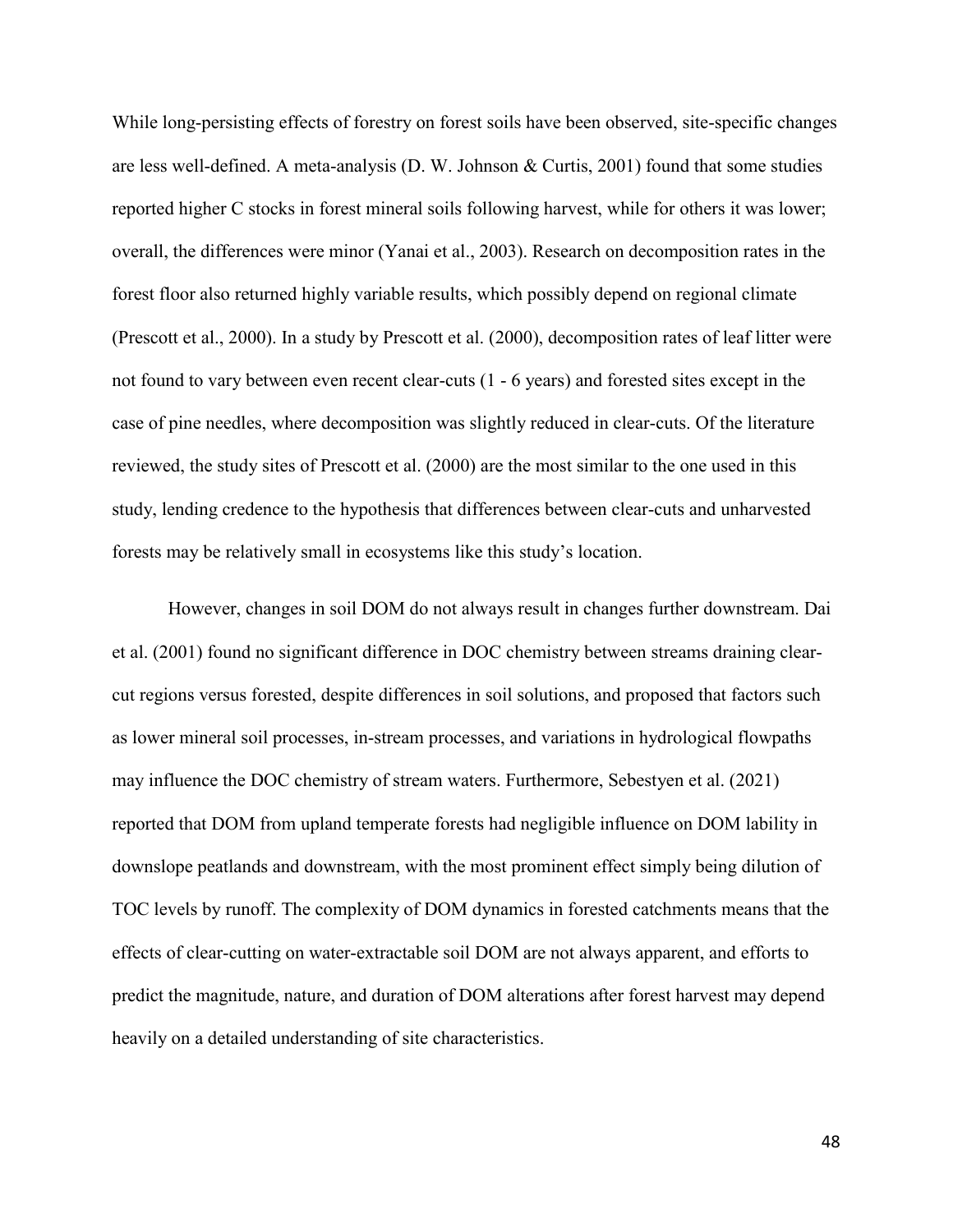## **4.3 Implications for drinking water treatability**

NOM in natural waters (of which DOM is a constituent) presents a number of challenges in the drinking water treatment process. It exerts coagulant and chemical disinfectant demands which can reduce the efficacy of pathogen removal procedures; it reacts with disinfectants to form potentially harmful DBPs; it also facilitates the development of biofilms in the water treatment system, which can harbour pathogens (Health Canada, 2020). The extent of NOM's effects on the treatment process is controlled by the amount and character of the NOM present.

NOM can be broadly categorized as hydrophobic and hydrophilic fractions. Hydrophobic compounds include humic and fulvic acids, phenols such as lignin, tannins, and aromatic molecules, while hydrophilic compounds include amino acids and sugars. Of the two groups, carbohydrates and proteins tend to be more biodegradable, and lignins and tannins are among the most recalcitrant compounds (Health Canada, 2020). A significant fraction of hydrophobic NOM can be removed via coagulation, a process in which DOM is converted into particulate matter that is then charge-neutralized so the particles aggregate during flocculation and can subsequently be removed via clarification or filtration (Croué et al., 1993; Health Canada, 2020). In waters with SUVA measurements above 4 L/mg∙m, up to 80% removal of hydrophobic NOM is typically achievable (Health Canada, 2020). Hydrophilic compounds producing low SUVA have a low affinity for removal via coagulation (Edzwald & Tobiason, 1999; Health Canada, 2020), though biodegradation may be effective at eliminating certain species (Zhou et al., 2014).

In addition to other factors such as temperature, pH, and NOM concentration, DBP formation potential depends on the type of precursor compound available to react with chemical disinfectants. Humic and fulvic acids are the primary source of trihalomethanes (THMs) and haloacetic acids (HAAs), two major categories of DBPs (Bond et al., 2011, 2012). Some amino

49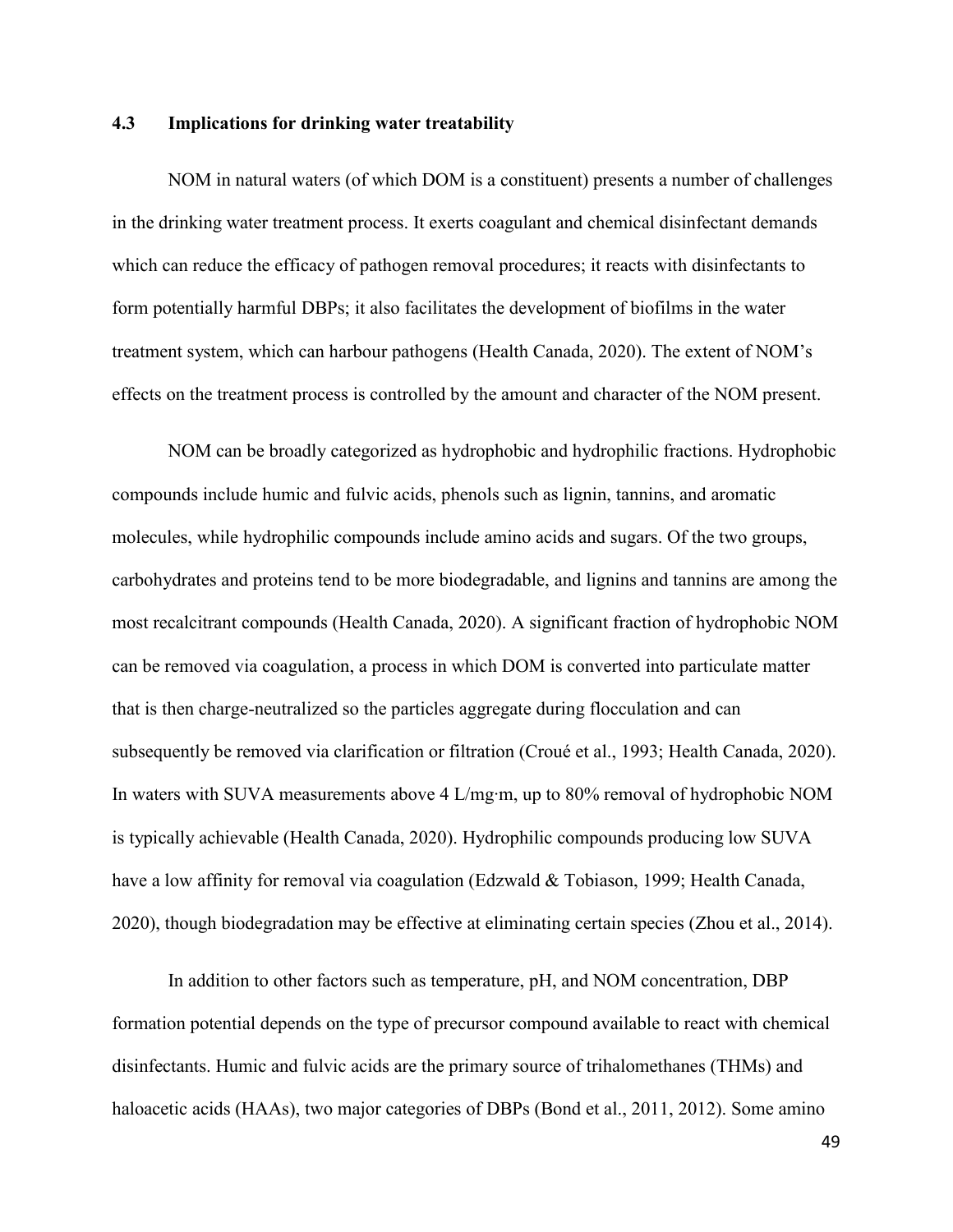acids, such as tryptophan, are also significant precursors to THM and HAA, as well as to nitrogen-containing DBPs (Health Canada, 2020). Hydrophilic matter of microbial origin (e.g. algal cells) have been proven to contribute to DBP-FP (Yang et al., 2011).

Given that the results of this study indicate a higher amount of terrestrial-origin humic compounds in water-extractable soil DOM from recently harvested hillslopes, and that such compounds have been shown to resist biodegradation by stream microbial communities, it stands to reason that a greater fraction of hydrophobic NOM may be expected downstream in forested catchments subjected to clear-cutting. Therefore, the coagulation demand for source drinking waters derived from such catchments may increase. The extent of additional coagulant required is also dependent on the specific compound type: for example, fulvic acid has been found to increase coagulant demand twofold compared to an equal amount of humic acid (Edzwald, 1993; Rigobello et al., 2011), possibly because a greater proportion of them are non-coagulable (Hall & Packham, 1965; Health Canada, 2020). At the same time, hydrophobic NOM tends to exert only a low level of chlorine demand compared to hydrophilic compounds (Health Canada, 2020; Hwang et al., 2001). This suggests that the bulk of the adjustments to water treatment required to accommodate an increase in terrestrial humic materials lies in the coagulation process.

Humic and fulvic acids may also contribute to color in in natural waters; these compounds range from yellow to black (Health Canada, 2020; Kononova, 1966). The soil water extract samples were observed to be a light yellow to tan color. Since coagulation has proven effective at removing a substantial portion of humic and fulvic acids, there is potential for it to simultaneously reduce issues with color.

50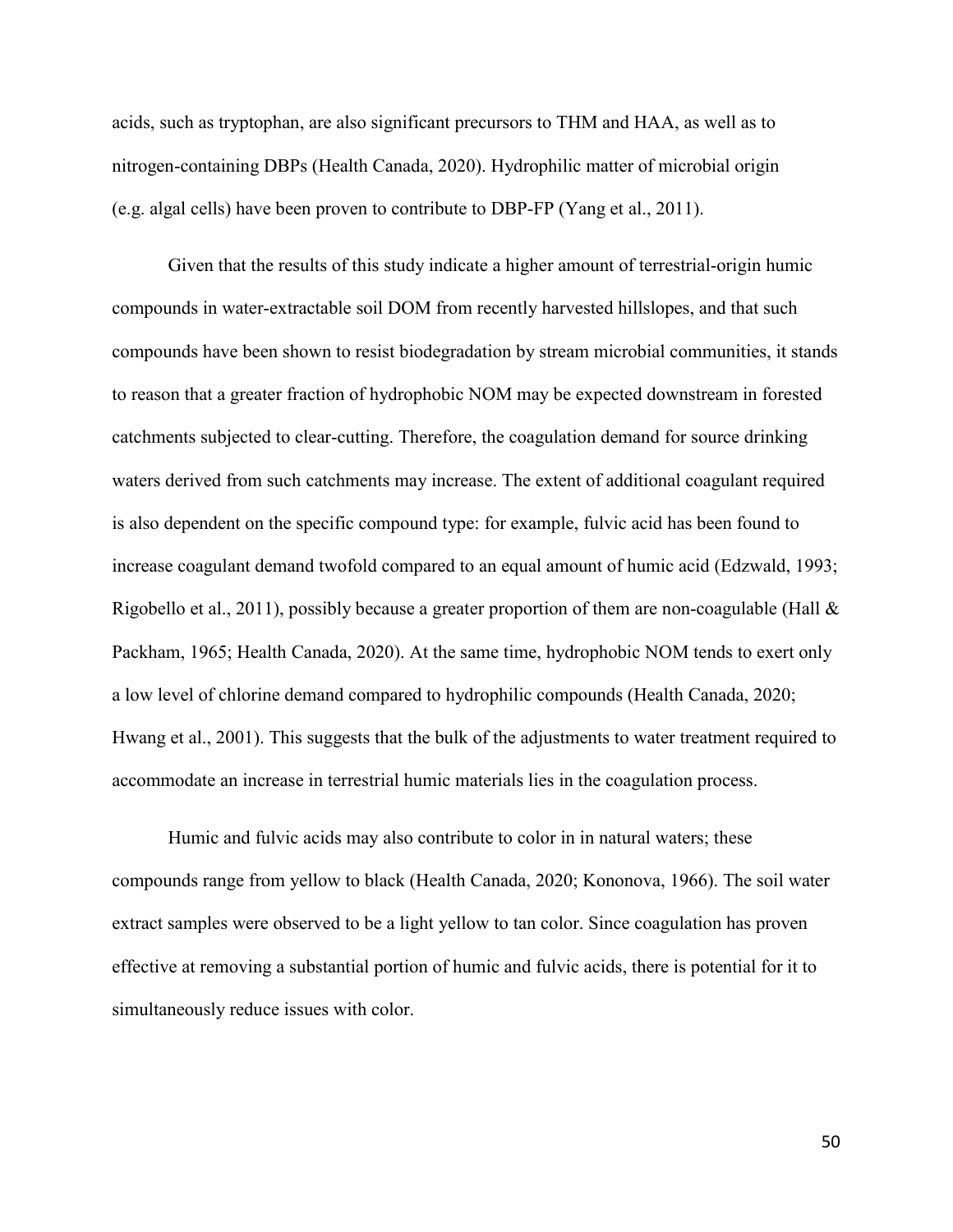#### **4.4 Experimental footnotes**

#### **4.4.1 Reproducibility of DOC concentration analysis results**

Assessment of TOC analyzer results from duplicate samples indicates that the duplicate's DOC concentration falls within 15% of the original result. In most cases, the duplicate analysis returned a lower DOC concentration than the original. Given that this margin sometimes exceeds the calculated BDOC fraction of the samples, further investigation into potential factors affecting sample reproducibility (holding time, photodegradation, sample heterogeneity, etc.) may be needed in order to obtain more reliable results.

### **4.4.2 Flocculation and sample heterogeneity due to acidification**

Addition of HCl caused the formation of floc in a small portion of samples. If present, floc is typically visible within 24 hours after acidification, and may continue to settle within the sample as time passes. The extent of floc formation varies from sample to sample, with some particulates being mm-scale in size. This floc is hypothesized to result from aggregation of humic acid, which becomes insoluble below a pH of 2 (Young & von Wandruszka, 2001). During acidification, efforts were made to avoid lowering the pH of the sample past this threshold; however, the use of pH indicator strips did not allow for precise measurement of the pH, especially since they displayed similar colors in the 2-4 pH range.

The presence of floc creates heterogeneity in the sample, which may have affected the obtained DOC concentration values. Floc may be composed of organic carbon that is removed from the sample solution when the particles settle to the bottom of the vial, lowering the overall DOC concentration reported; it may also be drawn into the TOC analyzer, artificially increasing the detected concentration. In the 4°C incubation batch, it was observed that for vials that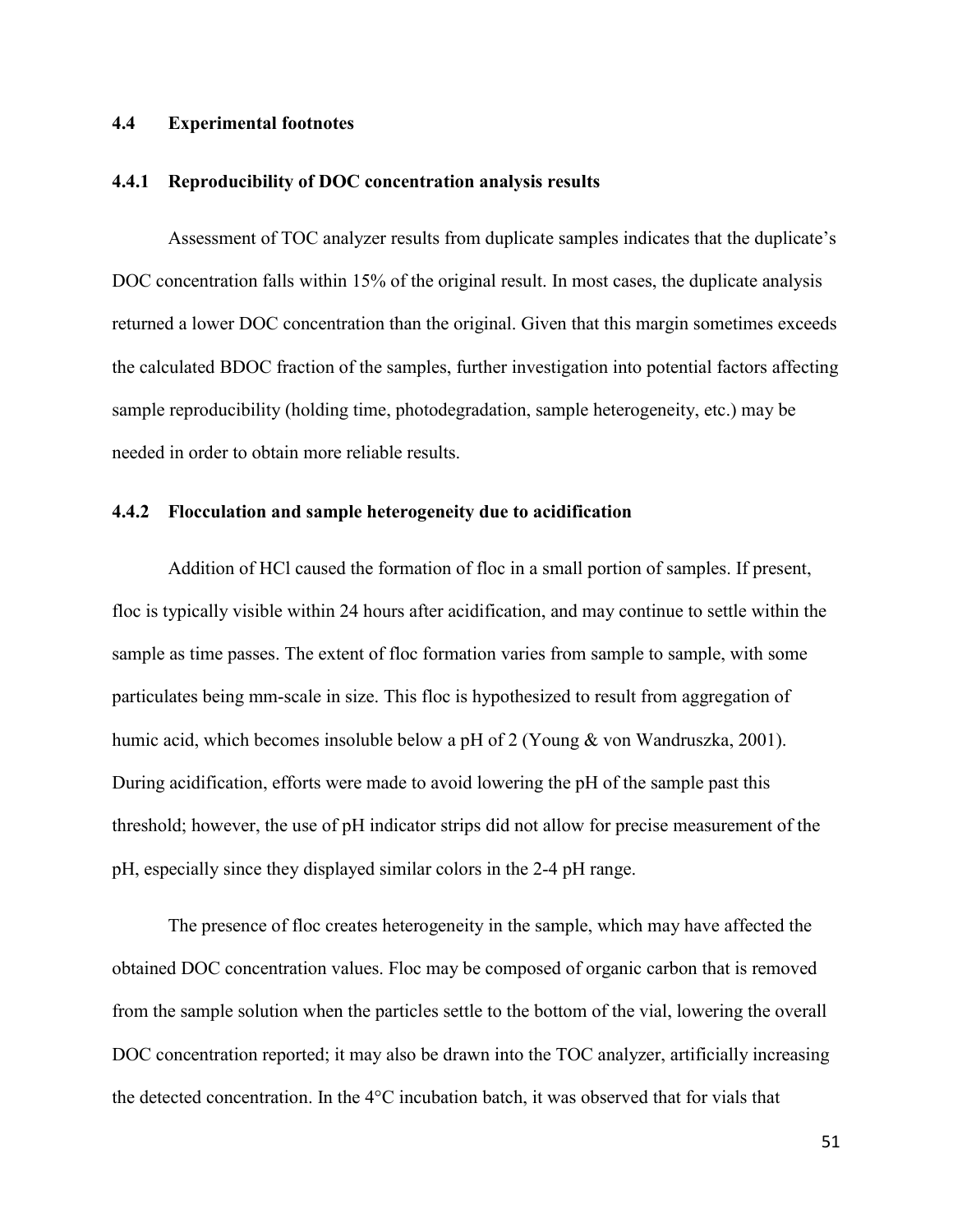contained floc, the sample immediately following it tended to yield disproportionately low concentrations when compared to expected values from similar samples in the 20°C incubation, which could suggest some extent of interference with the TOC analyzer caused by the floc. The 4°C samples were likely disproportionately affected due to the longer holding time, which would have allowed floc to settle.

EEM analysis of soil water extract before and after HCl addition confirmed that higher molecular weight material was preferentially removed from solution, presumably as floc, but it is unclear if this correponds directly to humic acid in the sample, as the components that coagulated the most are described as highly processed organic material (C2) and soil fulvic acid (C3). That a fulvic acid-like compound would coagulate is particularly unexpected, as fulvic acid is typically described as lower molecular weight and soluble regardless of pH; the solubility of fulvic acid after acidification is sometimes used as the defining factor in separating fulvic acids from humic acids (Kononova, 1966; Young & von Wandruszka, 2001). It is likely that PARAFAC analysis was unable to separate the components to enough of an extent that humic acids were completely excluded from the EEM signatures of C2 and C3.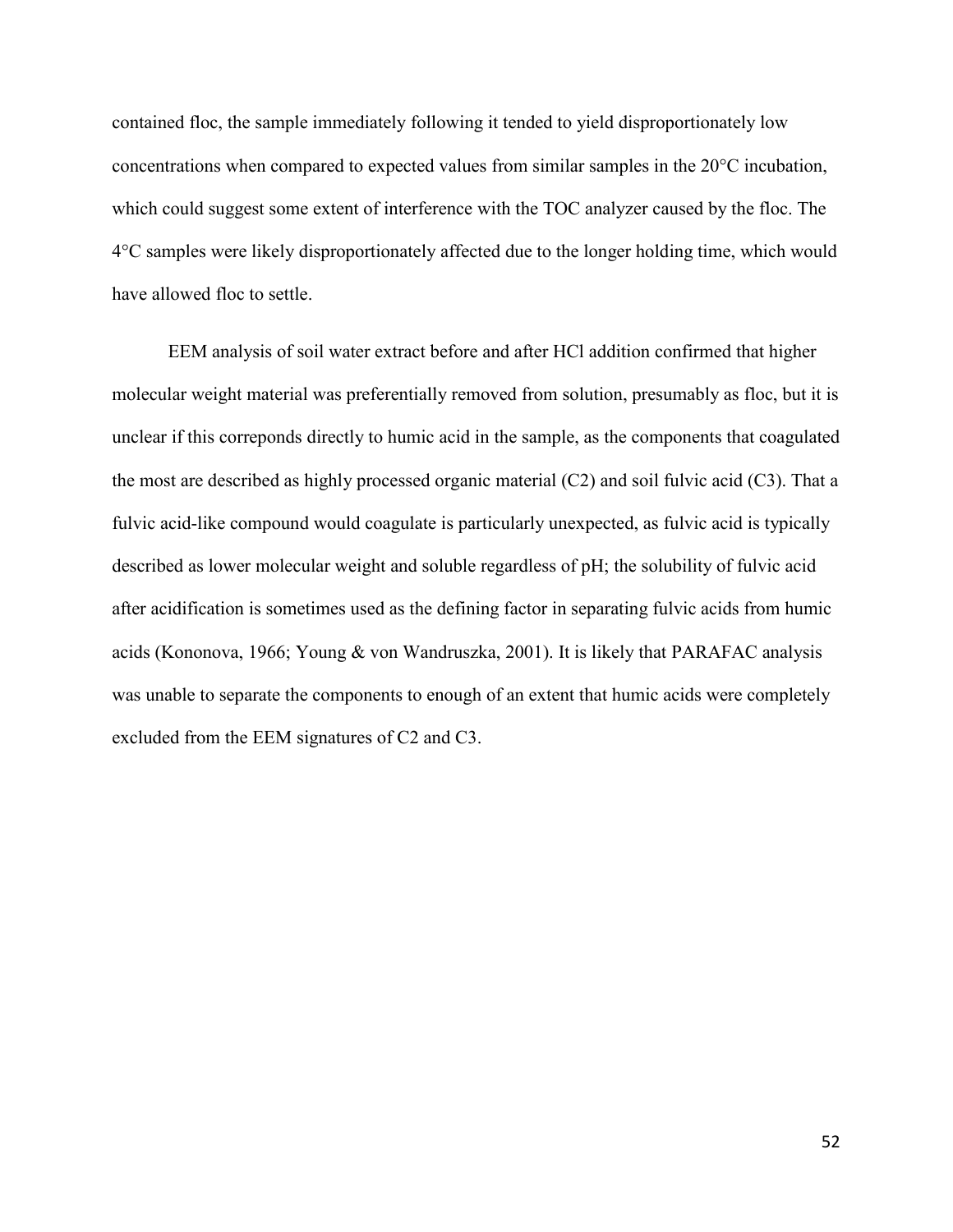## **5 Conclusion**

Dissolved organic matter (DOM) is ubiquitous in natural waters, and while it is crucial for nutrient cycling in the environment, it can pose challenges in drinking water treatment (H. Chen et al., 2019; Health Canada, 2020; Lyon et al., 2014). Forestry practices in catchments where source drinking water is derived may alter DOM dynamics in forest soils (Blanco, 2012; Dean et al., 2017; Nave et al., 2010; Prescott et al., 2000; Stednick, 2000), with varying effects in aquatic systems downstream (Dai et al., 2001; Laudon et al., 2009; Schelker et al., 2012). Soil DOM processes are driven by a multitude of interrelated environmental factors that are not fully understood (Marschner & Kalbitz, 2003; Yanai et al., 2003), but the lability of DOM can be used to estimate its reactivity during transport. This thesis investigated the relationship between forest clear-cutting and the lability of water-extractable soil DOM in a Pacific coastal temperate rainforest near Vancouver, Canada, attempting to establish a chronology of how DOM lability changes with time elapsed since forest harvest.

Four clear-cut blocks of varying harvest history were each compared to nearby forest stands to evaluate differences in the characteristics and lability of their soil DOM. Soil from the topmost (organic) layer was mixed fresh with reverse osmosis water to obtain soil water extract (SWE). The potential for DOM biodegradation was determined via in-laboratory incubation of SWE samples, using stream water to simulate the introduction of soil DOM to headwaters. Lability was quantified using two types of parameters: 1) change in dissolved organic carbon (DOC) concentration; 2) changes in optical properties of fluorophoric DOM (FDOM).

DOC concentrations in fresh SWE were higher on average in clear-cut samples (19  $\pm$ 4mg C/L mean  $\pm$  1 standard error) than forested (16.1  $\pm$  1 mg C/L), though also more variable.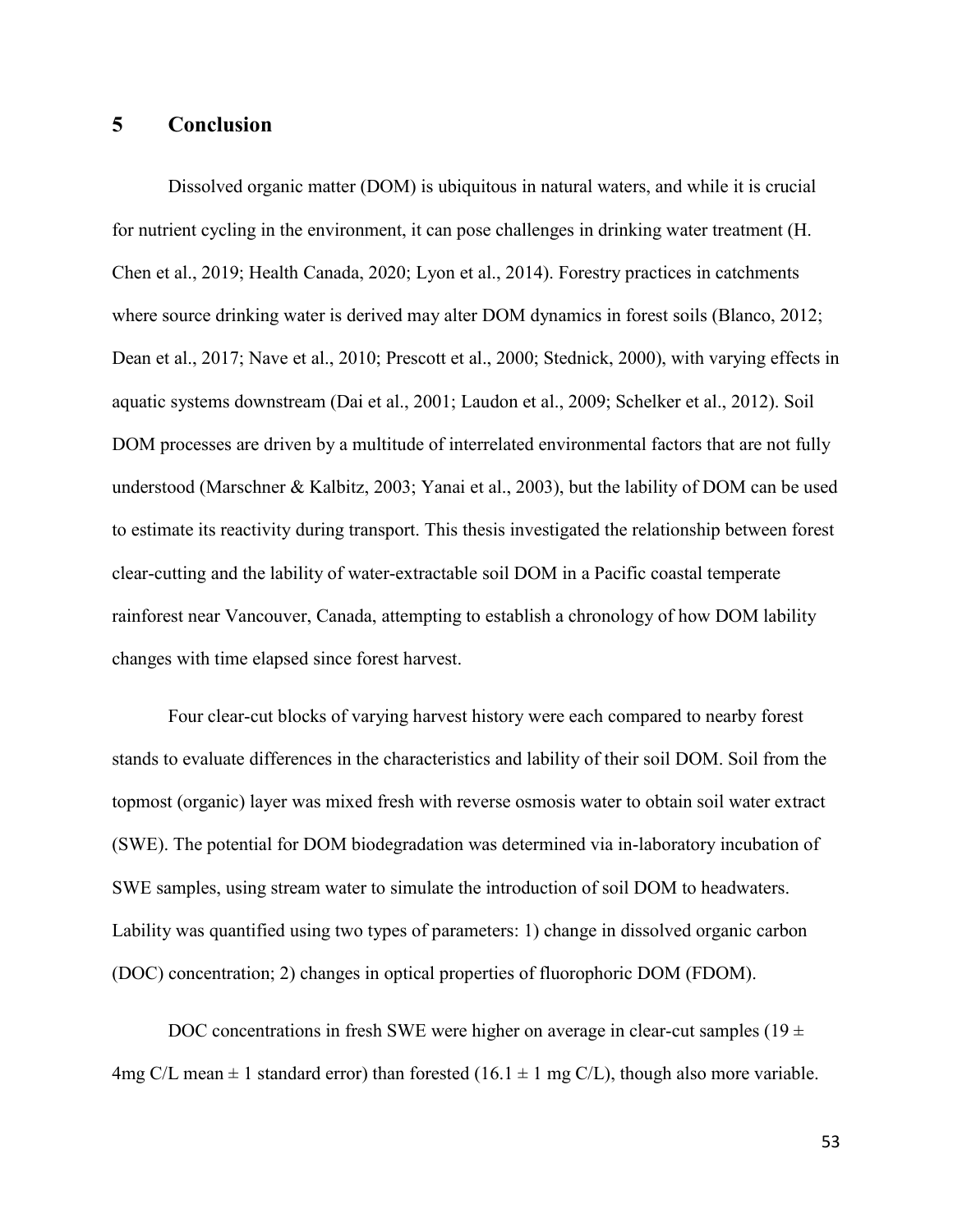The high variability in DOC from clear-cuts, especially the more recently harvested sites, is attributed to the heterogeneity of soil surface substrate (i.e. woody debris such as slash piles) at the site. Overall, DOC levels were similar to those reported by Fellman et al. (2008; 2009) for an Alaskan coastal temperate rainforest ecosystem, and low compared to soils of other ecosystem types (Burd et al., 2020; Hansen et al., 2016; Lajtha et al., 2005). The difference between clearcut and forested sites was not statistically significant, but mimicked findings by Dai et al. (2001), where higher DOC concentrations were found in soil solutions from clear-cuts.

Analysis of FDOM fluorescence and absorbance properties revealed that some characteristics were generally low compared to literature values found (BIX and FI: Hansen et al., 2016; Strid et al., 2016 E4/E6: Y. Chen et al., 1977; Kononova, 1966), possibly indicating that the microbial fraction of DOM is particularly low at this study site. Other characteristics such as HIX (Ohno, 2002), slope ratio (Frey et al., 2016) and SUVA (Fellman et al., 2008; Fellman, Hood, D'Amore, et al., 2009) were consistent with values expected for soil DOM. Parallel factors (PARAFAC) statistical analysis identified four FDOM components, of which three fractions are terrestrially-derived and one is of microbial origin. Terrestrial material was found to constitute over 75% of detectable FDOM at all sites. FDOM composition and optical properties were generally similar between clear-cut and forested blocks, with the exception of the most recent clear-cut, last harvested in 2017. For the cut-block harvested in 2017, significantly lower fractions of the terrestrial humic-like Component 1 (Derrien et al., 2019) were found, and FDOM was instead dominated by the higher molecular weight, lignin-/tannin-like Component 2 (Panettieri et al., 2020). FI and slope ratio were also significantly lower. These differences may be due to the prevalence of woody debris covering the soil, a remnant of logging at the site (Zon & Cunningham, 1931).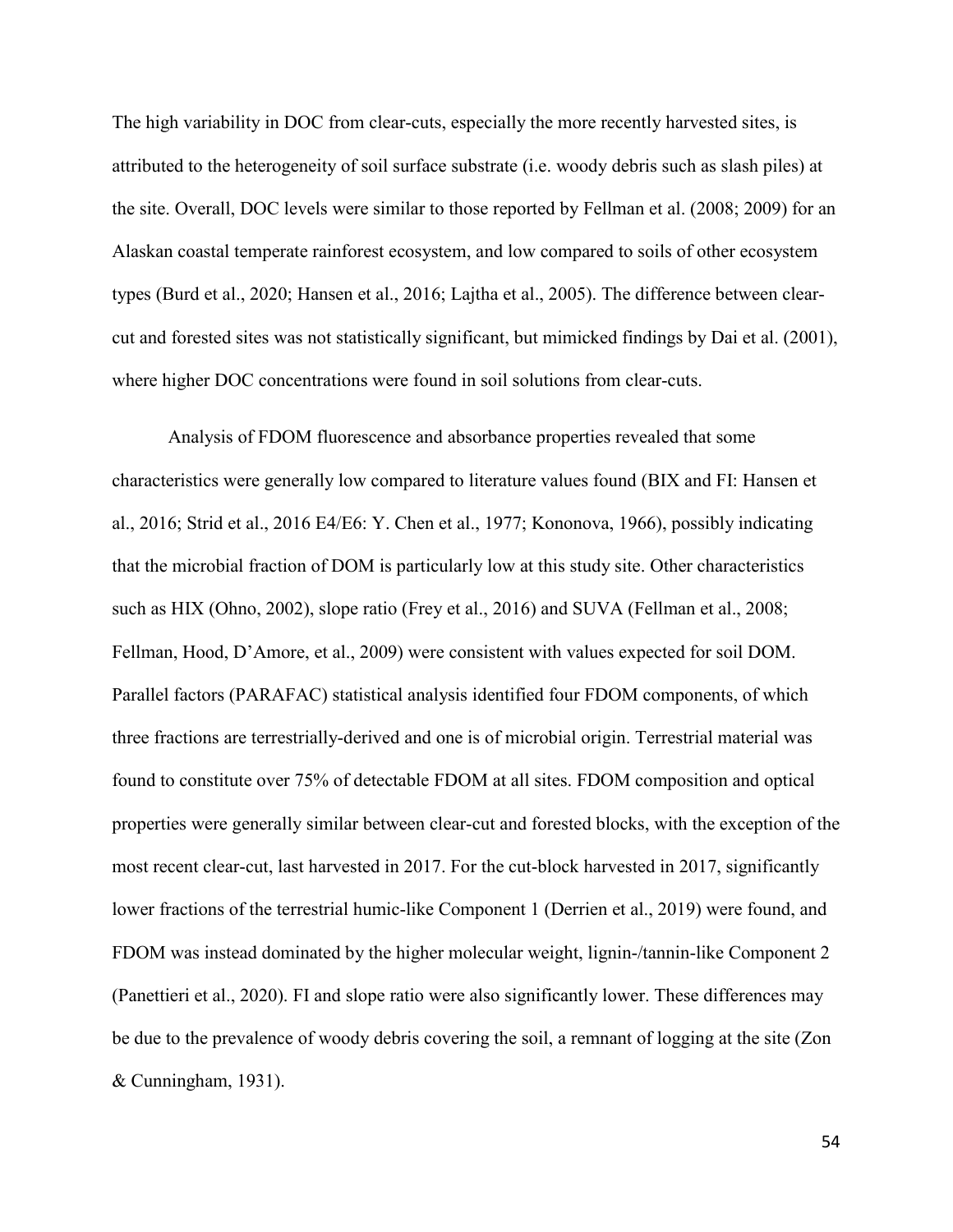Biodegradable DOC (BDOC) fractions in SWE samples averaged  $12 \pm 9\%$  (mean  $\pm 1$ ) standard deviation), lower than the  $20 - 40\%$  generally reported by other studies on forest soils (Andreasson et al., 2009; Fellman et al., 2008; Fellman, Hood, D'Amore, et al., 2009; McDowell et al., 2006; Yano et al., 2000). BDOC was not found to differ significantly between clear-cut and forested blocks, though it tended to be lower in the 2017 and 2014 clear-cut/forested site pairs. Optical properties shifted after incubation, pointing to increased microbial activity (BIX, FI) but also a higher proportion of high molecular weight (slope ratio), aromatic (SUVA) compounds. Correlations between optical properties and PARAFAC component abundance further hinted at their character: an increase in the humic-like Component 1 was strongly associated with a decline in microbially-derived Component 4, an increase in the proportion of humic-like material and inferred reduction in oxygen demand (peak T/peak C ratio), and an increase in humification (HIX), indicating Component 1 is a humic-like material that may be a more recent metabolic by-product compared to Components 2 and 3. No significant differences were found between clear-cut/forested sites except for the 2017 pair, where a higher degree of humification and reduced biological activity were observed for the clear-cut.

Significant differences in DOM character and lability were found between harvested and forested sites for the 2017 clear-cut/forested site pair, while these differences were generally not observed in the 2014, 2006 and 2000 pairs, suggesting that alterations to DOM lability persist for less than 10 years after harvest. This duration is shorter than observations from previous studies, which have reported significant differences in soil DOM for clear-cuts well over 10 years postharvest (Dai et al., 2001; Fegel et al., 2021). Regional environmental variability may play a role in this inconsistency, as evidenced by the lack of major differences observed even in very recent clear-cuts at a nearby site in the same biogeoclimatic zone (Prescott et al., 2000).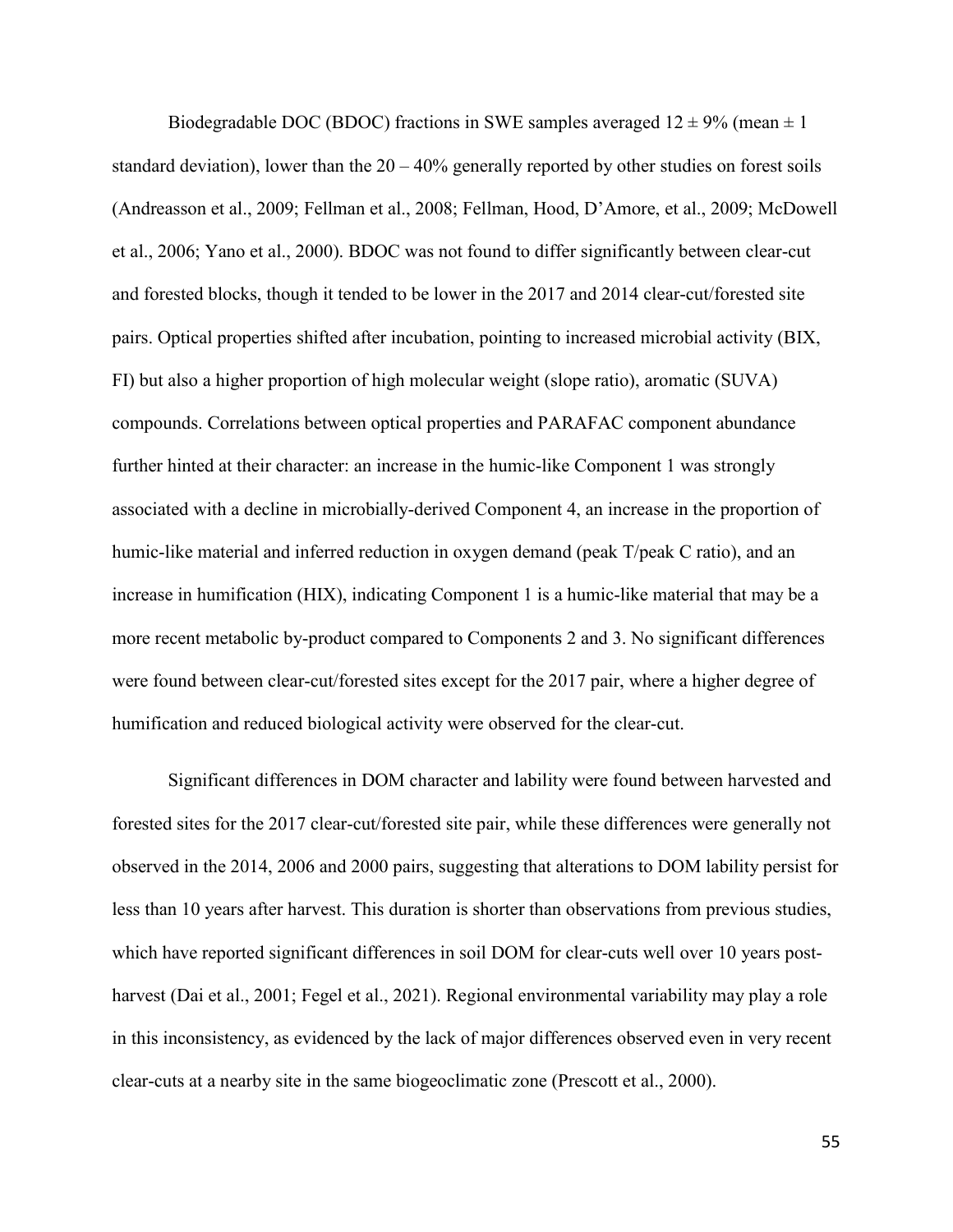Terrestrially-derived hydrophobic compounds, which were found in higher amounts in soil solutions from recent clear-cuts, are a primary source of two major classes of disinfection by-products (DBPs). As these fractions are resistant to biodegradation (M. E. Brown & Chang, 2014; Erktan et al., 2017; Health Canada, 2020), soil-derived DOM transported downstream from clear-cut areas can potentially increase DBP formation potential. Coagulation is effective at removing the majority of these substances, but a small fraction remains non-coagulable. Increasing coagulant demand is predicted to be the main impact of clear-cutting on forest source drinking water treatability.

Overall, this research indicated that alterations in water-extractable soil DOM caused by clear-cutting were small for the forested ecosystem studied, and suggests that observable changes may be relatively short-lived at this site compared to forests in other biogeoclimatic zones (Dai et al., 2001; Fegel et al., 2021; Prescott et al., 2000). These alterations carry minor implications for water treatment: soil DOM from clear-cuts did not exhibit significantly different lability from unharvested forests, but recent clear-cuts produced a higher portion of terrestrially-derived DOM that may persist downstream, potentially leading to increased coagulant demand during drinking water treatment. This study also contributes to a pool of varying results from previous soil DOM lability research, confirming the complexity of soil DOM dynamics and a need for greater understanding of unique regional characteristics in order to accurately predict soil DOM responses to forestry and subsequent downstream effects. A standardized methodology for soil water extractions and incubations is recommended for ease of comparison between studies.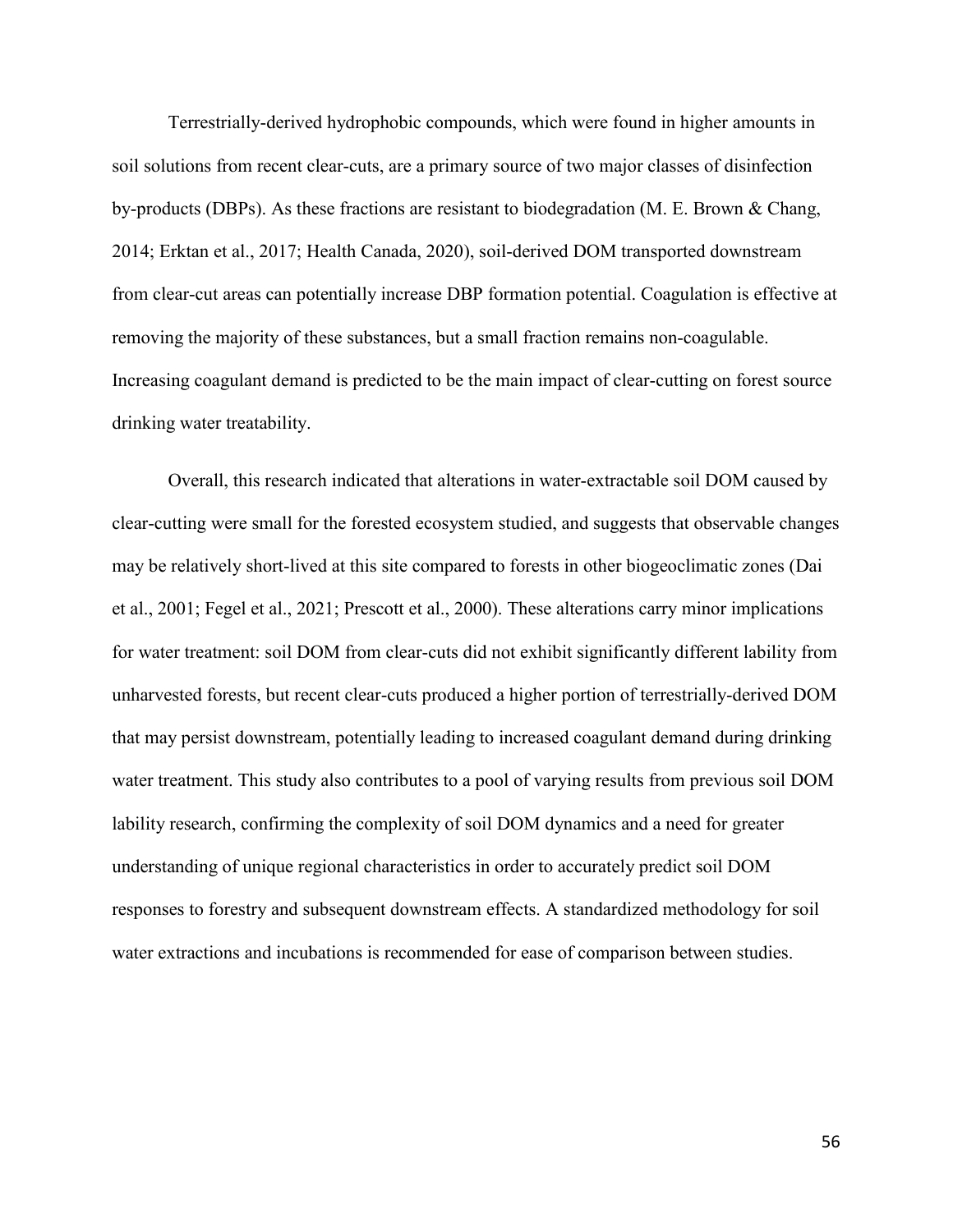## **5.1 Future research**

Throughout this study, several knowledge gaps were identified that hindered the understanding of how soil DOM responds to clear-cutting. Investigation into the following areas would provide crucial insight into the relationship between forest harvesting and soil DOM lability in Pacific coastal temperate rainforests and the subsequent implications for drinking water treatability.

- 1. Effect of seasonality on DOM lability: Seasonal variations in DOM concentration and lability have been observed in both terrestrial and aquatic ecosystems; specific patterns of variation differ substantially across regions (Burd et al., 2020; Fellman, Hood, D'Amore, et al., 2009; Holmes et al., 2008; Sebestyen et al., 2021; Wickland et al., 2012). Research into seasonal effects in this biogeoclimatic zone would improve understanding of variations in soil DOM lability and assist in the engineering of more time-specific, targeted mitigation strategies to adapt to the changes in DOM dynamics caused by clearcutting.
- 2. In-situ incubation: Laboratory incubations are effective at measuring the potential for DOM biodegradation, but their results may not reflect actual responses in-situ. Additional environmental factors such as photodegradation can affect biodegradation (Burd et al., 2020; Cory et al., 2015; Hansen et al., 2016) such that the resulting DOM pool actually entering headwaters is different from what may be expected. In-situ incubation of soil DOM would incorporate highly localized environmental factors that are difficult to control for, including temperature fluctuations, differences in light intensity, and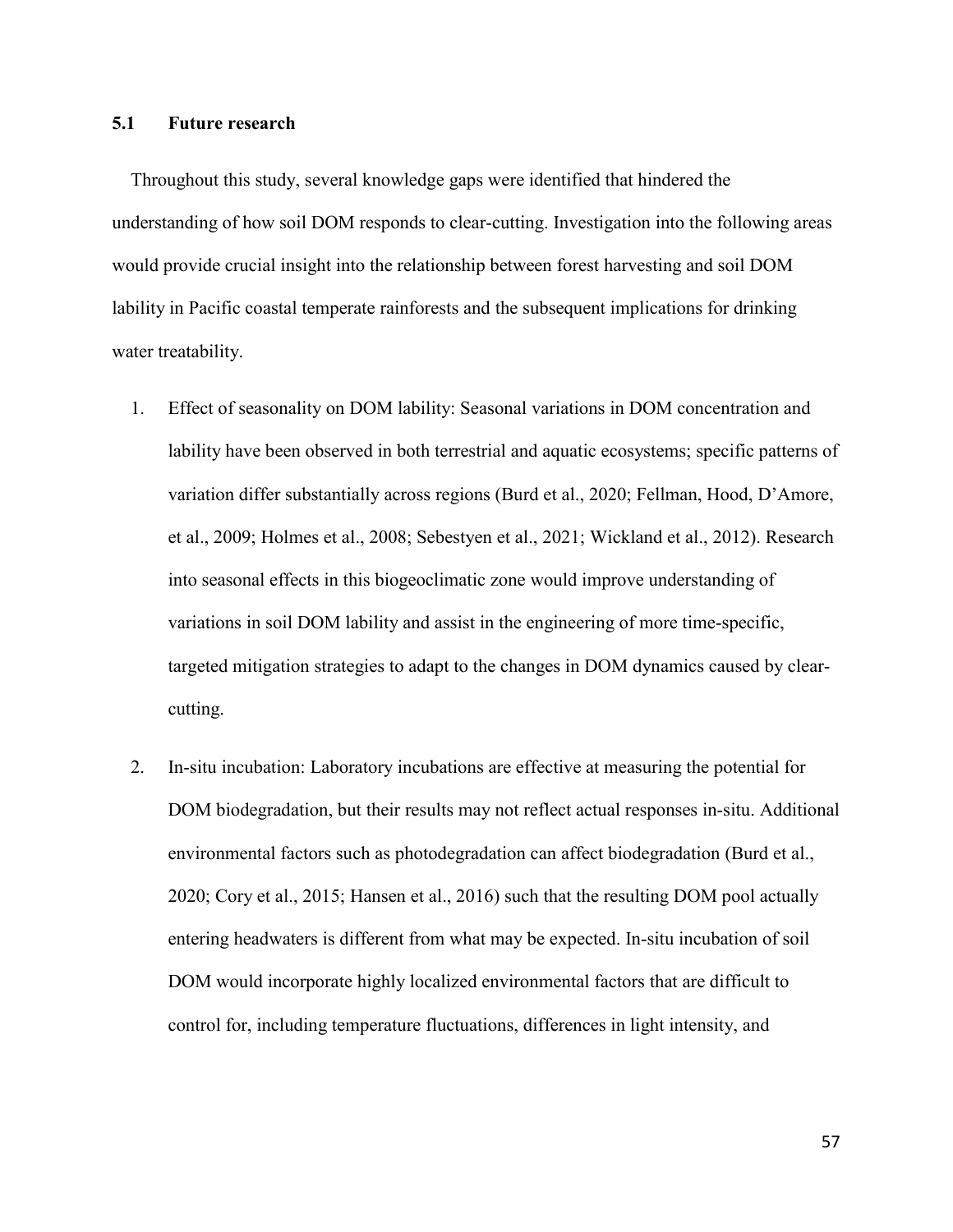variations in stream biota, but may provide a better understanding of whether the differences observed in laboratory results are significant in a natural setting.

3. Downstream propagation of forestry effects: Due to the complexity of DOM dynamics, differences at the hillslope scale are not always observable downstream (Dai et al., 2001). Watershed-level study of DOM flux and character, e.g. à la Mattsson et al. (2005), would allow a better understanding of how small-scale disturbances interact with the environment and impact water quality at a scale relevant to drinking water treatment engineering.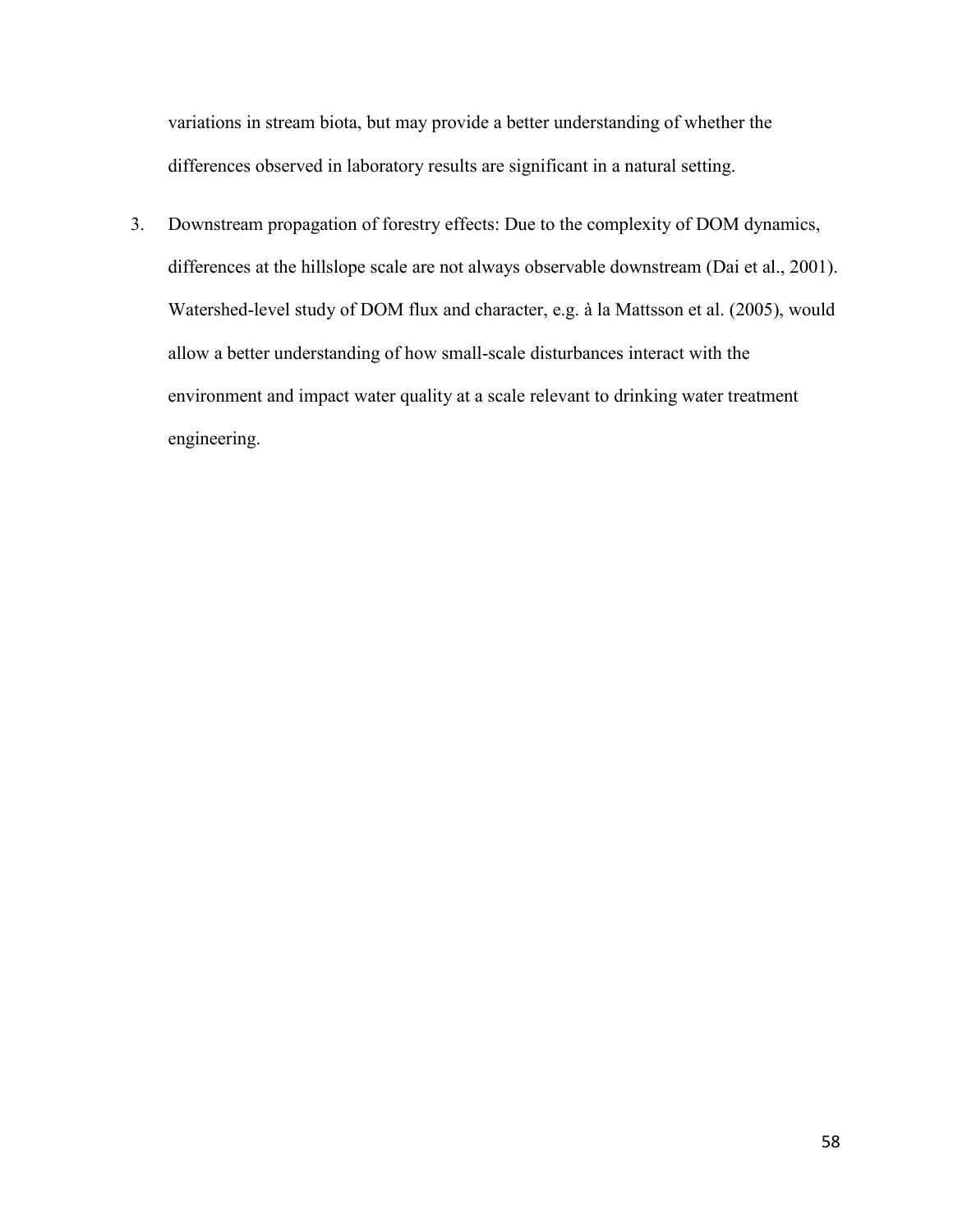## **6 References**

- Aiken, G. (2014). Fluorescence and Dissolved Organic Matter. In P. Coble, J. Lead, A. Baker, D. M. Reynolds, & R. G. M. Spencer (Eds.), *Aquatic Organic Matter Fluorescence* (pp. 35– 74). Cambridge University Press. https://doi.org/10.1017/CBO9781139045452.005
- Andreasson, F., Bergkvist, B., & Bååth, E. (2009). Bioavailability of DOC in leachates, soil matrix solutions and soil water extracts from beech forest floors. *Soil Biology and Biochemistry*, *41*(8), 1652–1658. https://doi.org/10.1016/j.soilbio.2009.05.005
- Baker, A. (2001). Fluorescence Excitation−Emission Matrix Characterization of Some Sewage-Impacted Rivers. *Environmental Science & Technology*, *35*(5), 948–953. https://doi.org/10.1021/es000177t
- Balser, T. C. (2005). HUMIFICATION. In *Encyclopedia of Soils in the Environment* (pp. 195– 207). Elsevier. https://doi.org/10.1016/B0-12-348530-4/00453-7
- Bianchi, T. S., Osburn, C., Shields, M. R., Yvon-Lewis, S., Young, J., Guo, L., & Zhou, Z. (2014). Deepwater Horizon Oil in Gulf of Mexico Waters after 2 Years: Transformation into the Dissolved Organic Matter Pool. *Environmental Science & Technology*, *48*(16), 9288–9297. https://doi.org/10.1021/es501547b
- Blanco, J. A. (2012). Forests may need centuries to recover their original productivity after continuous intensive management: An example from Douglas-fir stands. *Science of The Total Environment*, *437*, 91–103. https://doi.org/10.1016/j.scitotenv.2012.07.082
- Bond, T., Goslan, E. H., Parsons, S. A., & Jefferson, B. (2011). Treatment of disinfection byproduct precursors. *Environmental Technology*, *32*(1), 1–25. https://doi.org/10.1080/09593330.2010.495138
- Bond, T., Goslan, E. H., Parsons, S. A., & Jefferson, B. (2012). A critical review of trihalomethane and haloacetic acid formation from natural organic matter surrogates. *Environmental Technology Reviews*, *1*(1), 93–113. https://doi.org/10.1080/09593330.2012.705895
- Bourbonniere, R. A., & Creed, I. F. (2006). Biodegradability of dissolved organic matter extracted from a chronosequence of forest-floor materials. *Journal of Plant Nutrition and Soil Science*, *169*(1), 101–107. https://doi.org/10.1002/jpln.200521721
- British Columbia Ministry of Environment and Climate Change. (2019). *BC ENV SAMPLE PRESERVATION & HOLDING TIME REQUIREMENTS*. https://www2.gov.bc.ca/assets/gov/environment/research-monitoring-andreporting/monitoring/emre/methods/bc\_lab\_manual\_sampling\_table\_20dec2019.pdf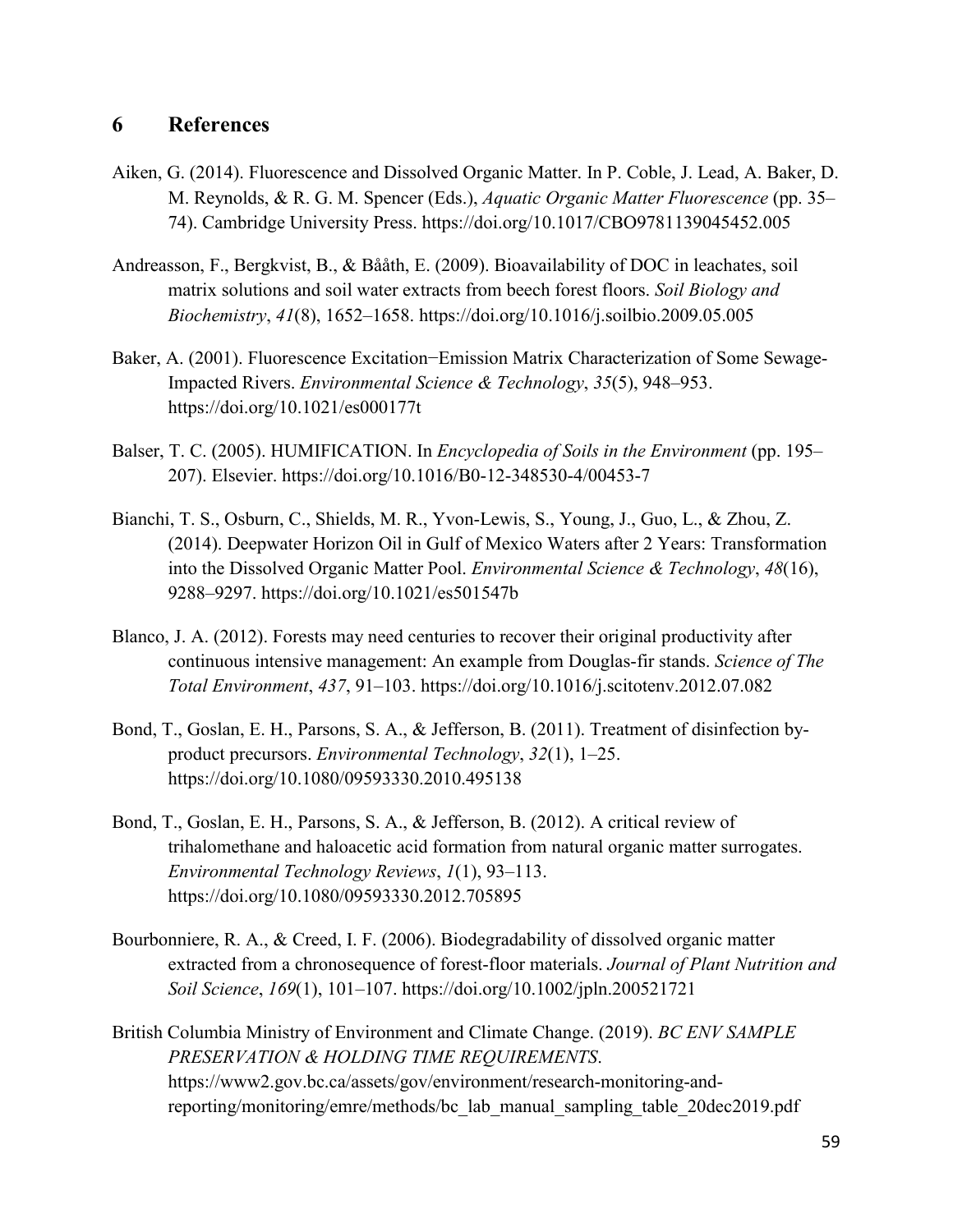- Brown, M. E., & Chang, M. C. (2014). Exploring bacterial lignin degradation. *Current Opinion in Chemical Biology*, *19*, 1–7. https://doi.org/10.1016/j.cbpa.2013.11.015
- Brown, T. C. (2000). Economic Issues for Watersheds Supplying Drinking Water. In G. E. Dissmeyer (Ed.), *Drinking water from forests and grasslands: A synthesis of the scientific literature* (p. SRS-GTR-39). U.S. Department of Agriculture, Forest Service, Southern Research Station. https://doi.org/10.2737/SRS-GTR-39
- Bruckner, M. Z. (2021, April). *Organic Carbon*. Bio-Geochemical Methods. https://serc.carleton.edu/microbelife/research\_methods/biogeochemical/organic\_carbon.h tml
- Burd, K., Estop-Aragonés, C., Tank, S. E., & Olefeldt, D. (2020). Lability of dissolved organic carbon from boreal peatlands: Interactions between permafrost thaw, wildfire, and season. *Canadian Journal of Soil Science*, *100*(4), 503–515. https://doi.org/10.1139/cjss-2019-0154
- Chai, L., Huang, M., Fan, H., Wang, J., Jiang, D., Zhang, M., & Huang, Y. (2019). Urbanization altered regional soil organic matter quantity and quality: Insight from excitation emission matrix (EEM) and parallel factor analysis (PARAFAC). *Chemosphere*, *220*, 249–258. https://doi.org/10.1016/j.chemosphere.2018.12.132
- Chen, B., Huang, W., Ma, S., Feng, M., Liu, C., Gu, X., & Chen, K. (2018). Characterization of Chromophoric Dissolved Organic Matter in the Littoral Zones of Eutrophic Lakes Taihu and Hongze during the Algal Bloom Season. *Water*, *10*(7), 861. https://doi.org/10.3390/w10070861
- Chen, H., Tsai, K.-P., Su, Q., Chow, A. T., & Wang, J.-J. (2019). Throughfall Dissolved Organic Matter as a Terrestrial Disinfection Byproduct Precursor. *ACS Earth and Space Chemistry*, *3*(8), 1603–1613. https://doi.org/10.1021/acsearthspacechem.9b00088
- Chen, Y., Senesi, N., & Schnitzer, M. (1977). Information Provided on Humic Substances by E4/E6 Ratios. *Soil Science Society of America Journal*, *41*(2), 352–358. https://doi.org/10.2136/sssaj1977.03615995004100020037x
- Cincotta, M. M., Perdrial, J. N., Shavitz, A., Libenson, A., Landsman-Gerjoi, M., Perdrial, N., Armfield, J., Adler, T., & Shanley, J. B. (2019). Soil Aggregates as a Source of Dissolved Organic Carbon to Streams: An Experimental Study on the Effect of Solution Chemistry on Water Extractable Carbon. *Frontiers in Environmental Science*, *7*, 172. https://doi.org/10.3389/fenvs.2019.00172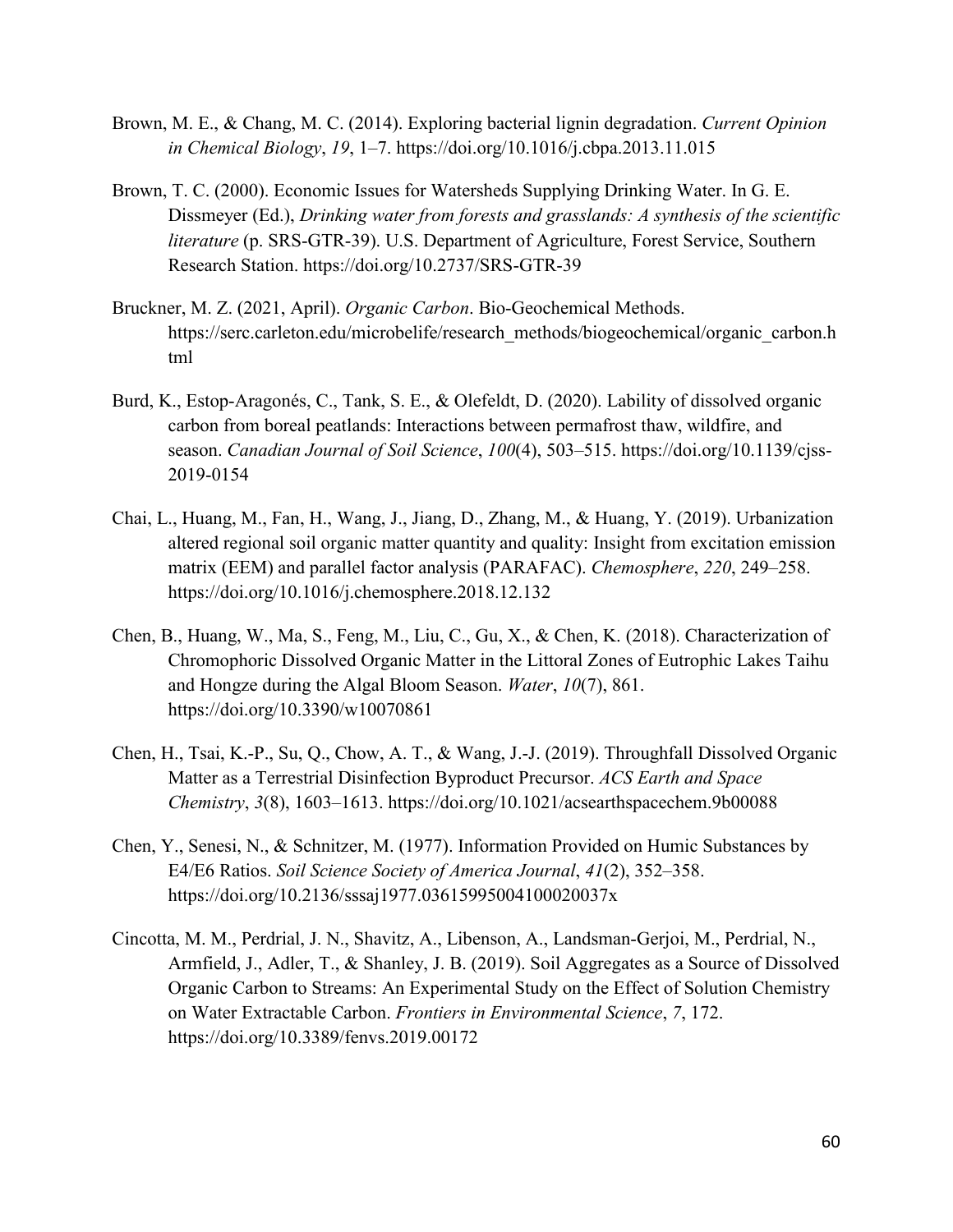- Coble, P. G. (1996). Characterization of marine and terrestrial DOM in seawater using excitation-emission matrix spectroscopy. *Marine Chemistry*, *51*(4), 325–346. https://doi.org/10.1016/0304-4203(95)00062-3
- Cory, R. M., Harrold, K. H., Neilson, B. T., & Kling, G. W. (2015). Controls on dissolved organic matter (DOM) degradation in a headwater stream: The influence of photochemical and hydrological conditions in determining light-limitation or substratelimitation of photo-degradation. *Biogeosciences*, *12*(22), 6669–6685. https://doi.org/10.5194/bg-12-6669-2015
- Cory, R. M., & McKnight, D. M. (2005). Fluorescence Spectroscopy Reveals Ubiquitous Presence of Oxidized and Reduced Quinones in Dissolved Organic Matter. *Environmental Science & Technology*, *39*(21), 8142–8149. https://doi.org/10.1021/es0506962
- Croué, J. P., Lefebvre, E., Martin, B., & Legube, B. (1993). Removal of Dissolved Hydrophobic and Hydrophilic Organic Substances during Coagulation/Flocculation of Surface Waters. *Water Science and Technology*, *27*(11), 143–152. https://doi.org/10.2166/wst.1993.0273
- Dai, K. H., Johnson, C. E., & Driscoll, C. T. (2001). Organic matter chemistry and dynamics in clear-cut and unmanaged hardwood forest ecosystems. *Biogeochemistry*, *54*(1), 51–83. https://doi.org/10.1023/A:1010697518227
- Dean, C., Kirkpatrick, J. B., & Friedland, A. J. (2017). Conventional intensive logging promotes loss of organic carbon from the mineral soil. *Global Change Biology*, *23*(1), 1–11. https://doi.org/10.1111/gcb.13387
- Derrien, M., Shin, K.-H., & Hur, J. (2019). Assessment on applicability of common source tracking tools for particulate organic matter in controlled end member mixing experiments. *Science of The Total Environment*, *666*, 187–196. https://doi.org/10.1016/j.scitotenv.2019.02.258
- Downing, B. D., Boss, E., Bergamaschi, B. A., Fleck, J. A., Lionberger, M. A., Ganju, N. K., Schoellhamer, D. H., & Fujii, R. (2009). Quantifying fluxes and characterizing compositional changes of dissolved organic matter in aquatic systems in situ using combined acoustic and optical measurements: In situ measurements for DOC fluxes and characterization. *Limnology and Oceanography: Methods*, *7*(1), 119–131. https://doi.org/10.4319/lom.2009.7.119
- Dudley, N., Stolton, S., & World Bank WWF Alliance for Forest Conservation and Sustainable Use. (2003). *Running pure: The importance of forest protected areas to drinking water*.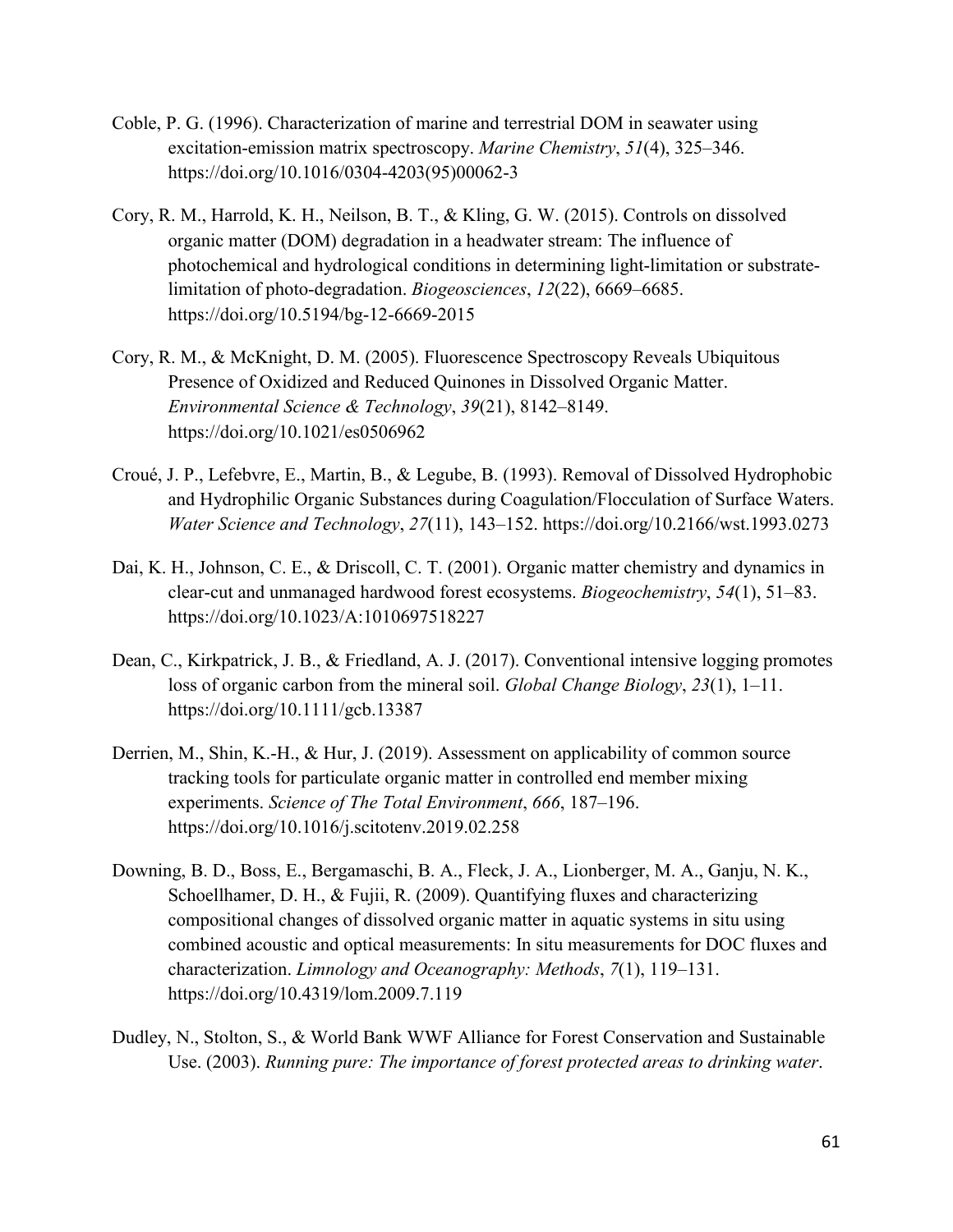- Edzwald, J. K. (1993). Coagulation in Drinking Water Treatment: Particles, Organics and Coagulants. *Water Science and Technology*, *27*(11), 21–35. https://doi.org/10.2166/wst.1993.0261
- Edzwald, J. K., & Tobiason, J. E. (1999). Enhanced coagulation: Us requirements and a broader view. *Water Science and Technology*, *40*(9). https://doi.org/10.1016/S0273- 1223(99)00641-1
- Erktan, A., Balmot, J., Merino-Martín, L., Monnier, Y., Pailler, F., Coq, S., Abiven, S., Stokes, A., & Le Bissonnais, Y. (2017). Immediate and long-term effect of tannins on the stabilization of soil aggregates. *Soil Biology and Biochemistry*, *105*, 197–205. https://doi.org/10.1016/j.soilbio.2016.11.017
- Fegel, T. S., Boot, C. M., Covino, T. P., Elder, K., Hall, E. K., Starr, B., Stegen, J., & Rhoades, C. C. (2021). Amount and reactivity of dissolved organic matter export are affected by land cover change from old-growth to second-growth forests in headwater ecosystems. *Hydrological Processes*, *35*(8). https://doi.org/10.1002/hyp.14343
- Feller, M. C., & Kimmins, J. P. (1979). Chemical characteristics of small streams near Haney in southwestern British Columbia. *Water Resources Research*, *15*(2), 247–258. https://doi.org/10.1029/WR015i002p00247
- Fellman, J. B., D'Amore, D. V., Hood, E., & Boone, R. D. (2008). Fluorescence Characteristics and Biodegradability of Dissolved Organic Matter in Forest and Wetland Soils from Coastal Temperate Watersheds in Southeast Alaska. *Biogeochemistry*, *88*(2), 169–184. JSTOR.
- Fellman, J. B., Hood, E., D'Amore, D. V., Edwards, R. T., & White, D. (2009). Seasonal Changes in the Chemical Quality and Biodegradability of Dissolved Organic Matter Exported from Soils to Streams in Coastal Temperate Rainforest Watersheds. *Biogeochemistry*, *95*(2/3), 277–293. JSTOR.
- Fellman, J. B., Hood, E., Edwards, R. T., & D'Amore, D. V. (2009). Changes in the concentration, biodegradability, and fluorescent properties of dissolved organic matter during stormflows in coastal temperate watersheds. *Journal of Geophysical Research*, *114*(G1), G01021. https://doi.org/10.1029/2008JG000790
- Flores, R. M. (2014). Origin of Coal as Gas Source and Reservoir Rocks. In *Coal and Coalbed Gas* (pp. 97–165). Elsevier. https://doi.org/10.1016/B978-0-12-396972-9.00003-3
- Frey, K. E., Sobczak, W. V., Mann, P. J., & Holmes, R. M. (2016). Optical properties and bioavailability of dissolved organic matter along a flow-path continuum from soil pore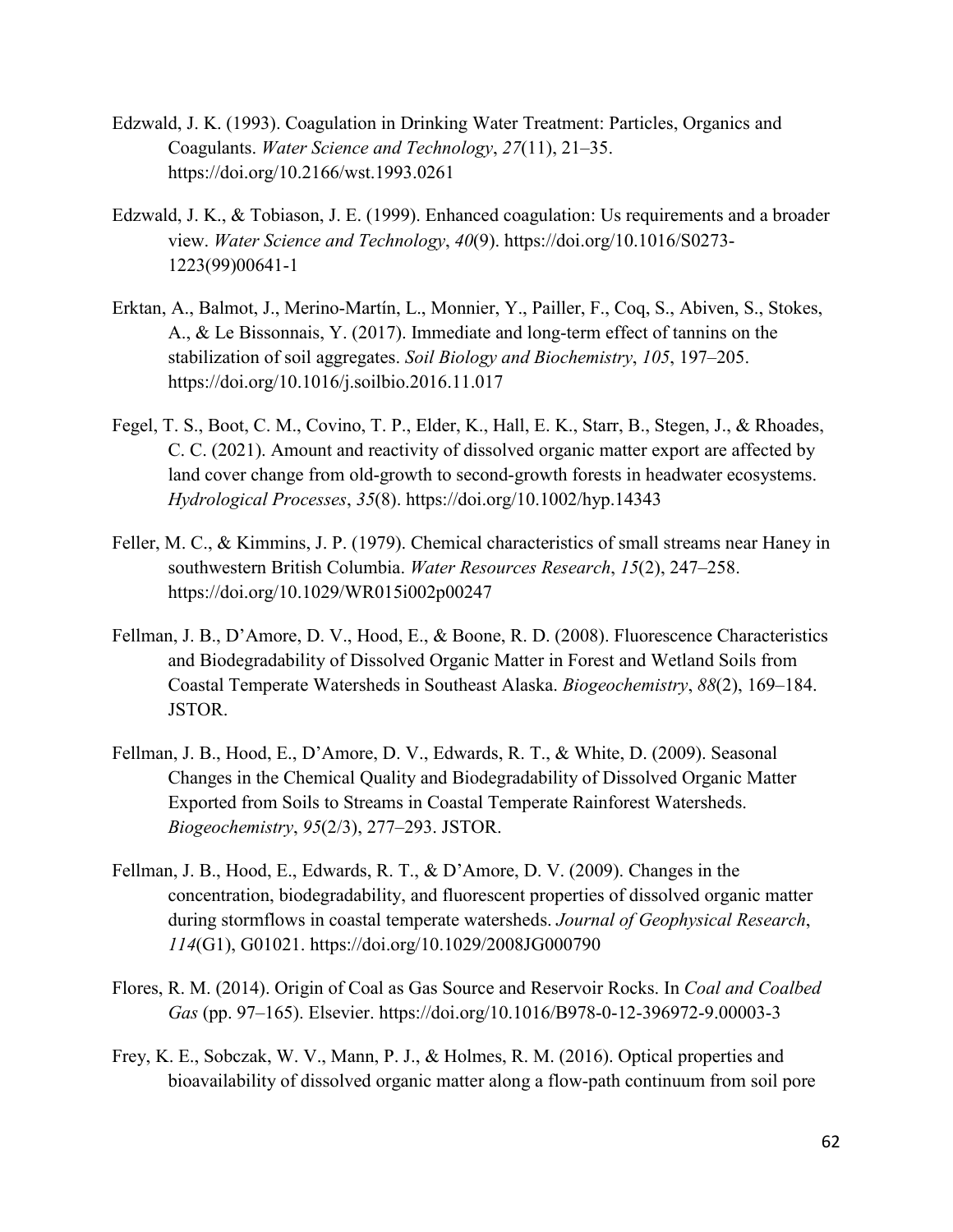waters to the Kolyma River mainstem, East Siberia. *Biogeosciences*, *13*(8), 2279–2290. https://doi.org/10.5194/bg-13-2279-2016

- Gabor, R. S., McKnight, D. M., & Miller, M. P. (2014). Fluorescence Indices and Their Interpretation. In P. Coble, J. Lead, A. Baker, D. M. Reynolds, & R. G. M. Spencer (Eds.), *Aquatic Organic Matter Fluorescence* (pp. 303–338). Cambridge University Press. https://doi.org/10.1017/CBO9781139045452.015
- Guigue, J., Mathieu, O., Lévêque, J., Mounier, S., Laffont, R., Maron, P. A., Navarro, N., Chateau, C., Amiotte-Suchet, P., & Lucas, Y. (2014). A comparison of extraction procedures for water-extractable organic matter in soils: Comparison of WEOM extraction procedures. *European Journal of Soil Science*, *65*(4), 520–530. https://doi.org/10.1111/ejss.12156
- Guo, Z., Wang, Y., Wan, Z., Zuo, Y., He, L., Li, D., Yuan, F., Wang, N., Liu, J., Song, Y., Song, C., & Xu, X. (2020). Soil dissolved organic carbon in terrestrial ecosystems: Global budget, spatial distribution and controls. *Global Ecology and Biogeography*, *29*(12), 2159–2175. https://doi.org/10.1111/geb.13186
- Hall, E. S., & Packham, R. F. (1965). Coagulation of Organic Color With Hydrolyzing Coagulants. *Journal (American Water Works Association)*, *57*(9), 1149–1166. JSTOR.
- Hansen, A. M., Fleck, J., Kraus, T. E., Downing, B. D., von Dessonneck, T., & Bergamaschi, B. (2018). *Procedures for using the Horiba Scientific Aqualog fluorometer to measure absorbance and fluorescence from dissolved organic matter* (Open-File Report) [Open-File Report].
- Hansen, A. M., Kraus, T. E. C., Pellerin, B. A., Fleck, J. A., Downing, B. D., & Bergamaschi, B. A. (2016). Optical properties of dissolved organic matter (DOM): Effects of biological and photolytic degradation. *Limnology and Oceanography*, *61*(3), 1015–1032. https://doi.org/10.1002/lno.10270
- Hassouna, M., Théraulaz, F., & Massiani, C. (2012). Production and elimination of water extractable organic matter in a calcareous soil as assessed by UV/Vis absorption and fluorescence spectroscopy of its fractions isolated on XAD-8/4 resins. *Geoderma*, *189– 190*, 404–414. https://doi.org/10.1016/j.geoderma.2012.06.003
- Haught, D. R. W., & Meerveld, H. J. (2011). Spatial variation in transient water table responses: Differences between an upper and lower hillslope zone: SPATIAL VARIATION IN TRANSIENT WATER TABLE RESPONSES ON A HILLSLOPE. *Hydrological Processes*, *25*(25), 3866–3877. https://doi.org/10.1002/hyp.8354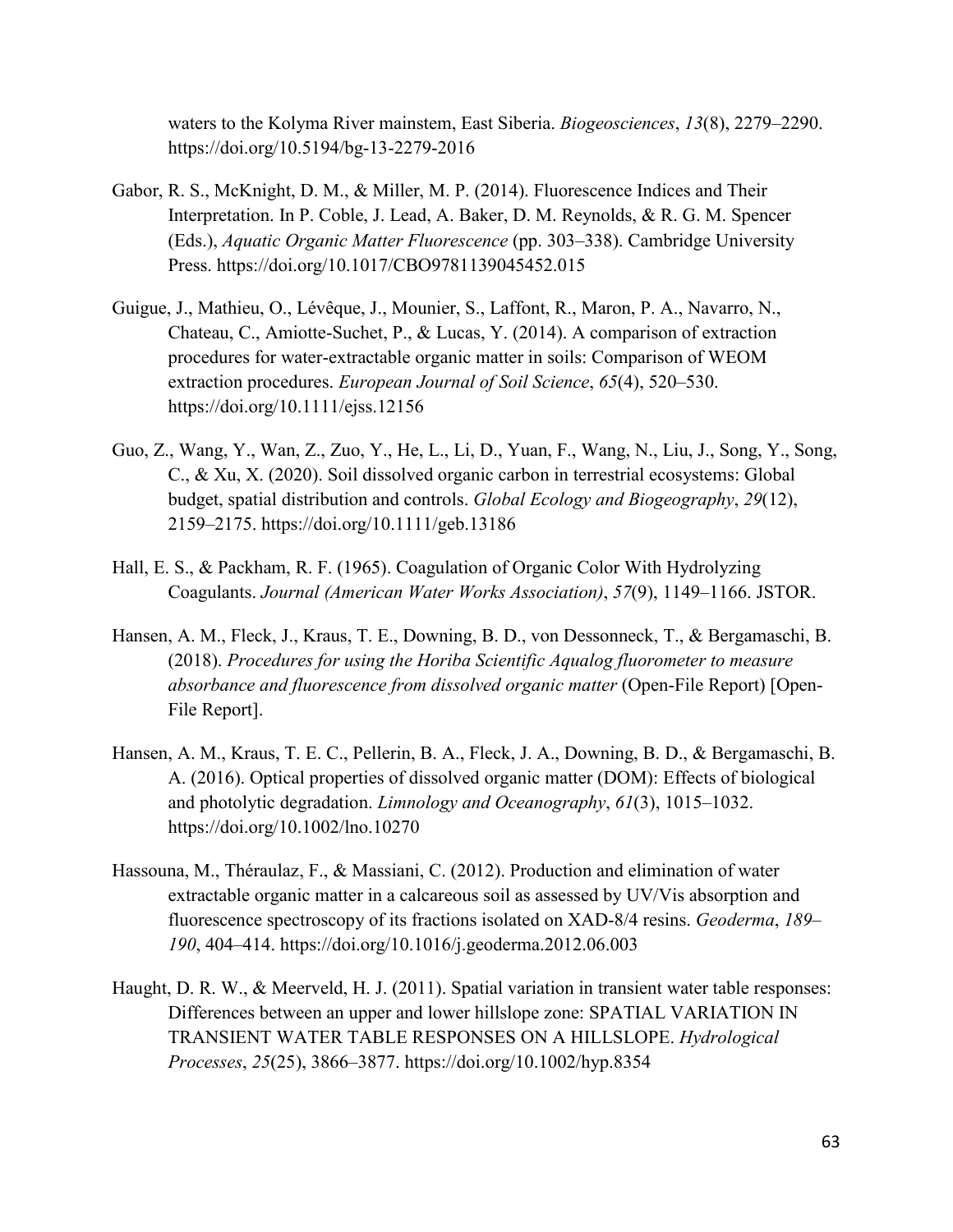- Haynes, R. J. (2005). Labile Organic Matter Fractions as Central Components of the Quality of Agricultural Soils: An Overview. In *Advances in Agronomy* (Vol. 85, pp. 221–268). Elsevier. https://doi.org/10.1016/S0065-2113(04)85005-3
- Health Canada. (2020). *Guidance on natural organic matter in drinking water.* https://epe.lacbac.gc.ca/100/201/301/weekly\_acquisitions\_list-ef/2020/20- 31/publications.gc.ca/collections/collection\_2020/sc-hc/H144-67-2020-eng.pdf
- Helms, J. R., Stubbins, A., Ritchie, J. D., Minor, E. C., Kieber, D. J., & Mopper, K. (2008). Absorption spectral slopes and slope ratios as indicators of molecular weight, source, and photobleaching of chromophoric dissolved organic matter. *Limnology and Oceanography*, *53*(3), 955–969. https://doi.org/10.4319/lo.2008.53.3.0955
- Henry, H. (2013). EPA's Stage 2 Disinfection Byproducts Rules (DBPR) and Northern Kentucky Water: An Economic and Scientific Review. *Dose-Response*, *11*(4), doseresponse.1. https://doi.org/10.2203/dose-response.12-056.Henry
- Hensgens, G., Lechtenfeld, O. J., Guillemette, F., Laudon, H., & Berggren, M. (2021). Impacts of litter decay on organic leachate composition and reactivity. *Biogeochemistry*, *154*(1), 99–117. https://doi.org/10.1007/s10533-021-00799-3
- Holmes, R. M., McClelland, J. W., Raymond, P. A., Frazer, B. B., Peterson, B. J., & Stieglitz, M. (2008). Lability of DOC transported by Alaskan rivers to the Arctic Ocean. *Geophysical Research Letters*, *35*(3), L03402. https://doi.org/10.1029/2007GL032837
- Hong, H., Wu, S., Wang, Q., Qian, L., Lu, H., Liu, J., Lin, H.-J., Zhang, J., Xu, W.-B., & Yan, C. (2021). Trace metal pollution risk assessment in urban mangrove patches: Potential linkage with the spectral characteristics of chromophoric dissolved organic matter. *Environmental Pollution*, *272*, 115996. https://doi.org/10.1016/j.envpol.2020.115996
- Hongve, D., Riise, G., & Kristiansen, J. F. (2004). Increased colour and organic acid concentrations in Norwegian forest lakes and drinking water ? A result of increased precipitation? *Aquatic Sciences - Research Across Boundaries*, *66*(2), 231–238. https://doi.org/10.1007/s00027-004-0708-7
- Huang, X., Yan, C., Nie, M., Chen, J., & Ding, M. (2022). Effect of colloidal fluorescence properties on the complexation of chloramphenicol and carbamazepine to the natural aquatic colloids. *Chemosphere*, *286*, 131604. https://doi.org/10.1016/j.chemosphere.2021.131604
- Huguet, A., Vacher, L., Relexans, S., Saubusse, S., Froidefond, J. M., & Parlanti, E. (2009). Properties of fluorescent dissolved organic matter in the Gironde Estuary. *Organic Geochemistry*, *40*(6), 706–719. https://doi.org/10.1016/j.orggeochem.2009.03.002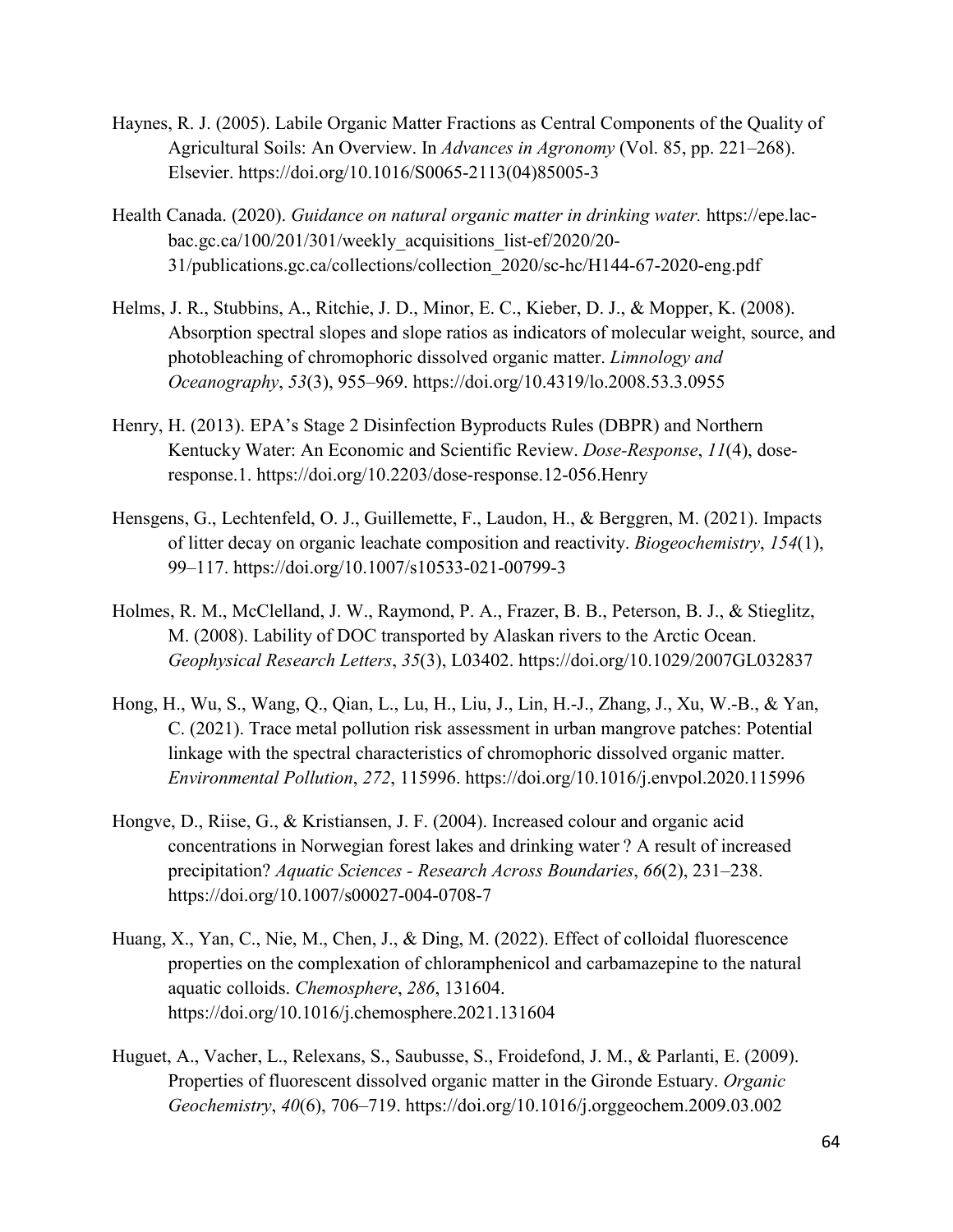- Hwang, C., Krasner, S., Sclimenti, M., Amy, G., Dickenson, E., Bruchet, A., Prompsy, C., Filippi, G., Croué, J.-P., Violleau, D., & Leenheer, J. (2001). *Polar NOM: characterization, DBPs, Treatment*.
- Inamdar, S., Finger, N., Singh, S., Mitchell, M., Levia, D., Bais, H., Scott, D., & McHale, P. (2012). Dissolved organic matter (DOM) concentration and quality in a forested mid-Atlantic watershed, USA. *Biogeochemistry*, *108*(1–3), 55–76. https://doi.org/10.1007/s10533-011-9572-4
- Johnson, D. W., & Curtis, P. S. (2001). Effects of forest management on soil C and N storage: Meta analysis. *Forest Ecology and Management*, *140*(2–3), 227–238. https://doi.org/10.1016/S0378-1127(00)00282-6
- Johnson, M. S., Couto, E. G., Abdo, M., & Lehmann, J. (2011). Fluorescence index as an indicator of dissolved organic carbon quality in hydrologic flowpaths of forested tropical watersheds. *Biogeochemistry*, *105*(1–3), 149–157. https://doi.org/10.1007/s10533-011- 9595-x
- Jutaporn, P., Armstrong, M. D., & Coronell, O. (2020). Assessment of C-DBP and N-DBP formation potential and its reduction by MIEX® DOC and MIEX® GOLD resins using fluorescence spectroscopy and parallel factor analysis. *Water Research*, *172*, 115460. https://doi.org/10.1016/j.watres.2019.115460
- Kalbitz, K., Solinger, S., Park, J.-H., Michalzik, B., & Matzner, E. (2000). CONTROLS ON THE DYNAMICS OF DISSOLVED ORGANIC MATTER IN SOILS: A REVIEW. *Soil Science*, *165*(4). https://journals.lww.com/soilsci/Fulltext/2000/04000/CONTROLS\_ON\_THE\_DYNAMI CS OF DISSOLVED ORGANIC.1.aspx
- Kelso, J. E., Rosi, E. J., & Baker, M. A. (2020). Towards more realistic estimates of DOM decay in streams: Incubation methods, light, and non-additive effects. *Freshwater Science*, *39*(3), 559–575. https://doi.org/10.1086/710218
- Kolka, R., Weishampel, P., & Fröberg, M. (2008). Measurement and Importance of Dissolved Organic Carbon. In C. M. Hoover (Ed.), *Field Measurements for Forest Carbon Monitoring* (pp. 171–176). Springer Netherlands. https://doi.org/10.1007/978-1-4020- 8506-2\_13
- Kononova, M. M. (1966). *Soil Organic Matter: Its Nature, Its Role in Soil Formation and in Soil Fertility.* Elsevier Science. https://search.ebscohost.com/login.aspx?direct=true&scope=site&db=nlebk&db=nlabk& AN=873738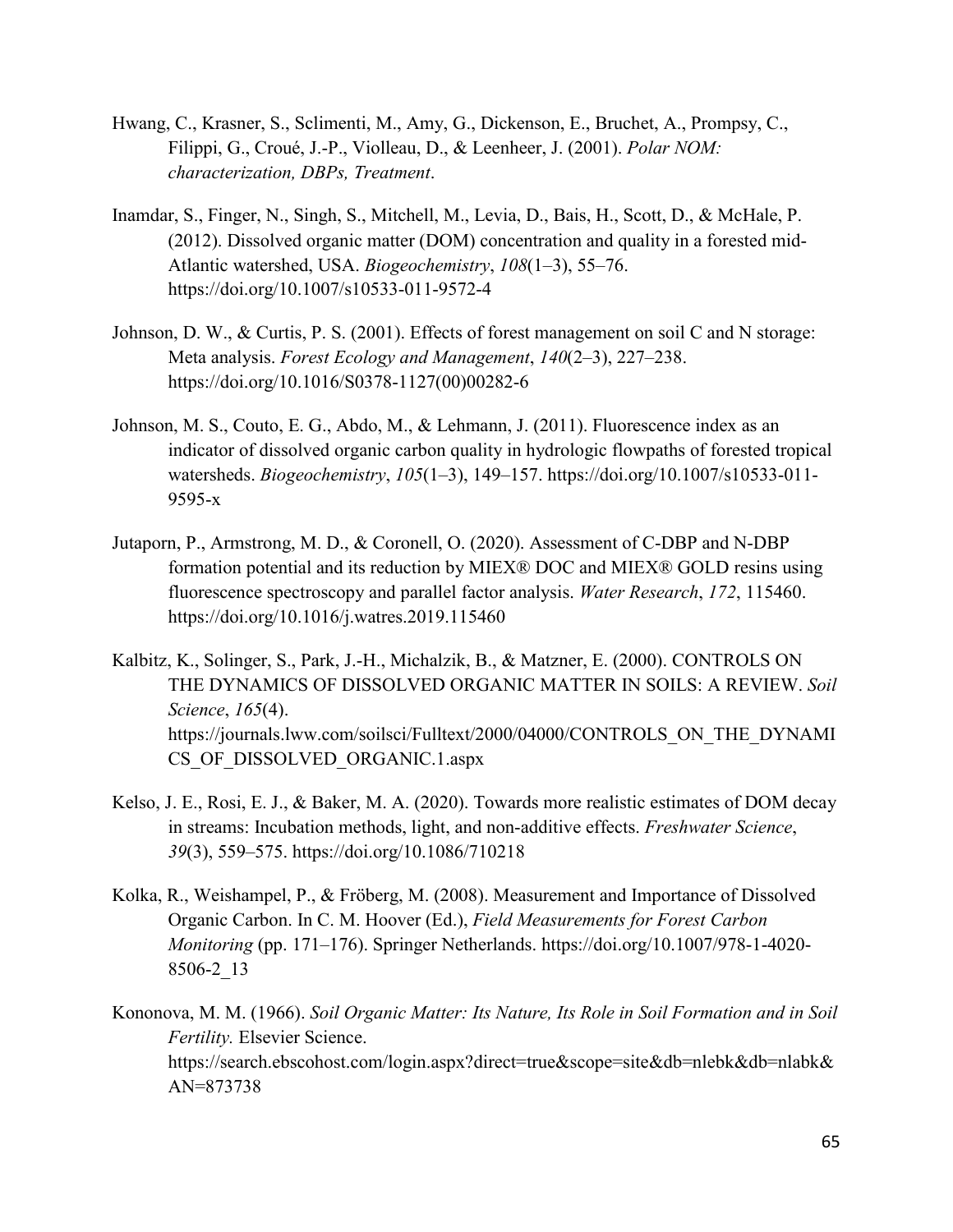- Kusakabe, T., Kitamura, T., & Suzuki, Y. (2008). Characterization of dissolved organic matter in watersheds of Lake Biwa and Lake Kasumigaura by excitation-emission matrix fluorescence spectroscopy and application of humification index. *Water Supply*, *8*(6), 663–671. https://doi.org/10.2166/ws.2008.154
- Lajtha, K., Crow, S. E., Yano, Y., Kaushal, S. S., Sulzman, E., Sollins, P., & Spears, J. D. H. (2005). Detrital Controls on Soil Solution N and Dissolved Organic Matter in Soils: A Field Experiment. *Biogeochemistry*, *76*(2), 261–281. JSTOR.
- Laudon, H., Hedtjärn, J., Schelker, J., Bishop, K., Sørensen, R., & Ågren, A. (2009). Response of Dissolved Organic Carbon following Forest Harvesting in a Boreal Forest. *Ambio*, *38*(7), 381–386. JSTOR.
- Leach, J. A., & Moore, R. D. (2015). Observations and modeling of hillslope throughflow temperatures in a coastal forested catchment: OBSERVATIONS AND MODELING OF THROUGHFLOW TEMPERATURES. *Water Resources Research*, *51*(5), 3770–3795. https://doi.org/10.1002/2014WR016763
- Lin, H., & Guo, L. (2020). Variations in Colloidal DOM Composition with Molecular Weight within Individual Water Samples as Characterized by Flow Field-Flow Fractionation and EEM-PARAFAC Analysis. *Environmental Science & Technology*, *54*(3), 1657–1667. https://doi.org/10.1021/acs.est.9b07123
- Lyon, B. A., Cory, R. M., & Weinberg, H. S. (2014). Changes in dissolved organic matter fluorescence and disinfection byproduct formation from UV and subsequent chlorination/chloramination. *Journal of Hazardous Materials*, *264*, 411–419. https://doi.org/10.1016/j.jhazmat.2013.10.065
- Marschner, B., & Kalbitz, K. (2003). Controls of bioavailability and biodegradability of dissolved organic matter in soils. *Geoderma*, *113*(3–4), 211–235. https://doi.org/10.1016/S0016-7061(02)00362-2
- Massicotte, P. (2016). *Package "eemR" Type Package Title Tools for Pre-Processing Emission-Excitation-Matrix (EEM) Fluorescence Data*.
- Mattsson, T., Kortelainen, P., & Räike, A. (2005). Export of DOM from Boreal Catchments: Impacts of Land Use Cover and Climate. *Biogeochemistry*, *76*(2), 373–394. https://doi.org/10.1007/s10533-005-6897-x
- McDowell, W. H., Zsolnay, A., Aitkenhead-Peterson, J. A., Gregorich, E. G., Jones, D. L., Jödemann, D., Kalbitz, K., Marschner, B., & Schwesig, D. (2006). A comparison of methods to determine the biodegradable dissolved organic carbon from different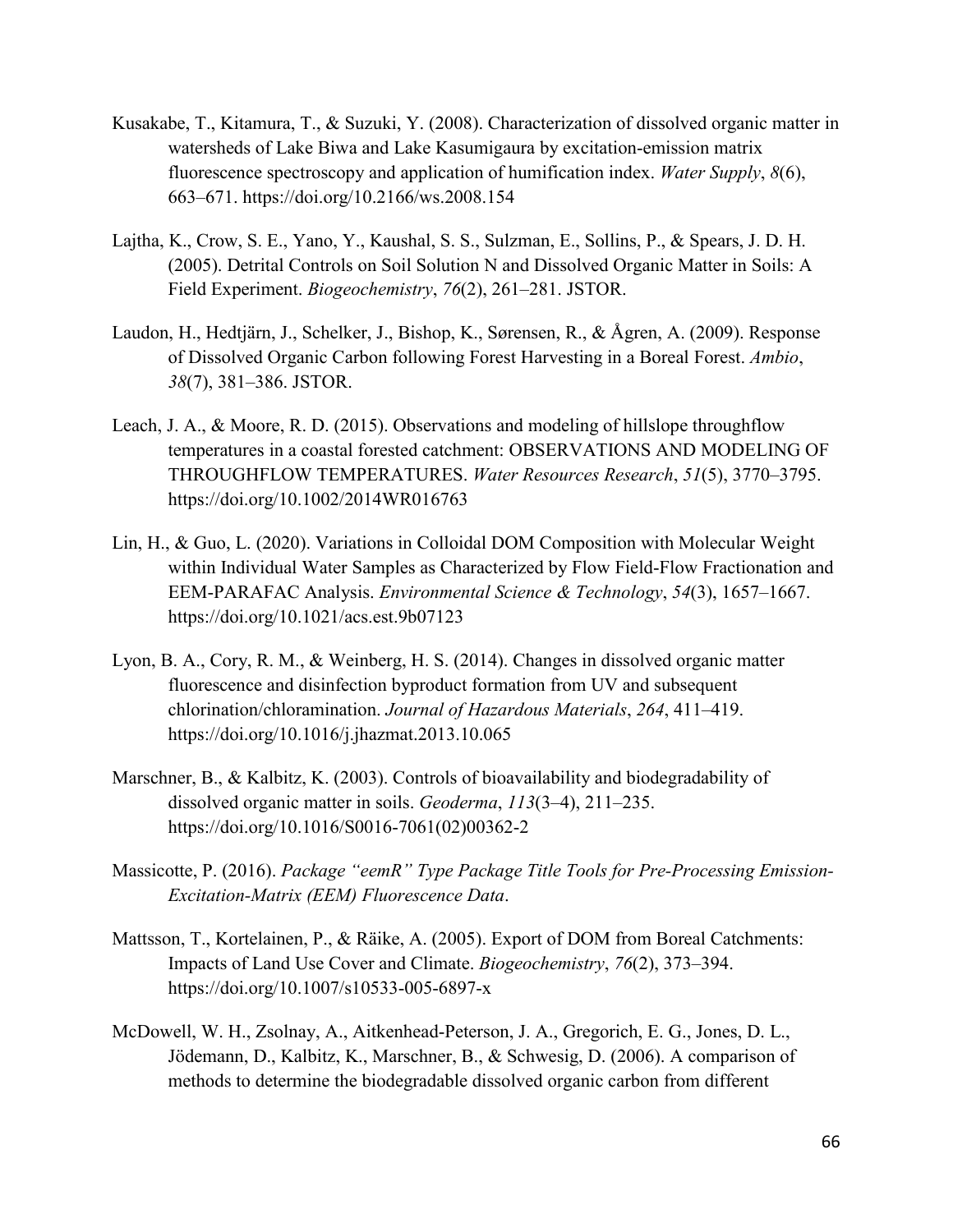terrestrial sources. *Soil Biology and Biochemistry*, *38*(7), 1933–1942. https://doi.org/10.1016/j.soilbio.2005.12.018

- McKnight, D. M., Boyer, E. W., Westerhoff, P. K., Doran, P. T., Kulbe, T., & Andersen, D. T. (2001). Spectrofluorometric characterization of dissolved organic matter for indication of precursor organic material and aromaticity. *Limnology and Oceanography*, *46*(1), 38–48. https://doi.org/10.4319/lo.2001.46.1.0038
- Minasny, B., McBratney, A. B., Malone, B. P., & Wheeler, I. (2013). Digital Mapping of Soil Carbon. In *Advances in Agronomy* (Vol. 118, pp. 1–47). Elsevier. https://doi.org/10.1016/B978-0-12-405942-9.00001-3
- Mistick, E. (2019). *Forest harvest and water treatability: Analysis of dissolved organic carbon in headwater streams of contrasting forest harvest history during base flow and storm flow*. https://doi.org/10.14288/1.0387350
- Moody, C. S., & Worrall, F. (2017). Modeling rates of DOC degradation using DOM composition and hydroclimatic variables: DOC Degradation and DOM Composition. *Journal of Geophysical Research: Biogeosciences*, *122*(5), 1175–1191. https://doi.org/10.1002/2016JG003493
- Murphy, K. R., Stedmon, C. A., Graeber, D., & Bro, R. (2013). Fluorescence spectroscopy and multi-way techniques. PARAFAC. *Analytical Methods*, *5*(23), 6557. https://doi.org/10.1039/c3ay41160e
- Murphy, K. R., Stedmon, C. A., Wenig, P., & Bro, R. (2014). OpenFluor– an online spectral library of auto-fluorescence by organic compounds in the environment. *Anal. Methods*, *6*(3), 658–661. https://doi.org/10.1039/C3AY41935E
- Nave, L. E., Vance, E. D., Swanston, C. W., & Curtis, P. S. (2010). Harvest impacts on soil carbon storage in temperate forests. *Forest Ecology and Management*, *259*(5), 857–866. https://doi.org/10.1016/j.foreco.2009.12.009
- Nimptsch, J., Woelfl, S., Kronvang, B., Giesecke, R., González, H. E., Caputo, L., Gelbrecht, J., von Tuempling, W., & Graeber, D. (2014). Does filter type and pore size influence spectroscopic analysis of freshwater chromophoric DOM composition? *Limnologica*, *48*, 57–64. https://doi.org/10.1016/j.limno.2014.06.003
- O'Donnell, J. A., Aiken, G. R., Butler, K. D., Guillemette, F., Podgorski, D. C., & Spencer, R. G. M. (2016). DOM composition and transformation in boreal forest soils: The effects of temperature and organic‐horizon decomposition state. *Journal of Geophysical Research: Biogeosciences*, *121*(10), 2727–2744. https://doi.org/10.1002/2016JG003431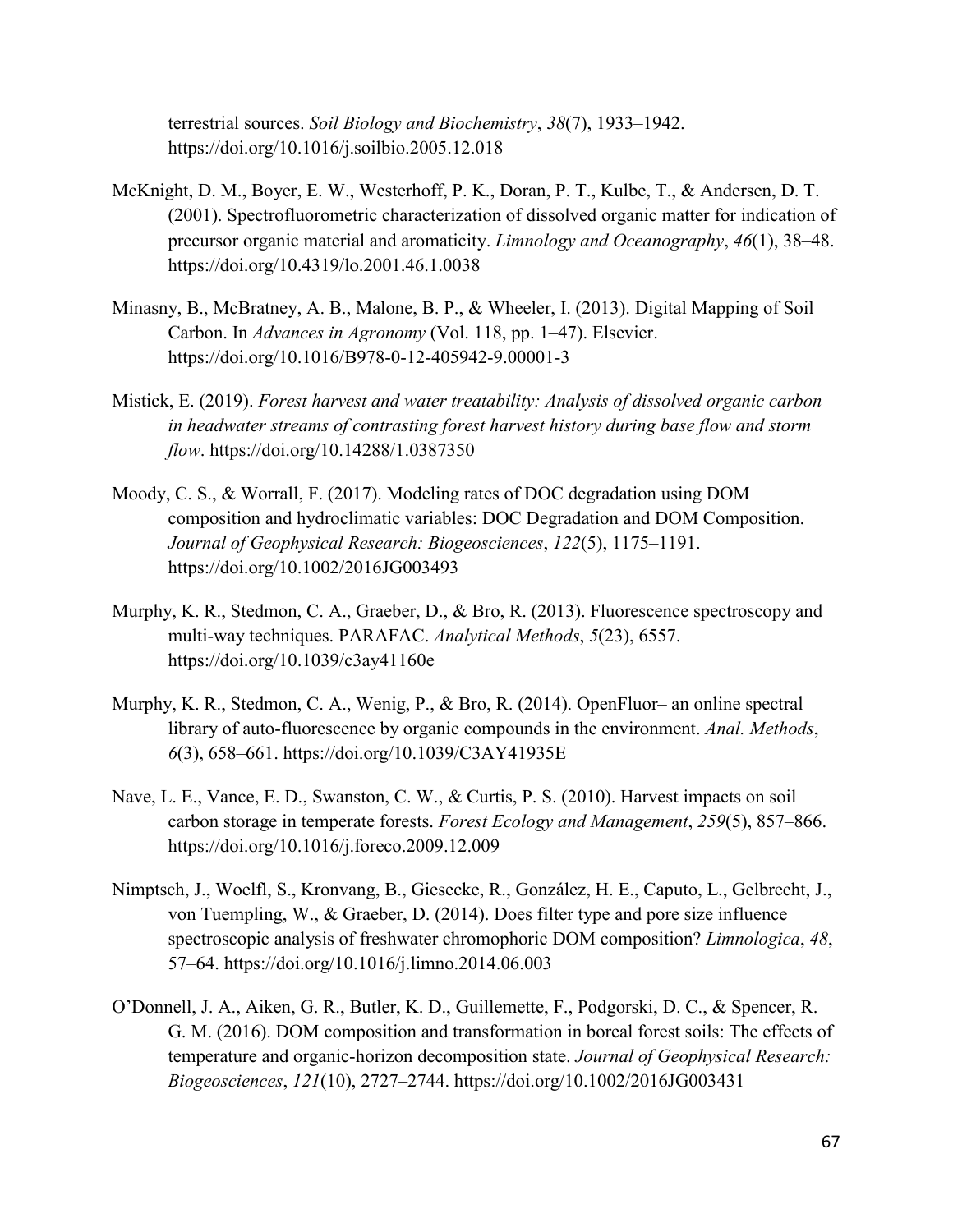- Ohno, T. (2002). Fluorescence Inner-Filtering Correction for Determining the Humification Index of Dissolved Organic Matter. *Environmental Science & Technology*, *36*(4), 742– 746. https://doi.org/10.1021/es0155276
- Olefeldt, D., Turetsky, M. R., & Blodau, C. (2013). Altered Composition and Microbial versus UV-Mediated Degradation of Dissolved Organic Matter in Boreal Soils Following Wildfire. *Ecosystems*, *16*(8), 1396–1412. https://doi.org/10.1007/s10021-013-9691-y
- Osburn, C. L., Handsel, L. T., Mikan, M. P., Paerl, H. W., & Montgomery, M. T. (2012). Fluorescence Tracking of Dissolved and Particulate Organic Matter Quality in a River-Dominated Estuary. *Environmental Science & Technology*, *46*(16), 8628–8636. https://doi.org/10.1021/es3007723
- Panettieri, M., Guigue, J., Chemidlin Prevost-Bouré, N., Thévenot, M., Lévêque, J., Le Guillou, C., Maron, P.-A., Santoni, A.-L., Ranjard, L., Mounier, S., Menasseri, S., Viaud, V., & Mathieu, O. (2020). Grassland-cropland rotation cycles in crop-livestock farming systems regulate priming effect potential in soils through modulation of microbial communities, composition of soil organic matter and abiotic soil properties. *Agriculture, Ecosystems & Environment*, *299*, 106973. https://doi.org/10.1016/j.agee.2020.106973
- Parlanti, E., Wörz, K., Geoffroy, L., & Lamotte, M. (2000). Dissolved organic matter fluorescence spectroscopy as a tool to estimate biological activity in a coastal zone submitted to anthropogenic inputs. *Organic Geochemistry*, *31*(12), 1765–1781. https://doi.org/10.1016/S0146-6380(00)00124-8
- Pike, R. G., Feller, M. C., Stednick, J. D., Rieberger, K. J., & Carver, M. (2010). Water Quality and Forest Management. In *Compendium of forest hydrology and geomorphology in British Columbia*. Ministry of Forests and Range.
- Prescott, C. E., Blevins, L. L., & Staley, C. L. (2000). Effects of clear-cutting on decomposition rates of litter and forest floor in forests of British Columbia. *Canadian Journal of Forest Research*, *30*(11), 1751–1757. https://doi.org/10.1139/x00-102
- Pucher, M., Wünsch, U., Weigelhofer, G., Murphy, K., Hein, T., & Graeber, D. (2019). staRdom: Versatile Software for Analyzing Spectroscopic Data of Dissolved Organic Matter in R. *Water*, *11*(11), 2366. https://doi.org/10.3390/w11112366
- Raeke, J., Lechtenfeld, O. J., Tittel, J., Oosterwoud, M. R., Bornmann, K., & Reemtsma, T. (2017). Linking the mobilization of dissolved organic matter in catchments and its removal in drinking water treatment to its molecular characteristics. *Water Research*, *113*, 149–159. https://doi.org/10.1016/j.watres.2017.01.066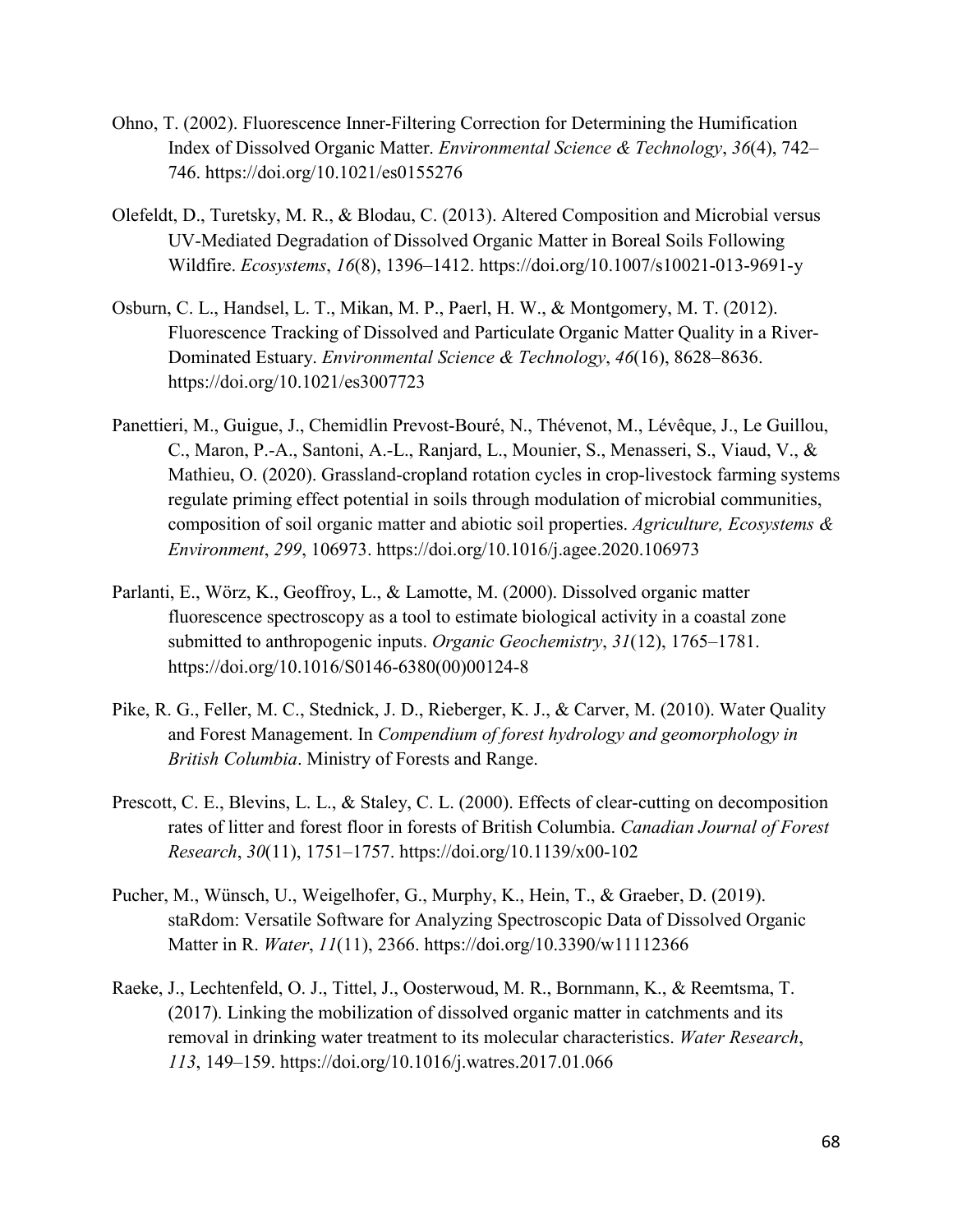- Rigobello, E. S., Dantas, A. D. B., Di Bernardo, L., & Vieira, E. M. (2011). Influence of the apparent molecular size of aquatic humic substances on colour removal by coagulation and filtration. *Environmental Technology*, *32*(15), 1767–1777. https://doi.org/10.1080/09593330.2011.555423
- Ruhala, S. S., & Zarnetske, J. P. (2017). Using in-situ optical sensors to study dissolved organic carbon dynamics of streams and watersheds: A review. *Science of The Total Environment*, *575*, 713–723. https://doi.org/10.1016/j.scitotenv.2016.09.113
- Ryan, D. F., & Glasser, S. (2000). Goals of this Report. In G. E. Dissmeyer (Ed.), *Drinking water from forests and grasslands: A synthesis of the scientific literature* (p. SRS-GTR-39). U.S. Department of Agriculture, Forest Service, Southern Research Station. https://doi.org/10.2737/SRS-GTR-39
- Santín, C., Yamashita, Y., Otero, X. L., Álvarez, M. Á., & Jaffé, R. (2009). Characterizing humic substances from estuarine soils and sediments by excitation-emission matrix spectroscopy and parallel factor analysis. *Biogeochemistry*, *96*(1–3), 131–147. https://doi.org/10.1007/s10533-009-9349-1
- Saraceno, J. F., Pellerin, B. A., Downing, B. D., Boss, E., Bachand, P. A. M., & Bergamaschi, B. A. (2009). High-frequency in situ optical measurements during a storm event: Assessing relationships between dissolved organic matter, sediment concentrations, and hydrologic processes. *Journal of Geophysical Research*, *114*, G00F09. https://doi.org/10.1029/2009JG000989
- Scatena, F. N. (2000). Drinking Water Quality. In G. E. Dissmeyer (Ed.), *Drinking water from forests and grasslands: A synthesis of the scientific literature* (p. SRS-GTR-39). U.S. Department of Agriculture, Forest Service, Southern Research Station. https://doi.org/10.2737/SRS-GTR-39
- Schelker, J., Eklöf, K., Bishop, K., & Laudon, H. (2012). Effects of forestry operations on dissolved organic carbon concentrations and export in boreal first-order streams: FORESTRY EFFECTS ON DOC AND C EXPORT. *Journal of Geophysical Research: Biogeosciences*, *117*(G1). https://doi.org/10.1029/2011JG001827
- Sebestyen, S. D., Funke, M., & Cotner, J. B. (2021). Sources and biodegradability of dissolved organic matter in two headwater peatland catchments at the Marcell Experimental Forest, northern Minnesota, USA. *Hydrological Processes*, *35*(2). https://doi.org/10.1002/hyp.14049
- Spencer, R. G. M., Aiken, G. R., Wickland, K. P., Striegl, R. G., & Hernes, P. J. (2008). Seasonal and spatial variability in dissolved organic matter quantity and composition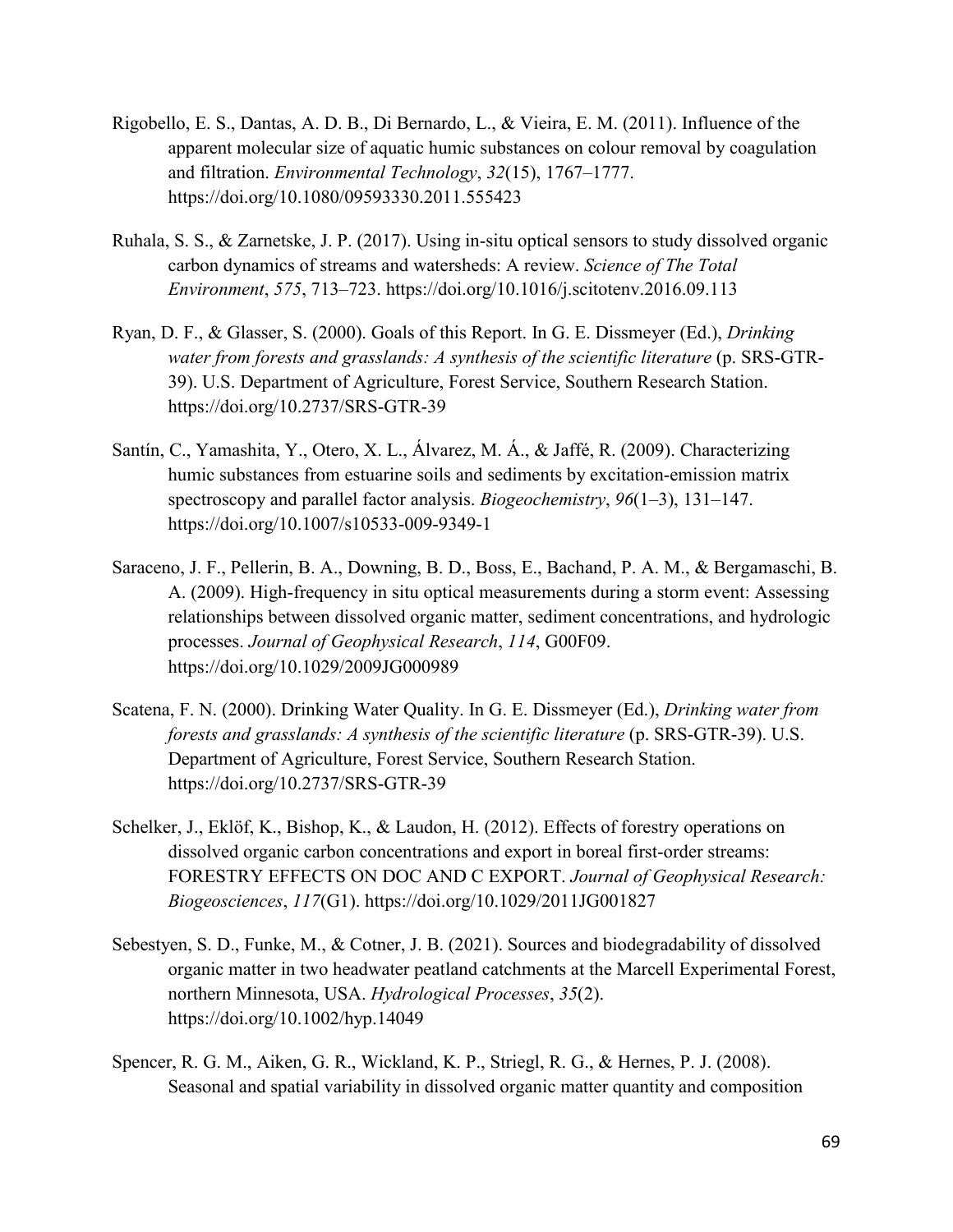from the Yukon River basin, Alaska: YUKON RIVER BASIN DOM DYNAMICS. *Global Biogeochemical Cycles*, *22*(4), n/a-n/a. https://doi.org/10.1029/2008GB003231

- Stedmon, C. A., & Bro, R. (2008). Characterizing dissolved organic matter fluorescence with parallel factor analysis: A tutorial: Fluorescence-PARAFAC analysis of DOM. *Limnology and Oceanography: Methods*, *6*(11), 572–579. https://doi.org/10.4319/lom.2008.6.572
- Stedmon, C. A., Markager, S., & Bro, R. (2003). Tracing dissolved organic matter in aquatic environments using a new approach to fluorescence spectroscopy. *Marine Chemistry*, *82*(3–4), 239–254. https://doi.org/10.1016/S0304-4203(03)00072-0
- Stednick, J. D. (2000). Timber Management. In G. E. Dissmeyer (Ed.), *Drinking water from forests and grasslands: A synthesis of the scientific literature* (p. SRS-GTR-39). U.S. Department of Agriculture, Forest Service, Southern Research Station. https://doi.org/10.2737/SRS-GTR-39
- Strid, A., Lee, B. S., & Lajtha, K. (2016). Homogenization of detrital leachate in an old-growth coniferous forest, OR: DOC fluorescence signatures in soils undergoing long-term litter manipulations. *Plant and Soil*, *408*(1–2), 133–148. https://doi.org/10.1007/s11104-016- 2914-1
- Swanson, F. J., Scatena, F. N., Dissmeyer, G. E., Fenn, M. E., Verry, E. S., & Lynch, J. A. (2000). Watershed Processes—Fluxes of Water, Dissolved Constituents, and Sediment. In G. E. Dissmeyer (Ed.), *Drinking water from forests and grasslands: A synthesis of the scientific literature* (p. SRS-GTR-39). U.S. Department of Agriculture, Forest Service, Southern Research Station. https://doi.org/10.2737/SRS-GTR-39
- Thompson, J. C., & Moore, R. D. (1996). RELATIONS BETWEEN TOPOGRAPHY AND WATER TABLE DEPTH IN A SHALLOW FOREST SOIL. *Hydrological Processes*, *10*(11), 1513–1525. https://doi.org/10.1002/(SICI)1099-1085(199611)10:11<1513::AID-HYP398>3.0.CO;2-V
- Weishaar, J. L., Aiken, G. R., Bergamaschi, B. A., Fram, M. S., Fujii, R., & Mopper, K. (2003). Evaluation of Specific Ultraviolet Absorbance as an Indicator of the Chemical Composition and Reactivity of Dissolved Organic Carbon. *Environmental Science & Technology*, *37*(20), 4702–4708. https://doi.org/10.1021/es030360x
- Wickland, K. P., Aiken, G. R., Butler, K., Dornblaser, M. M., Spencer, R. G. M., & Striegl, R. G. (2012). Biodegradability of dissolved organic carbon in the Yukon River and its tributaries: Seasonality and importance of inorganic nitrogen. *Global Biogeochemical Cycles*, *26*(4), 2012GB004342. https://doi.org/10.1029/2012GB004342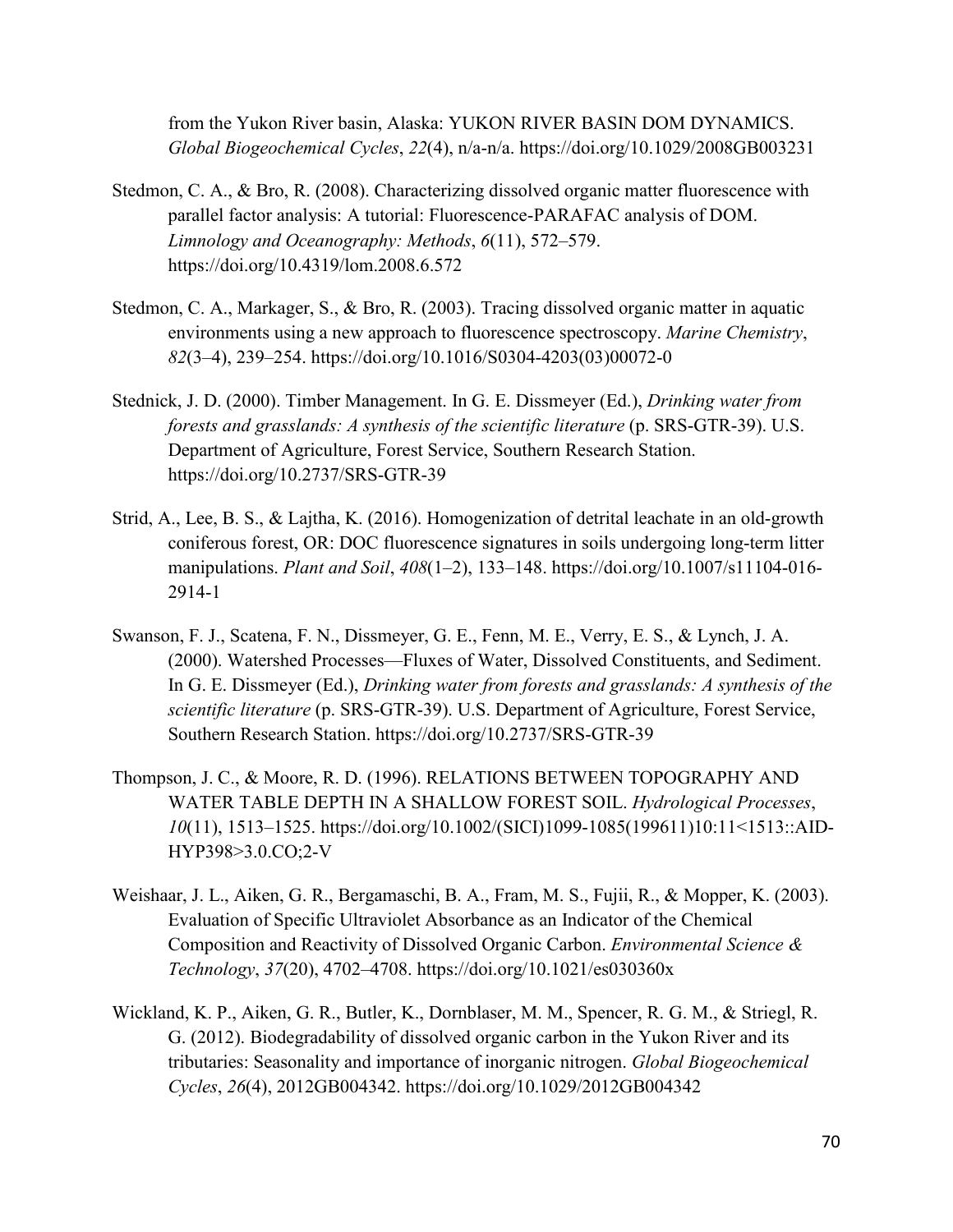- Wickland, K. P., Neff, J. C., & Aiken, G. R. (2007). Dissolved organic carbon in Alaskan boreal forest: Sources, chemical characteristics, and biodegradability. *Ecosystems*, *10*(8), 1323– 1340. USGS Publications Warehouse. https://doi.org/10.1007/s10021-007-9101-4
- Wilson, H. F., & Xenopoulos, M. A. (2009). Effects of agricultural land use on the composition of fluvial dissolved organic matter. *Nature Geoscience*, *2*(1), 37–41. https://doi.org/10.1038/ngeo391
- Wünsch, U. J., & Murphy, K. (2021). A simple method to isolate fluorescence spectra from small dissolved organic matter datasets. *Water Research*, *190*, 116730. https://doi.org/10.1016/j.watres.2020.116730
- Wünsch, U. J., Murphy, K. R., & Stedmon, C. A. (2017). The One-Sample PARAFAC Approach Reveals Molecular Size Distributions of Fluorescent Components in Dissolved Organic Matter. *Environmental Science & Technology*, *51*(20), 11900–11908. https://doi.org/10.1021/acs.est.7b03260
- Yadav, M., Aryal, R., Short, M., & Saint, C. (2019). Fluorescence Excitation-Emission Spectroscopy: An Analytical Technique to Monitor Drugs of Addiction in Wastewater. *Water*, *11*(2), 377. https://doi.org/10.3390/w11020377
- Yamashita, Y., Maie, N., Briceño, H., & Jaffé, R. (2010). Optical characterization of dissolved organic matter in tropical rivers of the Guayana Shield, Venezuela. *Journal of Geophysical Research*, *115*, G00F10. https://doi.org/10.1029/2009JG000987
- Yan, J., Li, K., Wang, W., Zhang, D., & Zhou, G. (2015). Changes in dissolved organic carbon and total dissolved nitrogen fluxes across subtropical forest ecosystems at different successional stages: CARBON AND NITROGEN FLUXES RESPONSE TO FOREST SUCCESSION. *Water Resources Research*, *51*(5), 3681–3694. https://doi.org/10.1002/2015WR016912
- Yanai, R. D., Currie, W. S., & Goodale, C. L. (2003). Soil Carbon Dynamics after Forest Harvest: An Ecosystem Paradigm Reconsidered. *Ecosystems*, *6*(3), 197–212. JSTOR.
- Yang, X., Guo, W., & Shen, Q. (2011). Formation of disinfection byproducts from chlor(am)ination of algal organic matter. *Journal of Hazardous Materials*, *197*, 378–388. https://doi.org/10.1016/j.jhazmat.2011.09.098
- Yano, Y., McDowell, W. H., & Aber, J. D. (2000). Biodegradable dissolved organic carbon in forest soil solution and effects of chronic nitrogen deposition. *Soil Biology and Biochemistry*, *32*(11–12), 1743–1751. https://doi.org/10.1016/S0038-0717(00)00092-4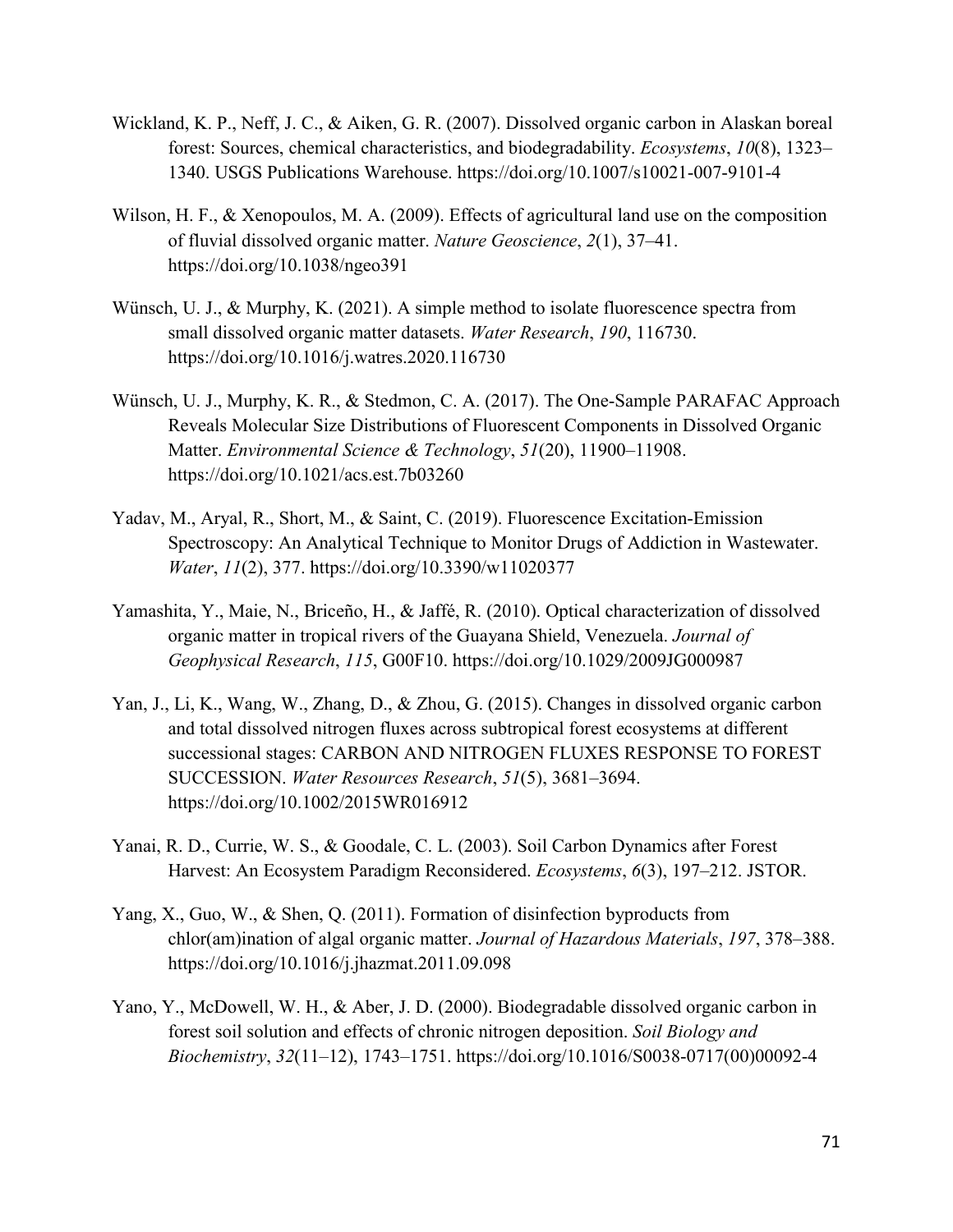- Young, C., & von Wandruszka, R. (2001). A comparison of aggregation behavior in aqueous humic acids. *Geochemical Transactions*, *2*(1), 16. https://doi.org/10.1186/1467-4866-2- 16
- Zeebe, R. E., & Wolf-Gladrow, D. A. (2001). *CO₂ in seawater: Equilibrium, kinetics, isotopes*. Elsevier.
- Zhou, S., Shao, Y., Gao, N., Deng, Y., Li, L., Deng, J., & Tan, C. (2014). Characterization of algal organic matters of Microcystis aeruginosa: Biodegradability, DBP formation and membrane fouling potential. *Water Research*, *52*, 199–207. https://doi.org/10.1016/j.watres.2014.01.002
- Zon, R., & Cunningham, R. N. (1931). Logging slash and forest protection. In *Research Bulletin 109. Agricultural Experiment Station of the University of Wisconsin, Madison. 36 p.* (Vol. 109, pp. 1–36). https://www.fs.usda.gov/treesearch/pubs/49801
- Zsolnay, Á. (2003). Dissolved organic matter: Artefacts, definitions, and functions. *Geoderma*, *113*(3–4), 187–209. https://doi.org/10.1016/S0016-7061(02)00361-0
- Zsolnay, A., Baigar, E., Jimenez, M., Steinweg, B., & Saccomandi, F. (1999). Differentiating with fluorescence spectroscopy the sources of dissolved organic matter in soils subjected to drying. *Chemosphere*, *38*(1), 45–50. https://doi.org/10.1016/S0045-6535(98)00166-0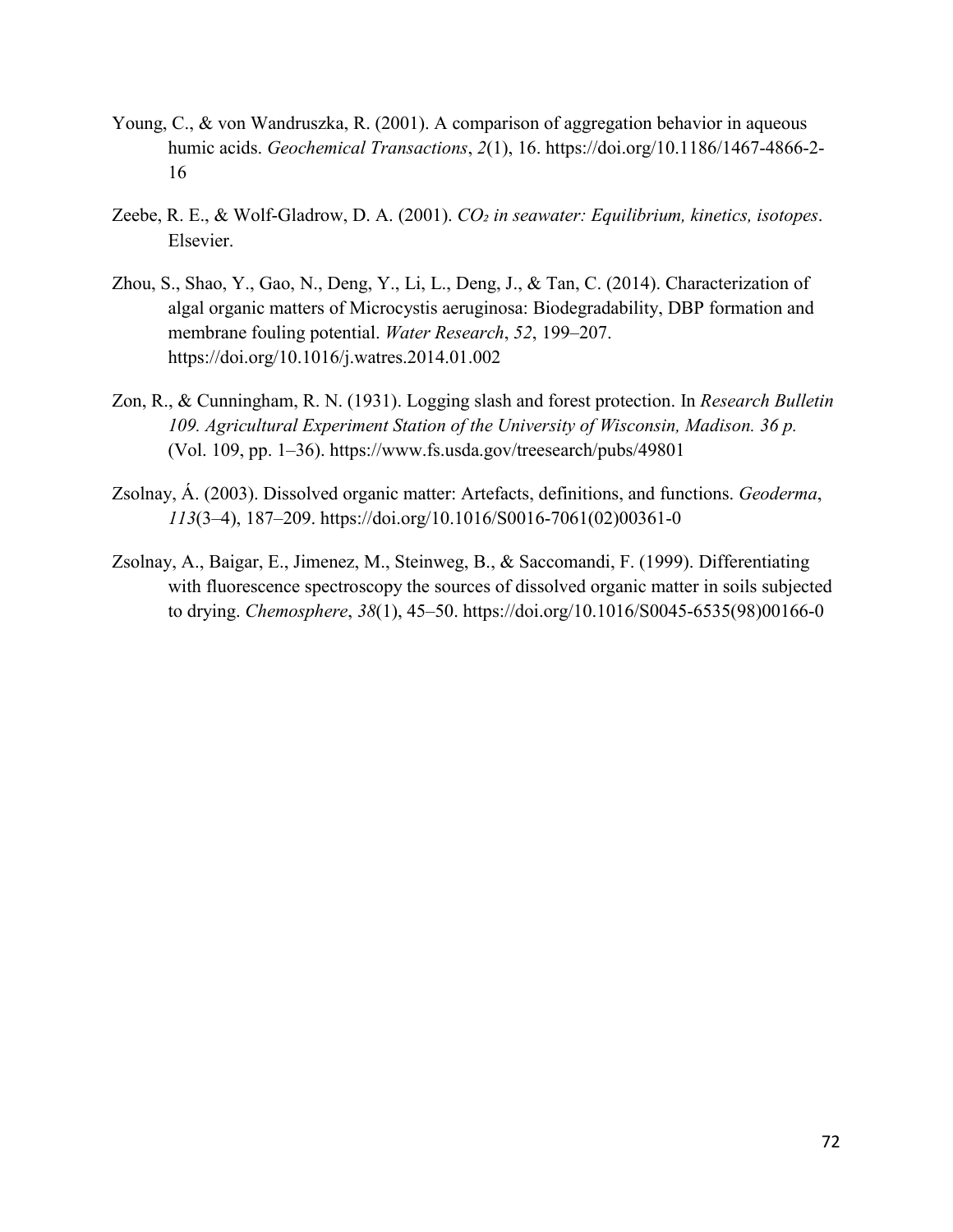## **7 Appendices**

## **Appendix A: Supplementary data**

Table A: P-values of two-sided Wilcoxon signed rank test for significant changes in spectral indices and PARAFAC component fractions after incubation of diluted SWE samples

| <i>Index</i>        | 4°C   | $20^{\circ}C$ |
|---------------------|-------|---------------|
| <b>HIX</b>          | 0.000 | 0.079         |
| <b>BIX</b>          | 0.008 | 0.107         |
| FI                  | 0.000 | 0.046         |
| Peak T/peak C ratio | 0.001 | 0.003         |
| E4/E6               | 0.663 | 0.029         |
| Slope ratio         | 0.877 | 0.000         |
| C1                  | 0.000 | 0.003         |
| C2                  | 0.684 | 0.001         |
| C <sub>3</sub>      | 0.000 | 0.152         |
| C4                  | 0.000 | 0.014         |
| SUVA                | NA    | 0.000         |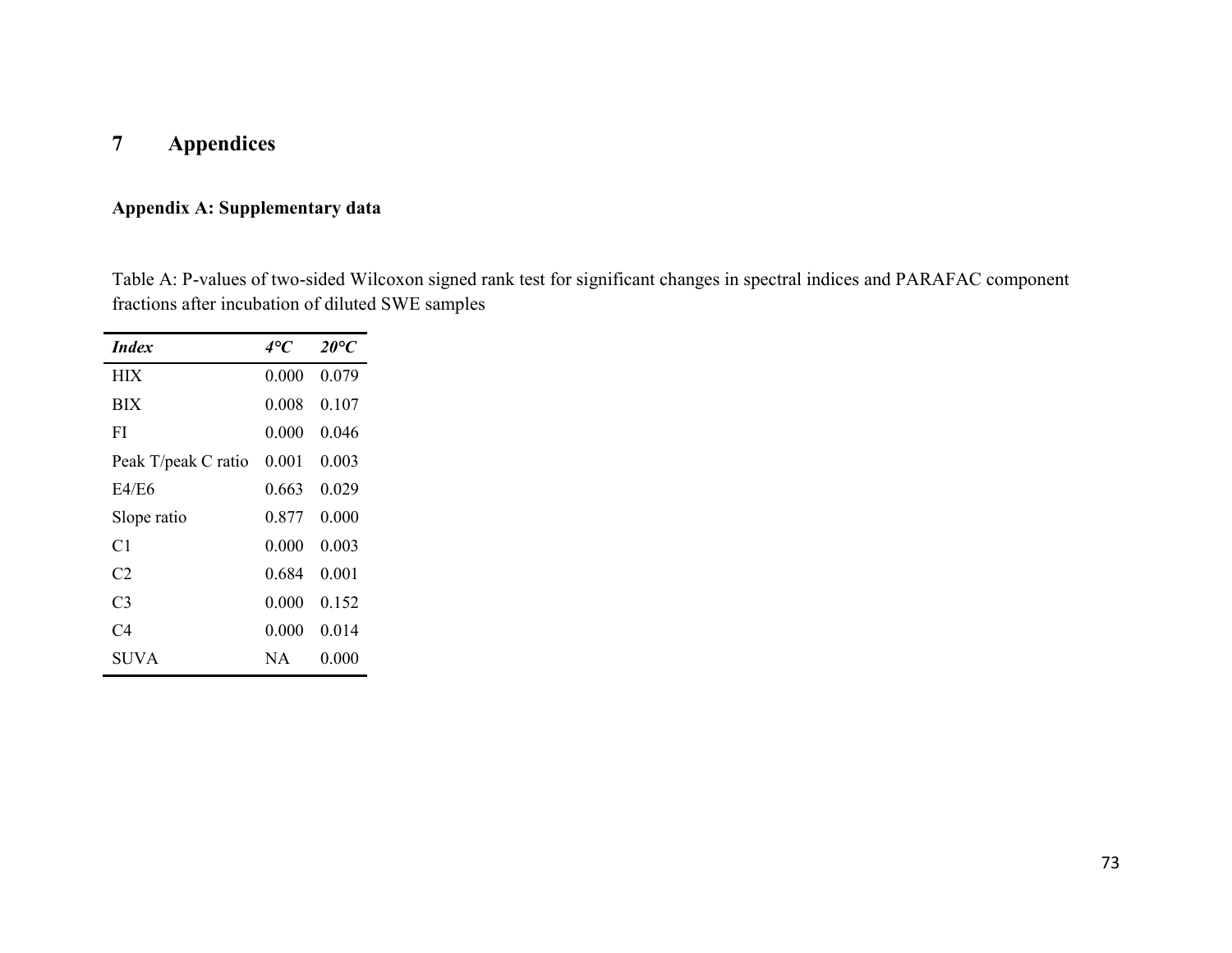| <i>Index</i>        | 2017  | 2014  | 2006  | <b>2000</b> |
|---------------------|-------|-------|-------|-------------|
| <b>HIX</b>          | 0.860 | 0.663 | 0.383 | 0.383       |
| <b>BIX</b>          | 0.112 | 0.190 | 0.081 | 0.190       |
| FI                  | 0.052 | 0.081 | 0.383 | 1.000       |
| Peak T/peak C ratio | 0.860 | 0.663 | 0.190 | 0.190       |
| E4/E6               | 0.596 | 0.663 | 0.383 | 0.190       |
| Slope ratio         | 0.052 | 0.663 | 1.000 | 1.000       |
| C1                  | 0.052 | 0.663 | 0.081 | 0.663       |
| C <sub>2</sub>      | 0.112 | 0.383 | 0.383 | 0.663       |
| C <sub>3</sub>      | 0.112 | 0.190 | 0.081 | 1.000       |
| C4                  | 0.860 | 0.663 | 0.190 | 0.383       |
| SUVA.               | 0.216 | 0.383 | 0.190 | 0.190       |

Table B: P-values of two-sided Mann-Whitney test for significant differences in spectral indices and PARAFAC component fractions between each clear-cut/forested site pair, undiluted SWE samples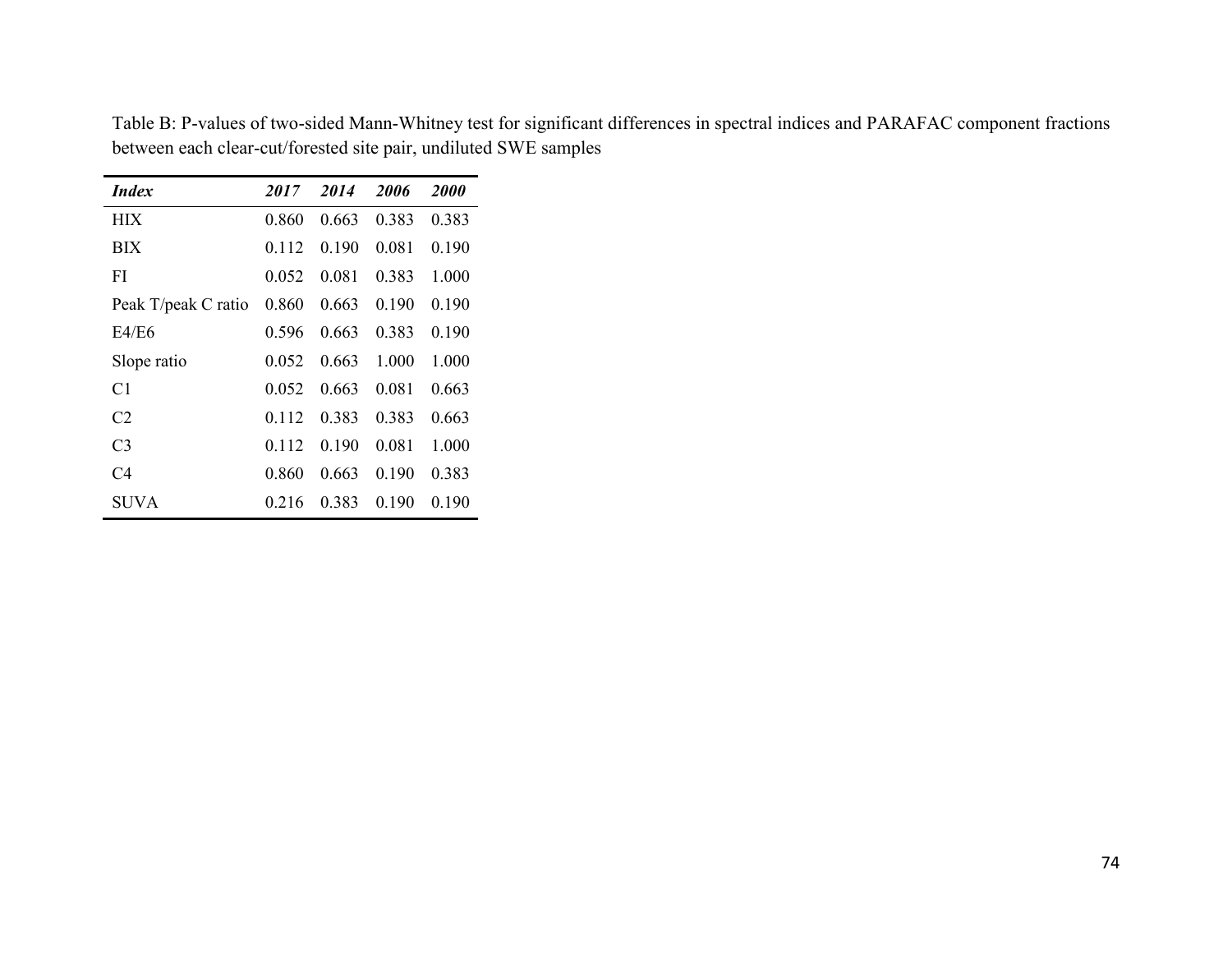| <b>Index</b>        | $2017, 4^{\circ}C$ | $2017, 20^{\circ}C$ | $2014, 4^{\circ}C$ | $2014, 20^{\circ}C$ | $2006, 4^{\circ}C$ | $2006, 20^{\circ}C$ | $2000, 4^{\circ}C$ | $2000, 20^{\circ}C$ |
|---------------------|--------------------|---------------------|--------------------|---------------------|--------------------|---------------------|--------------------|---------------------|
| <b>HIX</b>          | 0.663              | 0.081               | 1.000              | 1.000               | 0.383              | 1.000               | 0.663              | 1.000               |
| <b>BIX</b>          | 0.190              | 0.081               | 0.190              | 0.663               | 0.663              | 1.000               | 1.000              | 1.000               |
| FI                  | 0.383              | 0.081               | 1.000              | 0.663               | 1.000              | 0.383               | 1.000              | 0.663               |
| Peak T/peak C ratio | 0.383              | 0.383               | 0.663              | 1.000               | 0.663              | 1.000               | 1.000              | 1.000               |
| E4/E6               | 1.000              | 0.190               | 0.383              | 1.000               | 1.000              | 1.000               | 1.000              | 1.000               |
| Slope ratio         | 0.663              | 0.190               | 1.000              | 1.000               | 000.               | 1.000               | 1.000              | 0.383               |
| C <sub>1</sub>      | 0.190              | 0.081               | 0.663              | 0.663               | 0.663              | 0.190               | 0.383              | 1.000               |
| C <sub>2</sub>      | 0.663              | 0.383               | 0.081              | 1.000               | 1.000              | 1.000               | 0.663              | 0.663               |
| C <sub>3</sub>      | 0.663              | 0.081               | 0.663              | 0.383               | 0.663              | 0.663               | 0.663              | 0.663               |
| C4                  | 0.383              | 0.383               | 0.383              | 0.663               | 1.000              | 1.000               | 0.663              | 0.663               |
| <b>SUVA</b>         | <b>NA</b>          | 0.383               | <b>NA</b>          | 0.663               | <b>NA</b>          | 1.000               | <b>NA</b>          | 1.000               |

Table C: P-values of two-sided Mann-Whitney test for significant differences in post-incubation spectral index and PARAFAC component changes between each clear-cut/forested site pair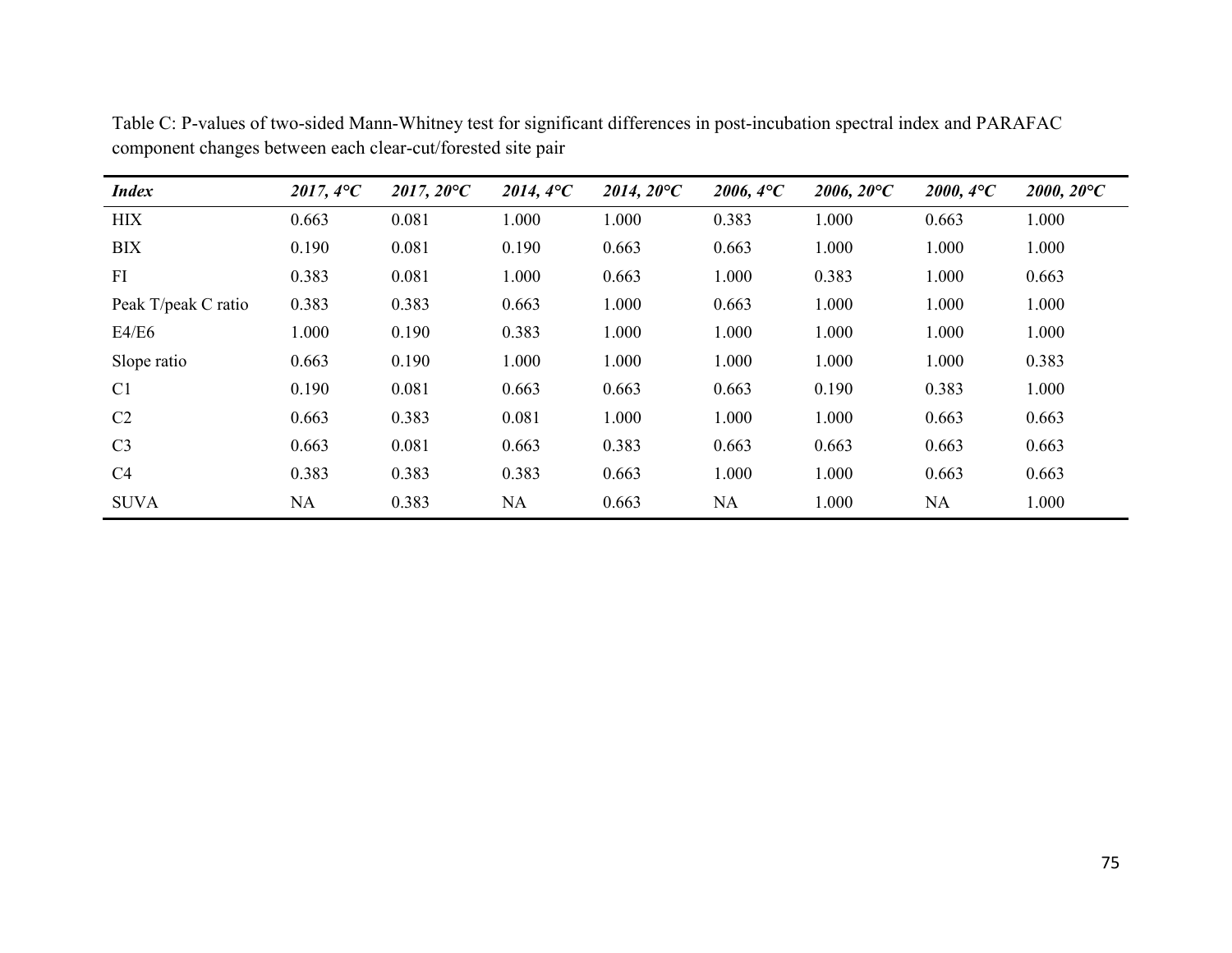| Sample ID      | <b>Temperature</b><br>(C) | Year | <b>Harvest history</b> | <b>Initial DOC</b> concentration<br>(mg/L) | <b>Final DOC</b> concentration<br>(mg/L) | <b>BDOC</b><br>(%) |
|----------------|---------------------------|------|------------------------|--------------------------------------------|------------------------------------------|--------------------|
| 1              | 20                        | 2017 | Clear-cut              | $12.28 \pm 0.04$                           | $12.57 \pm 0.06$                         | $-2.4$             |
| $\overline{2}$ | 20                        | 2017 | Clear-cut              | $9.10 \pm 0.08$                            | $8.98 \pm 0.1$                           | 1.3                |
| 3              | 20                        | 2017 | Clear-cut              | $18.03 \pm 0.2$                            | $16.17 \pm 0.1$                          | 10.3               |
| $\overline{4}$ | 20                        | 2017 | Forested               | $9.98 \pm 0.1$                             | $8.84\pm0.02$                            | 11.4               |
| 5              | 20                        | 2017 | Forested               | $7.05\pm0.05$                              | $6.73 \pm 0.03$                          | 4.5                |
| 6              | 20                        | 2017 | Forested               | $7.14 \pm 0.03$                            | $6.74 \pm 0.03$                          | 5.7                |
| 7              | 20                        | 2014 | Clear-cut              | $18.22 \pm 0.2$                            | $16.90 \pm 0.1$                          | 7.3                |
| 8              | 20                        | 2014 | Clear-cut              | $9.31 \pm 0.07$                            | $8.58\pm0.2$                             | 7.8                |
| 9              | 20                        | 2014 | Clear-cut              | $9.26 \pm 0.04$                            | $7.78 \pm 0.01$                          | 16                 |
| 10             | 20                        | 2014 | Forested               | $8.48\pm0.08$                              | $7.93 \pm 0.06$                          | 6.5                |
| $11\,$         | 20                        | 2014 | Forested               | $11.30 \pm 0.1$                            | $8.91\pm0.05$                            | 21.1               |
| 12             | 20                        | 2014 | Forested               | $8.70\pm0.06$                              | $7.87 \pm 0.2$                           | 9.5                |
| 13             | 20                        | 2006 | Clear-cut              | $9.67 \pm 0.05$                            | $8.79 \pm 0.2$                           | 9.1                |
| 14             | 20                        | 2006 | Clear-cut              | $9.53 \pm 1$                               | $8.22 \pm 0.08$                          | 13.8               |
| 15             | 20                        | 2006 | Clear-cut              | $8.89\pm0.1$                               | $8.35\pm0.02$                            | 6.2                |
| 16             | 20                        | 2006 | Forested               | $8.84 \pm 0.1$                             | $8.43\pm0.08$                            | 4.7                |
| 17             | 20                        | 2006 | Forested               | $8.70 \pm 0.2$                             | $8.49\pm0.08$                            | 2.4                |
| 18             | 20                        | 2006 | Forested               | $10.37 \pm 0.1$                            | $9.14 \pm 0.05$                          | 11.9               |
| 19             | 20                        | 2000 | Clear-cut              | $8.39 \pm 0.06$                            | $8.34 \pm 0.05$                          | 0.5                |
| 20             | 20                        | 2000 | Clear-cut              | $8.93 \pm 0.1$                             | $7.79 \pm 0.008$                         | 12.8               |
| 21             | 20                        | 2000 | Clear-cut              | $9.74 \pm 0.03$                            | $8.80 \pm 0.03$                          | 9.7                |
| 22             | 20                        | 2000 | Forested               | $9.46 \pm 0.1$                             | $8.72 \pm 0.08$                          | 7.9                |
| 23             | 20                        | 2000 | Forested               | $9.19 \pm 0.1$                             | $8.74 \pm 0.05$                          | 4.9                |
| 24             | $20\,$                    | 2000 | Forested               | $8.74 \pm 0.3$                             | $7.67 \pm 0.06$                          | 12.3               |

Table D: Initial (post-dilution) and post-incubation concentrations and BDOC of soil water extract samples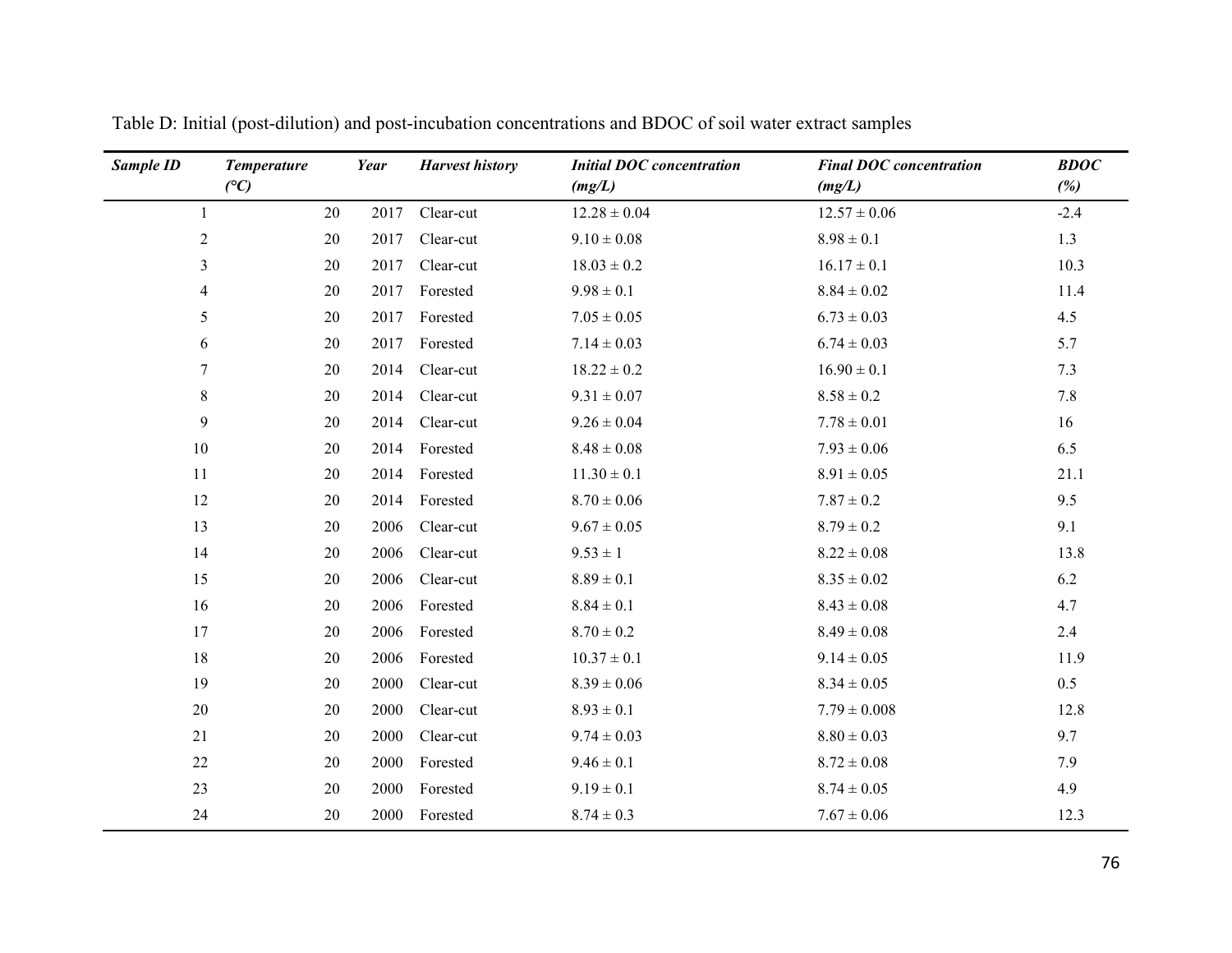| 25     | $\overline{4}$ | 2017 | Clear-cut | $12.28 \pm 0.04$ | $11.11 \pm 0.2$ | 9.6    |
|--------|----------------|------|-----------|------------------|-----------------|--------|
| 26     | 4              | 2017 | Clear-cut | $9.10 \pm 0.08$  | $8.61 \pm 0.08$ | 5.4    |
| $27\,$ | 4              | 2017 | Clear-cut | $18.03 \pm 0.2$  | $17.16 \pm 0.2$ | 4.9    |
| 28     | 4              | 2017 | Forested  | $9.98 \pm 0.1$   | $8.58 \pm 0.1$  | 14     |
| 29     | 4              | 2017 | Forested  | $7.05 \pm 0.05$  | $5.58 \pm 0.4$  | 20.8   |
| 30     | 4              | 2017 | Forested  | $7.14 \pm 0.03$  | $7.24 \pm 0.06$ | $-1.4$ |
| 31     | 4              | 2014 | Clear-cut | $18.22 \pm 0.2$  | $16.71 \pm 0.1$ | 8.3    |
| 32     | 4              | 2014 | Clear-cut | $9.31 \pm 0.07$  | $8.31 \pm 0.09$ | 10.7   |
| 33     | 4              | 2014 | Clear-cut | $9.26 \pm 0.04$  | $8.19 \pm 0.3$  | 11.6   |
| 34     | 4              | 2014 | Forested  | $8.48 \pm 0.08$  | $7.41 \pm 0.2$  | 12.7   |
| 35     | 4              | 2014 | Forested  | $11.30 \pm 0.1$  | $7.77 \pm 0.07$ | 31.2   |
| 36     | 4              | 2014 | Forested  | $8.70 \pm 0.06$  | $6.66 \pm 0.1$  | 23.4   |
| 37     | 4              | 2006 | Clear-cut | $9.67 \pm 0.05$  | $7.92 \pm 0.6$  | 18.1   |
| 38     | 4              | 2006 | Clear-cut | $9.53 \pm 1$     | $9.89 \pm 0.1$  | $-3.8$ |
| 39     | 4              | 2006 | Clear-cut | $8.89 \pm 0.1$   | $5.65 \pm 0.5$  | 36.4   |
| 40     | 4              | 2006 | Forested  | $8.84 \pm 0.1$   | $7.64 \pm 0.02$ | 13.6   |
| 41     | 4              | 2006 | Forested  | $8.70 \pm 0.2$   | $6.69 \pm 0.1$  | 23.1   |
| 42     | 4              | 2006 | Forested  | $10.37 \pm 0.1$  | $7.84 \pm 0.3$  | 24.4   |
| 43     | 4              | 2000 | Clear-cut | $8.39 \pm 0.06$  | $6.71 \pm 0.03$ | 20     |
| 44     | 4              | 2000 | Clear-cut | $8.93 \pm 0.1$   | $6.91 \pm 0.6$  | 22.6   |
| 45     | 4              | 2000 | Clear-cut | $9.74 \pm 0.03$  | $7.86 \pm 0.03$ | 19.3   |
| 46     | 4              | 2000 | Forested  | $9.46 \pm 0.1$   | $7.76 \pm 0$    | 18     |
| 47     | 4              | 2000 | Forested  | $9.19 \pm 0.1$   | $7.40 \pm 0.05$ | 19.5   |
| 48     | 4              | 2000 | Forested  | $8.74 \pm 0.3$   | $7.00 \pm 0.09$ | 19.9   |
|        |                |      |           |                  |                 |        |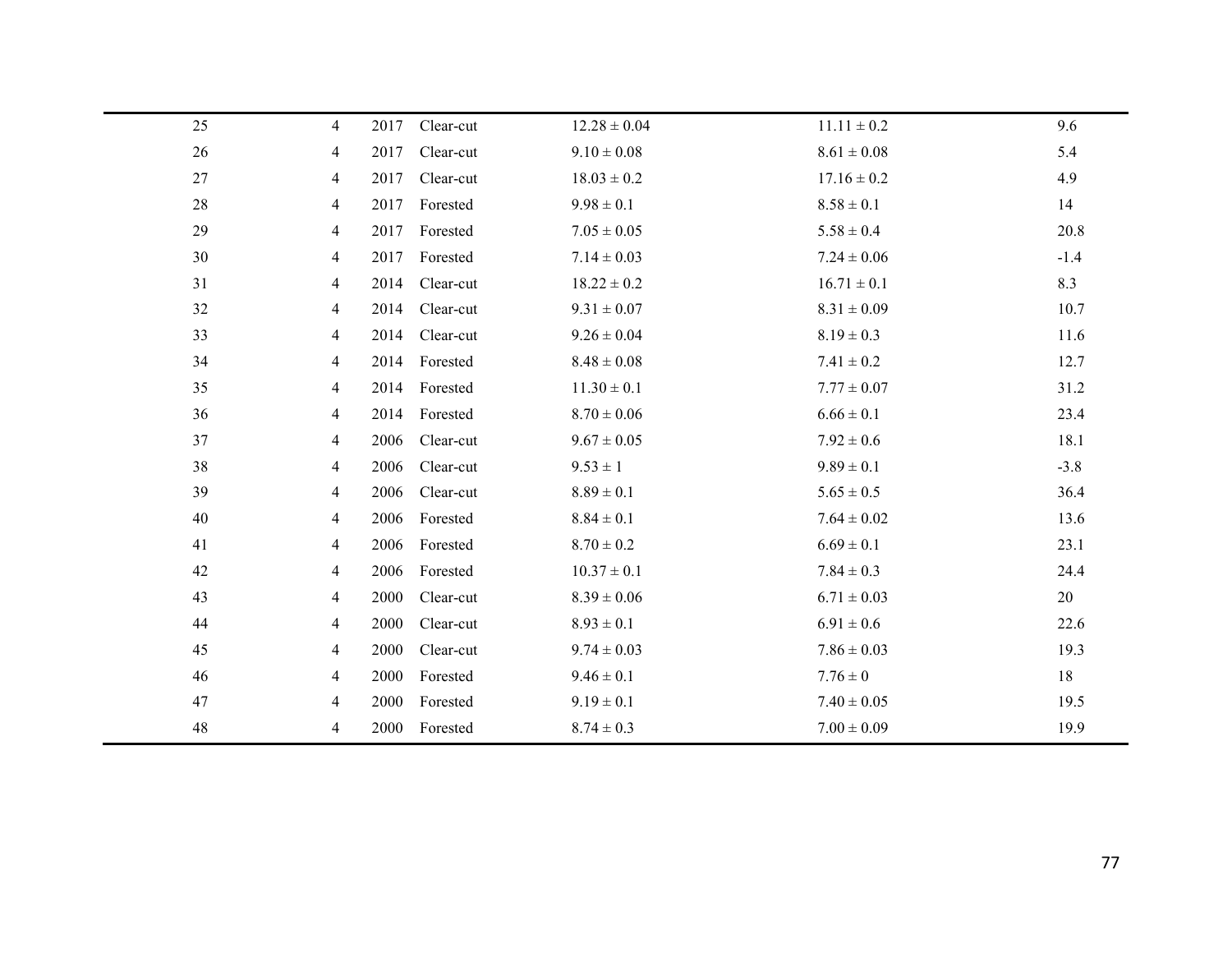| Year | <b>Harvest history</b> | <b>HIX</b> | <b>BIX</b> | FI    | Peak T/peak C ratio | E4/E6 | Slope ratio | CI(%) | C2(%) | C3(%) | $C4$ (%) | <b>SUVA</b>     |
|------|------------------------|------------|------------|-------|---------------------|-------|-------------|-------|-------|-------|----------|-----------------|
|      |                        |            |            |       |                     |       |             |       |       |       |          | $(mg\cdot m/L)$ |
| 2017 | Forested               | 0.858      | 0.486      | 1.103 | 0.461               | 3.077 | 0.891       | 51.39 | 21.83 | 9.91  | 16.88    | 3.878           |
| 2017 | Forested               | 0.783      | 0.488      | 1.067 | 0.833               | 3.122 | 0.865       | 43.64 | 18.85 | 10.17 | 27.34    | 4.223           |
| 2017 | Forested               | 0.922      | 0.415      | 1.040 | 0.192               | 3.334 | 0.837       | 46.16 | 31.73 | 14.75 | 7.36     | 3.934           |
| 2017 | Clear-cut              | 0.835      | 0.396      | 0.946 | 0.240               | 3.086 | 0.815       | 17.59 | 44.95 | 28.22 | 9.24     | 4.040           |
| 2017 | Clear-cut              | 0.813      | 0.398      | 0.942 | 0.270               | 2.830 | 0.822       | 17.37 | 44.02 | 28.44 | 10.17    | 4.087           |
| 2017 | Clear-cut              | 0.865      | 0.415      | 0.978 | 0.306               | 3.298 | 0.808       | 32.13 | 35.21 | 20.82 | 11.84    | 5.260           |
| 2017 | Clear-cut              | 0.798      | 0.477      | 1.021 | 0.641               | 3.077 | 0.833       | 41.31 | 22.98 | 13.10 | 22.60    | 4.663           |
| 2014 | Forested               | 0.778      | 0.496      | 1.046 | 0.734               | 2.962 | 0.831       | 39.25 | 22.16 | 13.14 | 25.45    | 5.221           |
| 2014 | Forested               | 0.807      | 0.471      | 1.053 | 0.664               | 2.927 | 0.863       | 41.74 | 22.56 | 12.50 | 23.20    | 4.215           |
| 2014 | Forested               | 0.830      | 0.468      | 1.032 | 0.569               | 2.877 | 0.907       | 49.26 | 18.56 | 11.52 | 20.67    | 3.102           |
| 2014 | Clear-cut              | 0.764      | 0.516      | 1.065 | 0.896               | 2.734 | 0.890       | 40.27 | 20.02 | 10.45 | 29.27    | 4.353           |
| 2014 | Clear-cut              | 0.712      | 0.542      | 1.073 | 1.101               | 3.186 | 0.769       | 32.43 | 22.64 | 10.95 | 33.97    | 5.590           |
| 2014 | Clear-cut              | 0.864      | 0.476      | 1.090 | 0.389               | 3.237 | 0.839       | 46.29 | 25.73 | 12.36 | 15.62    | 4.302           |
| 2006 | Forested               | 0.863      | 0.435      | 1.017 | 0.335               | 2.622 | 0.909       | 43.87 | 28.18 | 15.00 | 12.95    | 3.914           |
| 2006 | Forested               | 0.877      | 0.430      | 1.037 | 0.328               | 2.911 | 0.879       | 46.50 | 26.04 | 14.55 | 12.92    | 4.400           |
| 2006 | Forested               | 0.845      | 0.449      | 0.952 | 0.451               | 2.881 | 0.838       | 46.72 | 19.84 | 16.42 | 17.02    | 4.218           |
| 2006 | Clear-cut              | 0.858      | 0.455      | 1.016 | 0.447               | 3.288 | 0.862       | 51.60 | 20.35 | 11.93 | 16.12    | 3.806           |
| 2006 | Clear-cut              | 0.813      | 0.492      | 1.045 | 0.645               | 2.689 | 0.853       | 49.42 | 17.45 | 10.83 | 22.30    | 4.174           |
| 2006 | Clear-cut              | 0.860      | 0.461      | 1.049 | 0.478               | 3.139 | 0.880       | 49.82 | 20.76 | 12.10 | 17.33    | 3.596           |
| 2000 | Forested               | 0.821      | 0.455      | 1.024 | 0.600               | 2.946 | 0.933       | 44.99 | 21.64 | 12.34 | 21.04    | 3.654           |
| 2000 | Forested               | 0.851      | 0.438      | 0.961 | 0.455               | 2.793 | 0.925       | 47.48 | 20.40 | 15.15 | 16.96    | 3.584           |
| 2000 | Forested               | 0.862      | 0.441      | 1.016 | 0.437               | 3.046 | 0.866       | 49.37 | 21.36 | 13.32 | 15.95    | 4.056           |
| 2000 | Clear-cut              | 0.787      | 0.517      | 1.104 | 0.800               | 2.597 | 0.947       | 46.11 | 19.29 | 8.28  | 26.32    | 3.735           |
| 2000 | Clear-cut              | 0.821      | 0.443      | 1.009 | 0.566               | 2.825 | 0.901       | 44.88 | 21.65 | 13.47 | 20.01    | 4.066           |
| 2000 | Clear-cut              | 0.821      | 0.477      | 0.985 | 0.609               | 2.575 | 0.923       | 49.31 | 16.61 | 13.61 | 20.47    | 4.800           |

Table E: Spectral indices and PARAFAC component fractions of undiluted soil water extract samples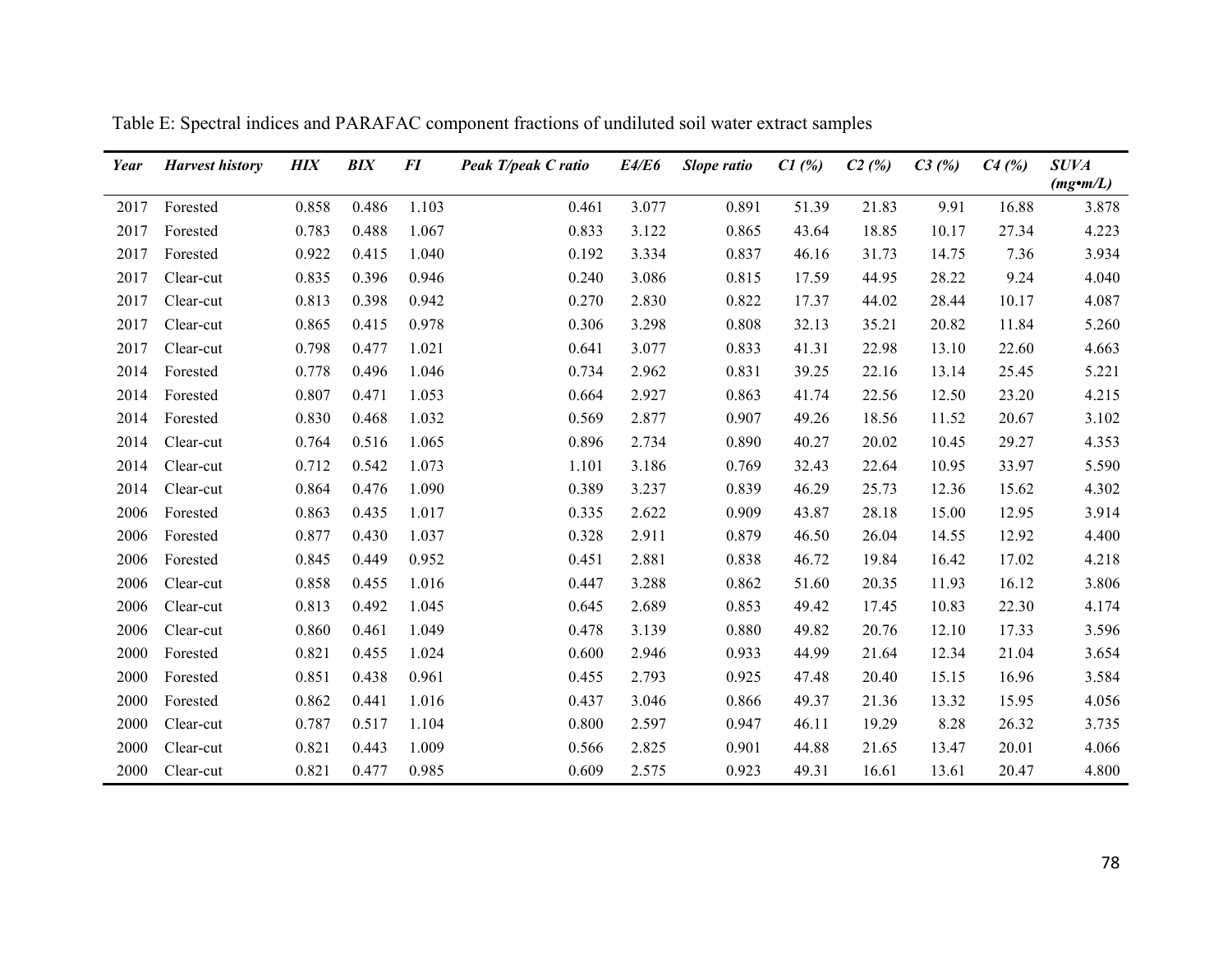| Year | <b>Harvest</b><br>history | <b>Temperature</b><br>(C) | <b>Incubation</b> | <b>HIX</b> | <b>BIX</b> | FI    | Peak T/<br>peak C<br>ratio | E4/E6 | <b>Slope</b><br>ratio | $C1$ (%) | C2(%) | C3(%) | C4(%) | <b>SUVA</b><br>$(mg\bullet m)$<br>/L) |
|------|---------------------------|---------------------------|-------------------|------------|------------|-------|----------------------------|-------|-----------------------|----------|-------|-------|-------|---------------------------------------|
| 2017 | Forested                  | 20                        | Before            | 0.918      | 0.440      | 1.052 | 0.222                      | 3.340 | 0.802                 | 57.09    | 22.25 | 11.93 | 8.74  | 3.780                                 |
| 2017 | Forested                  | 20                        | Before            | 0.865      | 0.492      | 1.097 | 0.433                      | 3.165 | 0.868                 | 56.82    | 18.21 | 8.96  | 16.00 | 3.574                                 |
| 2017 | Forested                  | 20                        | Before            | 0.775      | 0.505      | 1.074 | 0.853                      | 3.242 | 0.852                 | 48.28    | 15.64 | 8.13  | 27.95 | 3.972                                 |
| 2017 | Forested                  | 20                        | After             | 0.920      | 0.448      | 1.071 | 0.205                      | 3.467 | 0.794                 | 57.72    | 22.34 | 11.75 | 8.19  | 4.137                                 |
| 2017 | Forested                  | 20                        | After             | 0.857      | 0.509      | 1.105 | 0.444                      | 3.025 | 0.848                 | 56.69    | 18.52 | 8.26  | 16.53 | 3.748                                 |
| 2017 | Forested                  | 20                        | After             | 0.845      | 0.517      | 1.115 | 0.484                      | 3.382 | 0.859                 | 55.56    | 18.54 | 7.77  | 18.14 | 3.749                                 |
| 2017 | Forested                  | 20                        | After             | 0.778      | 0.528      | 1.109 | 0.750                      | 3.200 | 0.855                 | 48.71    | 16.73 | 8.01  | 26.55 | 4.232                                 |
| 2017 | Forested                  | $\overline{4}$            | Before            | 0.918      | 0.440      | 1.052 | 0.222                      | 3.340 | 0.802                 | 57.09    | 22.25 | 11.93 | 8.74  | <b>NA</b>                             |
| 2017 | Forested                  | $\overline{4}$            | Before            | 0.865      | 0.492      | 1.097 | 0.433                      | 3.165 | 0.868                 | 56.82    | 18.21 | 8.96  | 16.00 | <b>NA</b>                             |
| 2017 | Forested                  | $\overline{4}$            | Before            | 0.775      | 0.505      | 1.074 | 0.853                      | 3.242 | 0.852                 | 48.28    | 15.64 | 8.13  | 27.95 | <b>NA</b>                             |
| 2017 | Forested                  | $\overline{4}$            | After             | 0.908      | 0.452      | 1.061 | 0.243                      | 3.391 | 0.810                 | 56.82    | 22.03 | 11.62 | 9.52  | NA                                    |
| 2017 | Forested                  | $\overline{4}$            | After             | 0.843      | 0.506      | 1.117 | 0.499                      | 3.248 | 0.879                 | 55.18    | 18.23 | 8.19  | 18.40 | <b>NA</b>                             |
| 2017 | Forested                  | $\overline{4}$            | After             | 0.757      | 0.528      | 1.106 | 0.898                      | 3.164 | 0.865                 | 46.66    | 16.07 | 7.60  | 29.68 | <b>NA</b>                             |
| 2017 | Clear-cut                 | 20                        | Before            | 0.853      | 0.451      | 1.005 | 0.384                      | 3.603 | 0.796                 | 44.59    | 24.83 | 15.42 | 15.16 | 4.727                                 |
| 2017 | Clear-cut                 | 20                        | Before            | 0.787      | 0.501      | 1.053 | 0.733                      | 3.102 | 0.833                 | 49.16    | 15.80 | 10.15 | 24.89 | 4.325                                 |
| 2017 | Clear-cut                 | 20                        | Before            | 0.749      | 0.496      | 1.005 | 0.834                      | 3.179 | 0.870                 | 43.70    | 16.84 | 11.64 | 27.83 | 4.479                                 |
| 2017 | Clear-cut                 | 20                        | After             | 0.871      | 0.444      | 1.015 | 0.315                      | 3.700 | 0.781                 | 46.68    | 24.81 | 15.59 | 12.92 | 5.042                                 |
| 2017 | Clear-cut                 | 20                        | After             | 0.798      | 0.509      | 1.050 | 0.694                      | 3.361 | 0.814                 | 50.23    | 16.01 | 10.05 | 23.71 | 4.152                                 |
| 2017 | Clear-cut                 | 20                        | After             | 0.782      | 0.475      | 0.995 | 0.694                      | 3.341 | 0.859                 | 47.03    | 17.04 | 12.15 | 23.78 | 4.031                                 |
| 2017 | Clear-cut                 | $\overline{4}$            | Before            | 0.853      | 0.451      | 1.005 | 0.384                      | 3.603 | 0.796                 | 44.59    | 24.83 | 15.42 | 15.16 | <b>NA</b>                             |
| 2017 | Clear-cut                 | $\overline{4}$            | Before            | 0.787      | 0.501      | 1.053 | 0.733                      | 3.102 | 0.833                 | 49.16    | 15.80 | 10.15 | 24.89 | <b>NA</b>                             |
| 2017 | Clear-cut                 | $\overline{4}$            | Before            | 0.749      | 0.496      | 1.005 | 0.834                      | 3.179 | 0.870                 | 43.70    | 16.84 | 11.64 | 27.83 | <b>NA</b>                             |
| 2017 | Clear-cut                 | 4                         | After             | 0.860      | 0.437      | 1.007 | 0.373                      | 3.606 | 0.794                 | 45.11    | 25.00 | 15.32 | 14.57 | <b>NA</b>                             |
| 2017 | Clear-cut                 | 4                         | After             | 0.767      | 0.516      | 1.062 | 0.820                      | 3.185 | 0.845                 | 47.88    | 15.40 | 9.19  | 27.53 | <b>NA</b>                             |
| 2017 | Clear-cut                 | 4                         | After             | 0.748      | 0.491      | 1.017 | 0.831                      | 3.020 | 0.879                 | 44.16    | 16.74 | 11.41 | 27.69 | <b>NA</b>                             |
|      | 2014 Forested             | 20                        | Before            | 0.831      | 0.520      | 1.008 | 0.591                      | 2.713 | 0.876                 | 53.99    | 14.04 | 12.40 | 19.57 | 3.289                                 |

Table F: Spectral indices and PARAFAC component fractions before and after incubation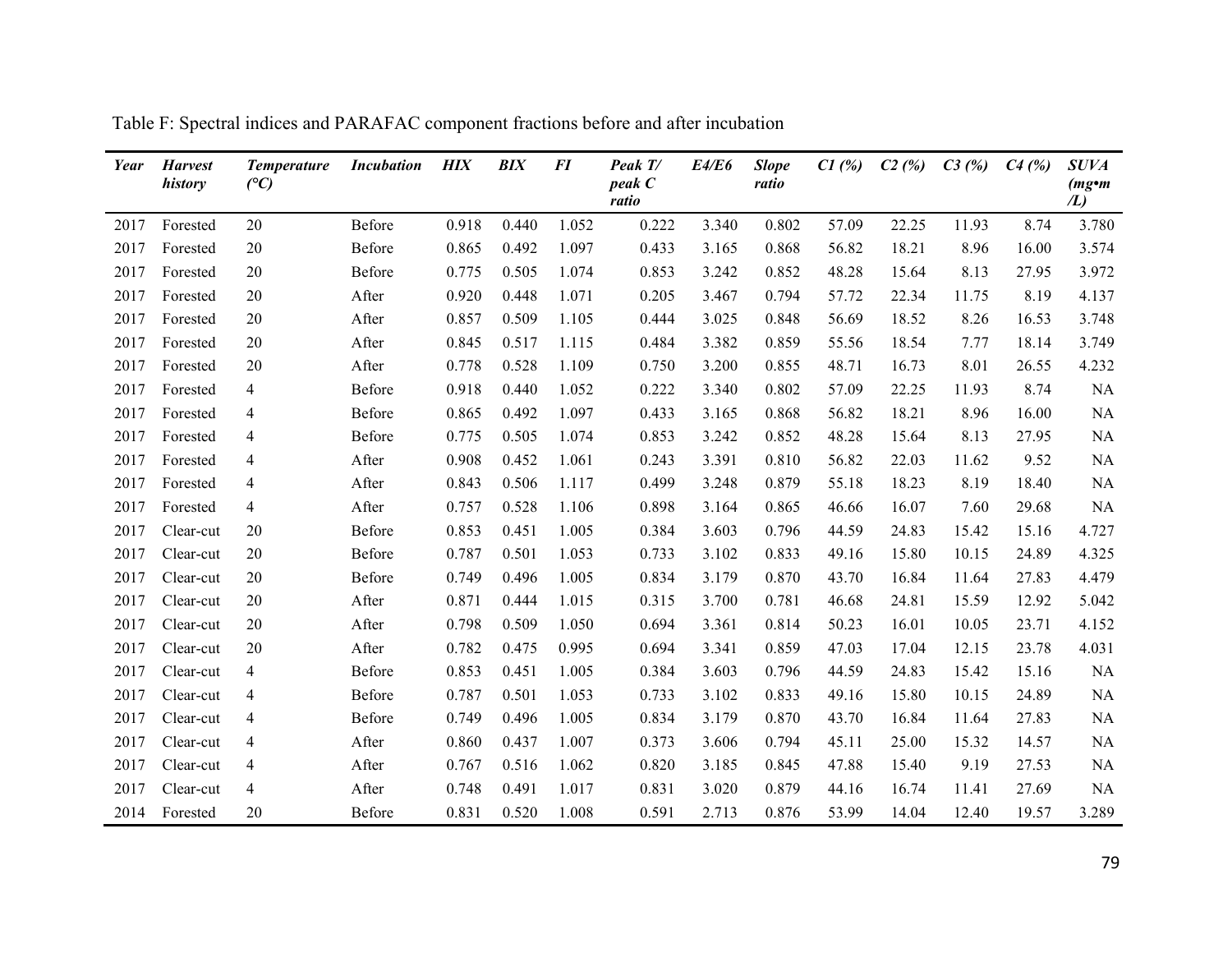| 2014 | Forested  | 20             | Before | 0.788 | 0.506 | 1.067 | 0.687 | 2.796 | 0.873 | 47.16 | 17.76 | 10.20 | 24.89 | 3.843     |
|------|-----------|----------------|--------|-------|-------|-------|-------|-------|-------|-------|-------|-------|-------|-----------|
| 2014 | Forested  | 20             | Before | 0.781 | 0.531 | 1.071 | 0.777 | 3.110 | 0.826 | 47.87 | 15.52 | 9.96  | 26.65 | 4.608     |
| 2014 | Forested  | 20             | After  | 0.828 | 0.518 | 0.998 | 0.586 | 2.765 | 0.850 | 54.38 | 14.03 | 11.88 | 19.71 | 3.601     |
| 2014 | Forested  | 20             | After  | 0.796 | 0.508 | 1.089 | 0.642 | 3.190 | 0.839 | 48.06 | 18.41 | 9.76  | 23.77 | 4.632     |
| 2014 | Forested  | 20             | After  | 0.797 | 0.532 | 1.057 | 0.646 | 3.114 | 0.812 | 49.60 | 16.20 | 10.22 | 23.98 | 4.733     |
| 2014 | Forested  | 4              | Before | 0.831 | 0.520 | 1.008 | 0.591 | 2.713 | 0.876 | 53.99 | 14.04 | 12.40 | 19.57 | NA        |
| 2014 | Forested  | 4              | Before | 0.788 | 0.506 | 1.067 | 0.687 | 2.796 | 0.873 | 47.16 | 17.76 | 10.20 | 24.89 | NA        |
| 2014 | Forested  | 4              | Before | 0.781 | 0.531 | 1.071 | 0.777 | 3.110 | 0.826 | 47.87 | 15.52 | 9.96  | 26.65 | NA        |
| 2014 | Forested  | 4              | After  | 0.813 | 0.519 | 1.028 | 0.640 | 2.770 | 0.884 | 52.94 | 14.37 | 11.13 | 21.56 | NA        |
| 2014 | Forested  | 4              | After  | 0.783 | 0.508 | 1.073 | 0.727 | 3.121 | 0.854 | 46.86 | 18.00 | 9.38  | 25.76 | NA        |
| 2014 | Forested  | 4              | After  | 0.767 | 0.543 | 1.093 | 0.773 | 3.230 | 0.813 | 48.00 | 16.03 | 8.46  | 27.51 | NA        |
| 2014 | Forested  | 4              | After  | 0.770 | 0.518 | 1.053 | 0.830 | 3.098 | 0.804 | 46.76 | 15.72 | 9.97  | 27.55 | NA        |
| 2014 | Forested  | 4              | After  | 0.750 | 0.527 | 1.083 | 0.891 | 3.089 | 0.820 | 45.38 | 15.57 | 9.29  | 29.76 | <b>NA</b> |
| 2014 | Clear-cut | 20             | Before | 0.845 | 0.513 | 1.093 | 0.458 | 3.191 | 0.850 | 52.71 | 19.63 | 9.60  | 18.06 | 4.125     |
| 2014 | Clear-cut | 20             | Before | 0.781 | 0.528 | 1.079 | 0.844 | 2.835 | 0.881 | 47.39 | 15.93 | 8.98  | 27.71 | 3.806     |
| 2014 | Clear-cut | 20             | Before | 0.752 | 0.537 | 1.085 | 0.831 | 3.531 | 0.757 | 38.13 | 22.64 | 10.69 | 28.55 | 4.767     |
| 2014 | Clear-cut | $20\,$         | After  | 0.850 | 0.506 | 1.101 | 0.442 | 3.370 | 0.801 | 53.86 | 19.84 | 9.16  | 17.14 | 4.267     |
| 2014 | Clear-cut | 20             | After  | 0.785 | 0.528 | 1.083 | 0.627 | 3.569 | 0.737 | 41.48 | 23.58 | 10.92 | 24.02 | 4.844     |
| 2014 | Clear-cut | 20             | After  | 0.789 | 0.534 | 1.088 | 0.642 | 3.569 | 0.739 | 41.32 | 23.72 | 10.92 | 24.03 | 4.841     |
| 2014 | Clear-cut | 20             | After  | 0.778 | 0.542 | 1.100 | 0.794 | 3.046 | 0.862 | 48.18 | 16.15 | 8.23  | 27.44 | 4.262     |
| 2014 | Clear-cut | $\overline{4}$ | Before | 0.845 | 0.513 | 1.093 | 0.458 | 3.191 | 0.850 | 52.71 | 19.63 | 9.60  | 18.06 | $\rm NA$  |
| 2014 | Clear-cut | 4              | Before | 0.781 | 0.528 | 1.079 | 0.844 | 2.835 | 0.881 | 47.39 | 15.93 | 8.98  | 27.71 | $\rm NA$  |
| 2014 | Clear-cut | 4              | Before | 0.752 | 0.537 | 1.085 | 0.831 | 3.531 | 0.757 | 38.13 | 22.64 | 10.69 | 28.55 | NA        |
| 2014 | Clear-cut | 4              | After  | 0.837 | 0.512 | 1.099 | 0.481 | 3.262 | 0.822 | 52.79 | 19.26 | 9.42  | 18.53 | NA        |
| 2014 | Clear-cut | 4              | After  | 0.744 | 0.546 | 1.090 | 0.852 | 3.528 | 0.752 | 37.51 | 22.74 | 10.45 | 29.30 | NA        |
| 2014 | Clear-cut | 4              | After  | 0.751 | 0.553 | 1.100 | 0.919 | 2.767 | 0.893 | 46.41 | 15.40 | 7.89  | 30.30 | <b>NA</b> |
| 2006 | Forested  | 20             | Before | 0.886 | 0.455 | 1.044 | 0.350 | 3.158 | 0.842 | 54.72 | 19.94 | 12.38 | 12.96 | 4.112     |
| 2006 | Forested  | 20             | Before | 0.884 | 0.452 | 1.050 | 0.348 | 3.132 | 0.843 | 54.49 | 20.10 | 12.41 | 13.00 | 3.504     |
| 2006 | Forested  | 20             | Before | 0.848 | 0.475 | 0.993 | 0.509 | 2.950 | 0.826 | 53.98 | 14.35 | 13.71 | 17.96 | 3.894     |
| 2006 | Forested  | 20             | After  | 0.886 | 0.453 | 1.057 | 0.324 | 3.423 | 0.823 | 55.06 | 20.05 | 12.34 | 12.55 | 4.164     |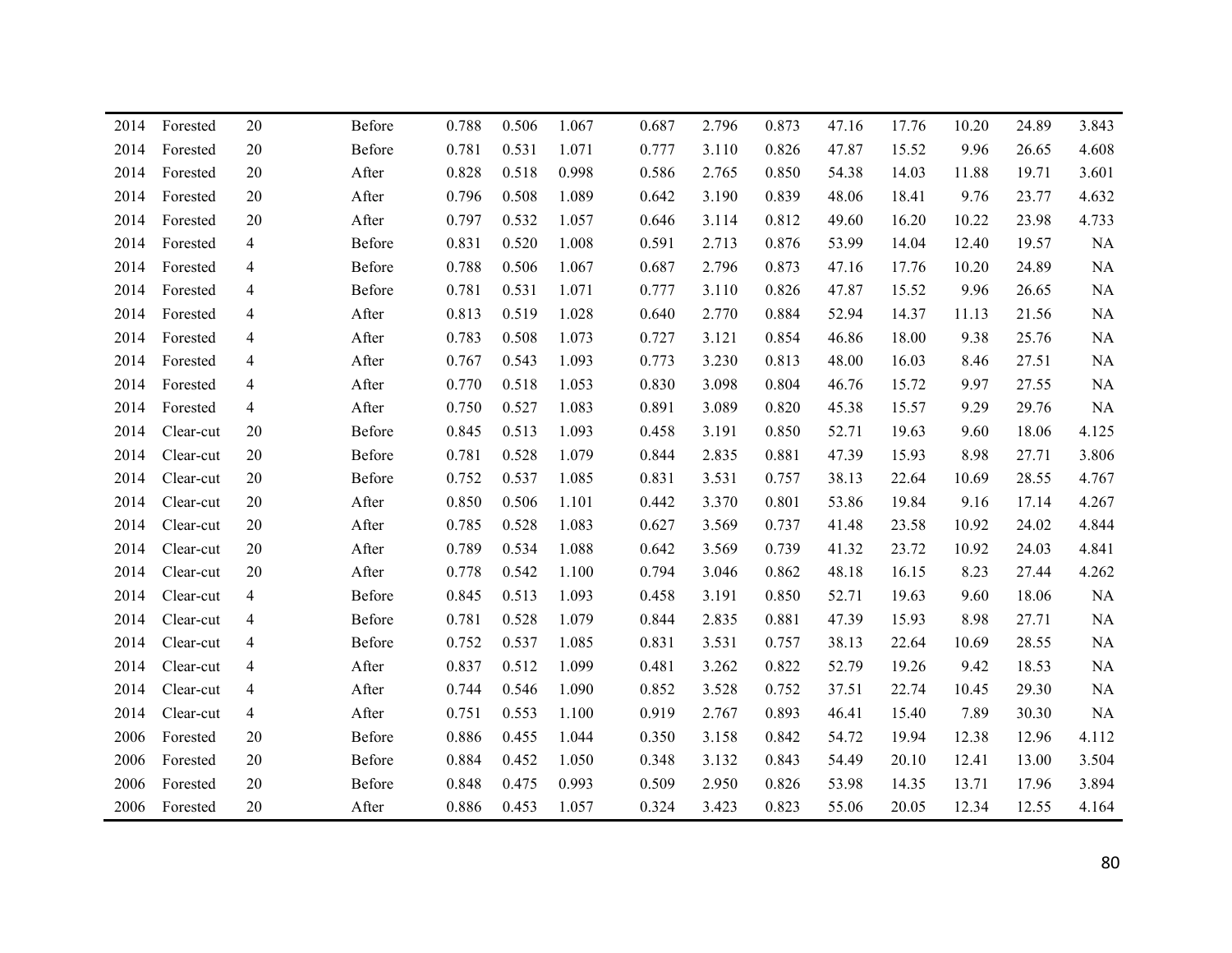| 2006 | Forested  | 20             | After  | 0.854 | 0.467 | 1.040 | 0.413 | 2.755 | 0.856 | 53.23 | 19.78 | 11.64 | 15.36 | 4.111    |
|------|-----------|----------------|--------|-------|-------|-------|-------|-------|-------|-------|-------|-------|-------|----------|
| 2006 | Forested  | 20             | After  | 0.848 | 0.490 | 0.987 | 0.495 | 3.047 | 0.798 | 52.78 | 15.91 | 14.02 | 17.28 | 4.008    |
| 2006 | Forested  | 4              | Before | 0.886 | 0.455 | 1.044 | 0.350 | 3.158 | 0.842 | 54.72 | 19.94 | 12.38 | 12.96 | NA       |
| 2006 | Forested  | 4              | Before | 0.884 | 0.452 | 1.050 | 0.348 | 3.132 | 0.843 | 54.49 | 20.10 | 12.41 | 13.00 | NA       |
| 2006 | Forested  | 4              | Before | 0.848 | 0.475 | 0.993 | 0.509 | 2.950 | 0.826 | 53.98 | 14.35 | 13.71 | 17.96 | NA       |
| 2006 | Forested  | 4              | After  | 0.875 | 0.452 | 1.049 | 0.361 | 3.353 | 0.847 | 54.44 | 19.47 | 12.30 | 13.79 | NA       |
| 2006 | Forested  | 4              | After  | 0.836 | 0.478 | 1.066 | 0.455 | 2.626 | 0.888 | 52.18 | 19.57 | 11.12 | 17.13 | NA       |
| 2006 | Forested  | $\overline{4}$ | After  | 0.837 | 0.489 | 0.986 | 0.523 | 2.989 | 0.804 | 52.35 | 15.78 | 13.56 | 18.31 | NA       |
| 2006 | Clear-cut | 20             | Before | 0.854 | 0.464 | 1.024 | 0.416 | 2.729 | 0.879 | 53.66 | 19.14 | 11.83 | 15.38 | 3.963    |
| 2006 | Clear-cut | 20             | Before | 0.869 | 0.473 | 1.049 | 0.443 | 3.282 | 0.832 | 55.39 | 17.59 | 11.12 | 15.89 | 3.359    |
| 2006 | Clear-cut | 20             | Before | 0.855 | 0.469 | 1.043 | 0.449 | 3.211 | 0.837 | 54.06 | 18.93 | 10.72 | 16.29 | 3.730    |
| 2006 | Clear-cut | 20             | After  | 0.874 | 0.476 | 1.052 | 0.395 | 3.049 | 0.842 | 56.22 | 17.94 | 11.18 | 14.67 | 3.864    |
| 2006 | Clear-cut | 20             | After  | 0.852 | 0.479 | 1.047 | 0.422 | 3.452 | 0.842 | 54.41 | 19.09 | 10.48 | 16.01 | 3.914    |
| 2006 | Clear-cut | 20             | After  | 0.832 | 0.499 | 1.058 | 0.550 | 2.877 | 0.814 | 52.96 | 17.33 | 10.28 | 19.43 | 3.991    |
| 2006 | Clear-cut | $\overline{4}$ | Before | 0.854 | 0.464 | 1.024 | 0.416 | 2.729 | 0.879 | 53.66 | 19.14 | 11.83 | 15.38 | NA       |
| 2006 | Clear-cut | $\overline{4}$ | Before | 0.869 | 0.473 | 1.049 | 0.443 | 3.282 | 0.832 | 55.39 | 17.59 | 11.12 | 15.89 | NA       |
| 2006 | Clear-cut | 4              | Before | 0.855 | 0.469 | 1.043 | 0.449 | 3.211 | 0.837 | 54.06 | 18.93 | 10.72 | 16.29 | NA       |
| 2006 | Clear-cut | 4              | After  | 0.870 | 0.477 | 1.056 | 0.430 | 3.189 | 0.848 | 55.23 | 17.98 | 11.10 | 15.68 | $\rm NA$ |
| 2006 | Clear-cut | 4              | After  | 0.848 | 0.484 | 1.033 | 0.449 | 3.003 | 0.851 | 53.63 | 18.71 | 10.72 | 16.95 | NA       |
| 2006 | Clear-cut | 4              | After  | 0.828 | 0.492 | 1.050 | 0.590 | 2.817 | 0.822 | 51.90 | 17.37 | 10.33 | 20.40 | NA       |
| 2000 | Forested  | 20             | Before | 0.858 | 0.468 | 1.031 | 0.456 | 3.170 | 0.845 | 53.57 | 17.97 | 11.65 | 16.81 | 3.777    |
| 2000 | Forested  | 20             | Before | 0.853 | 0.474 | 0.980 | 0.474 | 3.039 | 0.925 | 52.69 | 16.15 | 13.79 | 17.37 | 3.335    |
| 2000 | Forested  | 20             | Before | 0.812 | 0.504 | 1.052 | 0.659 | 3.203 | 0.903 | 50.65 | 16.74 | 10.05 | 22.56 | 3.425    |
| 2000 | Forested  | 20             | After  | 0.869 | 0.468 | 1.027 | 0.387 | 3.030 | 0.815 | 55.10 | 18.45 | 11.96 | 14.50 | 4.271    |
| 2000 | Forested  | 20             | After  | 0.843 | 0.489 | 1.028 | 0.499 | 3.072 | 0.890 | 52.63 | 17.26 | 11.55 | 18.56 | 3.557    |
| 2000 | Forested  | 20             | After  | 0.838 | 0.483 | 1.039 | 0.526 | 3.214 | 0.854 | 52.68 | 17.59 | 10.92 | 18.80 | 3.522    |
| 2000 | Forested  | 4              | Before | 0.858 | 0.468 | 1.031 | 0.456 | 3.170 | 0.845 | 53.57 | 17.97 | 11.65 | 16.81 | NA       |
| 2000 | Forested  | 4              | Before | 0.853 | 0.474 | 0.980 | 0.474 | 3.039 | 0.925 | 52.69 | 16.15 | 13.79 | 17.37 | NA       |
| 2000 | Forested  | 4              | Before | 0.812 | 0.504 | 1.052 | 0.659 | 3.203 | 0.903 | 50.65 | 16.74 | 10.05 | 22.56 | NA       |
| 2000 | Forested  | 4              | After  | 0.856 | 0.477 | 1.049 | 0.456 | 3.733 | 0.835 | 53.64 | 18.27 | 11.38 | 16.70 | NA       |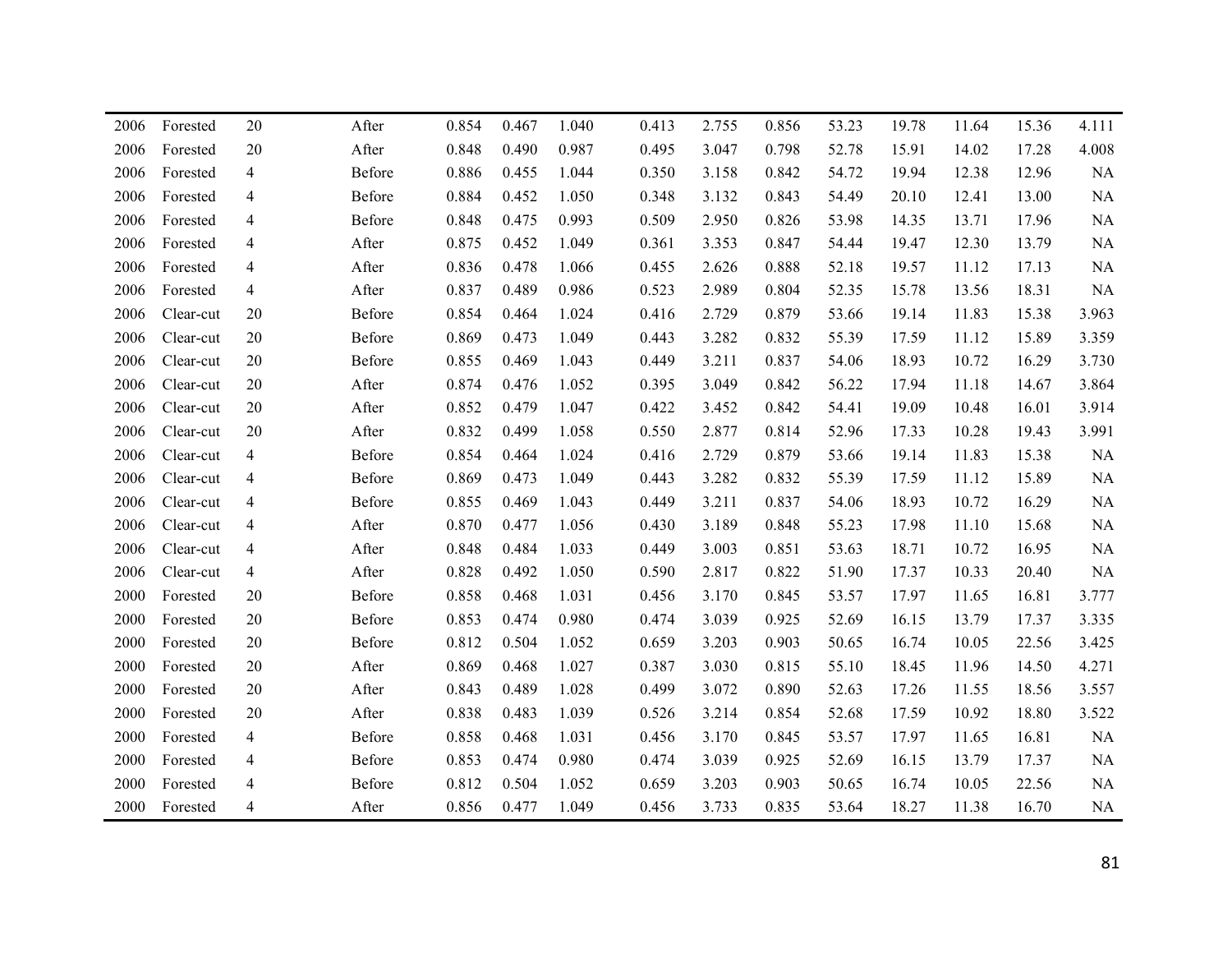| Forested  | $\overline{4}$ | After  | 0.832 | 0.472 | 1.004 | 0.526 | 3.065 | 0.900 | 51.86 | 16.50 | 12.23 | 19.42 | NA        |
|-----------|----------------|--------|-------|-------|-------|-------|-------|-------|-------|-------|-------|-------|-----------|
| Forested  | 4              | After  | 0.819 | 0.502 | 1.044 | 0.624 | 2.706 | 0.925 | 50.89 | 17.26 | 10.25 | 21.59 | NA        |
| Clear-cut | 20             | Before | 0.838 | 0.468 | 1.033 | 0.538 | 3.148 | 0.856 | 51.98 | 17.62 | 11.08 | 19.32 | 3.870     |
| Clear-cut | 20             | Before | 0.834 | 0.471 | 1.032 | 0.547 | 3.175 | 0.863 | 51.78 | 17.66 | 10.90 | 19.66 | 3.866     |
| Clear-cut | 20             | Before | 0.821 | 0.483 | 1.021 | 0.597 | 2.886 | 0.880 | 51.10 | 17.14 | 11.64 | 20.11 | 3.834     |
| Clear-cut | 20             | Before | 0.814 | 0.521 | 1.114 | 0.665 | 2.706 | 0.923 | 50.57 | 18.83 | 8.03  | 22.57 | 3.394     |
| Clear-cut | 20             | After  | 0.848 | 0.479 | 1.070 | 0.473 | 3.121 | 0.845 | 52.68 | 18.80 | 10.60 | 17.92 | 4.124     |
| Clear-cut | 20             | After  | 0.833 | 0.474 | 1.025 | 0.521 | 3.146 | 0.870 | 52.26 | 17.35 | 11.90 | 18.49 | 3.695     |
| Clear-cut | 20             | After  | 0.823 | 0.523 | 1.121 | 0.562 | 2.668 | 0.882 | 52.35 | 19.41 | 7.83  | 20.42 | 3.684     |
| Clear-cut | 4              | Before | 0.838 | 0.468 | 1.033 | 0.538 | 3.148 | 0.856 | 51.98 | 17.62 | 11.08 | 19.32 | NA        |
| Clear-cut | 4              | Before | 0.834 | 0.471 | 1.032 | 0.547 | 3.175 | 0.863 | 51.78 | 17.66 | 10.90 | 19.66 | NA        |
| Clear-cut | $\overline{4}$ | Before | 0.821 | 0.483 | 1.021 | 0.597 | 2.886 | 0.880 | 51.10 | 17.14 | 11.64 | 20.11 | NA        |
| Clear-cut | $\overline{4}$ | Before | 0.814 | 0.521 | 1.114 | 0.665 | 2.706 | 0.923 | 50.57 | 18.83 | 8.03  | 22.57 | NA        |
| Clear-cut | 4              | After  | 0.833 | 0.493 | 1.060 | 0.551 | 3.046 | 0.863 | 51.11 | 18.51 | 10.55 | 19.82 | NA        |
| Clear-cut | $\overline{4}$ | After  | 0.815 | 0.479 | 1.031 | 0.595 | 3.106 | 0.856 | 51.00 | 16.98 | 11.04 | 20.97 | <b>NA</b> |
| Clear-cut | 4              | After  | 0.798 | 0.528 | 1.124 | 0.689 | 2.728 | 0.915 | 49.32 | 18.93 | 7.53  | 24.22 | NA        |
| RO blank  | 20             | Before | 0.589 | 2.308 | 0.455 | 0.000 | 0.469 | 2.902 | 66.29 | 0.00  | 7.91  | 25.80 | NA        |
| RO blank  | 20             | After  | 0.643 | 0.857 | 0.655 | 1.009 | 1.136 | 1.248 | 61.93 | 2.35  | 0.00  | 35.72 | NA        |
| RO blank  | 4              | Before | 0.589 | 2.308 | 0.455 | 0.000 | 0.469 | 2.902 | 66.29 | 0.00  | 7.91  | 25.80 | <b>NA</b> |
| RO blank  | 4              | After  | 0.493 | 0.547 | 1.268 | 1.268 | 0.869 | 1.282 | 55.27 | 0.41  | 0.00  | 44.32 | NA        |
|           | NA –           |        |       |       |       |       |       |       |       |       |       |       |           |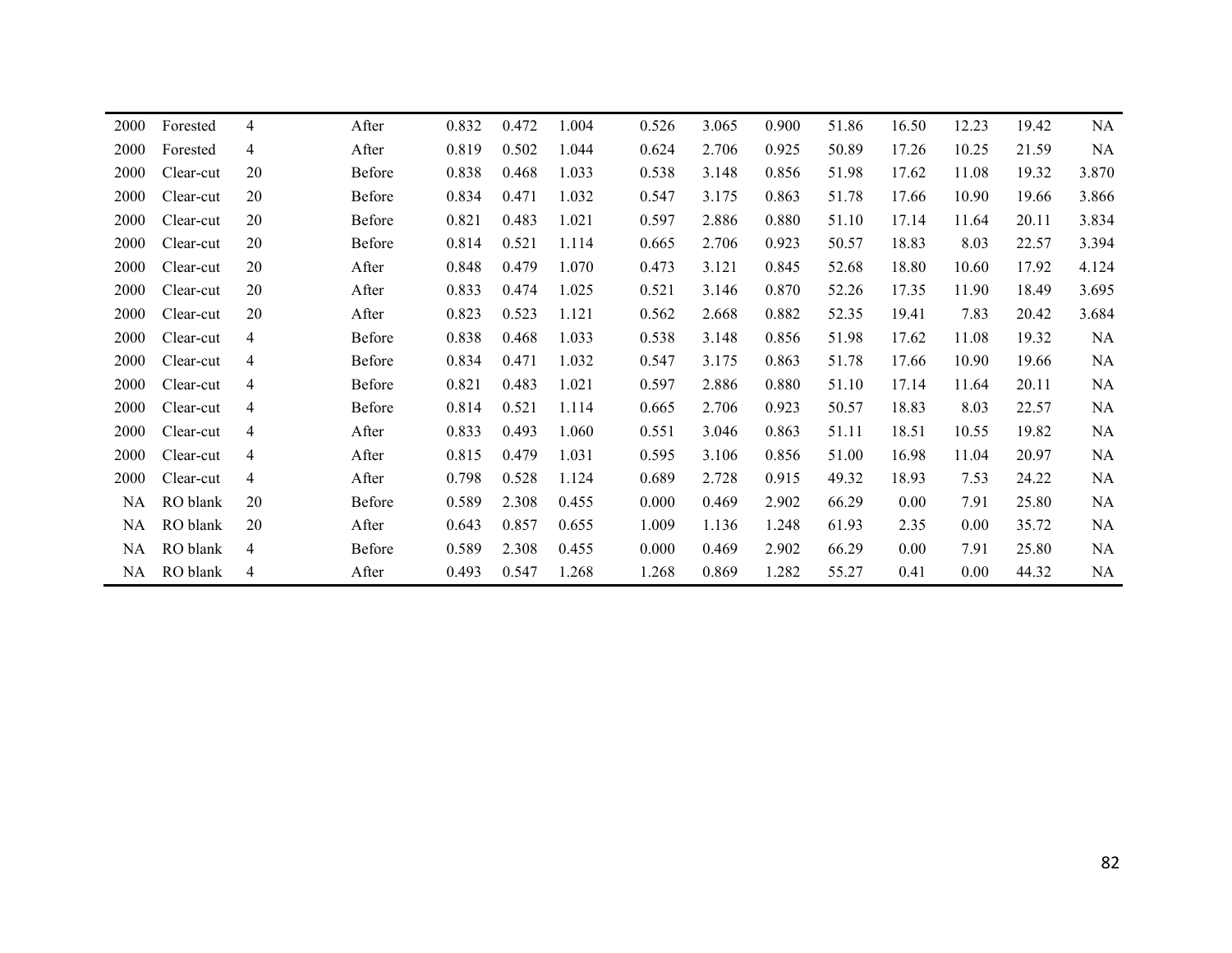| Temp.<br>(C)   | Year | <b>Harvest</b><br>history | <b>BIX</b>     | E4/E6          | <i>FI</i>      | C1             | C <sub>2</sub> | C <sub>3</sub> | C <sub>4</sub> | <b>HIX</b>     | Peak T/C           | <b>Slope</b><br>ratio |
|----------------|------|---------------------------|----------------|----------------|----------------|----------------|----------------|----------------|----------------|----------------|--------------------|-----------------------|
| 20             | 2000 | Forested                  | $-0.3 \pm 1$   | $-1.0 \pm 1$   | $1.1 \pm 1$    | $2.2 \pm 0.7$  | $4.9 \pm 0.7$  | $-1.6 \pm 4$   | $-7.8 \pm 4$   | $1.1 \pm 0.7$  | $-10.0 \pm 5$      | $-4.2 \pm 0.4$        |
| 20             | 2000 | Clear-cut                 | $0.2 \pm 0.6$  | $2.1 \pm 2$    | $1.6 \pm 0.6$  | $2.4 \pm 0.3$  | $3.6 \pm 0.9$  | $-1.3 \pm 1$   | $-8.6 \pm 0.3$ | $1.3 \pm 0.08$ | $-13.7 \pm$<br>0.5 | $-2.4 \pm 0.6$        |
| 20             | 2006 | Forested                  | $2.0 \pm 0.7$  | $-0.1 \pm 4$   | $-0.1 \pm 0.4$ | $-1.3 \pm 0.6$ | $3.3 \pm 2$    | $-1.4 \pm 1$   | $3.7 \pm 4$    | $-1.1 \pm 0.7$ | $2.9 \pm 5$        | $-1.4 \pm 0.8$        |
| 20             | 2006 | Clear-cut                 | $3.4 \pm 1$    | $1.9 \pm 3$    | $1.3 \pm 0.6$  | $0.3 \pm 0.5$  | $-2.2 \pm 2$   | $-4.9 \pm 2$   | $5.6 \pm 6$    | $-0.8 \pm 0.5$ | $5.1 \pm 8$        | $-1.9 \pm 2$          |
| 20             | 2014 | Forested                  | $0.0 \pm 0.1$  | $5.4 \pm 3$    | $-0.1 \pm 0.6$ | $2.1 \pm 0.5$  | $2.7 \pm 0.8$  | $-2.0 \pm 1$   | $-4.6 \pm 2$   | $0.9 \pm 0.4$  | $-8.1 \pm 3$       | $-2.8 \pm 0.4$        |
| 20             | 2014 | Clear-cut                 | $0.1 \pm 0.7$  | $4.7 \pm 1$    | $0.9 \pm 0.3$  | $4.2 \pm 1$    | $2.3 \pm 0.6$  | $-3.6 \pm 2$   | $-7.3 \pm 3$   | $1.6 \pm 0.9$  | $-11.0 \pm 4$      | $-3.5 \pm 0.7$        |
| 20             | 2017 | Forested                  | $3.6 \pm 0.5$  | $1.2 \pm 0.9$  | $2.1 \pm 0.4$  | $0.3 \pm 0.4$  | $3.1 \pm 1$    | $-4.5 \pm 2$   | $-1.0 \pm 3$   | $-0.3 \pm 0.4$ | $-4.1 \pm 3$       | $-0.8 \pm 0.3$        |
| 20             | 2017 | Clear-cut                 | $-1.4 \pm 1$   | $5.4 \pm 0.9$  | $-0.1 \pm 0.3$ | $4.8 \pm 0.9$  | $0.8 \pm 0.3$  | $1.5 \pm 0.9$  | $-11.4 \pm 2$  | $2.7 \pm 0.6$  | $-13.4 \pm 2$      | $-1.8 \pm 0.2$        |
| $\overline{4}$ | 2000 | Forested                  | $0.4 \pm 0.4$  | $1.0 \pm 6$    | $1.1 \pm 0.6$  | $-0.3 \pm 0.4$ | $2.3 \pm 0.3$  | $-3.9 \pm 2$   | $2.3 \pm 3$    | $-0.6 \pm 0.6$ | $1.9 \pm 3$        | $-0.5 \pm 0.9$        |
| $\overline{4}$ | 2000 | Clear-cut                 | $1.8 \pm 1$    | $1.6 \pm 2$    | $1.5 \pm 0.3$  | $-1.4 \pm 0.4$ | $1.5 \pm 1$    | $-5.1 \pm 0.4$ | $4.4 \pm 0.9$  | $-1.0 \pm 0.3$ | $1.6 \pm 0.7$      | $-1.0 \pm 0.5$        |
| $\overline{4}$ | 2006 | Forested                  | $2.7 \pm 1$    | $-2.9 \pm 4$   | $0.4 \pm 0.4$  | $-2.6 \pm 0.6$ | $1.7 \pm 2$    | $-4.0 \pm 2$   | $13.4 \pm 5$   | $-2.6 \pm 0.8$ | $12.3 \pm 5$       | $1.1 \pm 1$           |
| 4              | 2006 | Clear-cut                 | $3.4 \pm 0.9$  | $-2.0 \pm 2$   | $0.8 \pm 0.6$  | $-1.5 \pm 0.5$ | $-2.7 \pm 2$   | $-4.3 \pm 2$   | $11.8 \pm 6$   | $-1.2 \pm 0.6$ | $12.9 \pm 8$       | $-1.0 \pm 2$          |
| $\overline{4}$ | 2014 | Forested                  | $-0.2 \pm 0.1$ | $4.9 \pm 2$    | $1.0 \pm 0.3$  | $-1.7 \pm 0.3$ | $1.8 \pm 0.2$  | $-8.5 \pm 0.5$ | $6.6 \pm 1$    | $-1.7 \pm 0.3$ | $7.0 \pm 0.4$      | $-1.0 \pm 0.6$        |
| 4              | 2014 | Clear-cut                 | $2.1 \pm 0.8$  | $-0.1 \pm 0.8$ | $1.0 \pm 0.3$  | $-1.2 \pm 0.4$ | $-1.6 \pm 0.6$ | $-5.4 \pm 2$   | $4.9 \pm 1$    | $-1.9 \pm 0.5$ | $5.5 \pm 1$        | $-0.9 \pm 0.8$        |
| 4              | 2017 | Forested                  | $3.4 \pm 0.4$  | $0.6 \pm 0.9$  | $1.9 \pm 0.4$  | $-2.2 \pm 0.5$ | $0.6 \pm 0.6$  | $-5.9 \pm 1$   | $10.0 \pm 2$   | $-2.0 \pm 0.3$ | $10.0 \pm 2$       | $1.2 \pm 0.1$         |
| $\overline{4}$ | 2017 | Clear-cut                 | $-0.4 \pm 1$   | $-0.8 \pm 1$   | $0.8 \pm 0.2$  | $-0.1 \pm 0.7$ | $-0.8 \pm 0.5$ | $-4.0 \pm 2$   | $2.1 \pm 3$    | $-0.6 \pm 0.6$ | $2.8 \pm 3$        | $0.7 \pm 0.3$         |

Table G: Percentage change in spectral indices and PARAFAC component fractions after incubation (mean, SE)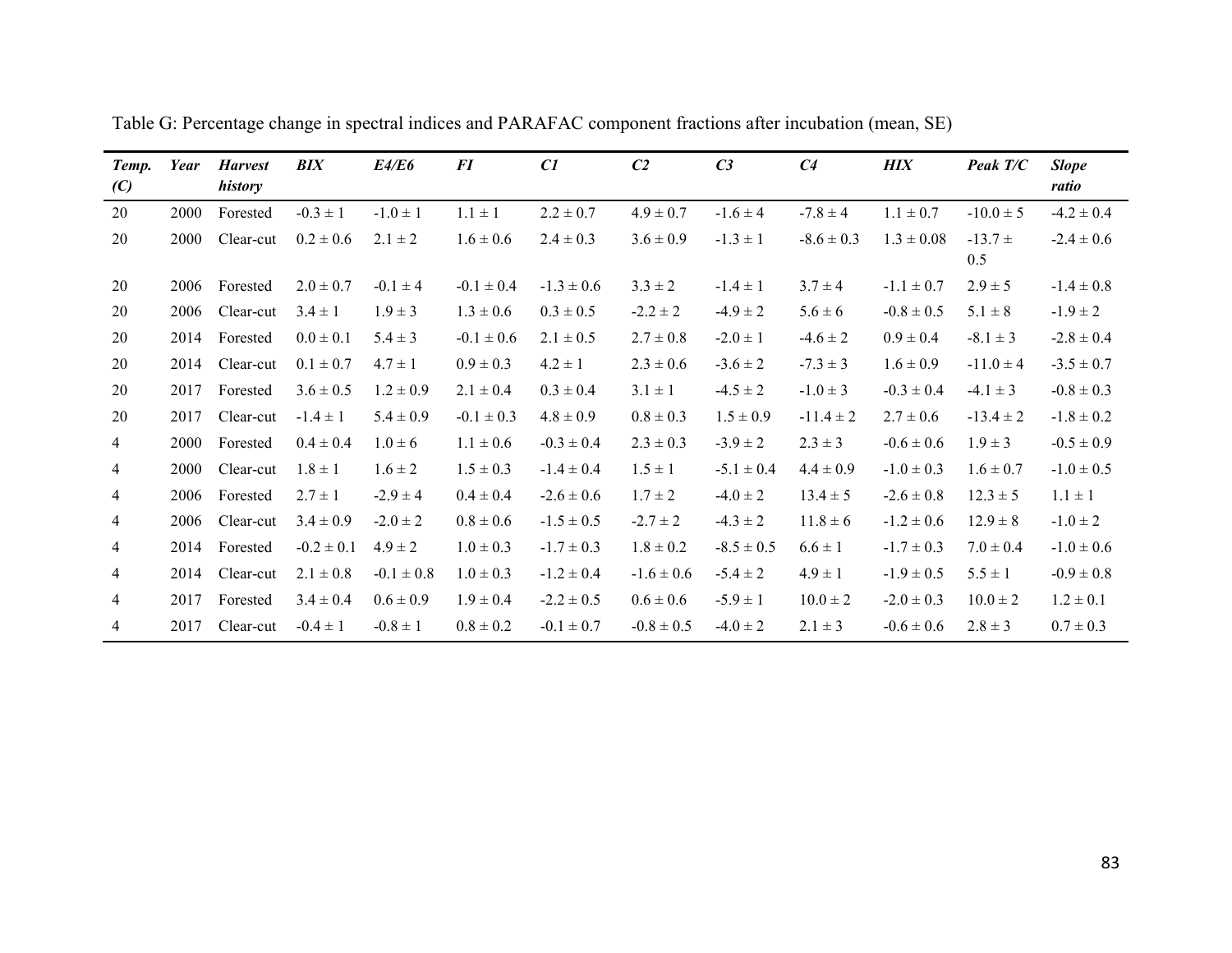|      | <b>Year</b> Harvest history | <b>Initial DOC</b> concentration | <b>Soil Moisture</b>     |
|------|-----------------------------|----------------------------------|--------------------------|
|      |                             | $(mg\ C/L)$                      | (% wt water/wt dry soil) |
| 2017 | Forested                    | 11.35                            | 160.31                   |
| 2017 | Forested                    | 11.60                            | 261.56                   |
| 2017 | Forested                    | 22.09                            | 242.62                   |
| 2017 | Clear-cut                   | 58.96                            | 181.93                   |
| 2017 | Clear-cut                   | 28.91                            | 229.12                   |
| 2017 | Clear-cut                   | 18.88                            | 253.09                   |
| 2014 | Forested                    | 17.10                            | 158.28                   |
| 2014 | Forested                    | 18.35                            | 112.09                   |
| 2014 | Forested                    | 13.14                            | 169.30                   |
| 2014 | Clear-cut                   | 15.94                            | 160.18                   |
| 2014 | Clear-cut                   | 18.22                            | 265.53                   |
| 2014 | Clear-cut                   | 18.01                            | 178.57                   |
| 2006 | Forested                    | 22.90                            | 174.15                   |
| 2006 | Forested                    | 16.06                            | 142.37                   |
| 2006 | Forested                    | 15.16                            | 221.30                   |
| 2006 | Clear-cut                   | 10.96                            | 147.62                   |
| 2006 | Clear-cut                   | 9.67                             | 151.46                   |
| 2006 | Clear-cut                   | 14.57                            | 169.33                   |
| 2000 | Forested                    | 16.74                            | 167.91                   |
| 2000 | Forested                    | 15.93                            | 307.70                   |
| 2000 | Forested                    | 12.87                            | 189.96                   |
| 2000 | Clear-cut                   | 10.18                            | 218.51                   |
| 2000 | Clear-cut                   | 14.66                            | 222.21                   |
| 2000 | Clear-cut                   | 9.74                             | 242.49                   |

| Table H: Soil moisture and initial (undiluted) DOC concentration in SWE |  |
|-------------------------------------------------------------------------|--|
|-------------------------------------------------------------------------|--|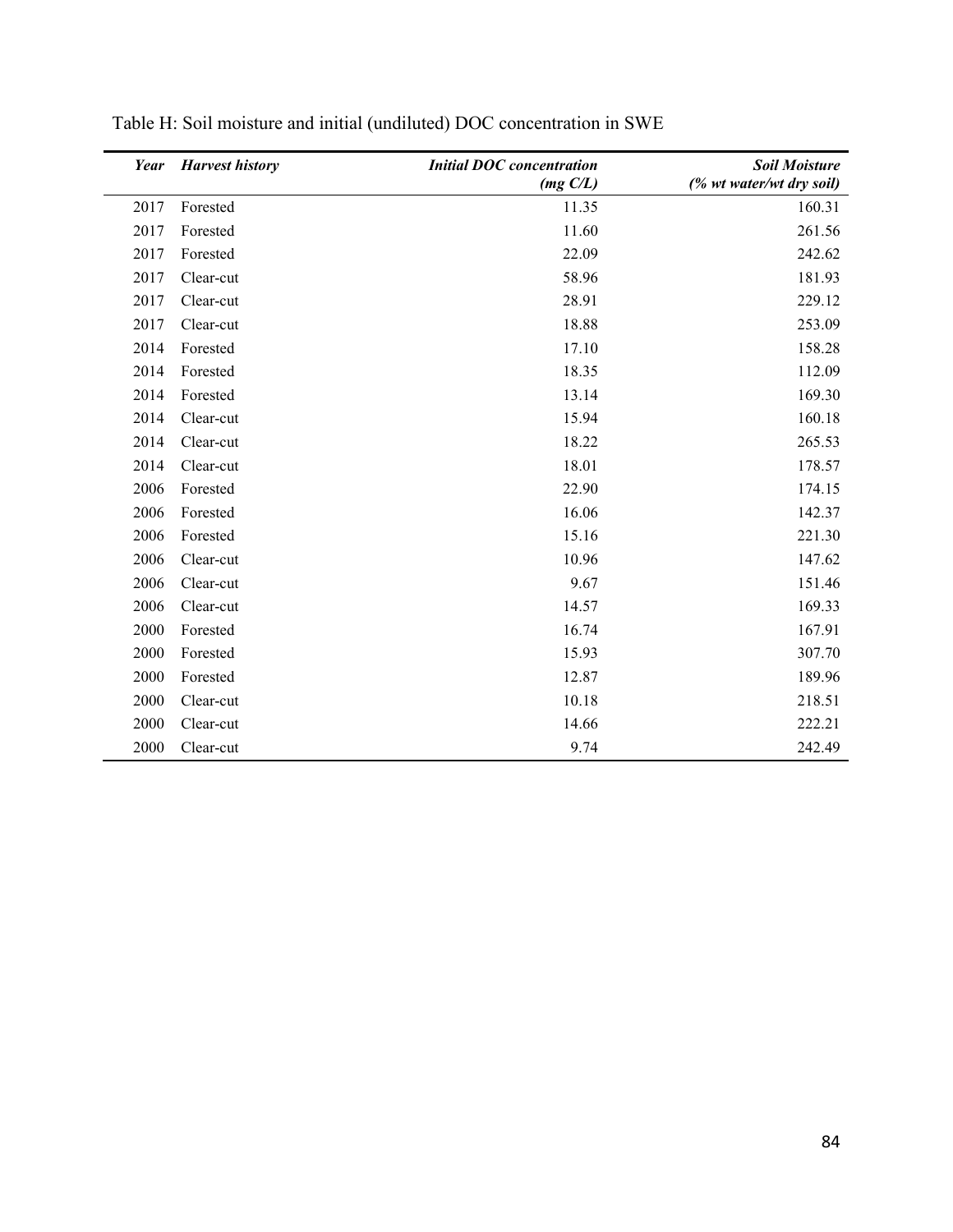Table I: Temperature logger data

| Day              | Date & time, 4°C logger<br>$\left(\frac{dd}{m}m/\gamma y y \right) hh: mm: ss$ | Logger<br>temperature $(^{\circ}C)$ | Date & time, $20^{\circ}C$ logger<br>(dd/mm/yyy hh:mm:ss) | Logger<br>temperature $(^{\circ}C)$ |
|------------------|--------------------------------------------------------------------------------|-------------------------------------|-----------------------------------------------------------|-------------------------------------|
| $\boldsymbol{0}$ | 08/04/2021 00:26:48                                                            | 5.4                                 | 08/04/2021 00:26:04                                       | 19.7                                |
|                  | 08/04/2021 00:56:48                                                            | 5.4                                 | 08/04/2021 00:56:04                                       | 19.6                                |
|                  | 08/04/2021 01:26:48                                                            | 5.3                                 | 08/04/2021 01:26:04                                       | 19.6                                |
|                  | 08/04/2021 01:56:48                                                            | 5.3                                 | 08/04/2021 01:56:04                                       | 19.6                                |
|                  | 08/04/2021 02:26:48                                                            | 5.3                                 | 08/04/2021 02:26:04                                       | 19.5                                |
|                  | 08/04/2021 02:56:48                                                            | 5.2                                 | 08/04/2021 02:56:04                                       | 19.5                                |
|                  | 08/04/2021 03:26:48                                                            | 5.2                                 | 08/04/2021 03:26:04                                       | 19.5                                |
|                  | 08/04/2021 03:56:48                                                            | 5.2                                 | 08/04/2021 03:56:04                                       | 19.4                                |
|                  | 08/04/2021 04:26:48                                                            | 5.3                                 | 08/04/2021 04:26:04                                       | 19.4                                |
|                  | 08/04/2021 04:56:48                                                            | 5.2                                 | 08/04/2021 04:56:04                                       | 19.4                                |
|                  | 08/04/2021 05:26:48                                                            | 5.2                                 | 08/04/2021 05:26:04                                       | 19.4                                |
|                  | 08/04/2021 05:56:48                                                            | 5.2                                 | 08/04/2021 05:56:04                                       | 19.4                                |
|                  | 08/04/2021 06:26:48                                                            | 5.2                                 | 08/04/2021 06:26:04                                       | 19.3                                |
|                  | 08/04/2021 06:56:48                                                            | 5.2                                 | 08/04/2021 06:56:04                                       | 19.3                                |
|                  | 08/04/2021 07:26:48                                                            | 5.2                                 | 08/04/2021 07:26:04                                       | 19.3                                |
|                  | 08/04/2021 07:56:48                                                            | 5.3                                 | 08/04/2021 07:56:04                                       | 19.3                                |
|                  | 08/04/2021 08:26:48                                                            | 5.3                                 | 08/04/2021 08:26:04                                       | 19.5                                |
|                  | 08/04/2021 08:56:48                                                            | 5.2                                 | 08/04/2021 08:56:04                                       | 20                                  |
|                  | 08/04/2021 09:26:48                                                            | 5.2                                 | 08/04/2021 09:26:04                                       | 20.3                                |
|                  | 08/04/2021 09:56:48                                                            | 5.2                                 | 08/04/2021 09:56:04                                       | 20.3                                |
|                  | 08/04/2021 10:26:48                                                            | 5.2                                 | 08/04/2021 10:26:04                                       | 20.7                                |
|                  | 08/04/2021 10:56:48                                                            | 5.1                                 | 08/04/2021 10:56:04                                       | 20.8                                |
|                  | 08/04/2021 11:26:48                                                            | 5.1                                 | 08/04/2021 11:26:04                                       | 21                                  |
|                  | 08/04/2021 11:56:48                                                            | 5.1                                 | 08/04/2021 11:56:04                                       | 21                                  |
|                  | 08/04/2021 12:26:48                                                            | 5.2                                 | 08/04/2021 12:26:04                                       | 21.1                                |
|                  | 08/04/2021 12:56:48                                                            | 5.1                                 | 08/04/2021 12:56:04                                       | 21.2                                |
|                  | 08/04/2021 13:26:48                                                            | 5.1                                 | 08/04/2021 13:26:04                                       | 21.3                                |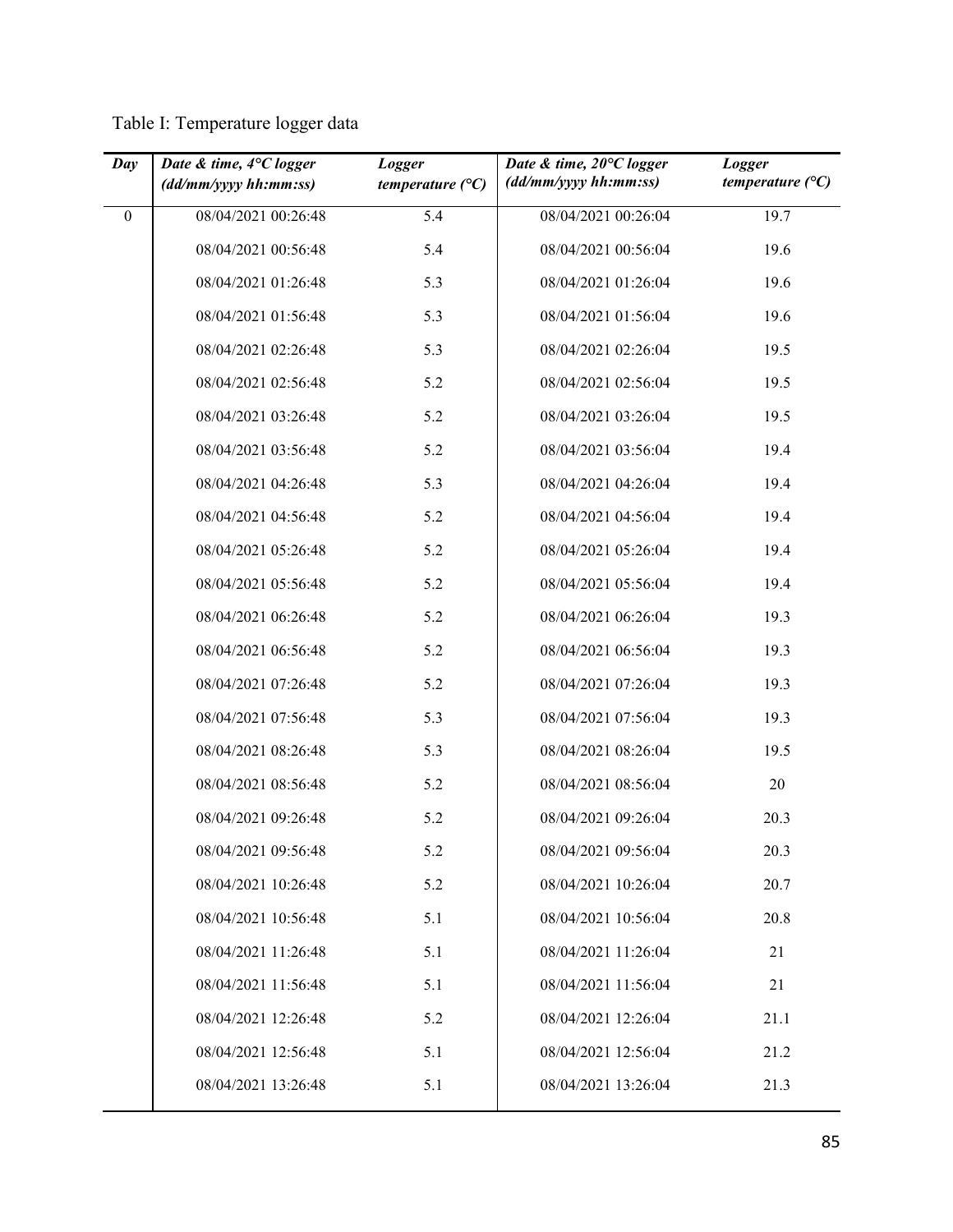|   | 08/04/2021 13:56:48 | 5.1 | 08/04/2021 13:56:04 | 21.4 |
|---|---------------------|-----|---------------------|------|
|   | 08/04/2021 14:26:48 | 5.1 | 08/04/2021 14:26:04 | 21.4 |
|   | 08/04/2021 14:56:48 | 5.2 | 08/04/2021 14:56:04 | 21.4 |
|   | 08/04/2021 15:26:48 | 5.2 | 08/04/2021 15:26:04 | 21.4 |
|   | 08/04/2021 15:56:48 | 5.2 | 08/04/2021 15:56:04 | 21.5 |
|   | 08/04/2021 16:26:48 | 5.2 | 08/04/2021 16:26:04 | 21.4 |
|   | 08/04/2021 16:56:48 | 5.1 | 08/04/2021 16:56:04 | 21.4 |
|   | 08/04/2021 17:26:48 | 5.1 | 08/04/2021 17:26:04 | 21.4 |
|   | 08/04/2021 17:56:48 | 5.2 | 08/04/2021 17:56:04 | 21.4 |
|   | 08/04/2021 18:26:48 | 5.1 | 08/04/2021 18:26:04 | 21.4 |
|   | 08/04/2021 18:56:48 | 5.1 | 08/04/2021 18:56:04 | 21.3 |
|   | 08/04/2021 19:26:48 | 5.1 | 08/04/2021 19:26:04 | 21.3 |
|   | 08/04/2021 19:56:48 | 5.1 | 08/04/2021 19:56:04 | 21.3 |
|   | 08/04/2021 20:26:48 | 5.1 | 08/04/2021 20:26:04 | 21.3 |
|   | 08/04/2021 20:56:48 | 5.1 | 08/04/2021 20:56:04 | 21.3 |
|   | 08/04/2021 21:26:48 | 5.1 | 08/04/2021 21:26:04 | 21.3 |
|   | 08/04/2021 21:56:48 | 5.1 | 08/04/2021 21:56:04 | 21   |
|   | 08/04/2021 22:26:48 | 5.1 | 08/04/2021 22:26:04 | 20.8 |
|   | 08/04/2021 22:56:48 | 5.1 | 08/04/2021 22:56:04 | 20.7 |
|   | 08/04/2021 23:26:48 | 5.1 | 08/04/2021 23:26:04 | 20.6 |
|   | 08/04/2021 23:56:48 | 5.1 | 08/04/2021 23:56:04 | 20.5 |
| 1 | 09/04/2021 00:26:48 | 5   | 09/04/2021 00:26:04 | 20.3 |
|   | 09/04/2021 00:56:48 | 5.1 | 09/04/2021 00:56:04 | 20.2 |
|   | 09/04/2021 01:26:48 | 5.1 | 09/04/2021 01:26:04 | 20.1 |
|   | 09/04/2021 01:56:48 | 5.1 | 09/04/2021 01:56:04 | 20   |
|   | 09/04/2021 02:26:48 | 5.1 | 09/04/2021 02:26:04 | 19.9 |
|   | 09/04/2021 02:56:48 | 5.1 | 09/04/2021 02:56:04 | 19.8 |
|   | 09/04/2021 03:26:48 | 5.1 | 09/04/2021 03:26:04 | 19.8 |
|   | 09/04/2021 03:56:48 | 5.1 | 09/04/2021 03:56:04 | 19.7 |
|   |                     |     |                     |      |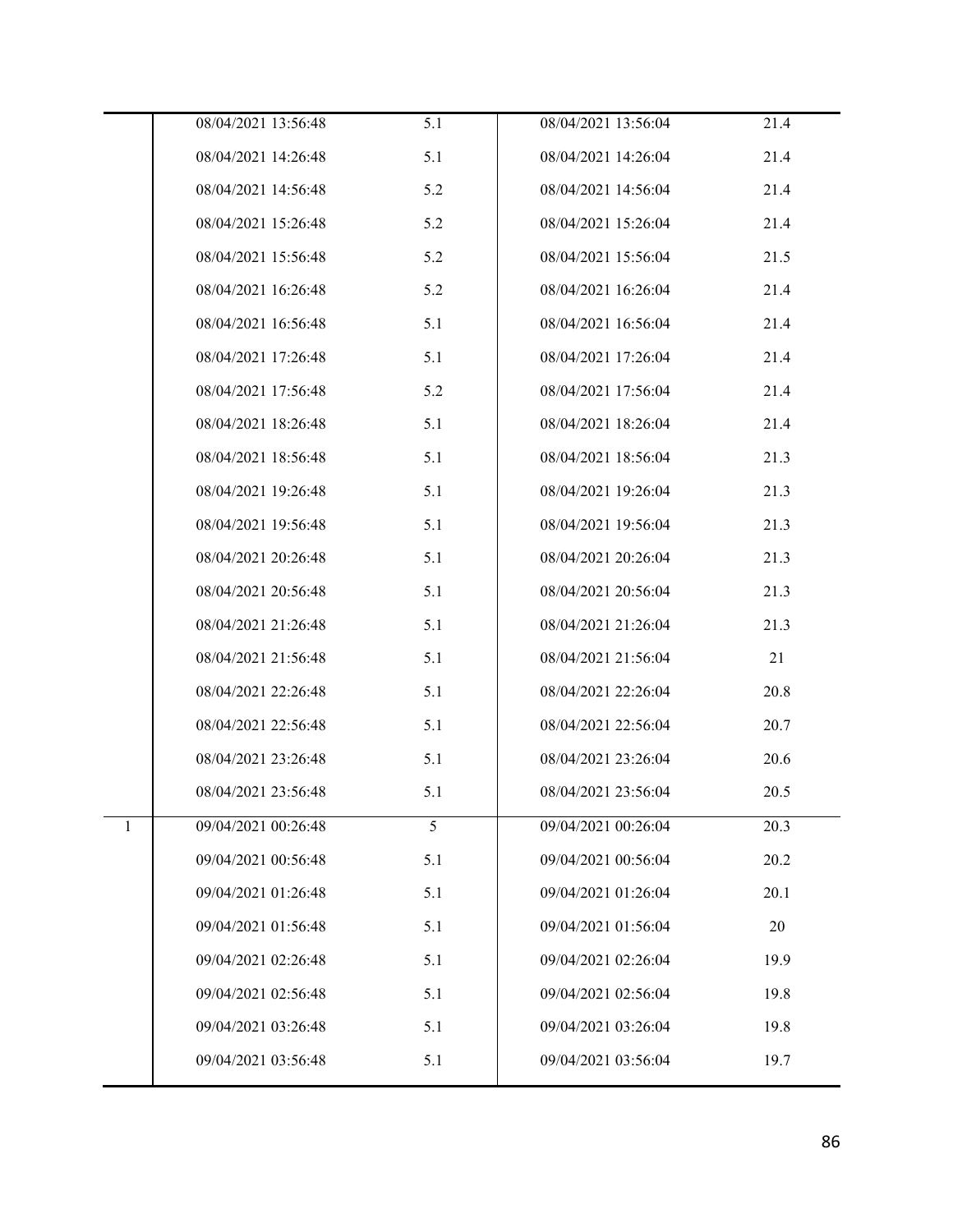| 09/04/2021 04:26:48 | 5   | 09/04/2021 04:26:04 | 19.7 |
|---------------------|-----|---------------------|------|
| 09/04/2021 04:56:48 | 5.1 | 09/04/2021 04:56:04 | 19.7 |
| 09/04/2021 05:26:48 | 5.1 | 09/04/2021 05:26:04 | 19.6 |
| 09/04/2021 05:56:48 | 5.1 | 09/04/2021 05:56:04 | 19.6 |
| 09/04/2021 06:26:48 | 5.1 | 09/04/2021 06:26:04 | 19.6 |
| 09/04/2021 06:56:48 | 5.1 | 09/04/2021 06:56:04 | 19.6 |
| 09/04/2021 07:26:48 | 5.1 | 09/04/2021 07:26:04 | 19.5 |
| 09/04/2021 07:56:48 | 5.1 | 09/04/2021 07:56:04 | 19.5 |
| 09/04/2021 08:26:48 | 5.1 | 09/04/2021 08:26:04 | 19.5 |
| 09/04/2021 08:56:48 | 5.1 | 09/04/2021 08:56:04 | 19.6 |
| 09/04/2021 09:26:48 | 5.1 | 09/04/2021 09:26:04 | 19.8 |
| 09/04/2021 09:56:48 | 5.1 | 09/04/2021 09:56:04 | 19.9 |
| 09/04/2021 10:26:48 | 5.1 | 09/04/2021 10:26:04 | 20   |
| 09/04/2021 10:56:48 | 5.1 | 09/04/2021 10:56:04 | 20.1 |
| 09/04/2021 11:26:48 | 5.1 | 09/04/2021 11:26:04 | 20.1 |
| 09/04/2021 11:56:48 | 5.1 | 09/04/2021 11:56:04 | 20.2 |
| 09/04/2021 12:26:48 | 5.1 | 09/04/2021 12:26:04 | 20.2 |
| 09/04/2021 12:56:48 | 5.1 | 09/04/2021 12:56:04 | 20.3 |
| 09/04/2021 13:26:48 | 5.1 | 09/04/2021 13:26:04 | 20.3 |
| 09/04/2021 13:56:48 | 5.1 | 09/04/2021 13:56:04 | 20.4 |
| 09/04/2021 14:26:48 | 5.1 | 09/04/2021 14:26:04 | 20.4 |
| 09/04/2021 14:56:48 | 5.1 | 09/04/2021 14:56:04 | 20.5 |
| 09/04/2021 15:26:48 | 5.1 | 09/04/2021 15:26:04 | 20.5 |
| 09/04/2021 15:56:48 | 5.1 | 09/04/2021 15:56:04 | 20.5 |
| 09/04/2021 16:26:48 | 5.1 | 09/04/2021 16:26:04 | 20.5 |
| 09/04/2021 16:56:48 | 5.1 | 09/04/2021 16:56:04 | 20.5 |
| 09/04/2021 17:26:48 | 5.1 | 09/04/2021 17:26:04 | 20.5 |
| 09/04/2021 17:56:48 | 5.1 | 09/04/2021 17:56:04 | 20.5 |
| 09/04/2021 18:26:48 | 5.1 | 09/04/2021 18:26:04 | 20.5 |
| 09/04/2021 18:56:48 | 5.1 | 09/04/2021 18:56:04 | 20.5 |
|                     |     |                     |      |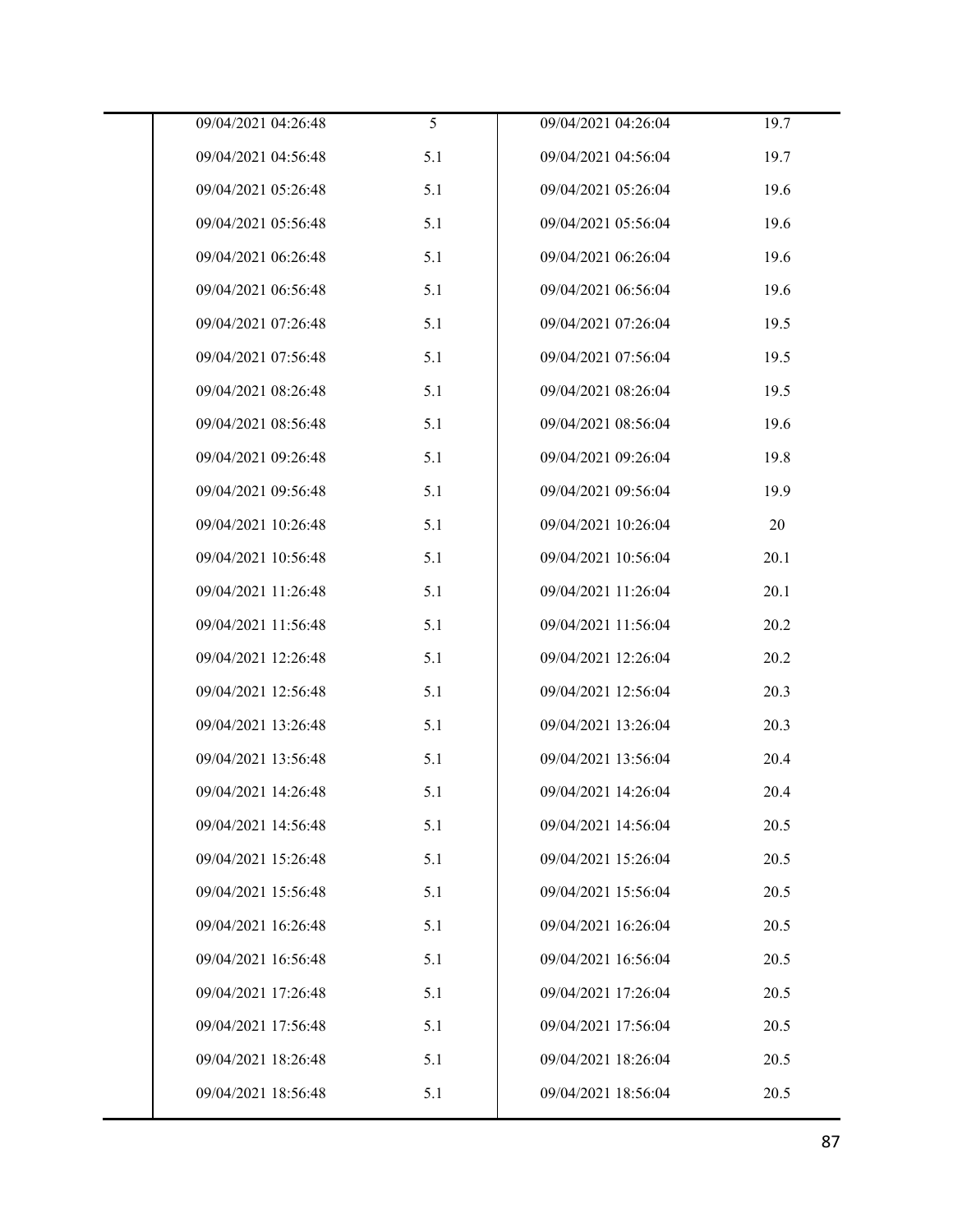|                | 09/04/2021 19:26:48 | 5.1 | 09/04/2021 19:26:04 | 20.5 |
|----------------|---------------------|-----|---------------------|------|
|                | 09/04/2021 19:56:48 | 5.1 | 09/04/2021 19:56:04 | 20.5 |
|                |                     |     |                     |      |
|                | 09/04/2021 20:26:48 | 5.2 | 09/04/2021 20:26:04 | 20.5 |
|                | 09/04/2021 20:56:48 | 5.2 | 09/04/2021 20:56:04 | 20.4 |
|                | 09/04/2021 21:26:48 | 5.1 | 09/04/2021 21:26:04 | 20.4 |
|                | 09/04/2021 21:56:48 | 5.2 | 09/04/2021 21:56:04 | 20.2 |
|                | 09/04/2021 22:26:48 | 5.3 | 09/04/2021 22:26:04 | 20.1 |
|                | 09/04/2021 22:56:48 | 5.2 | 09/04/2021 22:56:04 | 19.9 |
|                | 09/04/2021 23:26:48 | 5.3 | 09/04/2021 23:26:04 | 19.8 |
|                | 09/04/2021 23:56:48 | 5.3 | 09/04/2021 23:56:04 | 19.7 |
| $\overline{2}$ | 10/04/2021 00:26:48 | 5.3 | 10/04/2021 00:26:04 | 19.6 |
|                | 10/04/2021 00:56:48 | 5.2 | 10/04/2021 00:56:04 | 19.6 |
|                | 10/04/2021 01:26:48 | 5.3 | 10/04/2021 01:26:04 | 19.6 |
|                | 10/04/2021 01:56:48 | 5.2 | 10/04/2021 01:56:04 | 19.5 |
|                | 10/04/2021 02:26:48 | 5.2 | 10/04/2021 02:26:04 | 19.5 |
|                | 10/04/2021 02:56:48 | 5.2 | 10/04/2021 02:56:04 | 19.5 |
|                | 10/04/2021 03:26:48 | 5.2 | 10/04/2021 03:26:04 | 19.4 |
|                | 10/04/2021 03:56:48 | 5.2 | 10/04/2021 03:56:04 | 19.4 |
|                | 10/04/2021 04:26:48 | 5.2 | 10/04/2021 04:26:04 | 19.4 |
|                | 10/04/2021 04:56:48 | 5.2 | 10/04/2021 04:56:04 | 19.4 |
|                | 10/04/2021 05:26:48 | 5.2 | 10/04/2021 05:26:04 | 19.4 |
|                | 10/04/2021 05:56:48 | 5.2 | 10/04/2021 05:56:04 | 19.4 |
|                | 10/04/2021 06:26:48 | 5.2 | 10/04/2021 06:26:04 | 19.4 |
|                | 10/04/2021 06:56:48 | 5.2 | 10/04/2021 06:56:04 | 19.3 |
|                | 10/04/2021 07:26:48 | 5.2 | 10/04/2021 07:26:04 | 19.3 |
|                | 10/04/2021 07:56:48 | 5.2 | 10/04/2021 07:56:04 | 19.2 |
|                | 10/04/2021 08:26:48 | 5.1 | 10/04/2021 08:26:04 | 19.2 |
|                | 10/04/2021 08:56:48 | 5.1 | 10/04/2021 08:56:04 | 19.4 |
|                | 10/04/2021 09:26:48 | 5.1 | 10/04/2021 09:26:04 | 19.5 |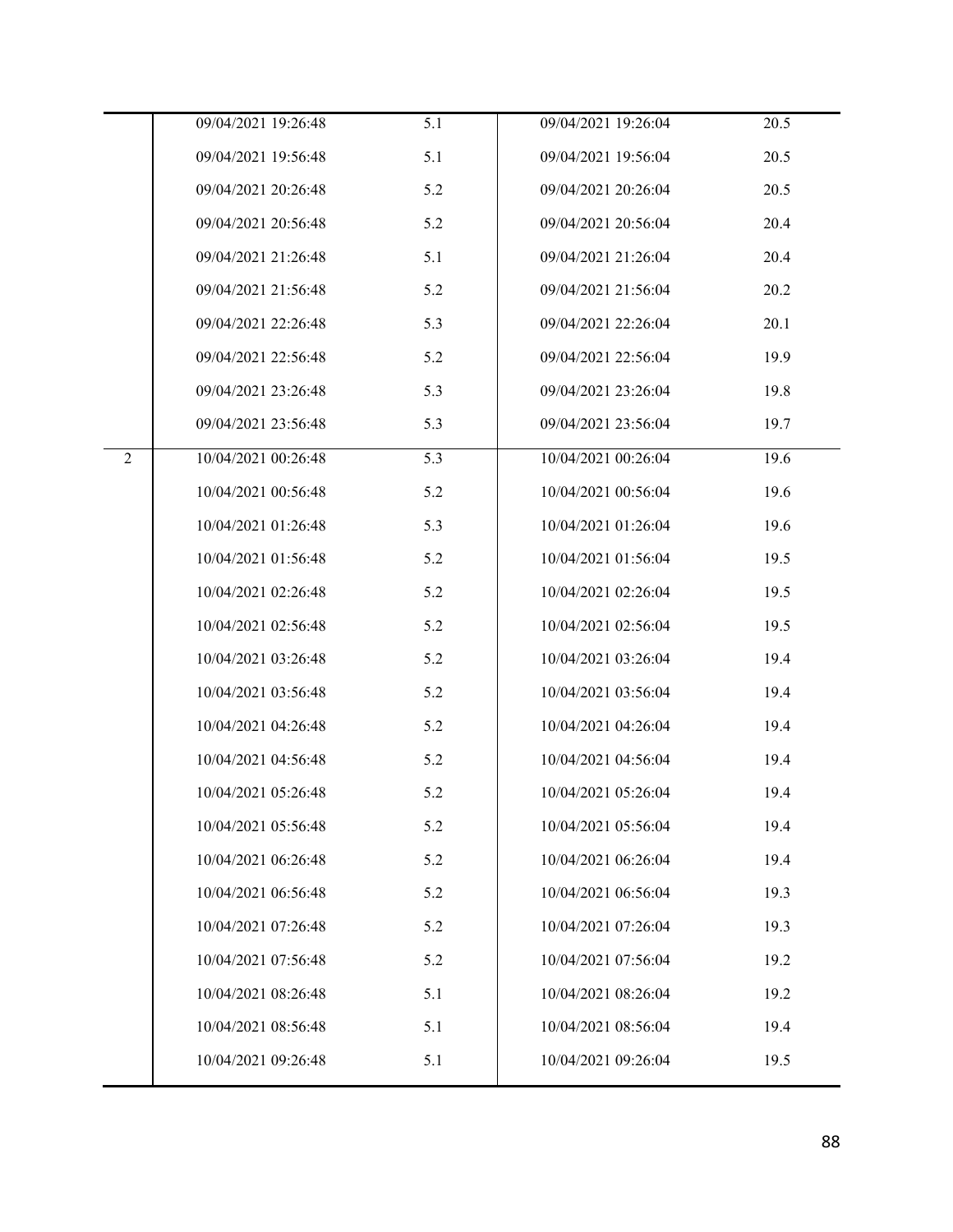|                | 10/04/2021 09:56:48 | 5.1 | 10/04/2021 09:56:04 | 19.8 |
|----------------|---------------------|-----|---------------------|------|
|                | 10/04/2021 10:26:48 | 5   | 10/04/2021 10:26:04 | 20.1 |
|                | 10/04/2021 10:56:48 | 5   | 10/04/2021 10:56:04 | 20.4 |
|                | 10/04/2021 11:26:48 | 5   | 10/04/2021 11:26:04 | 20.6 |
|                | 10/04/2021 11:56:48 | 5   | 10/04/2021 11:56:04 | 20.8 |
|                | 10/04/2021 12:26:48 | 5   | 10/04/2021 12:26:04 | 20.8 |
|                | 10/04/2021 12:56:48 | 5   | 10/04/2021 12:56:04 | 20.9 |
|                | 10/04/2021 13:26:48 | 5   | 10/04/2021 13:26:04 | 21   |
|                | 10/04/2021 13:56:48 | 5   | 10/04/2021 13:56:04 | 21   |
|                | 10/04/2021 14:26:48 | 5   | 10/04/2021 14:26:04 | 21   |
|                | 10/04/2021 14:56:48 | 5   | 10/04/2021 14:56:04 | 21.1 |
|                | 10/04/2021 15:26:48 | 5   | 10/04/2021 15:26:04 | 21.1 |
|                | 10/04/2021 15:56:48 | 5   | 10/04/2021 15:56:04 | 21.1 |
|                | 10/04/2021 16:26:48 | 5   | 10/04/2021 16:26:04 | 21   |
|                | 10/04/2021 16:56:48 | 4.9 | 10/04/2021 16:56:04 | 21   |
|                | 10/04/2021 17:26:48 | 4.9 | 10/04/2021 17:26:04 | 21   |
|                | 10/04/2021 17:56:48 | 4.9 | 10/04/2021 17:56:04 | 21   |
|                | 10/04/2021 18:26:48 | 5   | 10/04/2021 18:26:04 | 21   |
|                | 10/04/2021 18:56:48 | 5   | 10/04/2021 18:56:04 | 20.7 |
|                | 10/04/2021 19:26:48 | 4.9 | 10/04/2021 19:26:04 | 20.6 |
|                | 10/04/2021 19:56:48 | 4.9 | 10/04/2021 19:56:04 | 20.5 |
|                | 10/04/2021 20:26:48 | 4.9 | 10/04/2021 20:26:04 | 20.3 |
|                | 10/04/2021 20:56:48 | 5   | 10/04/2021 20:56:04 | 20.2 |
|                | 10/04/2021 21:26:48 | 4.9 | 10/04/2021 21:26:04 | 20.1 |
|                | 10/04/2021 21:56:48 | 4.9 | 10/04/2021 21:56:04 | 20.1 |
|                | 10/04/2021 22:26:48 | 4.9 | 10/04/2021 22:26:04 | 20   |
|                | 10/04/2021 22:56:48 | 5   | 10/04/2021 22:56:04 | 19.9 |
|                | 10/04/2021 23:26:48 | 4.9 | 10/04/2021 23:26:04 | 19.8 |
|                | 10/04/2021 23:56:48 | 4.9 | 10/04/2021 23:56:04 | 19.7 |
| $\overline{3}$ | 11/04/2021 00:26:48 | 4.9 | 11/04/2021 00:26:04 | 19.6 |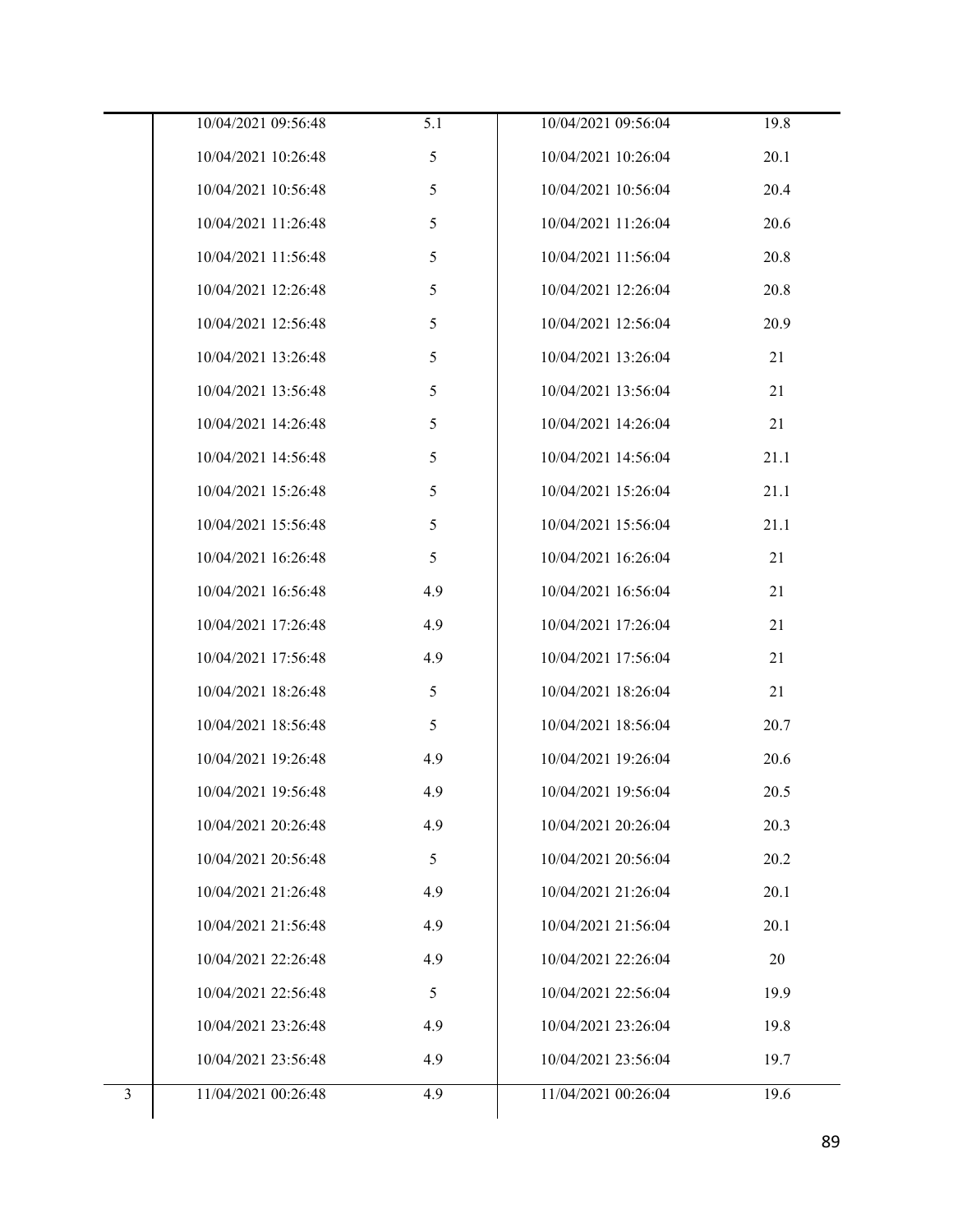| 11/04/2021 00:56:48 | 4.9 | 11/04/2021 00:56:04 | 19.6 |
|---------------------|-----|---------------------|------|
| 11/04/2021 01:26:48 | 4.9 | 11/04/2021 01:26:04 | 19.5 |
| 11/04/2021 01:56:48 | 4.9 | 11/04/2021 01:56:04 | 19.5 |
| 11/04/2021 02:26:48 | 4.9 | 11/04/2021 02:26:04 | 19.5 |
| 11/04/2021 02:56:48 | 4.9 | 11/04/2021 02:56:04 | 19.5 |
| 11/04/2021 03:26:48 | 4.9 | 11/04/2021 03:26:04 | 19.4 |
| 11/04/2021 03:56:48 | 4.9 | 11/04/2021 03:56:04 | 19.4 |
| 11/04/2021 04:26:48 | 4.9 | 11/04/2021 04:26:04 | 19.4 |
| 11/04/2021 04:56:48 | 4.9 | 11/04/2021 04:56:04 | 19.4 |
| 11/04/2021 05:26:48 | 4.9 | 11/04/2021 05:26:04 | 19.4 |
| 11/04/2021 05:56:48 | 4.9 | 11/04/2021 05:56:04 | 19.4 |
| 11/04/2021 06:26:48 | 4.9 | 11/04/2021 06:26:04 | 19.3 |
| 11/04/2021 06:56:48 | 4.9 | 11/04/2021 06:56:04 | 19.3 |
| 11/04/2021 07:26:48 | 4.9 | 11/04/2021 07:26:04 | 19.3 |
| 11/04/2021 07:56:48 | 4.9 | 11/04/2021 07:56:04 | 19.3 |
| 11/04/2021 08:26:48 | 5   | 11/04/2021 08:26:04 | 19.3 |
| 11/04/2021 08:56:48 | 5   | 11/04/2021 08:56:04 | 19.4 |
| 11/04/2021 09:26:48 | 4.9 | 11/04/2021 09:26:04 | 19.5 |
| 11/04/2021 09:56:48 | 4.9 | 11/04/2021 09:56:04 | 19.7 |
| 11/04/2021 10:26:48 | 4.9 | 11/04/2021 10:26:04 | 19.9 |
| 11/04/2021 10:56:48 | 5   | 11/04/2021 10:56:04 | 20.1 |
| 11/04/2021 11:26:48 | 4.9 | 11/04/2021 11:26:04 | 20.3 |
| 11/04/2021 11:56:48 | 4.9 | 11/04/2021 11:56:04 | 20.5 |
| 11/04/2021 12:26:48 | 4.9 | 11/04/2021 12:26:04 | 20.7 |
| 11/04/2021 12:56:48 | 5   | 11/04/2021 12:56:04 | 20.8 |
| 11/04/2021 13:26:48 | 5   | 11/04/2021 13:26:04 | 20.9 |
| 11/04/2021 13:56:48 | 4.9 | 11/04/2021 13:56:04 | 20.9 |
| 11/04/2021 14:26:48 | 4.9 | 11/04/2021 14:26:04 | 21   |
| 11/04/2021 14:56:48 | 4.9 | 11/04/2021 14:56:04 | 21   |
| 11/04/2021 15:26:48 | 4.9 | 11/04/2021 15:26:04 | 21   |
|                     |     |                     |      |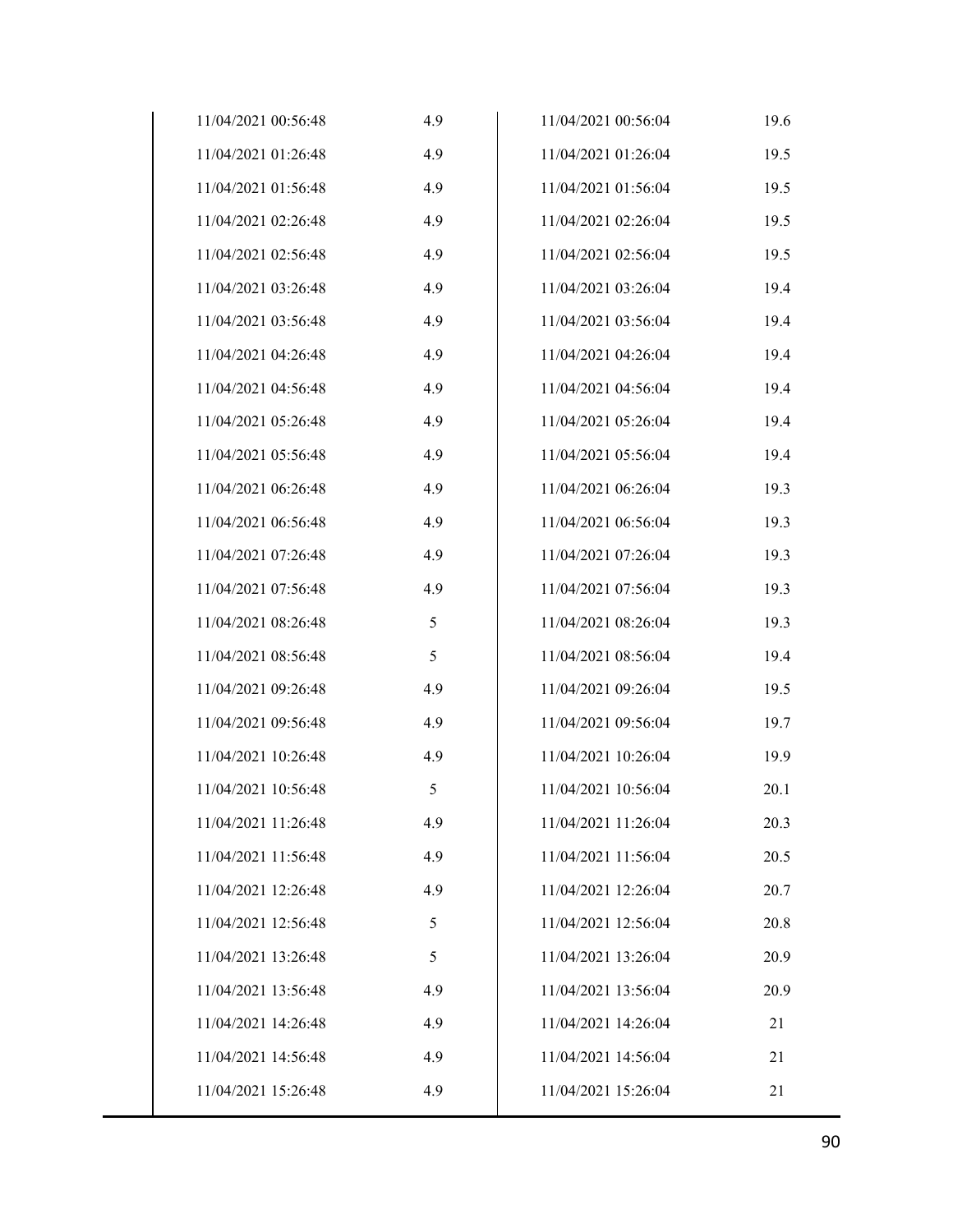| 11/04/2021 15:56:48                   | 5   | 11/04/2021 15:56:04 | 21   |
|---------------------------------------|-----|---------------------|------|
| 11/04/2021 16:26:48                   | 5   | 11/04/2021 16:26:04 | 21   |
| 11/04/2021 16:56:48                   | 5   | 11/04/2021 16:56:04 | 21   |
| 11/04/2021 17:26:48                   | 5   | 11/04/2021 17:26:04 | 20.9 |
| 11/04/2021 17:56:48                   | 5   | 11/04/2021 17:56:04 | 20.9 |
| 11/04/2021 18:26:48                   | 5   | 11/04/2021 18:26:04 | 20.9 |
| 11/04/2021 18:56:48                   | 5   | 11/04/2021 18:56:04 | 20.8 |
| 11/04/2021 19:26:48                   | 4.9 | 11/04/2021 19:26:04 | 20.6 |
| 11/04/2021 19:56:48                   | 5   | 11/04/2021 19:56:04 | 20.5 |
| 11/04/2021 20:26:48                   | 5   | 11/04/2021 20:26:04 | 20.3 |
| 11/04/2021 20:56:48                   | 4.9 | 11/04/2021 20:56:04 | 20.2 |
| 11/04/2021 21:26:48                   | 5   | 11/04/2021 21:26:04 | 20.1 |
| 11/04/2021 21:56:48                   | 5   | 11/04/2021 21:56:04 | 20.1 |
| 11/04/2021 22:26:48                   | 5   | 11/04/2021 22:26:04 | 20   |
| 11/04/2021 22:56:48                   | 5   | 11/04/2021 22:56:04 | 19.9 |
| 11/04/2021 23:26:48                   | 5   | 11/04/2021 23:26:04 | 19.9 |
| 11/04/2021 23:56:48                   | 5.1 | 11/04/2021 23:56:04 | 19.8 |
| 12/04/2021 00:26:48<br>$\overline{4}$ | 5   | 12/04/2021 00:26:04 | 19.7 |
| 12/04/2021 00:56:48                   | 5   | 12/04/2021 00:56:04 | 19.7 |
| 12/04/2021 01:26:48                   | 5.1 | 12/04/2021 01:26:04 | 19.6 |
| 12/04/2021 01:56:48                   | 5   | 12/04/2021 01:56:04 | 19.6 |
| 12/04/2021 02:26:48                   | 5.1 | 12/04/2021 02:26:04 | 19.5 |
| 12/04/2021 02:56:48                   | 5   | 12/04/2021 02:56:04 | 19.5 |
| 12/04/2021 03:26:48                   | 5   | 12/04/2021 03:26:04 | 19.5 |
| 12/04/2021 03:56:48                   | 5   | 12/04/2021 03:56:04 | 19.5 |
| 12/04/2021 04:26:48                   | 5   | 12/04/2021 04:26:04 | 19.4 |
| 12/04/2021 04:56:48                   | 5   | 12/04/2021 04:56:04 | 19.4 |
| 12/04/2021 05:26:48                   | 5.1 | 12/04/2021 05:26:04 | 19.4 |
| 12/04/2021 05:56:48                   | 5   | 12/04/2021 05:56:04 | 19.4 |
|                                       |     |                     |      |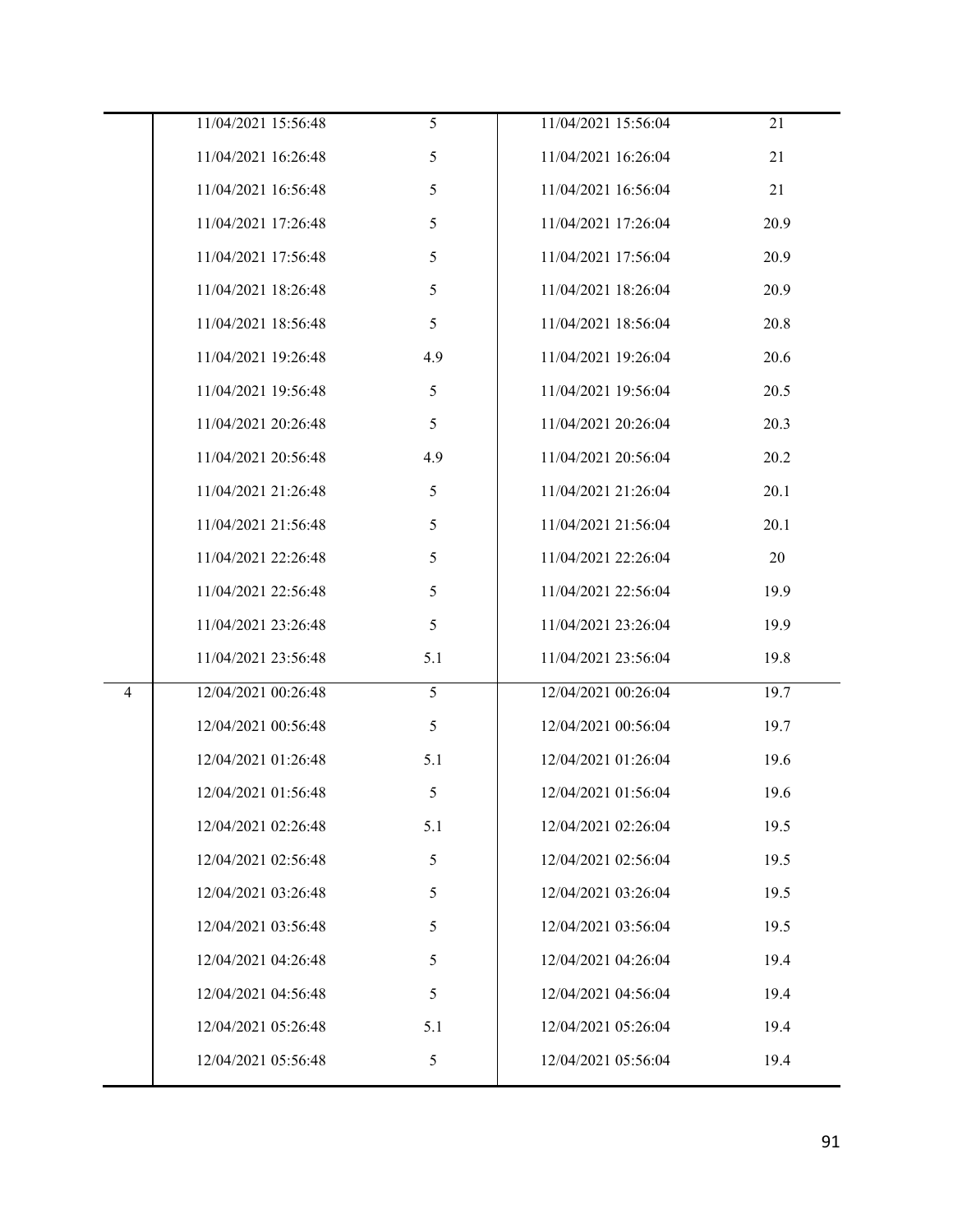| 12/04/2021 06:26:48 | 5   | 12/04/2021 06:26:04 | 19.4 |
|---------------------|-----|---------------------|------|
| 12/04/2021 06:56:48 | 5   | 12/04/2021 06:56:04 | 19.4 |
| 12/04/2021 07:26:48 | 5   | 12/04/2021 07:26:04 | 19.4 |
| 12/04/2021 07:56:48 | 5   | 12/04/2021 07:56:04 | 19.4 |
| 12/04/2021 08:26:48 | 5   | 12/04/2021 08:26:04 | 19.4 |
| 12/04/2021 08:56:48 | 5   | 12/04/2021 08:56:04 | 19.6 |
| 12/04/2021 09:26:48 | 5   | 12/04/2021 09:26:04 | 19.9 |
| 12/04/2021 09:56:48 | 5.1 | 12/04/2021 09:56:04 | 20.1 |
| 12/04/2021 10:26:48 | 5.1 | 12/04/2021 10:26:04 | 20.3 |
| 12/04/2021 10:56:48 | 5.1 | 12/04/2021 10:56:04 | 20.6 |
| 12/04/2021 11:26:48 | 5   | 12/04/2021 11:26:04 | 20.8 |
| 12/04/2021 11:56:48 | 5   | 12/04/2021 11:56:04 | 20.9 |
| 12/04/2021 12:26:48 | 5   | 12/04/2021 12:26:04 | 21.1 |
| 12/04/2021 12:56:48 | 5   | 12/04/2021 12:56:04 | 21.2 |
| 12/04/2021 13:26:48 | 5.1 | 12/04/2021 13:26:04 | 21.3 |
| 12/04/2021 13:56:48 | 5.1 | 12/04/2021 13:56:04 | 21.4 |
| 12/04/2021 14:26:48 | 5.1 | 12/04/2021 14:26:04 | 21.4 |
| 12/04/2021 14:56:48 | 5.1 | 12/04/2021 14:56:04 | 21.5 |
| 12/04/2021 15:26:48 | 5.1 | 12/04/2021 15:26:04 | 21.5 |
| 12/04/2021 15:56:48 | 5.2 | 12/04/2021 15:56:04 | 21.5 |
| 12/04/2021 16:26:48 | 5.2 | 12/04/2021 16:26:04 | 21.6 |
| 12/04/2021 16:56:48 | 5.1 | 12/04/2021 16:56:04 | 21.6 |
| 12/04/2021 17:26:48 | 5.1 | 12/04/2021 17:26:04 | 21.6 |
| 12/04/2021 17:56:48 | 5.1 | 12/04/2021 17:56:04 | 21.7 |
| 12/04/2021 18:26:48 | 5.1 | 12/04/2021 18:26:04 | 21.7 |
| 12/04/2021 18:56:48 | 5.1 | 12/04/2021 18:56:04 | 21.7 |
| 12/04/2021 19:26:48 | 5.1 | 12/04/2021 19:26:04 | 21.7 |
| 12/04/2021 19:56:48 | 5.1 | 12/04/2021 19:56:04 | 21.7 |
| 12/04/2021 20:26:48 | 5.1 | 12/04/2021 20:26:04 | 21.7 |
| 12/04/2021 20:56:48 | 5   | 12/04/2021 20:56:04 | 21.7 |
|                     |     |                     |      |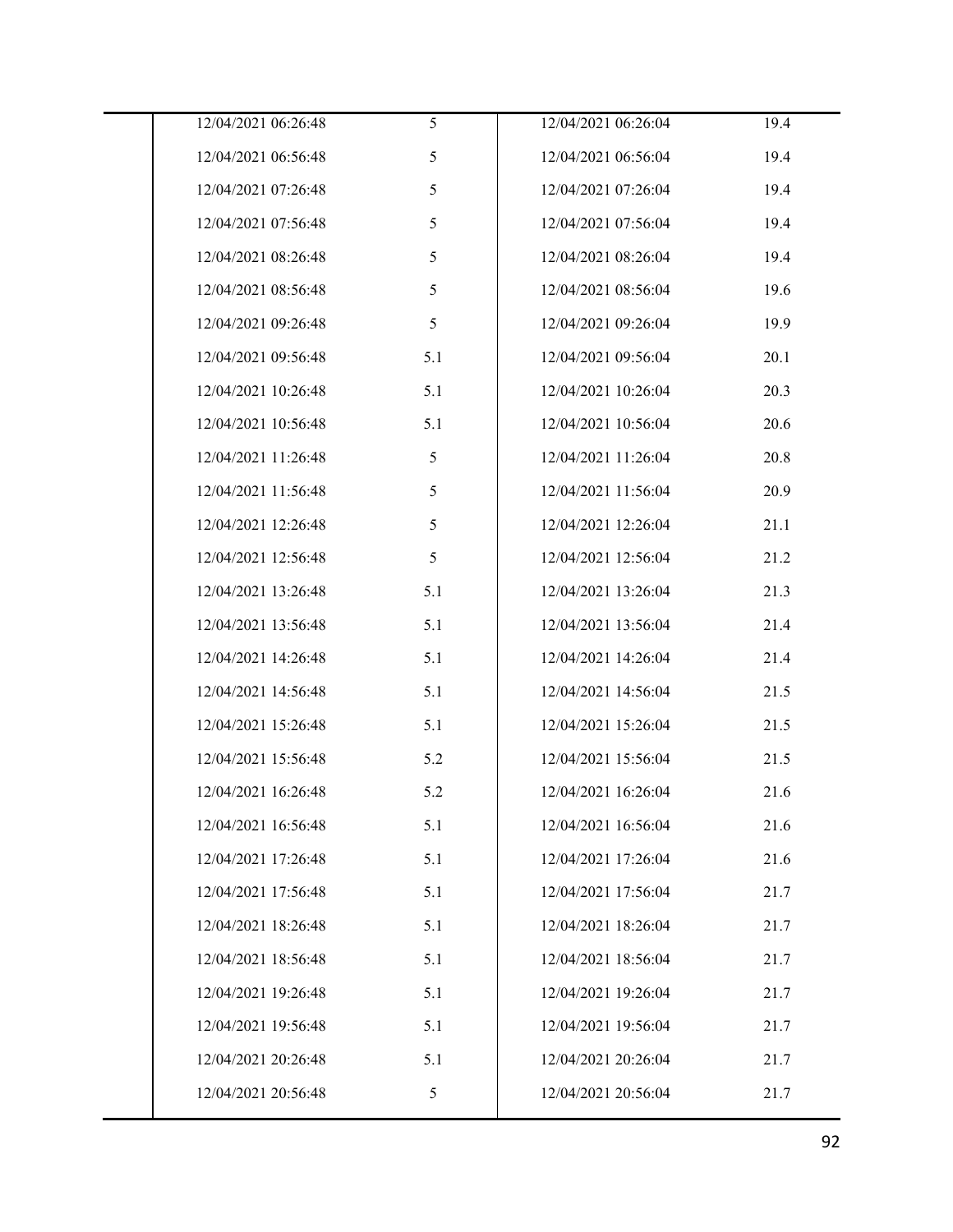|   | 12/04/2021 21:26:48 | 5   | 12/04/2021 21:26:04 | 21.7 |
|---|---------------------|-----|---------------------|------|
|   | 12/04/2021 21:56:48 | 5.1 | 12/04/2021 21:56:04 | 21.5 |
|   | 12/04/2021 22:26:48 | 5   | 12/04/2021 22:26:04 | 21.4 |
|   | 12/04/2021 22:56:48 | 5   | 12/04/2021 22:56:04 | 21.2 |
|   | 12/04/2021 23:26:48 | 5   | 12/04/2021 23:26:04 | 21   |
|   | 12/04/2021 23:56:48 | 5   | 12/04/2021 23:56:04 | 20.9 |
| 5 | 13/04/2021 00:26:48 | 4.9 | 13/04/2021 00:26:04 | 20.8 |
|   | 13/04/2021 00:56:48 | 4.9 | 13/04/2021 00:56:04 | 20.8 |
|   | 13/04/2021 01:26:48 | 4.9 | 13/04/2021 01:26:04 | 20.7 |
|   | 13/04/2021 01:56:48 | 4.9 | 13/04/2021 01:56:04 | 20.7 |
|   | 13/04/2021 02:26:48 | 4.9 | 13/04/2021 02:26:04 | 20.6 |
|   | 13/04/2021 02:56:48 | 4.9 | 13/04/2021 02:56:04 | 20.5 |
|   | 13/04/2021 03:26:48 | 4.9 | 13/04/2021 03:26:04 | 20.5 |
|   | 13/04/2021 03:56:48 | 4.9 | 13/04/2021 03:56:04 | 20.4 |
|   | 13/04/2021 04:26:48 | 4.9 | 13/04/2021 04:26:04 | 20.4 |
|   | 13/04/2021 04:56:48 | 4.9 | 13/04/2021 04:56:04 | 20.3 |
|   | 13/04/2021 05:26:48 | 4.9 | 13/04/2021 05:26:04 | 20.3 |
|   | 13/04/2021 05:56:48 | 4.9 | 13/04/2021 05:56:04 | 20.3 |
|   | 13/04/2021 06:26:48 | 4.9 | 13/04/2021 06:26:04 | 20.3 |
|   | 13/04/2021 06:56:48 | 4.9 | 13/04/2021 06:56:04 | 20.2 |
|   | 13/04/2021 07:26:48 | 5.1 | 13/04/2021 07:26:04 | 20.1 |
|   | 13/04/2021 07:56:48 | 5.4 | 13/04/2021 07:56:04 | 20.1 |
|   | 13/04/2021 08:26:48 | 5.5 | 13/04/2021 08:26:04 | 20.2 |
|   | 13/04/2021 08:56:48 | 5.5 | 13/04/2021 08:56:04 | 20.3 |
|   | 13/04/2021 09:26:48 | 5.4 | 13/04/2021 09:26:04 | 20.4 |
|   | 13/04/2021 09:56:48 | 5.2 | 13/04/2021 09:56:04 | 20.7 |
|   | 13/04/2021 10:26:48 | 5.1 | 13/04/2021 10:26:04 | 20.9 |
|   | 13/04/2021 10:56:48 | 5.1 | 13/04/2021 10:56:04 | 21.2 |
|   | 13/04/2021 11:26:48 | 5   | 13/04/2021 11:26:04 | 21.5 |
|   |                     |     |                     |      |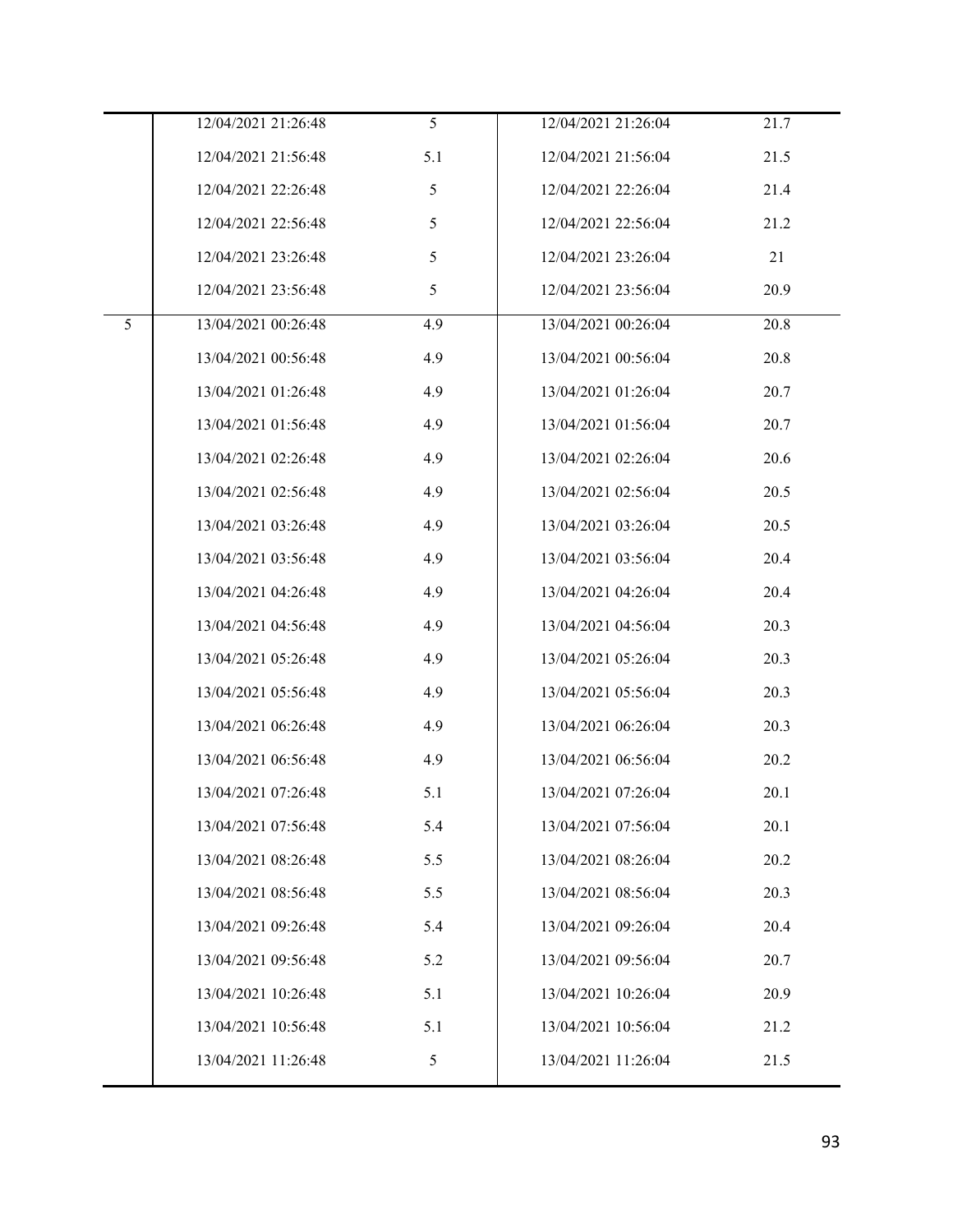|   | 13/04/2021 11:56:48 | 5   | 13/04/2021 11:56:04 | 21.7 |
|---|---------------------|-----|---------------------|------|
|   | 13/04/2021 12:26:48 | 5   | 13/04/2021 12:26:04 | 21.9 |
|   | 13/04/2021 12:56:48 | 5   | 13/04/2021 12:56:04 | 22   |
|   | 13/04/2021 13:26:48 | 5   | 13/04/2021 13:26:04 | 22   |
|   | 13/04/2021 13:56:48 | 5   | 13/04/2021 13:56:04 | 21.9 |
|   | 13/04/2021 14:26:48 | 5   | 13/04/2021 14:26:04 | 21.7 |
|   | 13/04/2021 14:56:48 | 5   | 13/04/2021 14:56:04 | 21.6 |
|   | 13/04/2021 15:26:48 | 5.1 | 13/04/2021 15:26:04 | 21.6 |
|   | 13/04/2021 15:56:48 | 5.1 | 13/04/2021 15:56:04 | 21.5 |
|   | 13/04/2021 16:26:48 | 5.1 | 13/04/2021 16:26:04 | 21.5 |
|   | 13/04/2021 16:56:48 | 5.1 | 13/04/2021 16:56:04 | 21.4 |
|   | 13/04/2021 17:26:48 | 5.1 | 13/04/2021 17:26:04 | 21.5 |
|   | 13/04/2021 17:56:48 | 5.1 | 13/04/2021 17:56:04 | 21.7 |
|   | 13/04/2021 18:26:48 | 5.1 | 13/04/2021 18:26:04 | 21.7 |
|   | 13/04/2021 18:56:48 | 5.1 | 13/04/2021 18:56:04 | 21.8 |
|   | 13/04/2021 19:26:48 | 5.1 | 13/04/2021 19:26:04 | 21.8 |
|   | 13/04/2021 19:56:48 | 5.2 | 13/04/2021 19:56:04 | 21.9 |
|   | 13/04/2021 20:26:48 | 5.2 | 13/04/2021 20:26:04 | 22   |
|   | 13/04/2021 20:56:48 | 5.2 | 13/04/2021 20:56:04 | 22   |
|   | 13/04/2021 21:26:48 | 5.1 | 13/04/2021 21:26:04 | 21.9 |
|   | 13/04/2021 21:56:48 | 5.1 | 13/04/2021 21:56:04 | 21.7 |
|   | 13/04/2021 22:26:48 | 5.1 | 13/04/2021 22:26:04 | 21.6 |
|   | 13/04/2021 22:56:48 | 5.2 | 13/04/2021 22:56:04 | 21.5 |
|   | 13/04/2021 23:26:48 | 5.1 | 13/04/2021 23:26:04 | 21.3 |
|   | 13/04/2021 23:56:48 | 5.1 | 13/04/2021 23:56:04 | 21.2 |
| 6 | 14/04/2021 00:26:48 | 5.2 | 14/04/2021 00:26:04 | 21.1 |
|   | 14/04/2021 00:56:48 | 5.2 | 14/04/2021 00:56:04 | 21   |
|   | 14/04/2021 01:26:48 | 5.2 | 14/04/2021 01:26:04 | 20.9 |
|   | 14/04/2021 01:56:48 | 5.1 | 14/04/2021 01:56:04 | 20.9 |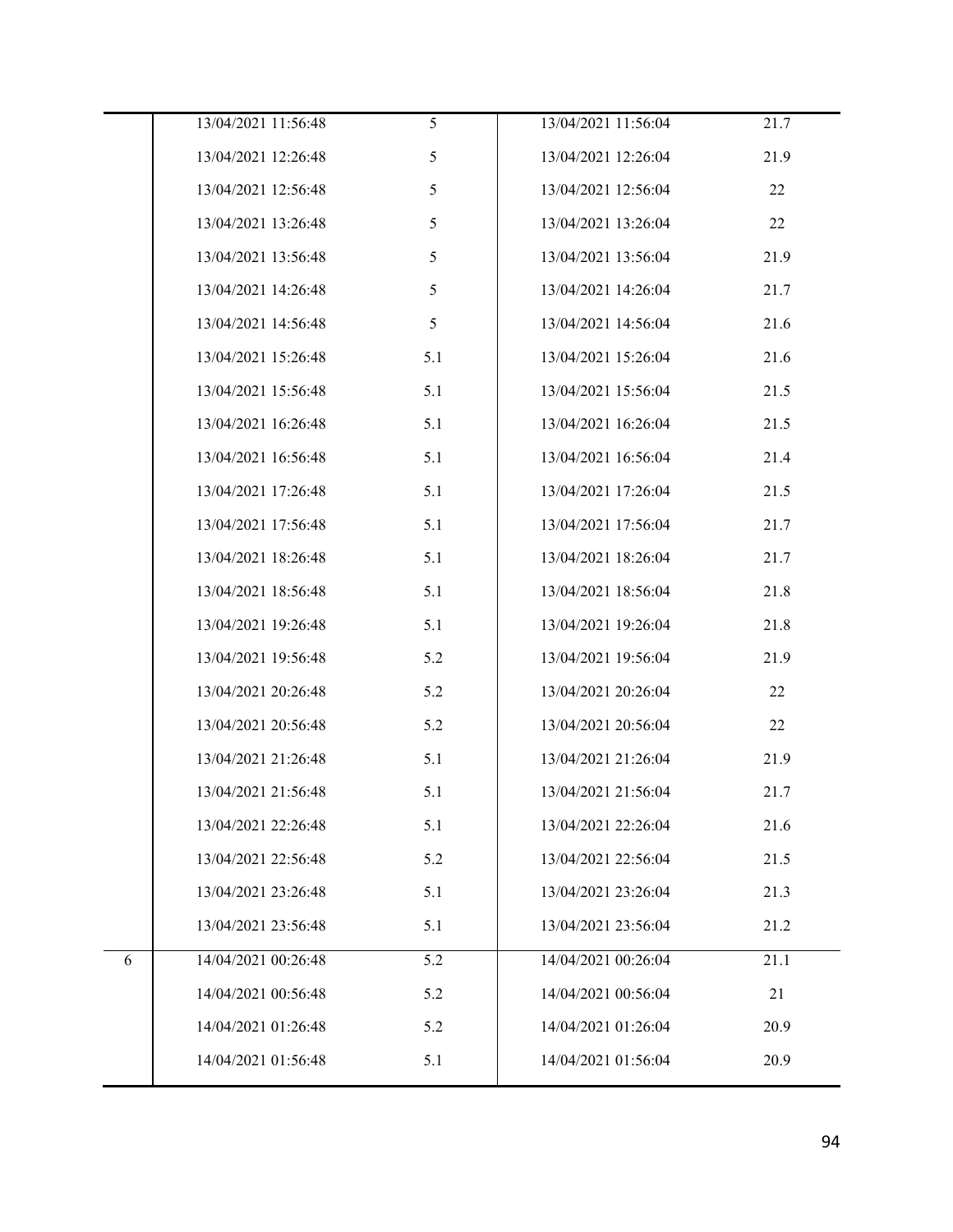| 14/04/2021 02:26:48 | 5.1 | 14/04/2021 02:26:04 | 20.8 |
|---------------------|-----|---------------------|------|
| 14/04/2021 02:56:48 | 5.1 | 14/04/2021 02:56:04 | 20.8 |
| 14/04/2021 03:26:48 | 5.1 | 14/04/2021 03:26:04 | 20.8 |
| 14/04/2021 03:56:48 | 5.1 | 14/04/2021 03:56:04 | 20.7 |
| 14/04/2021 04:26:48 | 5.1 | 14/04/2021 04:26:04 | 20.7 |
| 14/04/2021 04:56:48 | 5.1 | 14/04/2021 04:56:04 | 20.7 |
| 14/04/2021 05:26:48 | 5.1 | 14/04/2021 05:26:04 | 20.6 |
| 14/04/2021 05:56:48 | 5.1 | 14/04/2021 05:56:04 | 20.6 |
| 14/04/2021 06:26:48 | 5.1 | 14/04/2021 06:26:04 | 20.6 |
| 14/04/2021 06:56:48 | 5.2 | 14/04/2021 06:56:04 | 20.5 |
| 14/04/2021 07:26:48 | 5.2 | 14/04/2021 07:26:04 | 20.5 |
| 14/04/2021 07:56:48 | 5.2 | 14/04/2021 07:56:04 | 20.3 |
| 14/04/2021 08:26:48 | 5.3 | 14/04/2021 08:26:04 | 20.5 |
| 14/04/2021 08:56:48 | 5.3 | 14/04/2021 08:56:04 | 20.7 |
| 14/04/2021 09:26:48 | 5.3 | 14/04/2021 09:26:04 | 20.9 |
| 14/04/2021 09:56:48 | 5.3 | 14/04/2021 09:56:04 | 21.3 |
| 14/04/2021 10:26:48 | 5.2 | 14/04/2021 10:26:04 | 21.5 |
| 14/04/2021 10:56:48 | 5.2 | 14/04/2021 10:56:04 | 21.8 |
| 14/04/2021 11:26:48 | 5.2 | 14/04/2021 11:26:04 | 22.1 |
| 14/04/2021 11:56:48 | 5.2 | 14/04/2021 11:56:04 | 22.3 |
| 14/04/2021 12:26:48 | 5.2 | 14/04/2021 12:26:04 | 22.3 |
| 14/04/2021 12:56:48 | 5.2 | 14/04/2021 12:56:04 | 22.3 |
| 14/04/2021 13:26:48 | 5.3 | 14/04/2021 13:26:04 | 22.3 |
| 14/04/2021 13:56:48 | 5.3 | 14/04/2021 13:56:04 | 22.1 |
| 14/04/2021 14:26:48 | 5.3 | 14/04/2021 14:26:04 | 21.9 |
| 14/04/2021 14:56:48 | 5.3 | 14/04/2021 14:56:04 | 21.9 |
| 14/04/2021 15:26:48 | 5.3 | 14/04/2021 15:26:04 | 21.9 |
| 14/04/2021 15:56:48 | 5.3 | 14/04/2021 15:56:04 | 21.9 |
| 14/04/2021 16:26:48 | 5.3 | 14/04/2021 16:26:04 | 21.9 |
| 14/04/2021 16:56:48 | 5.3 | 14/04/2021 16:56:04 | 21.8 |
|                     |     |                     |      |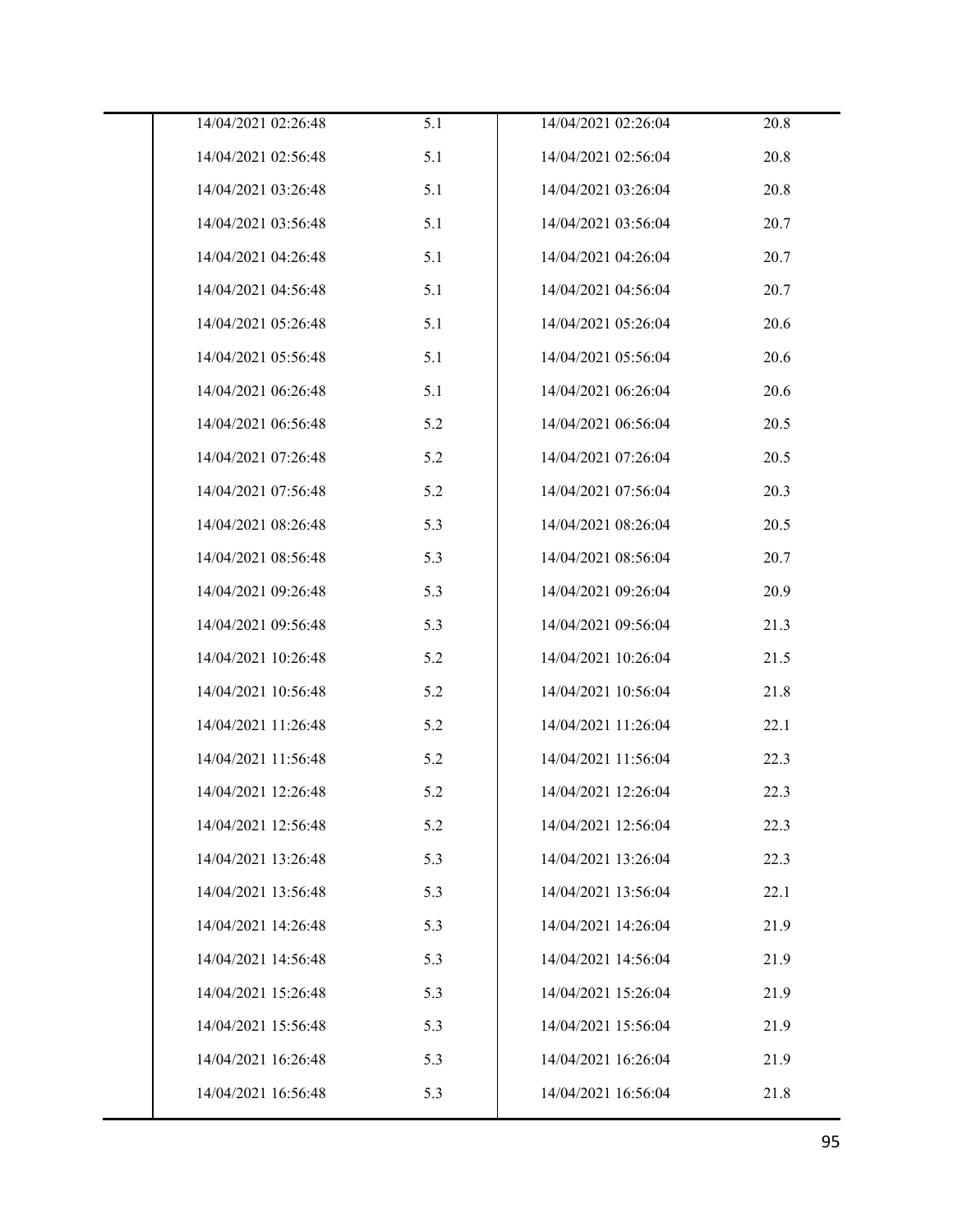|                 | 14/04/2021 17:26:48 | 5.3 | 14/04/2021 17:26:04 | 21.8 |
|-----------------|---------------------|-----|---------------------|------|
|                 | 14/04/2021 17:56:48 | 5.3 | 14/04/2021 17:56:04 | 21.8 |
|                 | 14/04/2021 18:26:48 | 5.4 | 14/04/2021 18:26:04 | 21.9 |
|                 | 14/04/2021 18:56:48 | 5.3 | 14/04/2021 18:56:04 | 21.9 |
|                 | 14/04/2021 19:26:48 | 5.3 | 14/04/2021 19:26:04 | 22   |
|                 | 14/04/2021 19:56:48 | 5.3 | 14/04/2021 19:56:04 | 22   |
|                 | 14/04/2021 20:26:48 | 5.3 | 14/04/2021 20:26:04 | 22   |
|                 | 14/04/2021 20:56:48 | 5.3 | 14/04/2021 20:56:04 | 22   |
|                 | 14/04/2021 21:26:48 | 5.3 | 14/04/2021 21:26:04 | 21.9 |
|                 | 14/04/2021 21:56:48 | 5.3 | 14/04/2021 21:56:04 | 21.6 |
|                 | 14/04/2021 22:26:48 | 5.2 | 14/04/2021 22:26:04 | 21.5 |
|                 | 14/04/2021 22:56:48 | 5.3 | 14/04/2021 22:56:04 | 21.4 |
|                 | 14/04/2021 23:26:48 | 5.3 | 14/04/2021 23:26:04 | 21.3 |
|                 | 14/04/2021 23:56:48 | 5.2 | 14/04/2021 23:56:04 | 21.2 |
| $7\overline{ }$ | 15/04/2021 00:26:48 | 5.2 | 15/04/2021 00:26:04 | 21.1 |
|                 | 15/04/2021 00:56:48 | 5.2 | 15/04/2021 00:56:04 | 21   |
|                 | 15/04/2021 01:26:48 | 5.2 | 15/04/2021 01:26:04 | 21   |
|                 | 15/04/2021 01:56:48 | 5.3 | 15/04/2021 01:56:04 | 20.9 |
|                 | 15/04/2021 02:26:48 | 5.2 | 15/04/2021 02:26:04 | 20.9 |
|                 | 15/04/2021 02:56:48 | 5.2 | 15/04/2021 02:56:04 | 20.8 |
|                 | 15/04/2021 03:26:48 | 5.2 | 15/04/2021 03:26:04 | 20.8 |
|                 | 15/04/2021 03:56:48 | 5.2 | 15/04/2021 03:56:04 | 20.8 |
|                 | 15/04/2021 04:26:48 | 5.2 | 15/04/2021 04:26:04 | 20.8 |
|                 | 15/04/2021 04:56:48 | 5.2 | 15/04/2021 04:56:04 | 20.7 |
|                 | 15/04/2021 05:26:48 | 5.2 | 15/04/2021 05:26:04 | 20.7 |
|                 | 15/04/2021 05:56:48 | 5.2 | 15/04/2021 05:56:04 | 20.7 |
|                 | 15/04/2021 06:26:48 | 5.2 | 15/04/2021 06:26:04 | 20.7 |
|                 | 15/04/2021 06:56:48 | 5.2 | 15/04/2021 06:56:04 | 20.7 |
|                 | 15/04/2021 07:26:48 | 5.1 | 15/04/2021 07:26:04 | 20.6 |
|                 |                     |     |                     |      |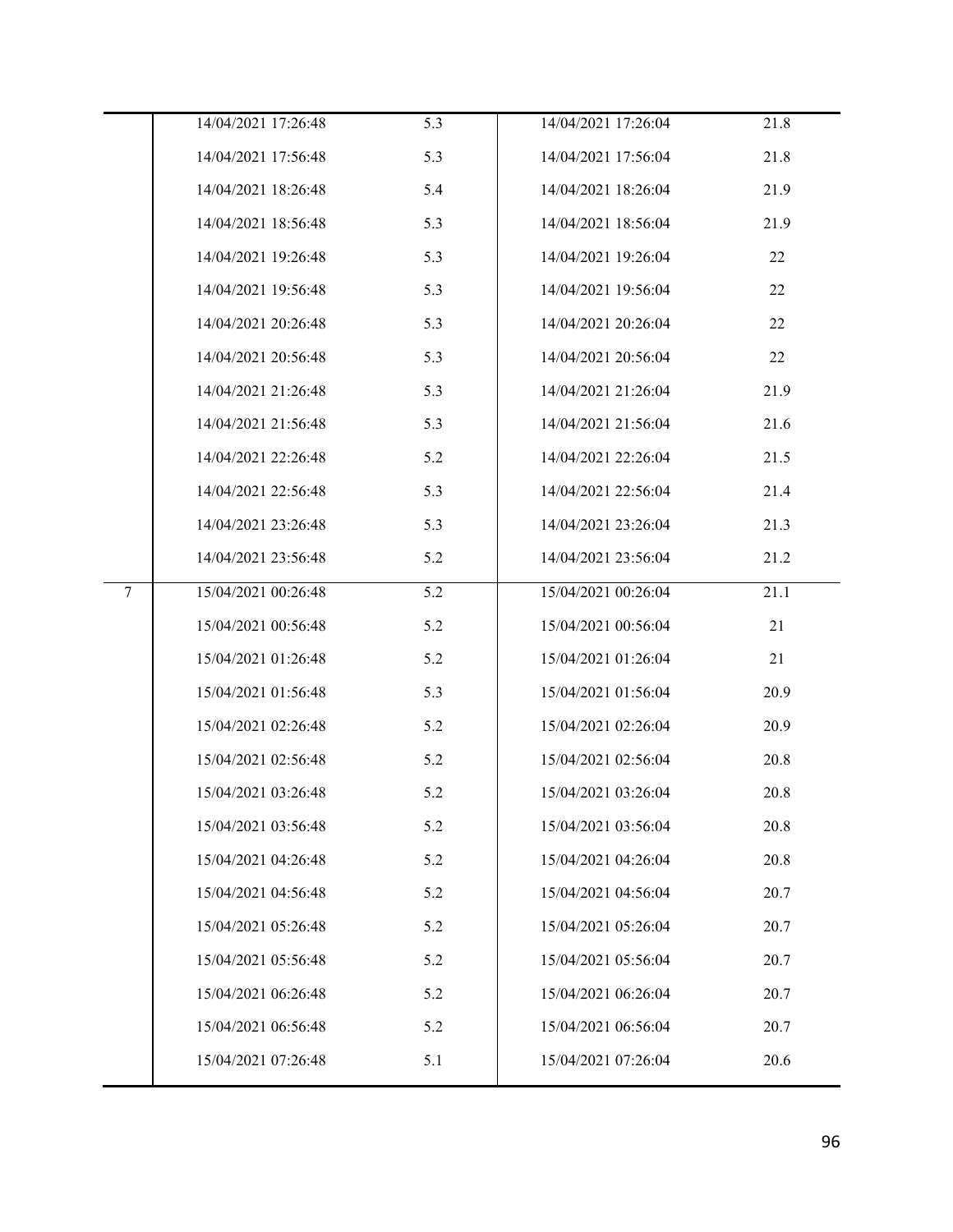| 15/04/2021 07:56:48 | 5.2 | 15/04/2021 07:56:04 | 20.6 |
|---------------------|-----|---------------------|------|
| 15/04/2021 08:26:48 | 5.3 | 15/04/2021 08:26:04 | 20.7 |
| 15/04/2021 08:56:48 | 5.2 | 15/04/2021 08:56:04 | 20.8 |
| 15/04/2021 09:26:48 | 5.2 | 15/04/2021 09:26:04 | 21.1 |
| 15/04/2021 09:56:48 | 5.3 | 15/04/2021 09:56:04 | 21.3 |
| 15/04/2021 10:26:48 | 5.3 | 15/04/2021 10:26:04 | 21.6 |
| 15/04/2021 10:56:48 | 5.4 | 15/04/2021 10:56:04 | 21.8 |
| 15/04/2021 11:26:48 | 5.4 | 15/04/2021 11:26:04 | 22   |
| 15/04/2021 11:56:48 | 5.4 | 15/04/2021 11:56:04 | 22.2 |
| 15/04/2021 12:26:48 | 5.4 | 15/04/2021 12:26:04 | 22.3 |
| 15/04/2021 12:56:48 | 5.4 | 15/04/2021 12:56:04 | 22.4 |
| 15/04/2021 13:26:48 | 5.4 | 15/04/2021 13:26:04 | 22.4 |
| 15/04/2021 13:56:48 | 5.4 | 15/04/2021 13:56:04 | 22.4 |
| 15/04/2021 14:26:48 | 5.4 | 15/04/2021 14:26:04 | 22.5 |
| 15/04/2021 14:56:48 | 5.3 | 15/04/2021 14:56:04 | 22.5 |
| 15/04/2021 15:26:48 | 5.3 | 15/04/2021 15:26:04 | 22.5 |
| 15/04/2021 15:56:48 | 5.3 | 15/04/2021 15:56:04 | 22.5 |
| 15/04/2021 16:26:48 | 5.3 | 15/04/2021 16:26:04 | 22.4 |
| 15/04/2021 16:56:48 | 5.3 | 15/04/2021 16:56:04 | 22.5 |
| 15/04/2021 17:26:48 | 5.3 | 15/04/2021 17:26:04 | 22.5 |
| 15/04/2021 17:56:48 | 5.3 | 15/04/2021 17:56:04 | 22.5 |
| 15/04/2021 18:26:48 | 5.3 | 15/04/2021 18:26:04 | 22.6 |
| 15/04/2021 18:56:48 | 5.3 | 15/04/2021 18:56:04 | 22.6 |
| 15/04/2021 19:26:48 | 5.2 | 15/04/2021 19:26:04 | 22.6 |
| 15/04/2021 19:56:48 | 5.2 | 15/04/2021 19:56:04 | 22.6 |
| 15/04/2021 20:26:48 | 5.3 | 15/04/2021 20:26:04 | 22.6 |
| 15/04/2021 20:56:48 | 5.3 | 15/04/2021 20:56:04 | 22.6 |
| 15/04/2021 21:26:48 | 5.2 | 15/04/2021 21:26:04 | 22.6 |
| 15/04/2021 21:56:48 | 5.2 | 15/04/2021 21:56:04 | 22.5 |
| 15/04/2021 22:26:48 | 5.2 | 15/04/2021 22:26:04 | 22.3 |
|                     |     |                     |      |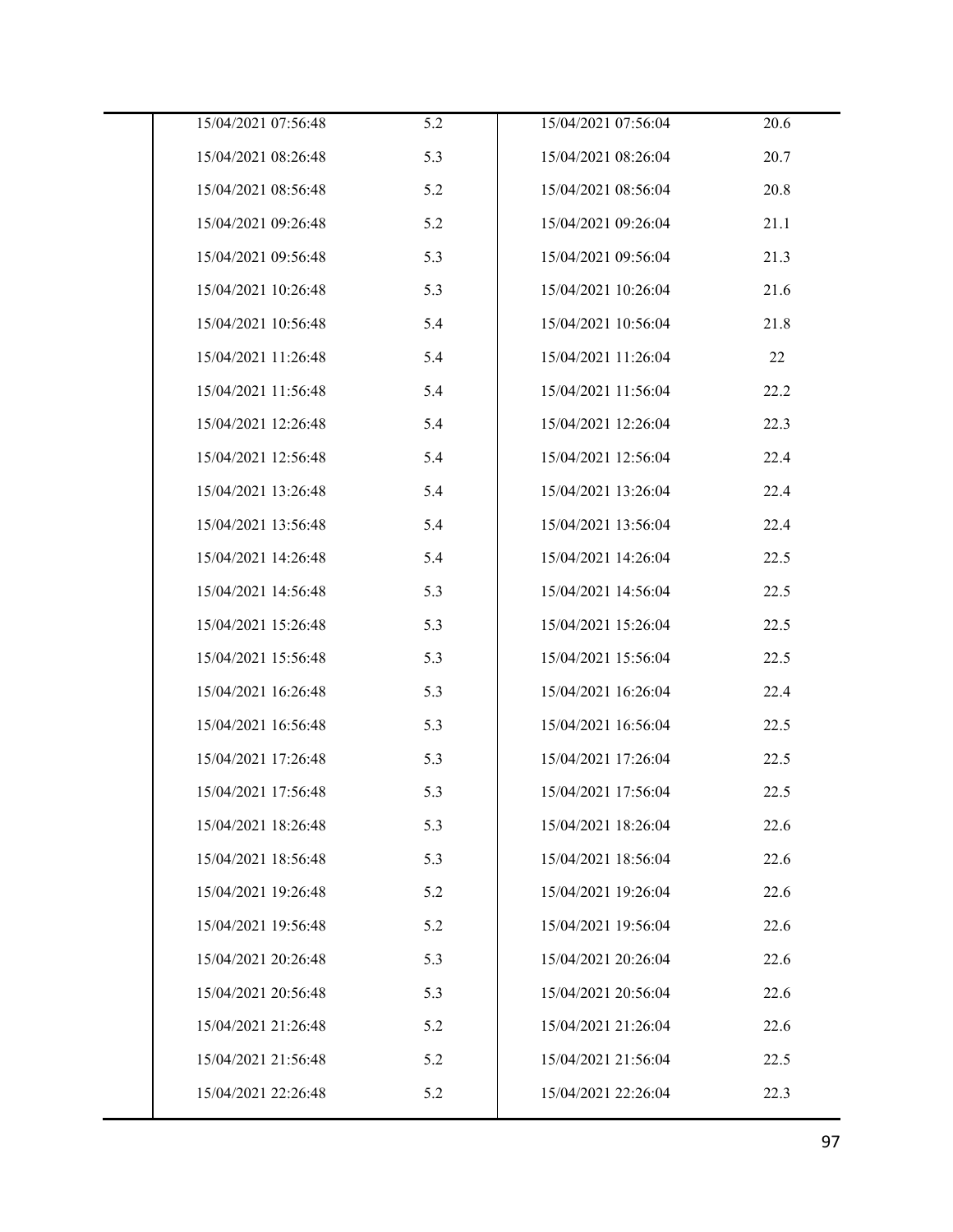|         | 15/04/2021 22:56:48 | 5.1 | 15/04/2021 22:56:04 | 22.2 |
|---------|---------------------|-----|---------------------|------|
|         | 15/04/2021 23:26:48 | 5.2 | 15/04/2021 23:26:04 | 22   |
|         | 15/04/2021 23:56:48 | 5.2 | 15/04/2021 23:56:04 | 21.8 |
| $\,8\,$ | 16/04/2021 00:26:48 | 5.1 | 16/04/2021 00:26:04 | 21.6 |
|         | 16/04/2021 00:56:48 | 5.1 | 16/04/2021 00:56:04 | 21.6 |
|         | 16/04/2021 01:26:48 | 5.1 | 16/04/2021 01:26:04 | 21.6 |
|         | 16/04/2021 01:56:48 | 5.1 | 16/04/2021 01:56:04 | 21.5 |
|         | 16/04/2021 02:26:48 | 5.1 | 16/04/2021 02:26:04 | 21.5 |
|         | 16/04/2021 02:56:48 | 5.1 | 16/04/2021 02:56:04 | 21.5 |
|         | 16/04/2021 03:26:48 | 5.1 | 16/04/2021 03:26:04 | 21.4 |
|         | 16/04/2021 03:56:48 | 5.1 | 16/04/2021 03:56:04 | 21.3 |
|         | 16/04/2021 04:26:48 | 5.1 | 16/04/2021 04:26:04 | 21.3 |
|         | 16/04/2021 04:56:48 | 5.1 | 16/04/2021 04:56:04 | 21.2 |
|         | 16/04/2021 05:26:48 | 5.1 | 16/04/2021 05:26:04 | 21.2 |
|         | 16/04/2021 05:56:48 | 5.2 | 16/04/2021 05:56:04 | 21.1 |
|         | 16/04/2021 06:26:48 | 5.2 | 16/04/2021 06:26:04 | 21   |
|         | 16/04/2021 06:56:48 | 5.2 | 16/04/2021 06:56:04 | 21   |
|         | 16/04/2021 07:26:48 | 5.2 | 16/04/2021 07:26:04 | 20.9 |
|         | 16/04/2021 07:56:48 | 5.3 | 16/04/2021 07:56:04 | 20.9 |
|         | 16/04/2021 08:26:48 | 5.2 | 16/04/2021 08:26:04 | 21   |
|         | 16/04/2021 08:56:48 | 5.2 | 16/04/2021 08:56:04 | 21.2 |
|         | 16/04/2021 09:26:48 | 5.2 | 16/04/2021 09:26:04 | 21.4 |
|         | 16/04/2021 09:56:48 | 5.2 | 16/04/2021 09:56:04 | 21.5 |
|         | 16/04/2021 10:26:48 | 5.2 | 16/04/2021 10:26:04 | 21.6 |
|         | 16/04/2021 10:56:48 | 5.2 | 16/04/2021 10:56:04 | 21.7 |
|         | 16/04/2021 11:26:48 | 5.1 | 16/04/2021 11:26:04 | 21.9 |
|         | 16/04/2021 11:56:48 | 5.1 | 16/04/2021 11:56:04 | 22.1 |
|         | 16/04/2021 12:26:48 | 5.3 | 16/04/2021 12:26:04 | 22.2 |
|         | 16/04/2021 12:56:48 | 5.3 | 16/04/2021 12:56:04 | 22.3 |
|         |                     |     |                     |      |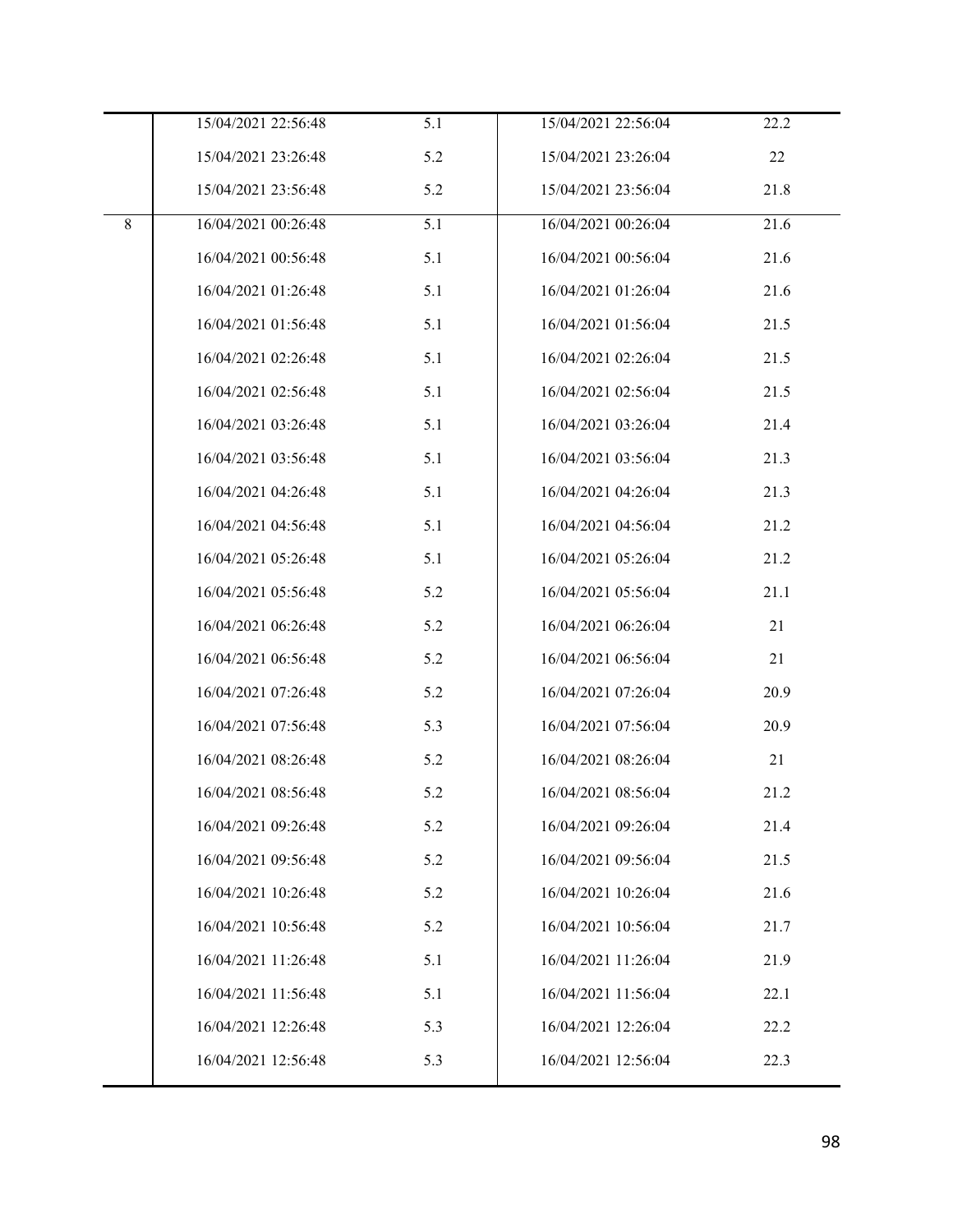|   | 16/04/2021 13:26:48 | 5.3  | 16/04/2021 13:26:04 | 22.3 |
|---|---------------------|------|---------------------|------|
|   | 16/04/2021 13:56:48 | 5.4  | 16/04/2021 13:56:04 | 22.2 |
|   | 16/04/2021 14:26:48 | 5.4  | 16/04/2021 14:26:04 | 22.1 |
|   | 16/04/2021 14:56:48 | 22.3 | 16/04/2021 14:56:04 | 22.5 |
|   | 16/04/2021 15:26:48 | 19.9 | 16/04/2021 15:26:04 | 20.2 |
|   | 16/04/2021 15:56:48 | 17.7 | 16/04/2021 15:56:04 | 17.6 |
|   | 16/04/2021 16:26:48 | 22.2 | 16/04/2021 16:26:04 | 21.6 |
|   | 16/04/2021 16:56:48 | 27.6 | 16/04/2021 16:56:04 | 27.3 |
|   | 16/04/2021 17:26:48 | 30.3 | 16/04/2021 17:26:04 | 30.1 |
|   | 16/04/2021 17:56:48 | 31.2 | 16/04/2021 17:56:04 | 31.2 |
|   | 16/04/2021 18:26:48 | 31.3 | 16/04/2021 18:26:04 | 31.4 |
|   | 16/04/2021 18:56:48 | 29.9 | 16/04/2021 18:56:04 | 30   |
|   | 16/04/2021 19:26:48 | 27.1 | 16/04/2021 19:26:04 | 27.3 |
|   | 16/04/2021 19:56:48 | 23.7 | 16/04/2021 19:56:04 | 23.9 |
|   | 16/04/2021 20:26:48 | 22.2 | 16/04/2021 20:26:04 | 22.2 |
|   | 16/04/2021 20:56:48 | 21.9 | 16/04/2021 20:56:04 | 21.9 |
|   | 16/04/2021 21:26:48 | 21.3 | 16/04/2021 21:26:04 | 21.3 |
|   | 16/04/2021 21:56:48 | 20.7 | 16/04/2021 21:56:04 | 20.7 |
|   | 16/04/2021 22:26:48 | 20.1 | 16/04/2021 22:26:04 | 20.1 |
|   | 16/04/2021 22:56:48 | 22.4 | 16/04/2021 22:56:04 | 22.4 |
|   | 16/04/2021 23:26:48 | 22.8 | 16/04/2021 23:26:04 | 22.7 |
|   | 16/04/2021 23:56:48 | 23   | 16/04/2021 23:56:04 | 22.9 |
| 9 | 17/04/2021 00:26:48 | 23   | 17/04/2021 00:26:04 | 22.9 |
|   | 17/04/2021 00:56:48 | 22.9 | 17/04/2021 00:56:04 | 22.8 |
|   | 17/04/2021 01:26:48 | 22.7 | 17/04/2021 01:26:04 | 22.7 |
|   | 17/04/2021 01:56:48 | 22.6 | 17/04/2021 01:56:04 | 22.5 |
|   | 17/04/2021 02:26:48 | 22.4 | 17/04/2021 02:26:04 | 22.3 |
|   | 17/04/2021 02:56:48 | 22.3 | 17/04/2021 02:56:04 | 22.2 |
|   | 17/04/2021 03:26:48 | 22.1 | 17/04/2021 03:26:04 | 22.1 |
|   |                     |      |                     |      |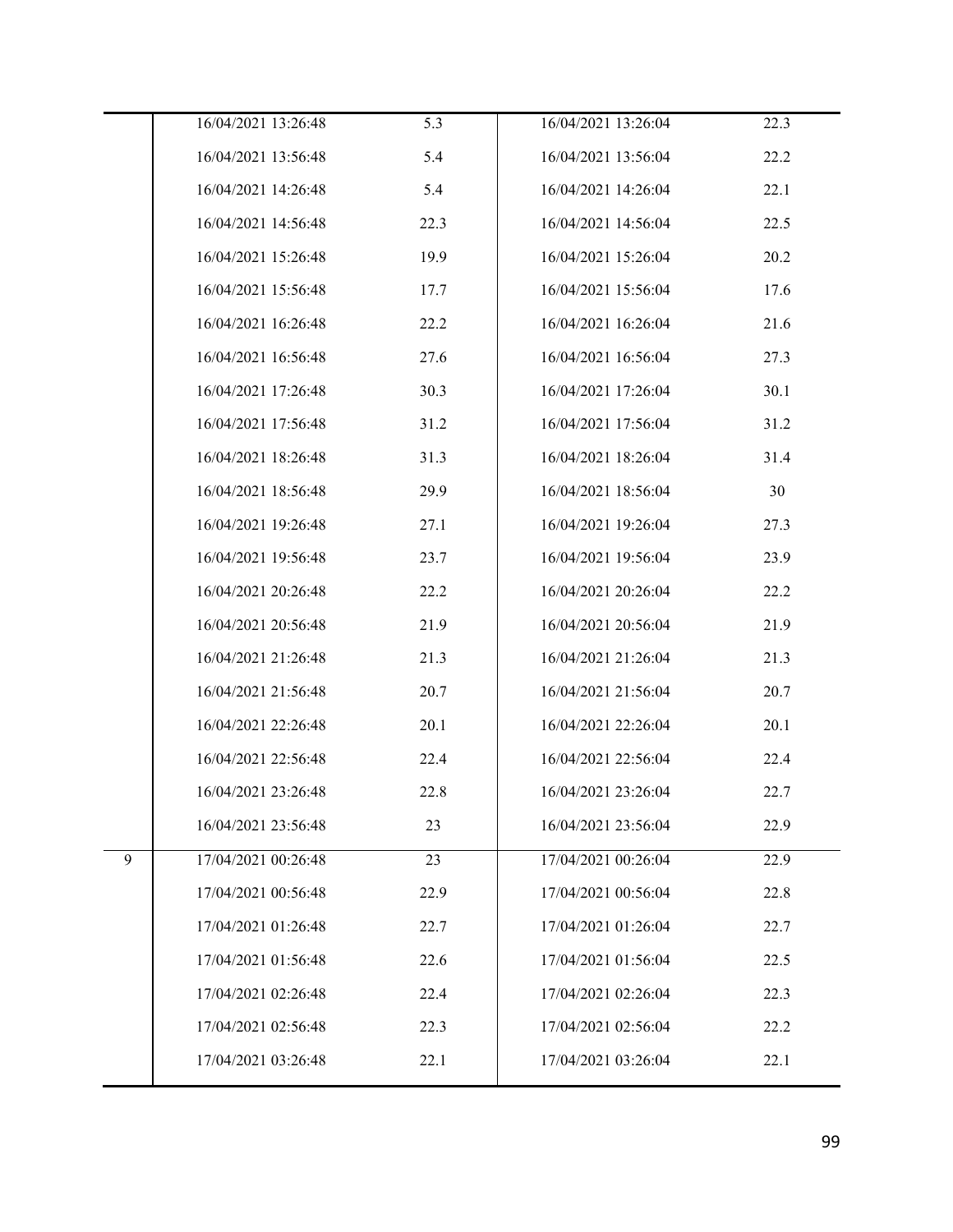| 17/04/2021 03:56:48 | 22   | 17/04/2021 03:56:04 | 21.9 |
|---------------------|------|---------------------|------|
| 17/04/2021 04:26:48 | 21.8 | 17/04/2021 04:26:04 | 21.7 |
| 17/04/2021 04:56:48 | 21.6 | 17/04/2021 04:56:04 | 21.6 |
| 17/04/2021 05:26:48 | 21.5 | 17/04/2021 05:26:04 | 21.5 |
| 17/04/2021 05:56:48 | 21.4 | 17/04/2021 05:56:04 | 21.3 |
| 17/04/2021 06:26:48 | 21.3 | 17/04/2021 06:26:04 | 21.2 |
| 17/04/2021 06:56:48 | 21.2 | 17/04/2021 06:56:04 | 21.1 |
| 17/04/2021 07:26:48 | 21   | 17/04/2021 07:26:04 | 21   |
| 17/04/2021 07:56:48 | 21   | 17/04/2021 07:56:04 | 20.9 |
| 17/04/2021 08:26:48 | 20.9 | 17/04/2021 08:26:04 | 20.8 |
| 17/04/2021 08:56:48 | 20.9 | 17/04/2021 08:56:04 | 20.8 |
| 17/04/2021 09:26:48 | 20.9 | 17/04/2021 09:26:04 | 20.8 |
| 17/04/2021 09:56:48 | 20.9 | 17/04/2021 09:56:04 | 20.9 |
| 17/04/2021 10:26:48 | 21.3 | 17/04/2021 10:26:04 | 21.2 |
| 17/04/2021 10:56:48 | 21.5 | 17/04/2021 10:56:04 | 21.5 |
| 17/04/2021 11:26:48 | 21.8 | 17/04/2021 11:26:04 | 21.8 |
| 17/04/2021 11:56:48 | 22.1 | 17/04/2021 11:56:04 | 22.1 |
| 17/04/2021 12:26:48 | 22.3 | 17/04/2021 12:26:04 | 22.3 |
| 17/04/2021 12:56:48 | 22.5 | 17/04/2021 12:56:04 | 22.5 |
| 17/04/2021 13:26:48 | 22.6 | 17/04/2021 13:26:04 | 22.6 |
| 17/04/2021 13:56:48 | 22.9 | 17/04/2021 13:56:04 | 22.8 |
|                     |      |                     |      |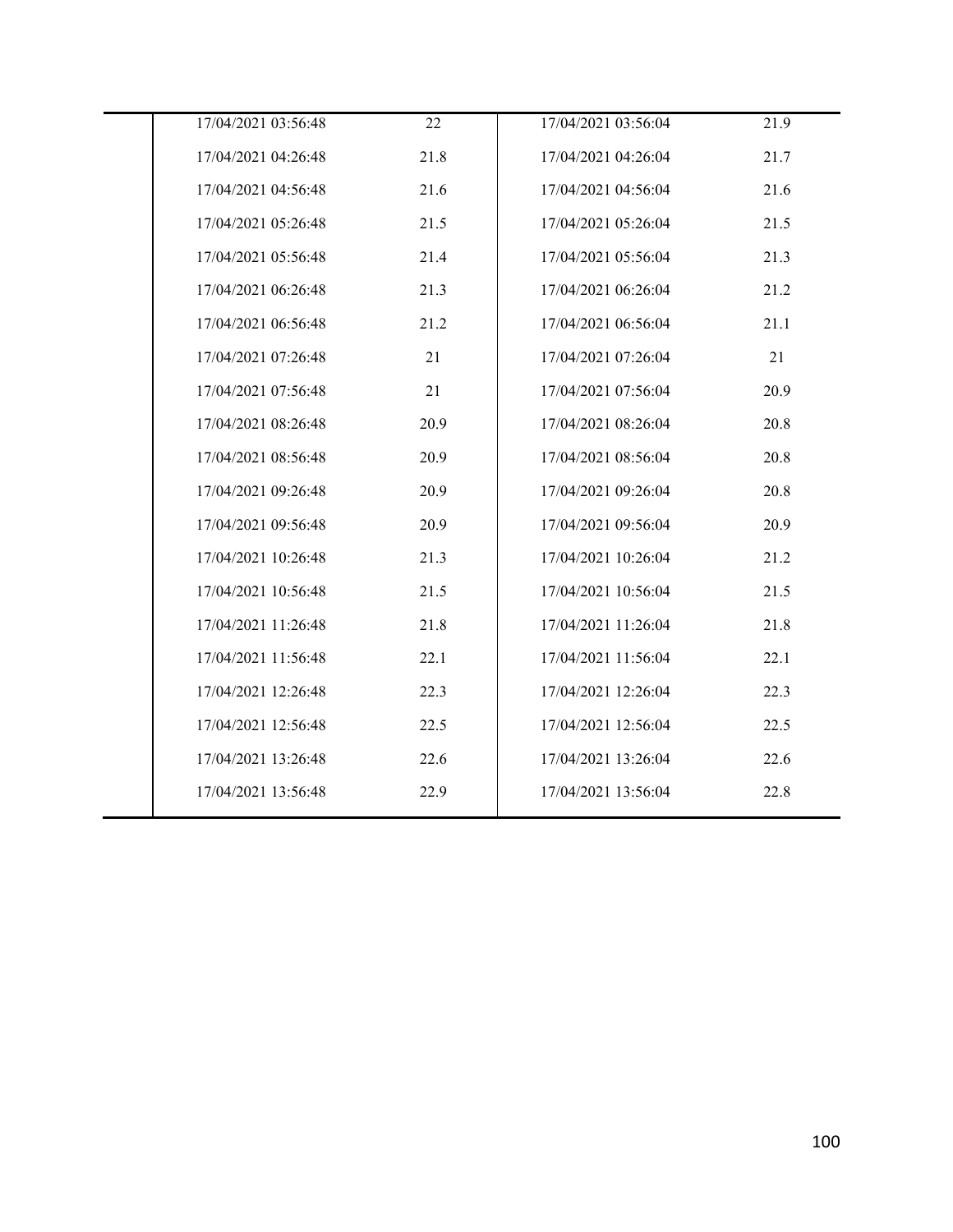## **Appendix B: About Malcolm Knapp Research Forest**

Malcolm Knapp Research Forest (MKRF) was established in 1949. Previous to this, logging was the main activity in this region, with about 2800 hectares of old growth stands being harvested in between 1920 and 1931. Fire was another major disturbance in the forest, with large fires typically occurring every 300-500 years on average. The most recent major fire occurred in 1931 in the eastern part of the forest, which was incited by a spark from a logging operation. Since then, this part of the forest has regenerated naturally to second growth forest consisting primarily of western hemlock and western redcedar. In the western side of the forest, an accidental fire during the dry season burned most of the land in 1868. This region now contains 140-year-old forests with Douglas fir, western hemlock, and western redcedar, along with pockets of old growth. MKRF is interspersed with pockets of younger stands from more recent harvests.

More information on MKRF can be found at https://www.mkrf.forestry.ubc.ca/.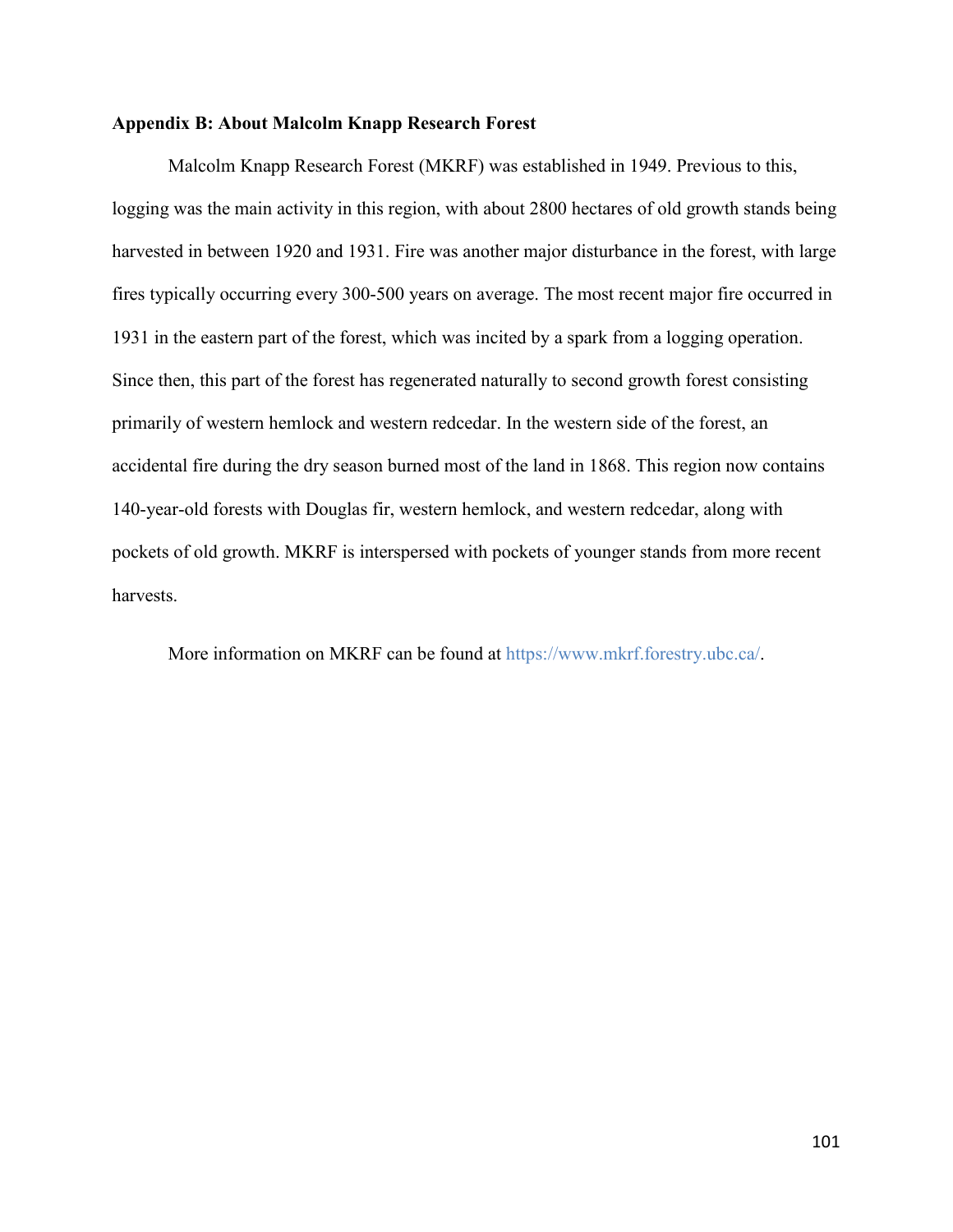## **Appendix C: Sample code for EEM analysis**

```
EEM import and PARAFAC analysis – staRdom
```

```
library(tidyverse)
library(dplyr)
library(eemR)
library(staRdom)
library(purrr)
library(plotly)
library(stringr)
setwd("~/forWater/Lab analysis/Apr INC EEM")
# -------------------- BEGIN FUNCTION --------------------
batch_load <- function(curFolder, eemListName) {
   # collate Abs data - purrr
  Absfiles <- list.files(paste0(curFolder, "/Abs.samples"))
  abs final \langle - data.frame("Wavelength" = as.character(seq(800, 239, by=-3)))
   for(i in Absfiles) {
    abs_temp <- read.delim(paste0(curFolder, "/Abs.samples/", i),
                              colClasses =c(NA, "NULL", "NULL", "NULL", "NULL", 
"NULL", "NULL", "NULL", "NULL", NA, "NULL"),
                              col.names = c("Wavelength", NA, NA, NA, NA, NA, NA
, NA, NA, substr(i,1,nchar(i)-25), NA))
    abs_temp \leftarrow abs_temp[c(-1, -2),]
    abs final \leftarrow abs final %>% inner join(abs temp)
   }
   names(abs_final) <- names(abs_final) %>%
    str replace all("fblank", "fblk") %>%
    str replace all("RO", "blank")
  abs_final %>% write_csv(paste0(curFolder,"/abs_output.csv"))
   # Read EEM and Abs
  eem_samples <- eem_read(paste0(curFolder, "/EEMs.samples"), recursive = TRU
E, import function = "aqualog")
  absorbance \left\langle -\right\rangle absorbance read(paste0(curFolder,"/abs_output.csv"))
   # Assign 0 to all values above 1:1 line
   for (j in 1:(length(eem_samples))) {
    col i \leftarrow 1
     for (i in 1:237) {
       while (eem_samples[j][[1]]$ex[col_i] < eem_samples[j][[1]]$em[i]) {
        col_i \leftarrow col_i + 1
```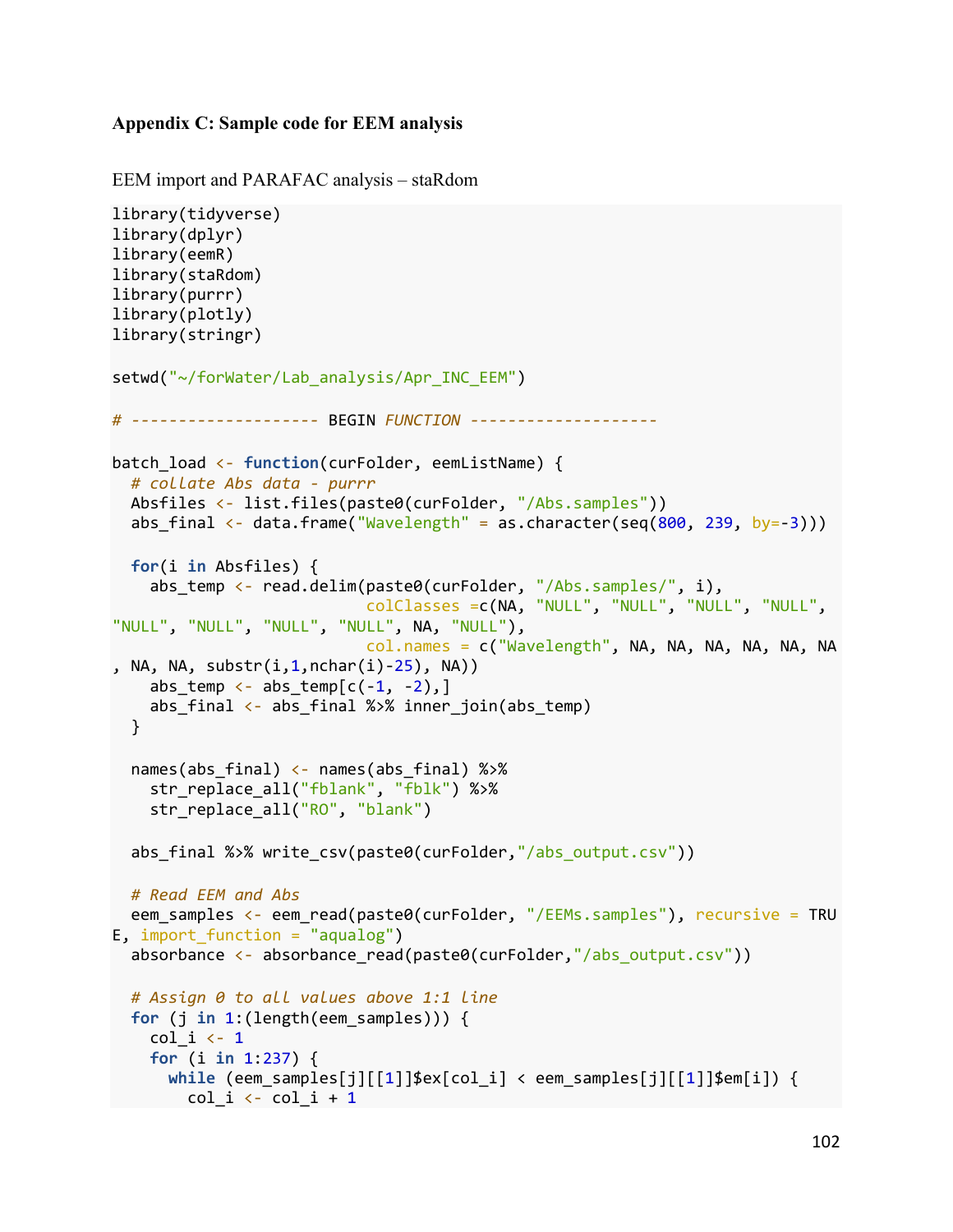```
 }
       eem_samples[j][[1]]$x[i, (col_i):188] <- 0
     }
   }
   # Trim wavelength range to match Abs range
   # eem_samples <- eem_samples %>% 
   # eem_cut(ex = c(801, 850), em = c(801, 850), exact = FALSE)
   eem_samples <- eem_samples %>%
    eem range(ex = c(239, 800), em = c(239, 800))
   # Abs baseline correction 
   #***** THIS STEP RESETS SAMPLE NAMES *****
  absorbance \leftarrow abs blcor(absorbance, wlrange = c(680,700))
   # Rename samples to exclude "(01)"
  eem samples <- eem name replace(eem samples,c("\\(01\\)"),c(""))
   # Write metatable
   eem_metatemplate(eem_samples, absorbance) %>%
     write.csv(file="metatable.csv", row.names = FALSE)
   # Check data
   # eem_checkdata(eem_samples,absorbance,metacolumns = c("dilution"),error=FA
LSE)
   # Rename RO as blank
  eem_samples <- eem_name_replace(eem_samples,c("fblank"), c("fblk"))
  eem samples <- eem name replace(eem samples,c("RO"), c("blank"))
   # IFE correction
  eem_samples <- eem_ife_correction(eem_samples,absorbance, cuvl = 1, unit =
"absorbance")
   # Subtract blank(s)
  eem samples <- eem remove blank(eem samples)
   # Raman normalisation
   # **** THIS STEP RESETS SAMPLE NAMES *****
   # eem_samples <- eem_name_replace(eem_samples,c("fblank"), c("fblk"))
   # eem_samples <- eem_raman_normalisation2(eem_samples, blank = "blank")
  eem_samples <- eem_name_replace(eem_samples,c("fblank"), c("fblk"))
   # eem_samples <- eem_name_replace(eem_samples,c("\\(01\\)"),c(""))
   # Retain data in global env
   assign(eemListName, eem_samples, envir = globalenv())
}
# --------------------- END FUNCTION ---------------------
```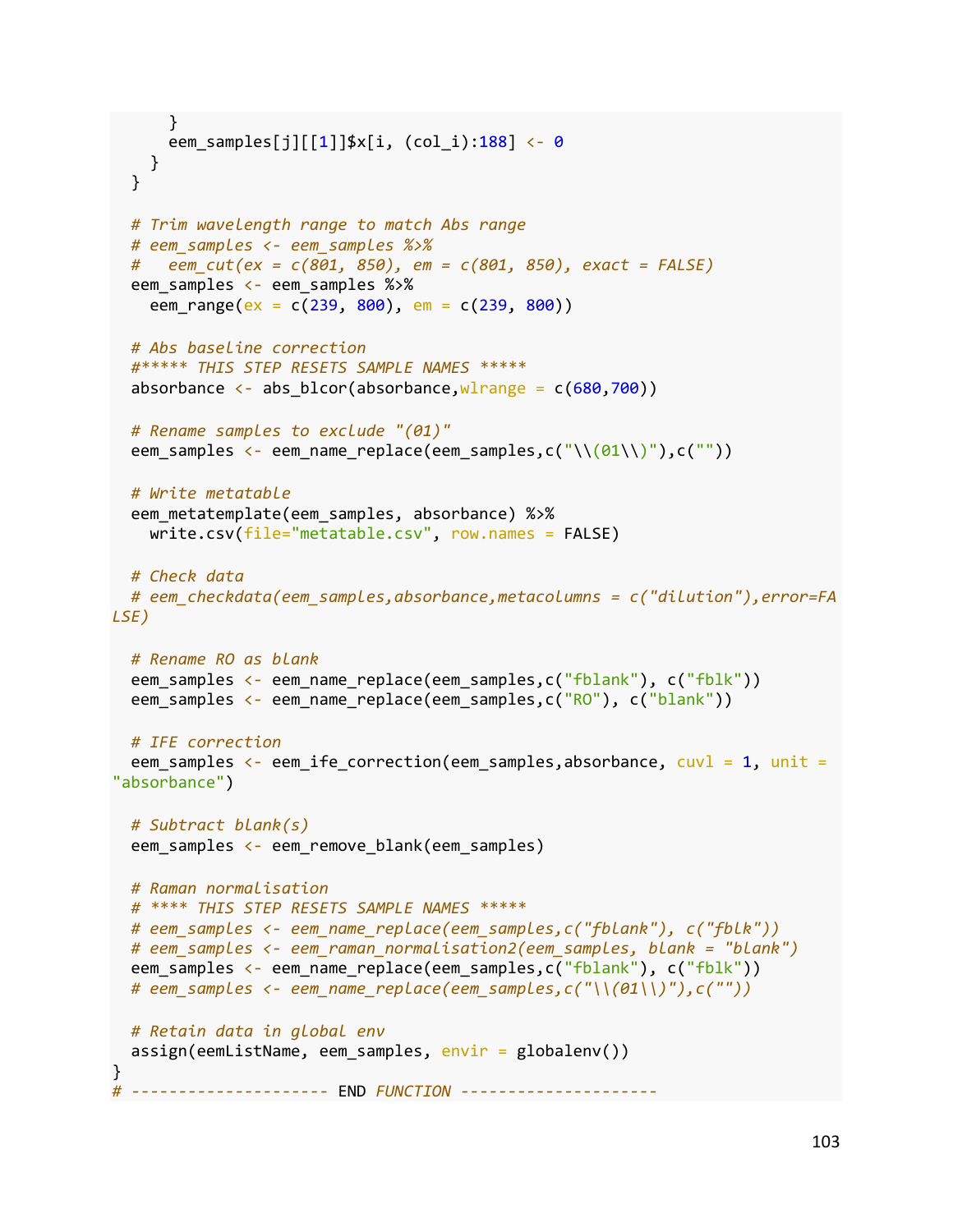```
# -------------------- BEGIN FUNCTION --------------------
matlab_load <- function(matFolder, matEEMname) {
   # Read in Matlab export
  eem_samples <- eem_read(paste0("Matlab_export/", matFolder), recursive = TR
UE, import_function = eem_csv)
   # Interpolate NaN after scatter removal
  eem samples \leftarrow eem_interp(eem_samples, cores = 2, type = 1, extend = FALSE)
   # Raman normalization
  eem_samples <- eem_raman_normalisation2(eem_samples, blank = "blank")
   # Remove blanks
  eem_samples <- eem_extract(eem_samples, c("nano", "miliq", "milliq", "mq",
"blank"),ignore_case = TRUE)
   # Indices
   bix <- eem_biological_index(eem_samples)
   coble_peaks <- eem_coble_peaks(eem_samples)
   fi <- eem_fluorescence_index(eem_samples)
  hix \leftarrow eem humification index(eem samples, scale = TRUE)
  indices peaks \leftarrow bix %>%
    full join(coble peaks, by = "sample") %>%
    full join(fi, by = "sample") %>%
    full\_join(hix, by = "sample") # indices_peaks
  indices peaks %>% write csv(paste0(matFolder, "/indices output.csv"))
  assign(matEEMname, eem_samples, envir = globalenv())
}
# --------------------- END FUNCTION ---------------------
# ------------------- EXPORT TO MATLAB -------------------
# Variables
# EEMs are stored in separate folders by scan date. List folders here and pro
cess each as a separate batch.
curFolder <- c("Apr7_T0", "Apr8_T0", "Apr8_T0_Raman2", "Apr15_EEM", "Apr16_EE
M", "Apr30_HCl", "Mar31_SWE_EEM")
eemListName <- paste0("samples_", seq(1, length(curFolder), 1))
```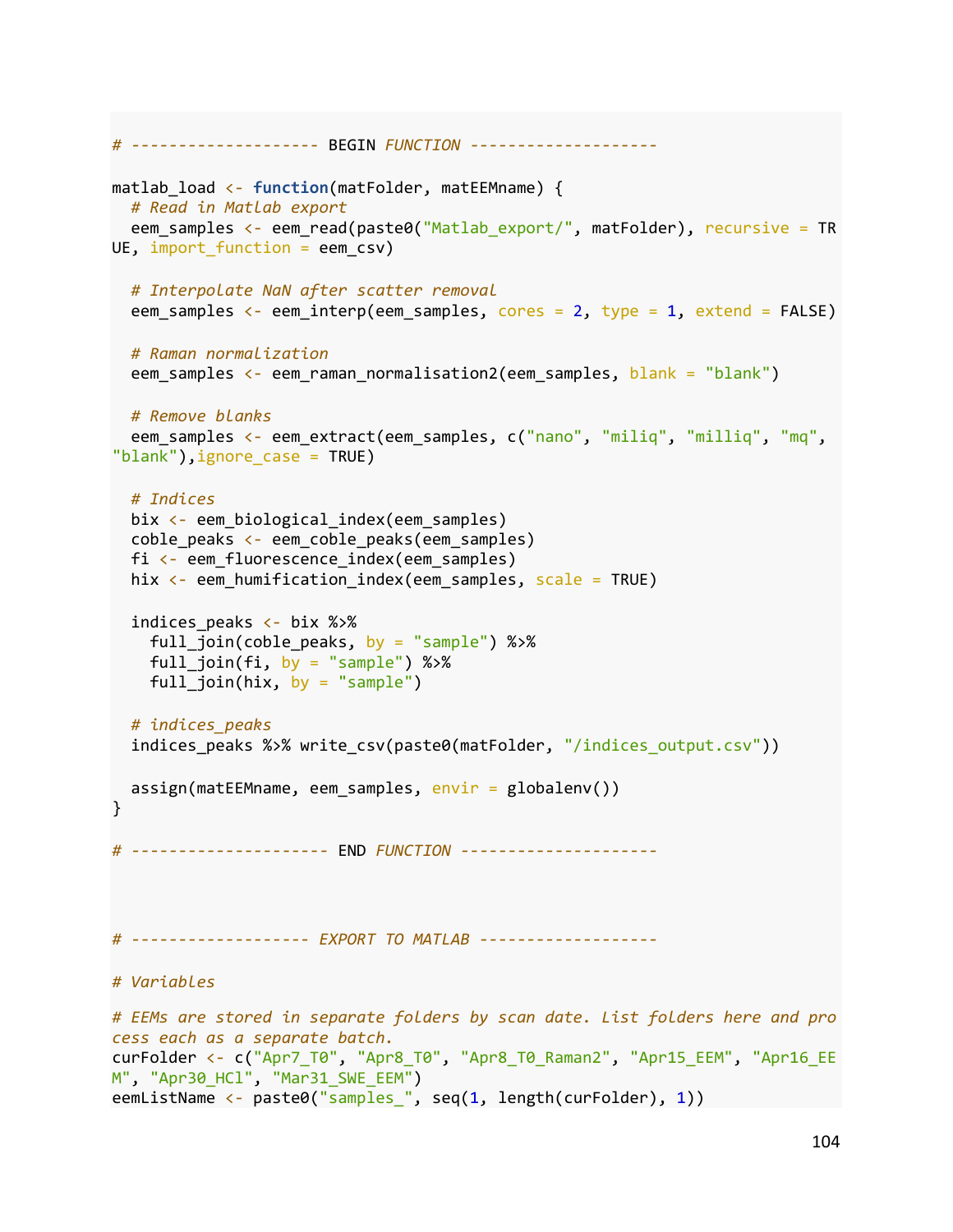```
outFolder <- "./EEMs.output/"
outListName <- paste0("EEM_export_", seq(1, length(curFolder), 1))
# Create eemlists, 1 per batch
walk2(curFolder, eemListName, \sim batch load(.x, .y))
# Create output folder
dir.create(file.path(outFolder), showWarnings = FALSE)
# outListBatch <- list(samples_1, samples_2, samples_3, samples_4, samples_5, 
samples_6, samples_7)
outListBatch <- eval(parse(text=paste0("list(", paste(eemListName, collapse =
", "), ")')))
# export as Matlab files, 1 per batch
walk2(outListName, outListBatch, \sim eem export matlab(paste0(outFolder, .x, ".
mat"), .y))
# Continue processing – Raman/Rayleigh scattering removal - using drEEM (MATL
AB). Return to staRdom after exporting completed MATLAB data. Batches remain 
separated by scan date.
# ------------------ IMPORT FROM MATLAB ------------------
# re-import Matlab files
# walk
matFolder <- curFolder
matEEMname < -</math> paste0("mat", seq(1, length(curFolder), 1))walk2(matFolder, matEEMname, ~ mathematically)# Combine into 1 dataset
mat all <- eval(parse(text=paste0("eem_bind(", paste(matEEMname,collapse = ",
"), ")")))
# trim above Em > 710nm
mat_all <- mat_all %>%
  eem cut(em = c(710, 800), exact = FALSE)
# export to MATLAB for PARAFAC analysis
eem_export_matlab(paste0("EEMs.output/EEMs.for.PARAFAC1.mat"), mat_all)
# ----------------------- PARAFAC -----------------------
# Reduce all samples to dimensions of smallest sample
```

```
mat all \leftarrow mat all %>% eem red2smallest()
```